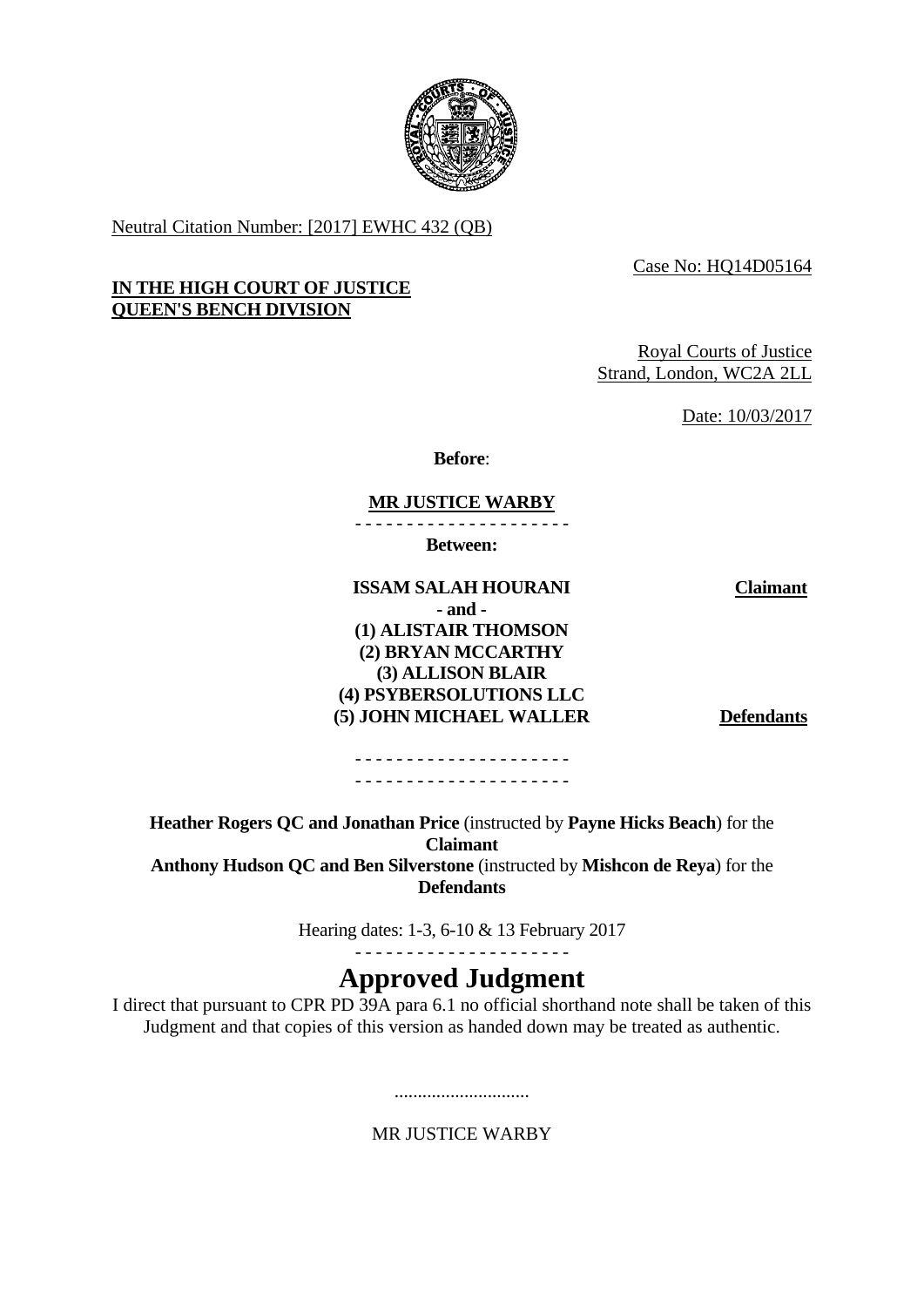# **Mr Justice Warby:<br>
I. INTRODUCTION**

- 1. This case arises from a campaign of street protest, online publication, and sticker distribution conducted in 2014. The campaign involved targeting three individuals and denouncing them as murderers, responsible for the torture, drugging, beating and sexual assault of a young woman, Anastasiya Novikova, and her subsequent death, in Beirut, in 2004. The claimant ("Mr Hourani") was one of the three targets of the campaign. The others were Mr Hourani's brother, Devincci Hourani, and Rakhat Aliyev, Mr Hourani's brother-in-law.
- 2. The fifth defendant ("Dr Waller") organised and directed the campaign. He did so for money, on the instructions of one or more third parties ("the Client(s)") whose identities have not yet been revealed. The Client(s) paid handsomely for the campaign. The agreed budget was just shy of US\$500,000. The first and second defendants ("Mr Thomson" and "Mr McCarthy") were recruited and paid to help Dr Waller. The third defendant ("Ms Blair") is Dr Waller's fiancée. Her name was used by him, as was the fourth defendant ("Psybersolutions"), a company ostensibly controlled by Ms Blair but in reality under Dr Waller's control.
- 3. The campaign involved two street demonstrations in London. One was on 19 June 2014 outside Mr Hourani's home in Lowndes Square, SW1 ("the June Event"). The second was on 16 November 2014 outside Kensington Palace Gardens, and in those gardens or Hyde Park ("the November Event"). At these events individuals who were paid to attend held up banners and placards and shouted slogans. The campaign involved online publications via websites, on Facebook, YouTube, and Twitter, with many such publications carrying edited recordings of the June and November Events. Further, from about late October 2014 stickers were distributed in the London SW1 area, in the vicinity of Mr Hourani's home. This was all done anonymously or pseudonymously.
- 4. In December 2014 Mr Hourani started these proceedings complaining of libel and harassment contrary to the Protection from Harassment Act 1997 ("the 1997 Act"). Originally, the claims were brought against Persons Unknown. But armed with the registration number of a van belonging to one of the organisers, Mr Hourani was able to identify an organisation called "Media Gang", which had helped with the June Event. Through Media Gang, he discovered the roles of the first four defendants. He now sues all of them for libel, and for harassment. The latter claim covers very much the same ground as the libel claim; it is in the main a claim for harassment by means of the offending publications. Later, Mr Hourani found out about the role of Dr Waller, and in July 2016 he was able to join him as a defendant. The limitation period for libel had expired by then. The claim against Dr Waller is for harassment only.
- 5. The main issues as to liability are (1) whether and if so to what extent the acts complained of involved publication within this jurisdiction; (2) the existence and extent of each defendant's responsibility for those acts which did involve publication; (3) the defamatory meanings of the publications complained of; (4) whether those publications were harmful enough to Mr Hourani's reputation to be actionable in libel; (5) whether the roles of any, and if so which of the defendants, involved a course of conduct which amounted to harassment, and which that defendant knew or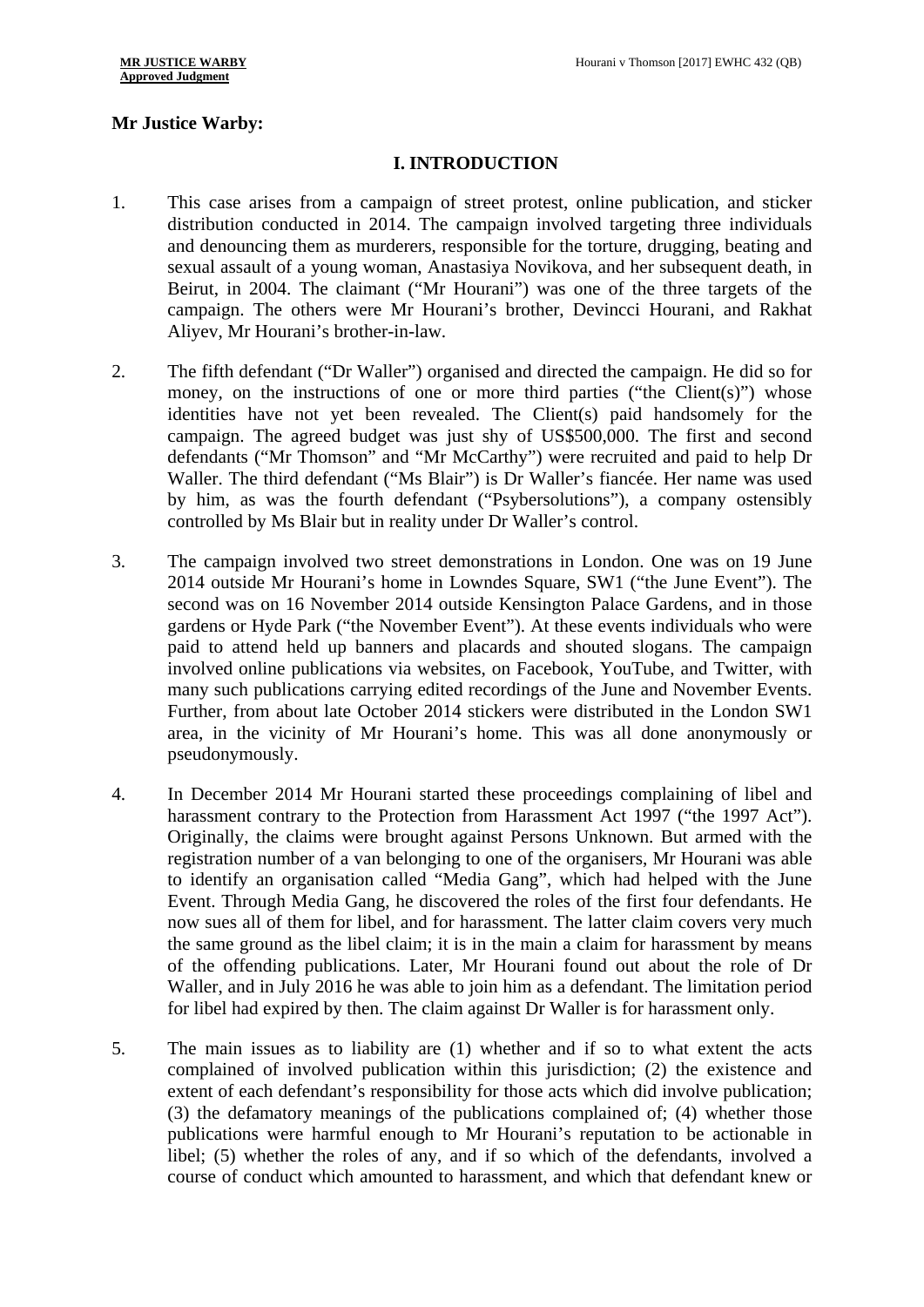ought to have known amounted to harassment, of Mr Hourani; and (6) the merits of the affirmative defences relied on by the defendants.

- 6. The affirmative defences relied on are: (a) the defence of publication on a matter of public interest, which is put forward by Mr Thomson and Mr McCarthy in answer to the libel claims against them; (b) defences relied on by all the defendants in answer to the harassment claim: that any course of conduct in which they did engage did not amount to harassment because it was (i) pursued for the purpose of preventing or detecting crime and/or (ii) in the particular circumstances, reasonable. The public interest defence to libel is provided for by s 4 of the Defamation Act 2013 ("the 2013 Act"). The twin defences relied on in answer to the harassment claim are provided for by s 1(3) of the 1997 Act. It is the examination of these defences that has taken up the majority of the time at this trial.
- 7. The defendants' case in support of their defences to harassment has three main aspects to it. First it is said that the campaign involved the exercise of rights of protest and freedom of expression. Secondly, it is said that Dr Waller reasonably believed certain things about what happened to Ms Novikova, and the role of Mr Hourani in those events, and that it was in the public interest and reasonable for those things to be brought to the attention of the public. Thirdly, in the course of the trial it has emerged that the defendants' intended case includes an assertion that the things Dr Waller believed, or most of them, were in fact true. Those things are that Ms Novikova was tortured, drugged, beaten and sexually assaulted by Rakhat Aliyev and others in a Beirut apartment; that Mr Hourani knew of and facilitated these acts; and that he was "thereby an accomplice to Ms Novikova's murder and/or would have been responsible for her murder under the US felony murder rule." Anastasiya Novikova died on 19 June 2004. She was found impaled on railings, having fallen five stories from the balcony of the Apartment. She died, say the defendants, from a head injury inflicted by someone prior to her fall.
- 8. When this third aspect of the defendants' case became clear, as a result of Mr Hudson's opening, concern was expressed that the defendants had not made it clear beforehand that this was their case, and that their factual case as opened went beyond what had been pleaded. It was pointed out that the first four defendants had previously made it clear that it was *not* their case that any such defamatory imputations against Mr Hourani were true. Mr Hudson then sought permission to re-re-amend the Defence, and he put forward a document entitled "Defendants' Further Information in relation to the Re-re-amended Defence" which summarised the intended case. Ms Rogers opposed several of the proposed amendments, and much of the Further Information document. After hearing argument on these applications I granted some amendments that were unopposed, and adjourned the rest of the application for determination as part of this final judgment on the merits. In the meantime I allowed evidence and cross-examination on the case as set out in the contested documents to proceed "*de bene esse" -* without prejudice to my eventual conclusions on the application for permission to amend and the Further Information document.
- 9. Mr Hourani denies any knowledge of or involvement in any of the alleged criminal activity. His case is that he is the victim of a malicious campaign of vilification and harassment, instigated and organised by the Kazakh authorities, of which the activities complained of are just a part.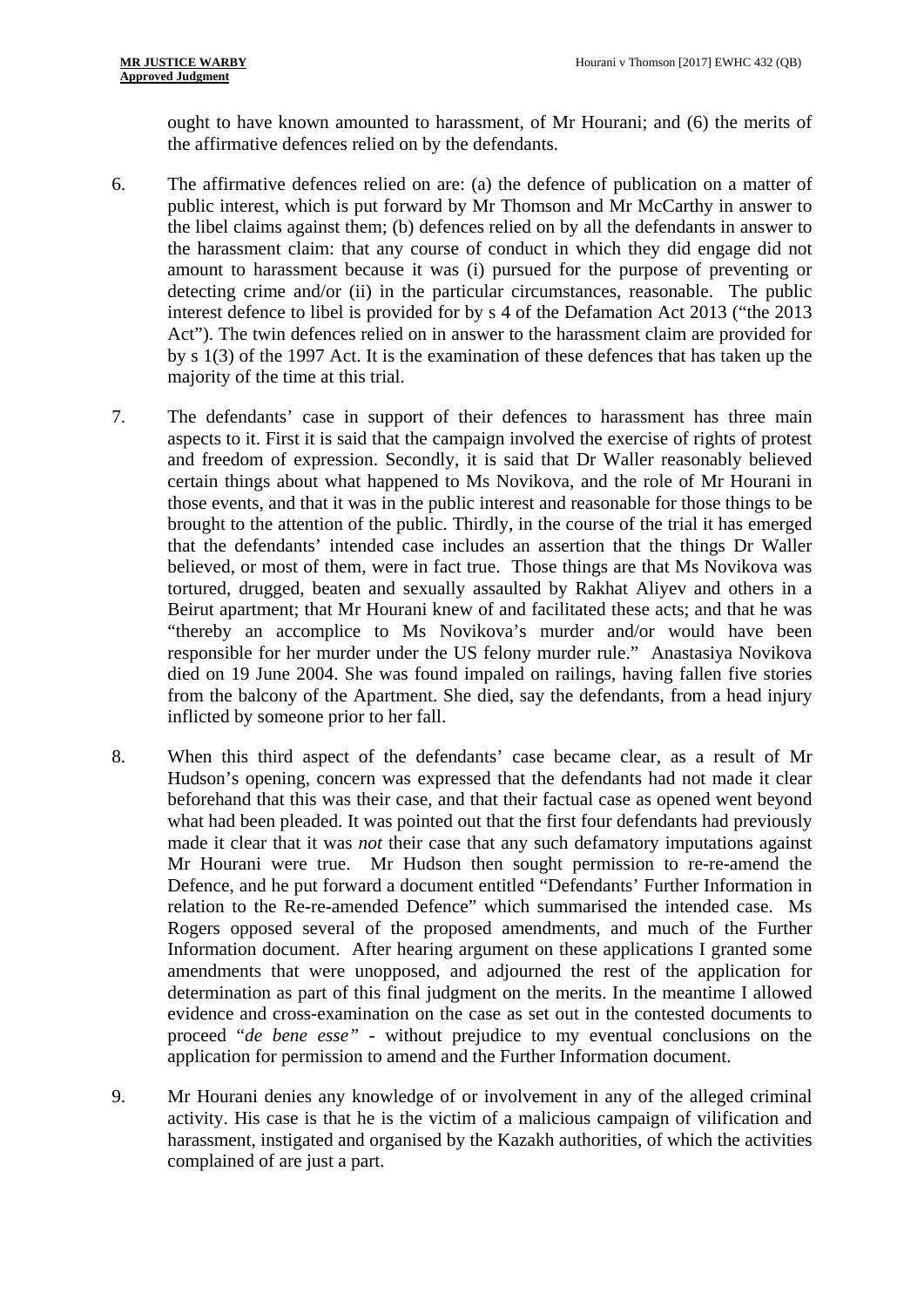- 10. The remedies claimed by Mr Hourani are damages for libel against the first four defendants, damages for harassment against all five of them and injunctions to restrain further libel and harassment. At the end of the trial Mr Hourani sought permission to amend his claim to seek, in addition, an order for the disclosure by Dr Waller of the identities of the Client(s). It is the Client(s) who have funded the defence of the claim. I had declined to make an interim order for disclosure of the identities of the Client(s) at the start of the trial, but I held over, until after judgment on the merits, a decision on whether such an order might be justified for the purpose of enabling Mr Hourani to seek, or consider seeking, remedies against the Client(s): [2017] EWHC 173 (QB).
- 11. The trial has consumed ten days of reading, oral evidence, and argument. I have heard oral evidence from all the individual parties: Mr Hourani, Dr Waller, Messrs Thomson & McCarthy and Ms Blair. I have also heard evidence from Mr Dietrich of Media Gang, and read witness statements from two others, served on behalf of Mr Hourani. Seventeen lever arch files of documents are in evidence, as well as video recorded material from the websites. Three files of legal materials have been relied on. After the hearing I have taken time to consider my judgment.
- 12. The main conclusions I have arrived at are as follows.
	- (1) Dr Waller was responsible for all aspects of the campaign complained of, Mr Hourani has proved that Dr Waller's role in organising and directing the campaign amounted to a course of conduct involving publication within this jurisdiction which was oppressive, unreasonable, and harmful enough to amount to harassment contrary to the 1997 Act. Dr Waller should have been aware that his conduct amounted to harassment. The course of conduct was not pursued for the purpose of preventing or detecting crime. Nor was it reasonable in all the circumstances. The truth of the allegations against Mr Hourani has not been established. The allegations of murder are untenable, and I refuse permission to amend by adding those allegations. I accept that Dr Waller believed many of the things he says he believed. But making all due allowance for the importance of free speech the defence has not satisfied me he held those beliefs reasonably or, which is more important, that what was said and done by Dr Waller and at his instigation was reasonable in all the circumstances. On the contrary, I find that the campaign which Dr Waller directed was a highly unreasonable one, which requires a remedy. Dr Waller himself is therefore liable to Mr Hourani for harassment, the only tort for which he is sued. Mr Hourani is entitled as against him to damages for harassment, and to an injunction to restrain further harassment by publication of the same or similar allegations.
	- (2) As for Mr Thomson, he is responsible for the June Event and the online publications that resulted from it. The defamatory publications that conduct involved caused serious harm to Mr Hourani's reputation. They are not defensible on the basis of the public interest defence to libel. This involved a course of conduct by him which amounted to harassment of Mr Hourani, as Mr Thomson should have known. Mr Thomson is therefore liable to Mr Hourani for damages for both libel and harassment. Mr Hourani is entitled to an injunction on both counts.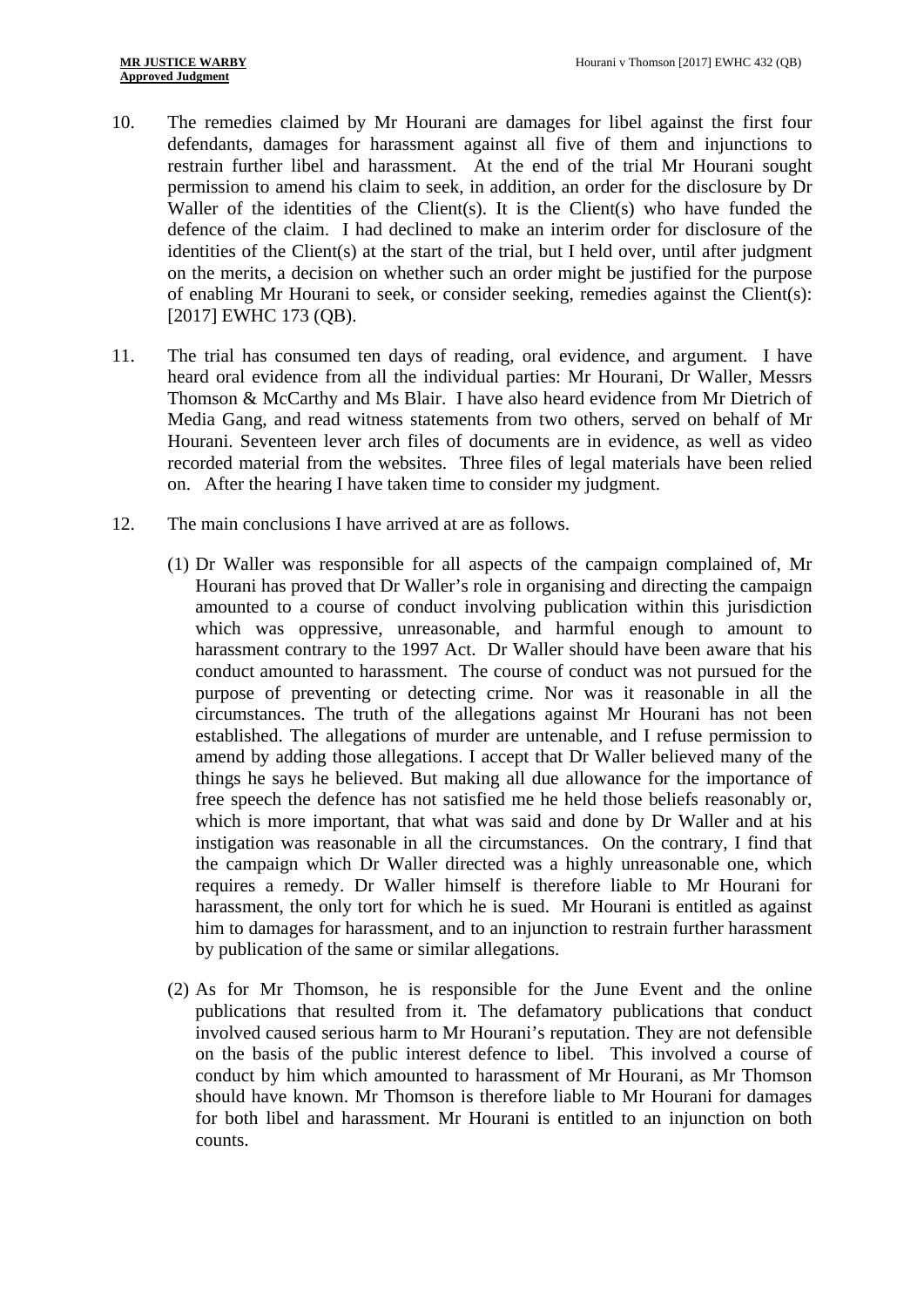- (3) Mr McCarthy is responsible for libels published at the June and November Events and online as a consequence of those Events. His defence of public interest fails. His role in these respects and in the distribution of the stickers involved a course of conduct which amounted to harassment of Mr Hourani, who is entitled as against Mr McCarthy also to damages for both libel and harassment, and to an injunction.
- (4) Psybersolutions was Dr Waller's alter ego for the purposes of the campaign. It is responsible for the full range of activities complained of: all the conduct complained of as libel, and all the conduct said to amount to harassment. That conduct was libellous, and did amount to harassment, to the extent alleged. Psybersolutions has not relied on the public interest defence to libel. Its other defences to libel and harassment fail, for the same reasons as they fail in the case of the Messrs Thomson and McCarthy and Dr Waller. The company is therefore liable to Mr Hourani for damages for libel and harassment, and to an injunction.
- (5) Ms Blair is not responsible in law for any of the conduct or publications complained of. She gave Dr Waller carte blanche to use Psybersolutions and her name as he thought fit, for the purposes of a campaign, but she knew virtually nothing about that campaign. She did not have sufficient knowledge to make her liable for the libels or the harassment of Mr Hourani that resulted from the way the campaign was run. Ms Blair has no liability to Mr Hourani. The claims against Ms Blair will be dismissed.
- 13. My conclusions on remedies are that the total sum that should be paid in compensation is £80,000. Mr Thomson must pay damages for libel of £30,000 and damages for harassment of £10,000, a total of £40,000. Mr McCarthy must pay a total sum of £65,000 being libel damages of £50,000 and £15,000 for harassment. Psybersolutions is liable in the full sum of £80,000. Mr Hourani is entitled, as against Dr Waller, to damages for harassment in the sum of £30,000. I will grant appropriate injunctions against all defendants. I have concluded, also, that Mr Hourani should be allowed to pursue a claim against Dr Waller for disclosure of the identities of the Client(s), and I grant permission to re-amend the Particulars of Claim for that purpose. I accept, however, that as Mr Hudson submits, it is appropriate to allow the argument on that issue to proceed in the knowledge of my conclusions on the other issues in the case.
- 14. The reasons for these conclusions are set out in the remainder of this judgment. For ease of reference the judgment is divided into a further nine sections as follows:

| II. | Relevant principles of the law of evidence | $15 - 31$ |
|-----|--------------------------------------------|-----------|
| Ш.  | The facts:                                 |           |
|     | Some Undisputed Background                 | $32 - 62$ |
|     | The Campaign                               | 63-78     |
|     | <b>Subsequent Events</b>                   | 79        |
| IV. | Publication                                | 80-91     |
| V.  | Responsibility                             | 92-114    |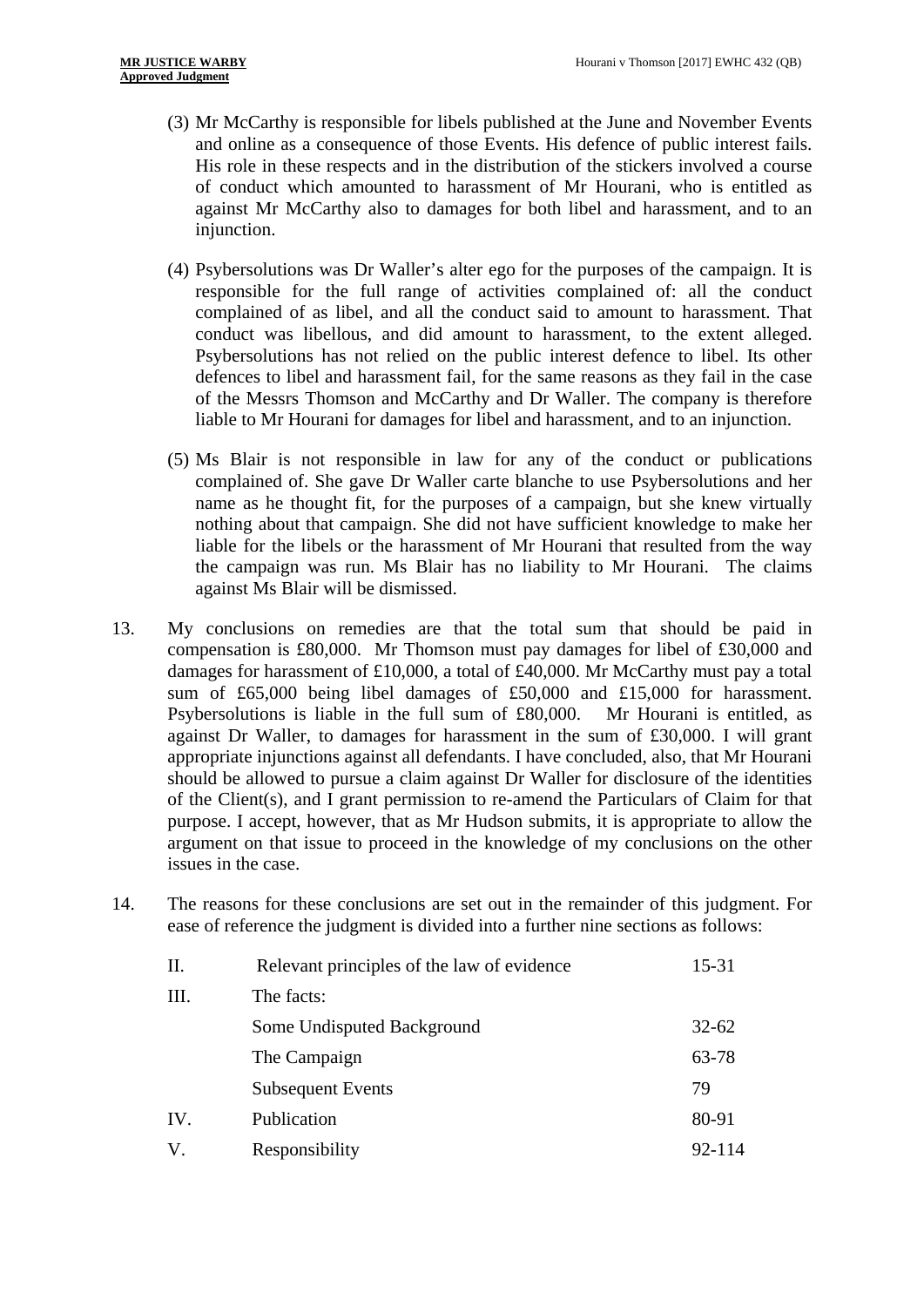| VI.            | <b>Defamatory Meaning</b>                 | 115-121 |
|----------------|-------------------------------------------|---------|
| VII.           | Serious Harm                              | 122-127 |
| VIII.          | Harassment?                               | 128-163 |
| IX.            | Defences                                  |         |
|                | Libel: publication in the public interest | 164-174 |
|                | Defences to harassment                    |         |
|                | Preventing or detecting crime.            | 176-183 |
|                | Reasonableness                            | 184-235 |
| $\mathbf{X}$ . | Remedies                                  | 236-241 |

#### **II. RELEVANT PRINCIPLES OF THE LAW OF EVIDENCE**

- 15. The claimant bears the burden of proof in relation to all the matters in dispute, except when it comes to the affirmative defences relied on by the defendants. The burden of establishing those lies with the defendants. Although those defences include allegations of criminality, the standard of proof on that as on all the other issues in the case is the ordinary civil standard: the balance of probabilities. Gravity is reflected in a flexible approach to whether the civil standard is met: it will take into account, *to whatever extent is appropriate in the particular case*, that the more serious an allegation the less likely it is that it occurred and the stronger the evidence required to prove it: *Re H* [1996] AC 563. The emphasised words highlight that the approach is case-specific, as explained in *Re B (Children)* [2009] EWCA Civ 1048 [2009] AC 11.
- 16. Equally, the rules of evidence that apply are not the rules of criminal evidence, but the rather more relaxed rules of the civil law. There are nonetheless some principles of relevance, and of particular relevance to the resolution of the defendants' contention that Mr Hourani was guilty of the conduct alleged against him.
- 17. The evidence on which the defendants rely to show that they reasonably believed the allegations to be true is entirely documentary. Dr Waller identifies 20 key documents or classes of document on which he relied in forming his conclusions about the matter. These include depositions and statements of witnesses, reports of investigations by public authorities, and documentary evidence of convictions and other findings of courts or tribunals. Dr Waller does not suggest that he spoke to, or had any other dealings with, anybody who had been a witness to relevant events, or who had taken any of the depositions or statements relied on, or written any of the reports, or formed any of the judgments that are relied on. Mr Thomson did some research of his own, which again was based entirely on documents. The evidence relied on to prove the truth of the allegations of criminality that are made against Mr Hourani is also entirely documentary. It consists of (a) the key documents on which Dr Waller rested his conclusions at the time, (b) a few additional documents relied on by Mr Thomson at the time, and (c) some further material, most of it disclosed or discovered later on. No witnesses to any of the facts relied on have been called to give evidence on behalf of the defendants. For his part, Mr Hourani has given oral evidence that he was not involved in any of the criminality alleged. To answer and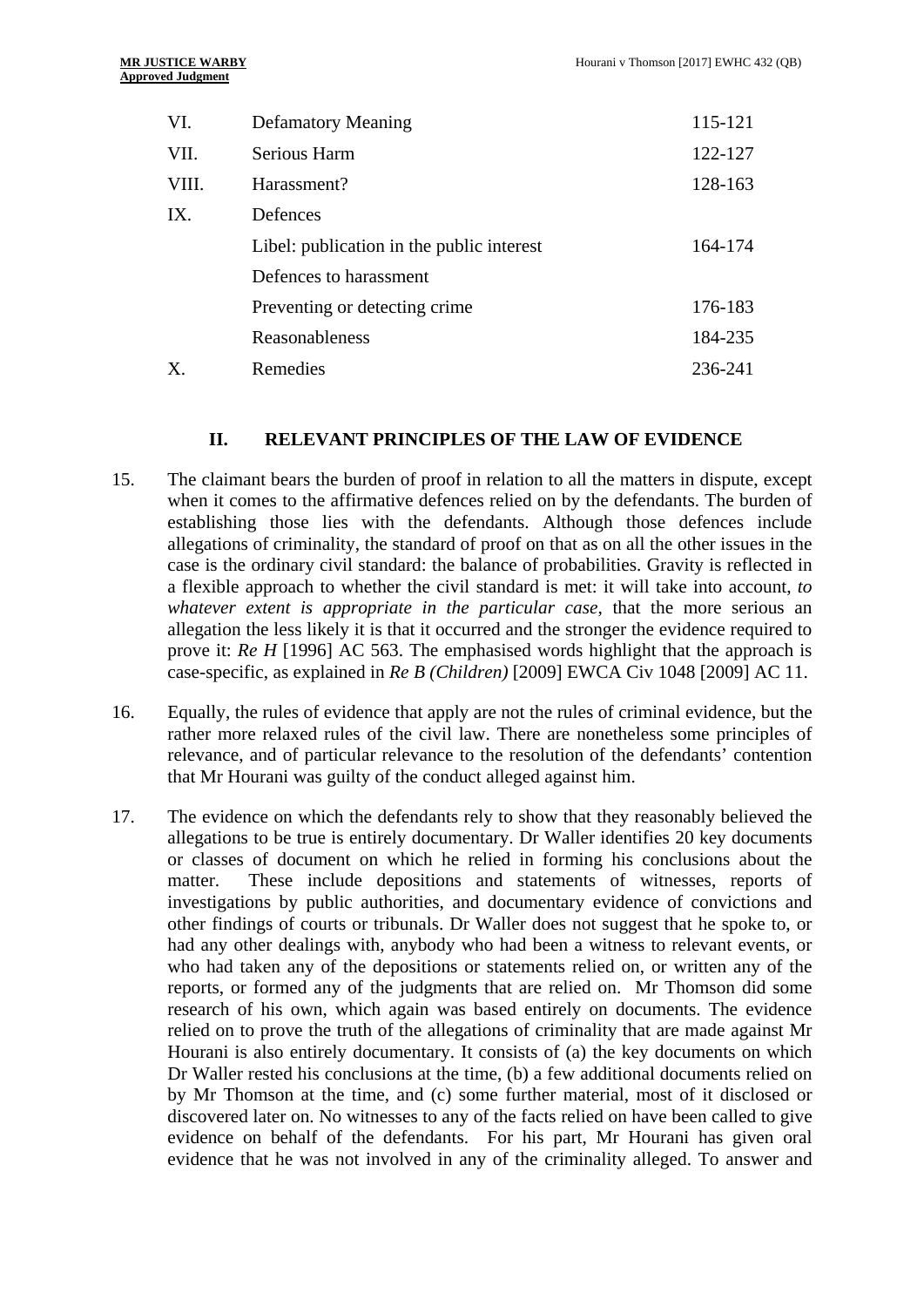rebut the case against him he too relies on third party documents, including determinations in his favour.

- 18. There is no doubt that the documentary material is admissible. The documents are before the court by agreement, and there is no dispute about their authenticity. They are admissible "as evidence of their contents": 32PD 27.2. There is no doubt, either, that to show what they believed, and that it was reasonable for them to believe it, the defendants can point without restriction to statements made in documents they had seen and on which they relied at the time of publication. The court's task will be to decide whether it was reasonable for them to rely on those statements as a basis for the beliefs that are asserted. For that purpose, regard can also be had to documents or passages in documents on which Mr Hourani relies, to the extent these were in existence and known to the defendants. But not all of the documentary material is admissible for all purposes.
- 19. Importantly, the opinions, findings, or conclusions of a court or other investigative body are, as a rule, inadmissible for the purpose of establishing the correctness of those opinions or conclusions: see *Hollington v F Hewthorn & Co Ltd* [1943] KB 587 and the majority in *Three Rivers DC v Bank of England (No 3)* [2003] 2 AC 1 (see in particular [28]-[33], [79], [103], (Lord Hope), and [130]-[133] (Lord Hutton)). This rule, though long controversial, remains an established part of the common law. Its effects are not limited to criminal convictions (the subject matter of the decision in *Hollington v Hewthorn*). It extends to other findings of fact or evaluative assessments, including those contained in official reports, such as the Bingham Report on the BCCI scandal (the subject matter of the passages cited from *Three Rivers.*)
- 20. This common law rule operates in both directions. It rules out determinations of guilt and findings of innocence. One effect is that at common law convictions are not admissible as evidence that the convicted person was guilty. Exceptions to this rule have been made by statute. The exceptions include s 11 of the Civil Evidence Act 1968, which makes convictions admissible in evidence. If the claimant in a libel action has been convicted that conviction is conclusive against him: s 13 of the 1968 Act. But these provisions are confined to convictions by the Courts of the United Kingdom, and "service convictions" before military tribunals. There are other exceptions, but none that are relevant here. The convictions mainly relied on in this case are not convictions of the claimant. They are convictions of Rakhat Aliyev. And they are from Kazakhstan. I suspect the convictions might be inadmissible as evidence supportive of a finding of guilt for an additional reason: that reliance on them for that purpose would exceed the limits set by the common law on the admission of bad character evidence. But that point has not been argued. In any event *Hollington v Hewthorn* seems to me to rule them out as evidence of guilt. The decision in that case also appears to me to debar Mr Hourani from relying, in rebuttal of the defendants' case of truth, on conclusions in his favour arrived at by the Lebanese courts. The argument that those conclusions are, if not conclusive, highly persuasive, is not open to him.
- 21. The rule in *Hollington v Hewthorn* does not exclude reliance on hearsay statements of fact, of whatever degree, which are made or recorded in investigative reports, or in court judgments. So where a report or judgment records that a witness made a particular statement of fact to an investigator or to the court, that record can be relied on as evidence not only that the statement was made but also (if so desired) as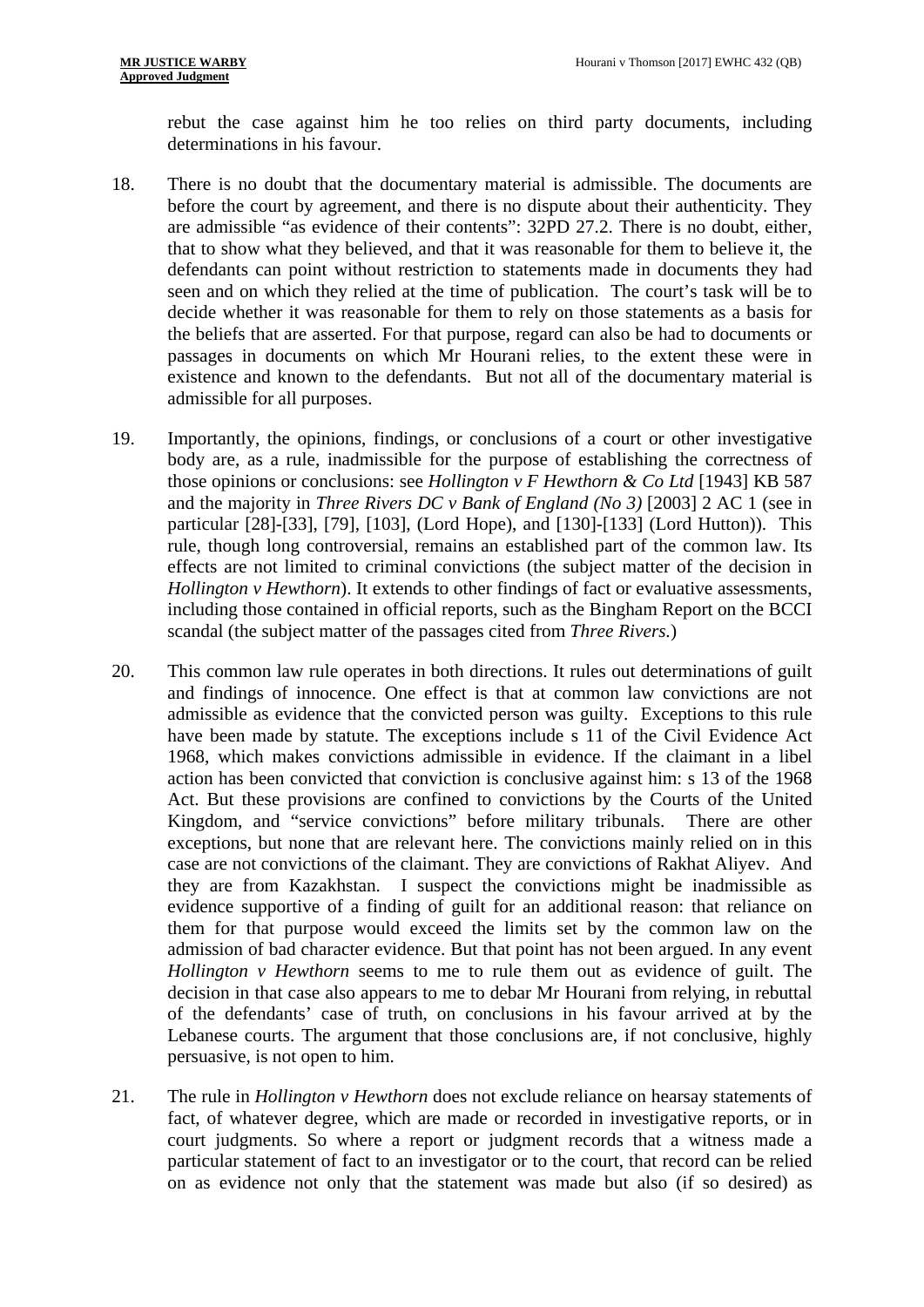evidence that what the witness said was true. Both sides have sought to rely on statements of this kind in relation to the issue of truth. That is legitimate. But the court has to consider what weight to attribute to such material. And that process is governed by the Civil Evidence Act 1995 and the CPR.

22. Section 4 of the 1995 Act requires the court to have regard to the relevant circumstances, including a non-exhaustive list of factors that have an obvious bearing on the weight that hearsay evidence deserves. Section 4 provides as follows:

#### **4. Considerations relevant to weighing of hearsay evidence.**

(1) In estimating the weight (if any) to be given to hearsay evidence in civil proceedings the court shall have regard to any circumstances from which any inference can reasonably be drawn as to the reliability or otherwise of the evidence.

(2) Regard may be had, in particular, to the following—

produced the maker of the original statement as a witness;<br>(b) whether the original statement was made (a) whether it would have been reasonable and practicable for the party by whom the evidence was adduced to have

contemporaneously with the occurrence or existence of the matters stated;

(c) whether the evidence involves multiple hearsay;

(d) whether any person involved had any motive to conceal or misrepresent matters;

(e) whether the original statement was an edited account, or was made in collaboration with another or for a particular purpose;

(f) whether the circumstances in which the evidence is adduced as hearsay are such as to suggest an attempt to prevent proper evaluation of its weight."

23. Section 2 of the 1995 Act and CPR 33.2(3) require a party who intends to adduce hearsay evidence in a document to serve a notice of that intention (a "Hearsay Notice") identifying the evidence and giving the reason why the witness will not be called. CPR 33.4 allows the respondent to a Hearsay Notice to apply to the court to call the maker of the hearsay statement for cross-examination. Neither side has served any Hearsay Notice in this case. By s 2(4) of the 1995 Act, such a failure does not make the evidence inadmissible, but "may be taken into account by the court— (a) in considering the exercise of its powers with respect to the course of proceedings and costs, and (b) as a matter adversely affecting the weight to be given to the evidence in accordance with section 4." I know from the evidence, or from admissions, that some of the individuals concerned could not have given oral evidence because they are dead. This includes Rakhat Aliyev. But some other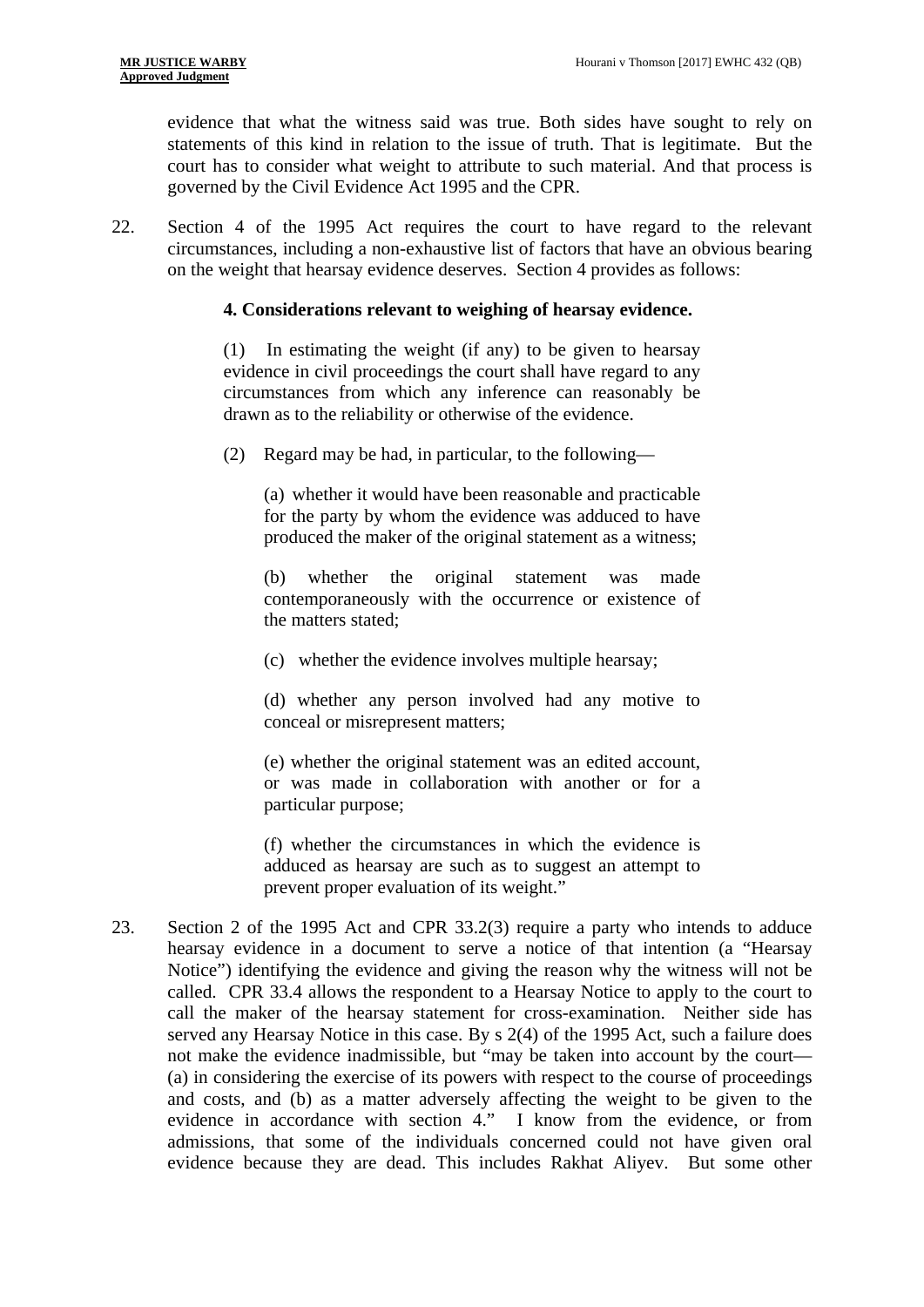individuals on whose word the parties rely are not, or are not said to be, dead. Many, if not all, are abroad. But that does not necessarily prevent a person giving oral evidence, from the witness box or by live link. The reasons why these individuals have not been called as witnesses have not been stated in any notice, nor have they been given in evidence.

- 24. The death of Ms Novikova was investigated at the time by the Lebanese authorities. It was investigated later, by the authorities in Kazakhstan, Mr Aliyev's country of origin. The Kazakh authorities sought to extradite Mr Aliyev from Austria, which led to the taking of depositions in that jurisdiction. The Kazakh authorities, and the parents of Ms Novikova, pursued claims in the Lebanon against Mr Aliyev, the claimant and his brother, seeking their prosecution over the death. The case of the defendants, and in some respects the case for Mr Hourani, involves reliance on selected passages from a variety of documents generated in the course of those investigations and legal proceedings, which are not excluded from consideration by the rule in *Hollington v Hewthorn*.
- 25. In *Miller v Associated Newspapers Ltd* [2012] EWHC 3271 (QB) at [36] Sharp J referred to "the difficulties caused when hearsay evidence on important matters is deployed in this way." She went on to cite with approval a passage from Phipson on Evidence, 17th edition, paragraph 29-15:

"the [Civil Evidence] Act is not intended to provide a substitute for oral evidence. The basic principle under which the courts operate is that evidence is given orally with cross-examination of witnesses, and the admission of hearsay evidence is, and should be the exception to the rule. Caution should be exercised before tendering important evidence through hearsay statements. Hearsay evidence is better used where the evidence is peripheral or relatively uncontroversial."

Sharp J concluded at [37] that what she called "selective snippets of hearsay from individuals who have not been called …" provided "an obviously unsatisfactory evidential basis upon which to invite a court to find facts and/or draw adverse inferences whether as to the conduct of those individuals or anyone else." This approach was upheld on appeal: [2014] EWCA Civ 39 [31-40]. The facts and circumstances of the *Miller* case were very different from those of the present case. In particular, the hearsay in that case came from witnesses all of whom were alive and in the jurisdiction. But it seems to me clearly correct, as a general proposition, that it is unsatisfactory to introduce important evidence by means of selective extracts from hearsay written statements.

26. That point is all the stronger in this case, as the allegations are far more serious than those in *Miller*. And in this case the court's ability to rely on the hearsay evidence is significantly affected by a number of factors that were not present in *Miller*. Those factors include, but are by no means limited to, the following. Much of the evidence originates from Kazkhstan, a country which, it is agreed, was at all material times governed by a corrupt regime which made use of torture and other inhuman methods. Most of the evidence of Kazakh origin dates from in or after May 2007. It therefore came into existence during a period in which, as is an agreed fact, the Kazakh regime had fallen out very seriously with Rakhat Aliyev and Mr Hourani. Key evidence for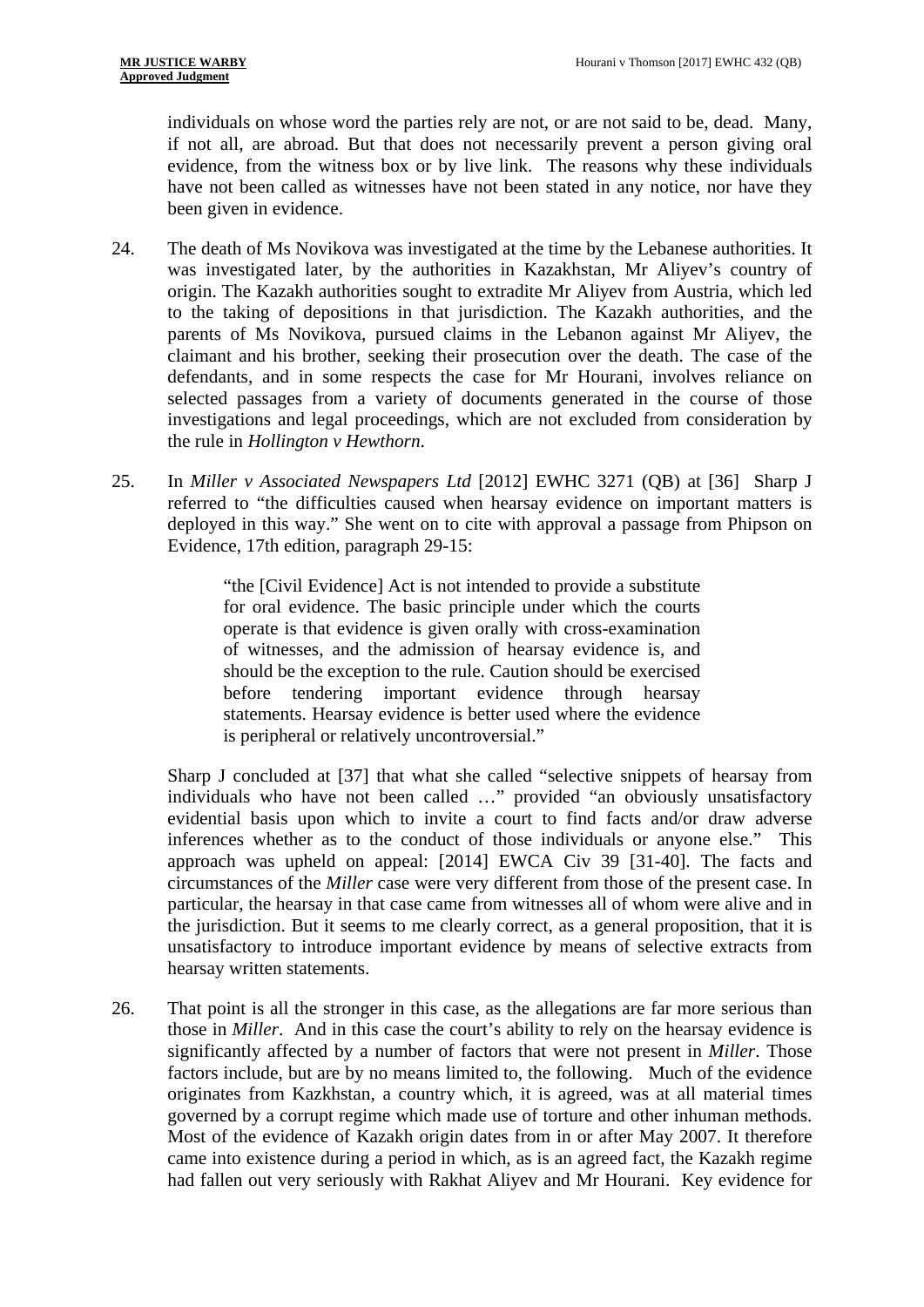the defence is contained in depositions made in 2009 by two individuals – Kurman Akimkulov and Leonid Fomaidi – who were formerly officers of the Kazhak secret service, the KNB. These depositions are the sole source of evidence that the claimant, Mr Hourani, had any involvement in the crimes of which Anastasiya Novikova is alleged to have been the victim. The depositions were made by convicted criminals some 5 years after the event at the instigation of the Kazakh authorities. For these and other reasons I shall elaborate later, these depositions are self-evidently unreliable documents. Some of the hearsay evidence comes from Austria, which is not criticised as a regime; but most of this evidence comes from a deposition of Rakhat Aliyev. He is someone on whose word the defendants seek to rely in some respects, but he is also a person whom the defendants portray as a mafia operative, guilty of multiple murders, and a variety of other grave crimes. The vast majority of the evidence is in translation, with all the difficulties that can involve. Much of the evidence has been multiply translated; more than one document is translated into English from a rough Arabic translation of a German translation of a Russian language original. The translations are not made for the purposes of these proceedings. They are not agreed. They are of uneven quality, and in one important respect proved to be mistaken. These many problems as to the reliability of the hearsay evidence weigh most against the defence, which makes the key allegations, bears the relevant burdens of proof, and relies most heavily and crucially on hearsay evidence.

- 27. Some of the hearsay evidence relied on is expert evidence. The most prominent instances are two forensic reports concerning the likely cause of Anastasiya Novikova's death. Mr Hourani relies on a contemporaneous report ("the Haidar Report") prepared by Dr Assem Hamad Haidar, the "forensic physician" called in on the direction of a Lebanese Judge to examine the corpse at the scene, and later in the hospital, on 19 June 2004. The defendants rely on a report created some 8 years later by the Charité hospital in Berlin. This report ("the Charité Report"), dated 24 February 2012, involved a paper-based assessment of the reliability of the conclusions in the Haidar Report, relying on (among other things) reports produced by the Kazakh authorities, apparently following the exhumation of Anastasiya Novikova's remains by or at the instigation of those authorities, in 2007. The reports contain some hearsay statements of fact, but also expert factual assessments and expert opinion.
- 28. Expert evidence is of course admissible in civil proceedings, and it may be admitted in hearsay form. Reports made for purposes other than the proceedings can be put in evidence and relied on to prove what they say. That is the effect of the Civil Evidence Acts 1972 and 1995. A failure to give notice of intention to rely on such evidence does not affect these points, any more than it does in the case of hearsay evidence of fact. So these reports are both admissible as evidence going to the question with which they mainly deal - the cause of Anastasiya Novikova's death – and other issues in the case on which they have a bearing.
- 29. But ordinarily in a case of this gravity such issues would be the subject of "expert evidence" within the meaning of CPR 35, set out in formal reports prepared for the purpose of the litigation in which the issue was to be decided, by individuals owing a duty to the court, who disclose their qualifications and experience, their instructions and the underlying materials relied on. Such expert evidence would normally be carefully scrutinised and tested through cross-examination of the expert. Nobody has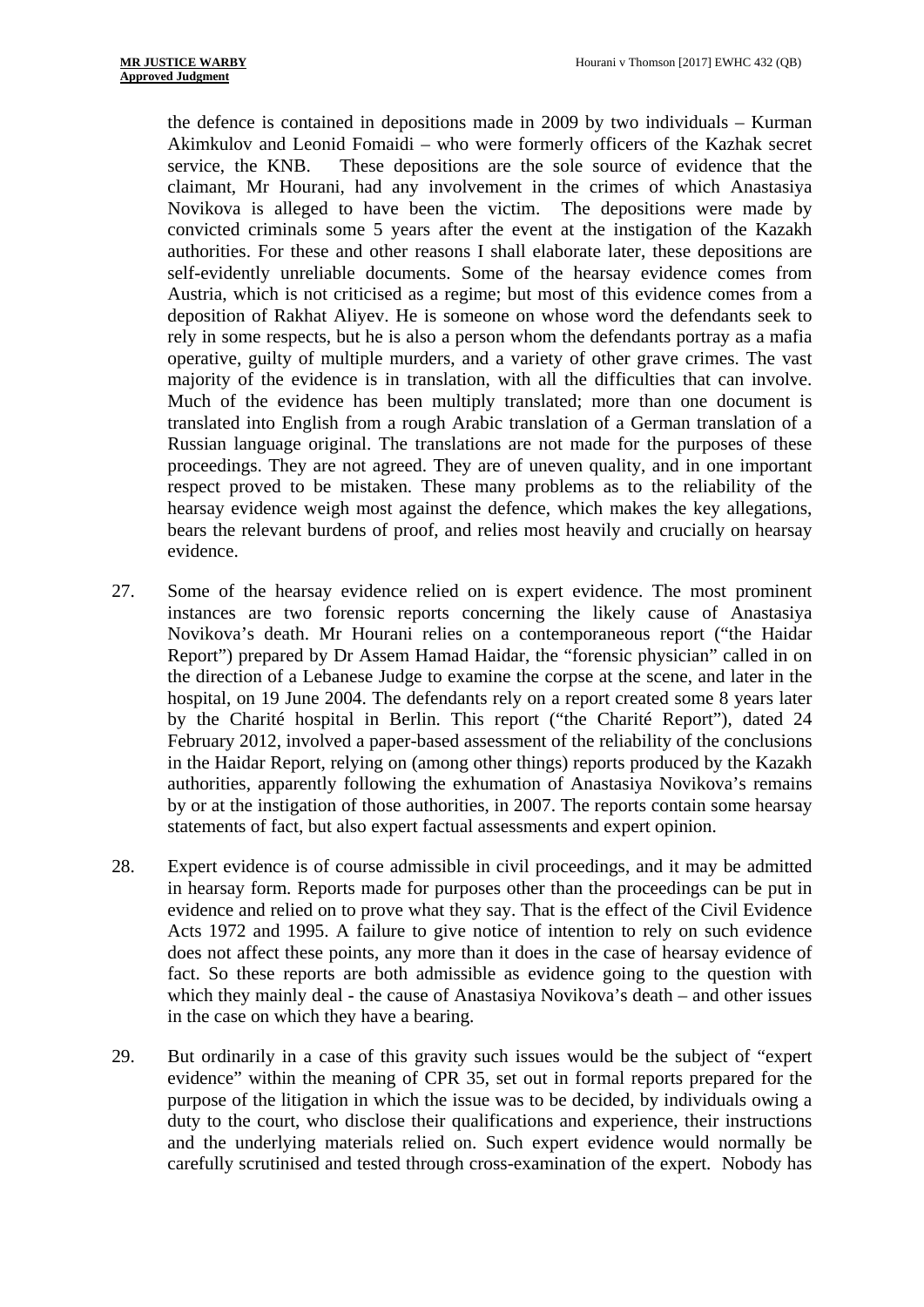that reason. The factors listed in s 4 of the 1995 Act are relevant in this context also. sought permission to adduce expert evidence of that kind in this case. Inevitably, the expert evidence is a good deal less satisfactory than it would have been if produced under those conditions. Again, the point weighs more heavily against the defendants. That is not least because they bear the relevant burden of proof, but it is not only for A forensic opinion based upon a physical examination of the deceased on the day of her death is, other things being equal, inherently more satisfactory than one formed years later without any such examination. It is hard to attack that opinion in reliance on a rival report, when none of the authors of either report have been made available to give evidence. The Charité Report relies to a significant extent upon evidence produced by the Kazakh authorities following an exhumation which was not attended by the authors of the report. The Kazhak evidence relied on by Charité is not before the court. I do not know why that is. No explanation has been offered.

- 30. There is another kind of expert evidence that would normally have been expected in this case. Given the defendants' proposed case that Mr Hourani "would have been responsible for …murder under the US felony murder rule", one would expect to see expert evidence of US law. Foreign law is presumed to be the same as English law, unless there is evidence to the contrary. A party who makes an allegation that foreign law is different must prove it. Foreign law is treated as a question of fact, but its content can only properly be proved by the evidence of an expert in the foreign law. No expert witness has been called, nor have I been shown any hearsay expert evidence as to the US felony murder rule. The only evidence on the issue comes from Dr Waller, who has no legal training and has not sought any legal advice on the issue. I do know that the English law of felony murder was abolished 60 years ago by s 1 of the Homicide Act 1957. I can accept that US law is different from the English law of today, but I have been given no evidence on which I can rely as to exactly how it differs. This is one reason, though not the only reason, why I refuse permission to make this amendment. It is unreasonable to ask a court to make a finding that someone "would have been" convicted of murder under the laws of a country which appears to have nothing to do with the relevant facts, when the only evidence about that foreign law comes from a non-lawyer whose knowledge comes from "growing up in" the foreign country.
- 31. These factors, and a number of other factors to which I shall refer, have led me to the clear conclusion that the defendants' evidence falls a long way short of making good any of their allegations of criminality against Mr Hourani. Similar considerations play a significant part in my rejection of the public interest defence advanced by Messrs Thomson and McCarthy, and the reasonableness defence on which all the defendants rely in answer to the harassment claim. Section 4 of the 1995 Act is part of the law of evidence. It is obviously inapplicable to a person considering whether to publish allegations of criminality based on third party documents. But the section gives effect to principles of fairness and common sense. It lists a number of factors which any reasonable person in such a position would be bound to consider.

#### **III. THE FACTS**

#### **Some Undisputed Background**

32. The following core facts are either undisputed or not significantly disputed, and appear to me to be established on the basis of documentary or oral evidence which I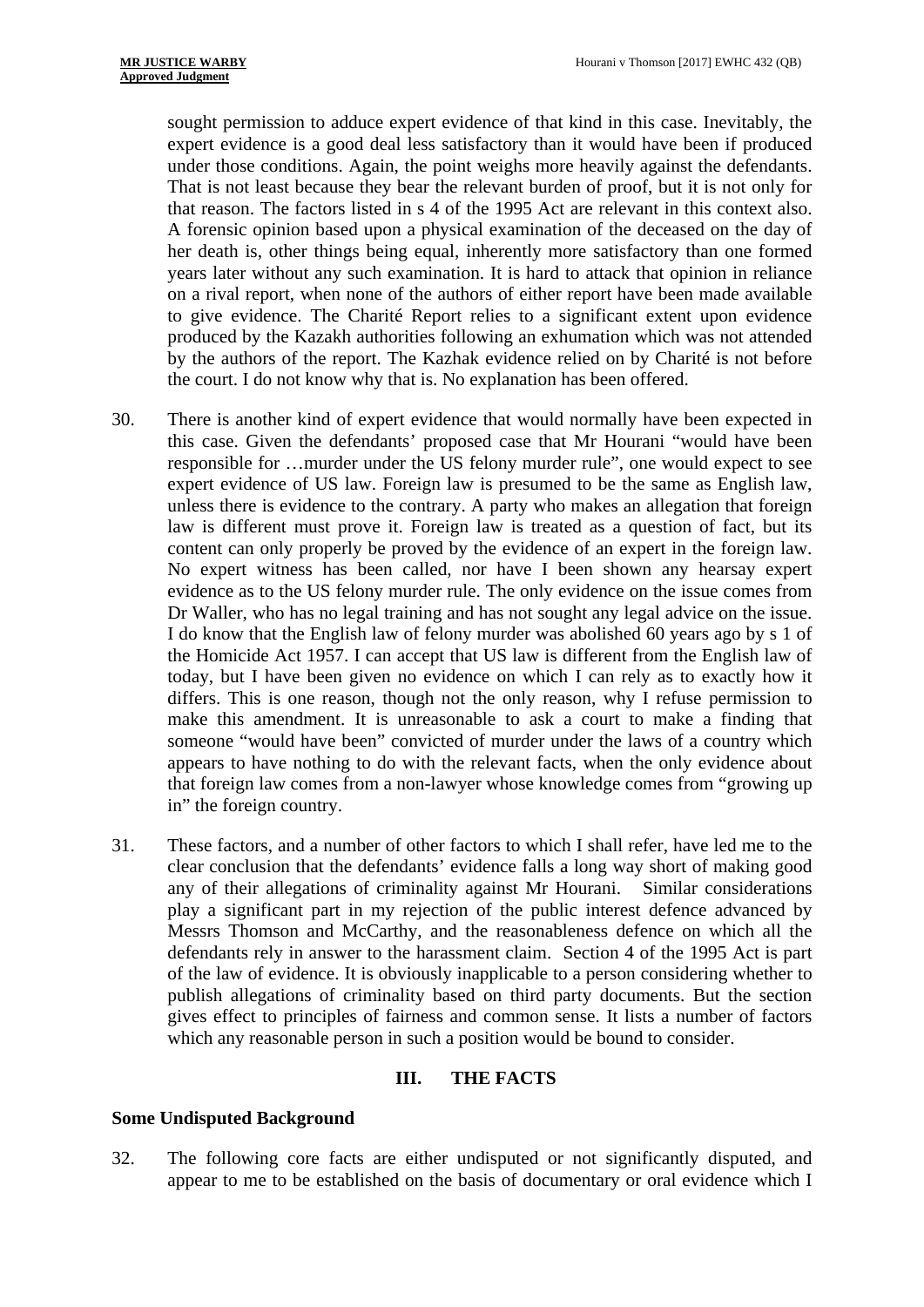consider reliable. For the purposes of this outline I have relied on, among others, translations of official Lebanese documents disclosed and relied on by the defendants, which set out the movements into and out of Beirut of some key individuals at relevant times. The main documents in this regard are an Entry and Exit Movement Schedule, a letter from the Lebanese Ministry of the Interior dated 13 September 2011, and a 2016 decision of the Accusatory Board in Mount Lebanon to which I shall refer later ("the Accusatory Board Decision").

*Rakhat Aliyev, Mr Hourani, and their families* 

- 33. Rakhat Aliyev was born in 1962. He has a sister, Gulshat. Their father was a surgeon of some distinction in Kazakh society, and later a senior official in the Ministry of Health. Their mother was one of six sisters. One of those sisters had a son called Daniyar Esten, who was therefore a first cousin of Aliyev and Gulshat. Aliyev himself was trained and practised as a surgeon. In the mid-1980s Aliyev married Dariga, the daughter of Nursultan Nazarbayev. At the time of Aliyev's wedding Mr Nazarbayev was already a powerful man. Not long afterwards he was to become President of Kazakhstan, which he remains, having been declared "leader of the nation" for life by the Kazakh parliament in 2010. The marriage of Aliyev and Dariga lasted for over 20 years, until 2007. While it lasted they had three children together, born in 1985, 1990 and 2000. The eldest of these had a child in 2003, making Aliyev a grandfather. From about the mid 1990s Aliyev occupied senior roles in the Kazhak public service: he was at different times First Deputy Minister of Foreign Affairs, and Deputy Chief of the KNB, the Kazakh security service.
- 34. Mr Hourani was born in the Lebanon in 1967, in relatively modest circumstances. He has two brothers, Devincci and Hussam (also sometimes spelled Houssam), and a sister named Hiam. Mr Hourani is the oldest of the four. He describes himself as a "self-made businessman who has successfully built a number of international enterprises". In the early 1990s, after the collapse of the Soviet Union, Hussam Hourani went to Kazakhstan to study for a Master's degree in petroleum engineering. Mr Hourani and Devincci visited him. Mr Hourani and his family embarked on business activities in Kazakhstan and other neighbouring former Soviet republics. At that time he had some US\$200,000 in capital available to finance business projects. He met Aliyev in about 1993 or 1994. In 1996 he married Gulshat Aliyev. He thereby became a brother-in-law of Rakhat Aliyev. In 1998 Mr Hourani acquired Kazakh nationality. He held Palestinian and Kazakh passports.
- 35. By the early 2000s Mr Hourani had acquired very considerable wealth. He owned interests in media, oil and agricultural concerns in Kazakhstan worth billions of US\$. He maintained a home in Kazakhstan but also maintained a home in the Lebanon at all times. His brother Devincci owned an apartment in the Khaldeh district of Beirut, in the Mahlab Building ("the Khaldeh Apartment").
- 36. In 2002 Aliyev was appointed Kazakh Ambassador to Austria. In that capacity he had a substantial entourage at all times, numbering up to 10. Individuals who were members of that entourage from time to time included Daniyar Esten, Kurman Akimkulov, Leonid Fomaidi and an individual named Vadim Koshlyak. Whilst he was Ambassador, Aliyev travelled to Lebanon a number of times. He went there on five occasions during 2002. In April 2003 he visited Lebanon again, flying into Beirut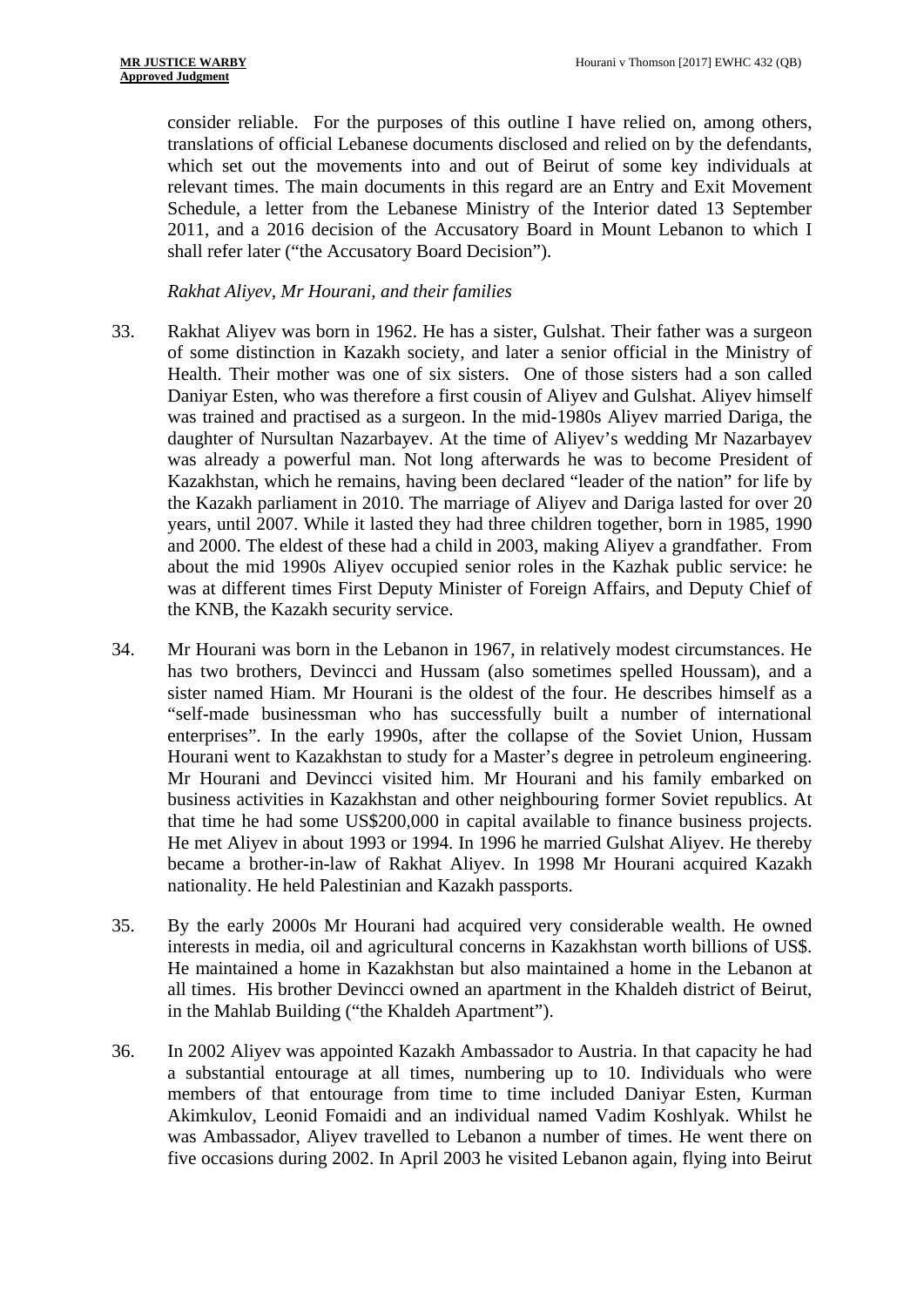Airport from the Czech Republic on 12 April and flying out from Beirut to France the following day.

*Anastasiya Novikova in Beirut* 

- 37. On 17 July 2003 Aliyev flew into Beirut from Greece, accompanied by Daniyar Esten. On the same day, Anastasiya Novikova arrived in Beirut from the same country. Novikova was an ethnic Russian, born in Tashkent on 22 November 1980. So she was 22 at the time. She had worked in a media company in Kazakhstan. In July 2003 Anastasiya Novikova was in an advanced stage of pregnancy. Anastasiya Novikova and Daniyar Esten seem to have lived initially in a flat in the Consolidated Contractors Company Building ("CCC Building"), where the Kazakh consulate was situated. At some point between their arrival in July 2003 and about February 2004, Esten and Novikova moved into the Khaldeh Apartment. It was the claimant who made the arrangements that allowed the couple to occupy his brother's flat. He arranged for one of his staff members to provide the key to Daniyar Esten. The flat was on the fifth floor, or thereabouts.
- 38. On 25 August 2003 Anastasiya Novikova gave birth to a baby girl who was named Luiza. This was a healthy and happy child, according to a number of photographs taken of them together in Luiza's early months, by photographer(s) of unknown identity. In these photographs Anastasiya Novikova has the appearance of an attractive young woman, blonde, healthy and smiling. Esten was not present at the time of Luiza's birth, or for some time after that. He left Beirut for the Czech Republic on 23 August 2003. He returned on 17 October 2003, having flown in from Austria.
- 39. Aliyev made a number of further visits to Lebanon in 2003 and 2004. In September 2003, he arrived from Greece on  $19<sup>th</sup>$  and left for Kazakhstan on 21st, accompanied by Koshlyak on both occasions. He visited again briefly in October 2003, arriving from Kazakhstan on 12 October and returning there the following day. In December 2003 Aliyev travelled from Kazakhstan to Vienna via Beirut with Akimkulov and Koshlyak. They arrived in Beirut on 11 December and left the following day. Daniyar Esten also left Beirut for Austria on 12 December 2003, seemingly on the same flight as the others.
- 40. Aliyev flew into Beirut again on 31 January 2004 arriving from the Ukraine, accompanied by Koshlyak. The two of them flew out, to Austria, two days later. Aliyev and Kosklyak flew in again on 20 February 2004, from Cyprus. On this occasion they stayed in Beirut for some 6 days. During that period, on 25 February, Esten arrived from Italy. Aliyev and Koshlyak left for Italy on 26 February 2004. On the same day, blood samples purporting to relate to Esten and an "unknown child" were provided to Analytical Testing Laboratories, Sassine Square, Beirut, for paternity testing. The Laboratories reported on 8 March 2004 that "the paternity probability of Mr Daniel Yestin with regards to the unknown child is estimated to be 99.998%". The Accusatory Board Decision records what it was told about Aliyev's movements in 2004 by the Lebanese Directorate General of Security General ("DGSG"). The DGSG's information was that "there was an entry and exit movement in the months of March and April", the latest events being an entry on 23 April and an exit the following day, 24 April 2004.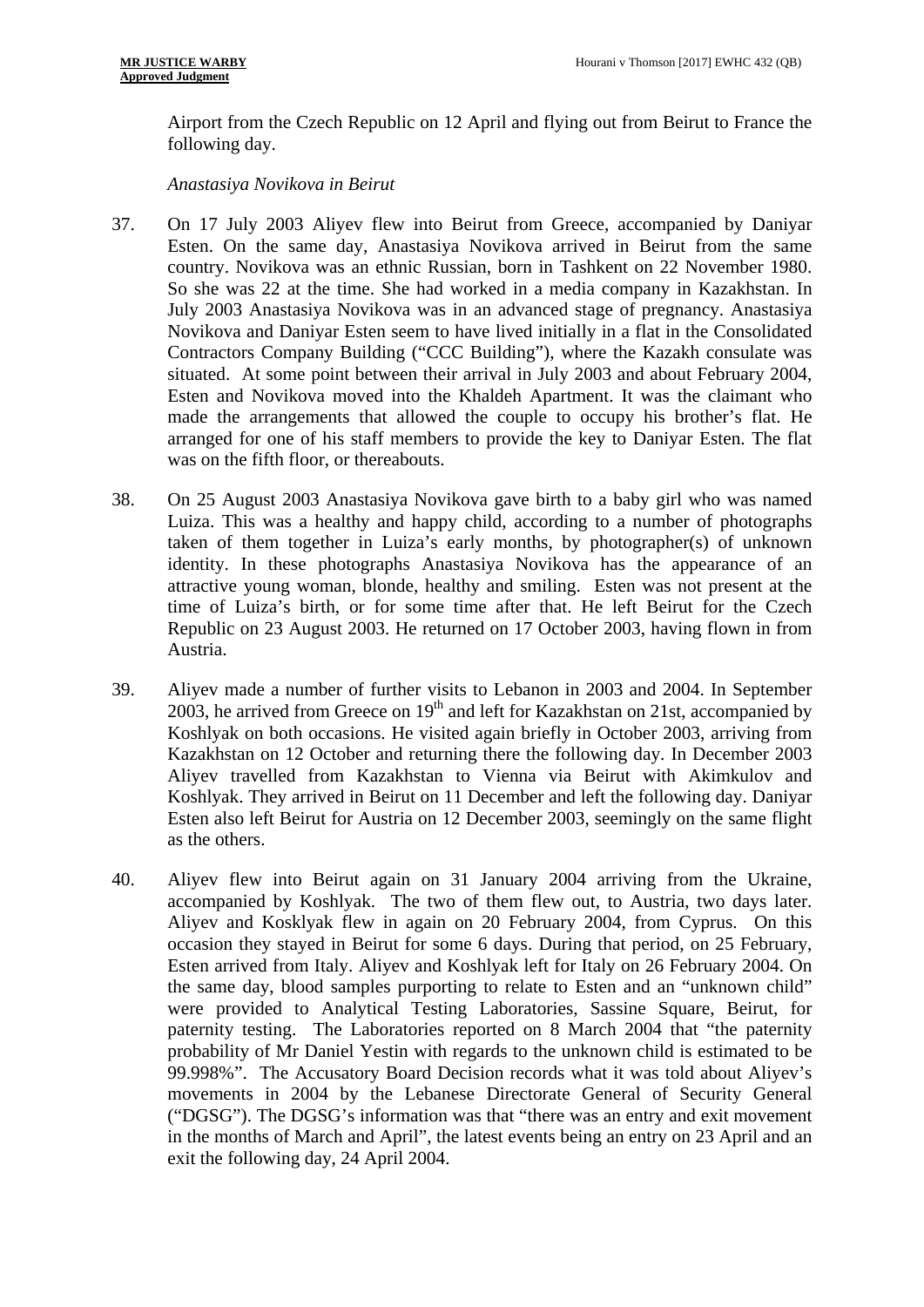1

#### *The death of Anastasiya Novikova, and the initial Lebanese investigations*

- 41. On 19 June 2004 Anastasiya Novikova fell five stories from the Khaldeh Apartment. Her body, dressed in pyjamas, was impaled on railings below. Her hair had seemingly been cut short, and was brown in colour. Present in Beirut at the time of her death were Esten and Akimkulov. There is no record of Aliyev's presence, there being no record of his return to the country in 2004, following his exit on 24 April. Koshlyak was evidently outside the country when Anastasiya Novikova died. He entered on 21 June.
- 42. As for Mr Hourani, in 2003-2004 he and his wife were spending most of their time in Beirut. In the latter part of 2003 Gulshat was pregnant. There were complications, which meant she had to stay at home and rest. Gulshat eventually gave birth in March 2004 to a daughter, whom the parents named Ayaa. During this period, Mr Hourani spent much of his time in Beirut, but he was not there all of the time. The information about Mr Hourani's movements that the DGSG gave to the Accusatory Board is to the effect that Mr Hourani was in Lebanon for only 1 full day in April 2004 and only there on one day in May 2004. This is consistent with Mr Hourani's unchallenged evidence that he and the family, including Aliyev, left Lebanon for Kazakhstan shortly after Ayaa's birth. Mr Hourani, according to these records, was back in the Lebanon from 4 to 15 June 2004, but out of the country from 15 to 20 June. According to these records, therefore, Mr Hourani was not in the country when Anastasiya Novikova died, or on any of the three previous days. It is also Mr Hourani's evidence that he was not in the country on 19 June 2004. That is not accepted by the defendants, or at least not by Dr Waller, and I shall have to consider the issue later in this judgment.
- 43. The Lebanese authorities investigated Anastasiya Novikova's death. On 19 June, the Choueifat police squad, having been called at 4pm, took photographs of her body and the area in which it was found. Later that day they questioned Esten at a police station. An interpreter was present at Esten's interview. The defence case is that it was Mr Hourani, or alternatively his brother Hussam. The Kazakh Consul in Lebanon, Mr Yerbol Derbisaliyev, was also present. Esten told the police that he had been at the beach when Anastasiya Novikova fell from the Khaldeh Apartment. He said she had suffered from "psychic problems"<sup>1</sup> and that he did not wish to prosecute anyone. He said that he thought that Anastasiya Novikova had committed suicide. He also stated that she did not have any friends. He said that he wanted to receive Anastasiya Novikova's body for the purpose of sending it to Kazakhstan to be buried. Esten was told that he would remain under investigation for five days. On 20 and 21 June, the Beirut police interviewed a beach worker and employee at the Copacabana, Hatem Anise Chaaban ("the beach worker"), and the concierge of Mahlab Building, Mohamed Ahmad El Ghaeb Fadl El Mawla ("the concierge").
- 44. On 19 June Dr Haidar examined Anastasiya Novikova's body and drew up the Haidar Report. The Haidar Report recorded a number of severe injuries including a skull fracture, and fractures to the forearm, pelvis, left femur, and left leg, as well as puncture wounds. Dr Haidar observed that there were "no beating or abuse effects" such as bruises on the body. Dr Haidar's conclusions were that Anastasiya Novikova

 $1$  Clearly meaning "psychiatric". One of many examples of obviously unsatisfactory translation by someone whose native tongue is not English.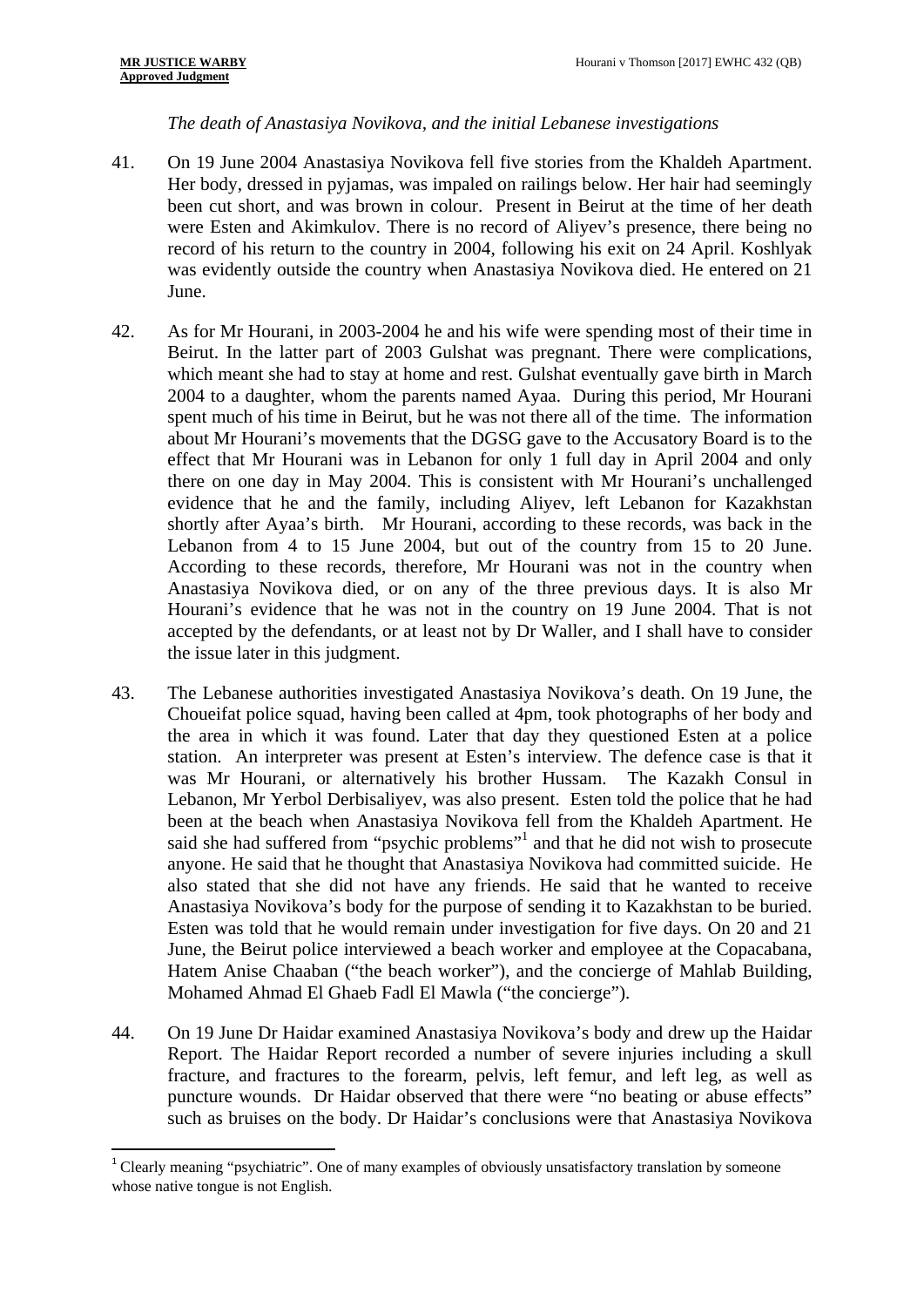had sustained severe internal and external bleeding as a result of the fall and that this led to cardiac and brain suspension and then immediate death at about 2–3 pm on 19 June. A death certificate was issued later, on 21 June. This stated that Anastasiya Novikova had died at 2:30pm on 19 June. It identified the cause of death as "Cardiac arrest – many fractures – severe bleeding". Against the standard question "Accident or suicide?" the author wrote, "Maybe suicide – falling from a high place."

45. Anastasiya Novikova's body was released to Esten on 20 June. It was embalmed, and on 22 June 2004 a permit to repatriate coffins was issued by the Quarantine Service of the Ministry of Public Health, authorising repatriation to Uzbekistan. On 22 June Anastasiya Novikova's body was flown out of Lebanon, to Kazakhstan. Esten and Luiza accompanied it. Koshlyak and Akimkulov were on the same flight. Esten did not return to the Beirut police station.

#### *The falling-out with the President*

- 46. In 2007 the Kazakh Parliament passed a law amending the constitution to exempt Mr Nazarbayev from a limit on the number of times a President can be re-elected. Evidently, Aliyev considered that Mr Nazarbayev had procured the passing of this law. During 2007 there was a serious falling-out between the President and his son-inlaw, Rakhat Aliyev. Aliyev and Dariga also split up, and divorced that same year. The reasons for this falling-out are a matter of some dispute, but it is common ground between the parties that a profound split occurred between Aliyev and the Nazarbayevs. This appears to have emerged most clearly in May 2007, when Aliyev was stripped of all government positions. On 28 May 2007, Kazakhstan issued a warrant for Aliyev's arrest for running an organised crime network, and dismissed him as ambassador to Austria. At some point not long after the split developed, Aliyev left Kazakhstan, never to return.
- 47. In 2008, in his absence, a court in Kazakhstan convicted and sentenced Aliyev for various crimes including kidnap, document forgery, seizure of power through violence, formulation and heading of an organised criminal group, the illegal acquisition and disclosure of state secrets, embezzlement of property, the illegal trafficking of arms, ammunition and explosives, the stealing of ammunition and explosives and abuse of power. Aliyev was sentenced to 40 years imprisonment. Whilst in exile, Aliyev wrote a book, published in 2009, called "The Godfather-inlaw". The reference was of course to his father-in-law, President Nazarbayev. The book gave Aliyev's account of President Nazarbayev's regime, Aliyev's part in that regime, his alleged victimisation by the President and the reasons for it, and his ambition to reform and democratise a system which he described as corrupt and despotic.
- 48. At around the same time as the falling-out between Aliyev and the Nazarbayevs, Mr Hourani became a target of allegations, at least some of which originated with the Kazakh government. On 26 May 2007 the Government of Kazakhstan sent an Interpol notice to Luxembourg, Cyprus, Beirut, and Vienna labelled "VERY URGENT." The notice stated that Mr Hourani and another were suspected of kidnapping, creating a criminal organisation, extortion, theft and counterfeiting, and asked for checks to be made on the recipients' databases. By this time Mr Hourani had left Kazakhstan. He left in about April 2007, and has never returned. In 2007 or 2008 Kazakhstan stripped Mr Hourani of his Kazakh nationality. In 2008 he acquired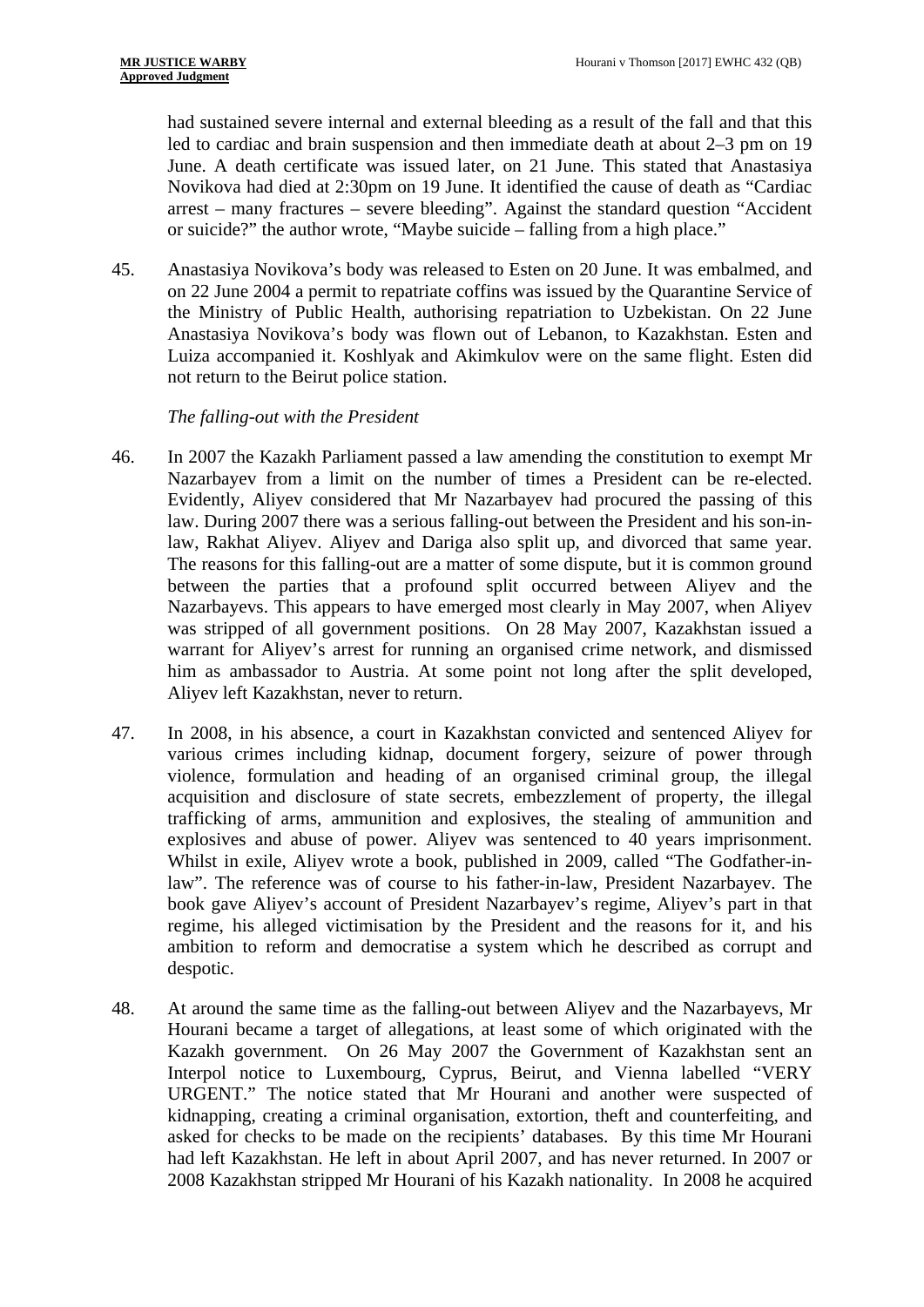British citizenship. Later, in November 2009, he was issued by the Palestinian Authority with a diplomatic passport.

#### *Further investigations and proceedings relating to Anastasiya Novikova's death*

- 49. It was in July 2007 that the Kazakh Interpol office, Astana Interpol, started making enquiries of the Beirut authorities about the death of Anastasiya Novikova. A request dated 17 July 2007 stated that Anastasiya Novikova had lived in Lebanon between 2000 and 2004 but (as the translation has it) "she was a murder victim there". The Kazakh organisation asked for details, including "When was she murdered?". About a week later Astana made an urgent call pressing the Lebanese authorities for answers, describing the matter as important. Another chaser came on 2 August. The public prosecution Judge had directed the Judicial Police to carry out the requested investigations, and a variety of enquiries was undertaken. These included securing the police records of the police investigation. The investigation appears to have been concluded, and the file closed, on or about 27 August 2007. Not all the enquiries requested by Astana Interpol had been carried out, seemingly at the direction of the Lebanese Judge.
- 50. On 25 July 2009 a Lebanese attorney called Rabih Ramadan submitted a request to the Mount Lebanon public prosecutor on behalf of Anastasiya Novikova's mother, Tatiana Medvedeva for the "reopening of the case file of the murder of the plaintiff's daughter". The basis for doing so was said to be that Ms Medvedeva had submitted "medical reports issued by a committee formed on the basis of a Kazakhastani decree ordering to exhume, autopsy and draw a professional medical report clarifying the reasons of death." The medical report was said to show "that the deceased was subject to beating and violence and that she was murdered and lifeless before she was thrown from above. In other words, she was thrown dead from her Beirut apartment balcony, and suicide story was invented." Mr Ramadan also submitted a report "proving that the child Louisa is not the biological daughter of the previously mentioned Daniyar."
- 51. An investigation was undertaken by the DGSG, in the course of which Mr Ramadan gave a deposition, and residents of the Mahlab Building were interviewed. These included Vivianne Ali El Sabeh ("the neighbour"), who declined to make a deposition but gave an account of her observations of Anastasiya Novikova in 2004. Ms Medvedeva's application was refused by a decision of the investigation judge, Fawzi Khamis, dated 7 August 2010. The judge found that the investigations conducted by the Kazakhstani authorities "raised a claim about the presence of murder" but that the examination after exhumation showed that Anastasiya Novikova was not subject to sexual assault before death, no witness affirmed the existence of a crime, and "the assumption of her suicide is the nearest to fact and logic". He determined that the file should be closed. An appeal against Judge Fawzi Khamis's decision was dismissed on 5 October 2010.
- 52. A copy of the Kazhkh medical report was attached to Mr Ramadan's application, and considered by the Judge, but it is not in the evidence before me. The same is true of the report which is said to disprove Esten's paternity. The best evidence I have about that report is contained in a 2010 letter to President Nazarbayev from the Kazakhstan General Prosecutor's Office. This describes a "molecular genetic test" which is said to have been carried out on 29 August 2007, the results of which are said to show that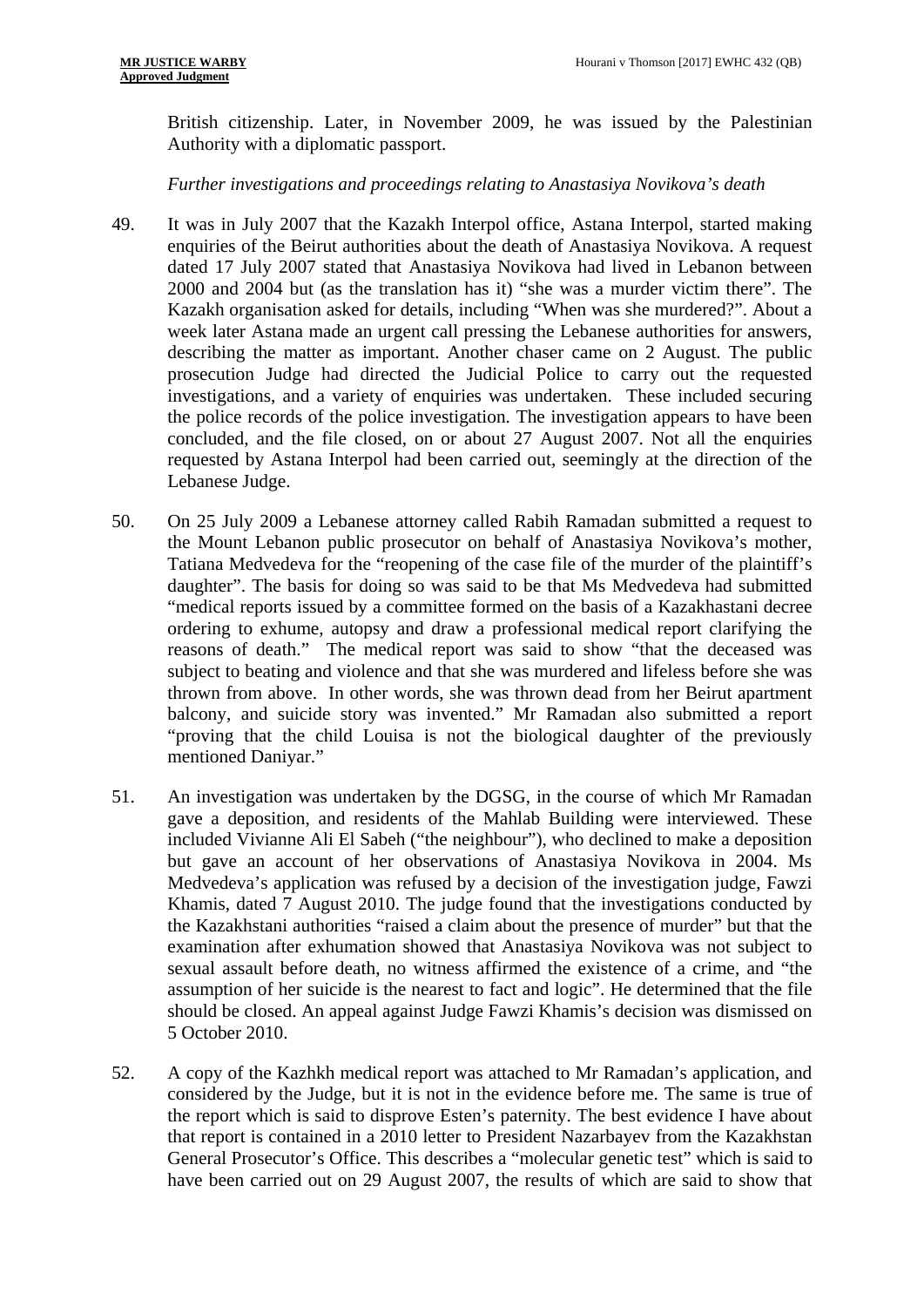the absence of samples from Aliyev." blood relationship between Esten's parents and Luiza is impossible. A test "to confirm the relation between Esten Luisa and Aliyev Rakhat was not possible due to

- 53. Whilst the original 2009 application to reopen the Lebanese police investigation was still pending, the Kazhak authorities took statements from Akimkulov and Fomaidi. Two such statements are relied on by the defendants. The first is a deposition taken from Akimkulov on 15 October 2009 by Police Lieutenant Colonel Grigoriyev, Senior Investigator of the Internal Affairs Agencies of Operational-Investigations Group of Investigative Committee of the Department of Internal Affairs. The second key deposition is that of Fomaidi, taken on 7 November 2009 by the Chief Investigator of the Internal Affairs Agencies of Investigative Committee of the Ministry of Internal Affairs of the Republic of Kazakahstan, police colonel, A. Sh. Jaksybayev.
- 54. On 18 January 2010 Anastasiya Novikova's parents lodged a criminal complaint in Austria against Aliyev and Koshlyak, alleging "murder and/or instigation to commit murder and other crimes" against Anastasiya Novikova. The Vienna Public Prosecutor's Office began an investigation. It is clear from later documents that the prosecutor's suspicions rested principally on statements of Akimkulov and Fomaidi, which had been submitted to the prosecutor by Anastasiya Novikova's parents.
- 55. On 15 March 2010 the Kazakh General Prosecutor wrote a long letter to the President's Office, reporting on "the results of work of the Inter-Agency Investigation Operation Group" formed according to the President's directive. The report started with an account of investigations into the death of Novikova. It also covered "Investigation of the economic crimes committed by R Aliyev and his accomplices" who were alleged to include the Houranis. A further section concerned the arrest and confiscation of bank accounts and other assets of Issam and Devincci Hourani.
- 56. By this time Aliyev had moved to Malta, and was calling himself Rakhat Shoraz. Thus it was that on 22 December 2011 the Vienna Public Prosecutor filed a written request with the Maltese Attorney General's Office, asking that Rakhat Shoraz be "interrogated as an accused" about the allegations that it was investigating at the instigation of Anastasiya Novikova's parents. As a result of the Prosecutor's request Aliyev was deposed in Malta on 16 February 2012 by a Dr Bettina Wallner, in English. He was questioned at length about his relationship with Anastasiya Novikova, any role he had in her death, and a range of other matters. He denied that Anastasiya Novikova had been murdered, or that he had any part in any crimes against her, and he maintained that the Kazakh authorities had fabricated documents and pressurised witnesses (Akimkulov and Fomaidi) to give evidence against him. But as already noted, the defendants rely on parts of this deposition.
- 57. Meanwhile, on 18 January 2012 the Vienna law firm Lansky, Ganzger had instructed Charité to review the Haidar Report, in the light of certain other materials, notably a Kazakh forensic report dated 8 August 2007, and 57 photographs of the exhumed corpse. The forensic report seems to be the same one that had been submitted to the Lebanese authorities by Anastasiya Novikova's parents in 2009. The Charité Report concluded that the Kazakh report and Dr Haidar's findings could not be reconciled. In particular, skull fractures identified in the Kazakh report were not considered to be consistent with a simple fall. They were indicative of a violent event prior to her fall.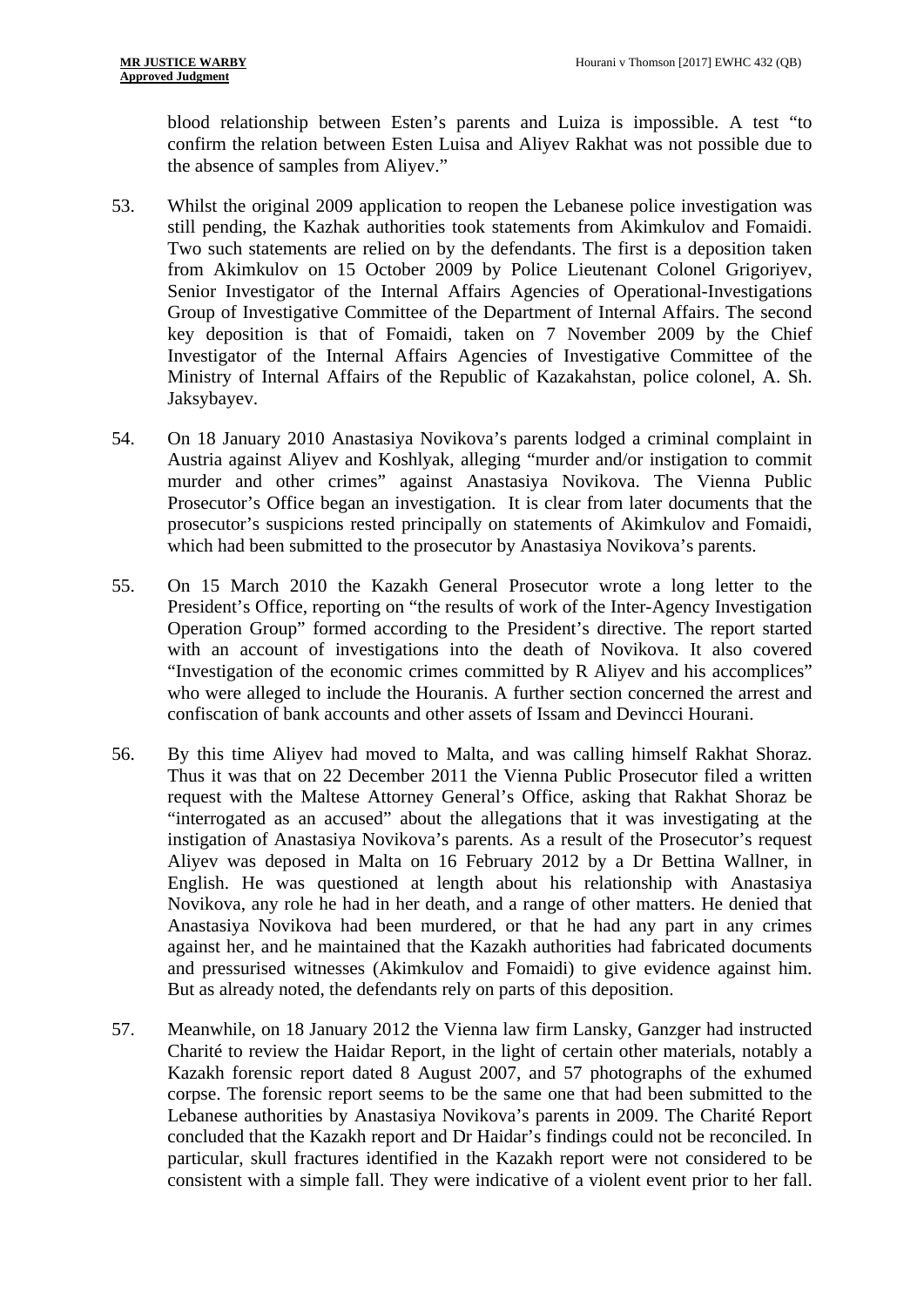It was said that "the quality of the autopsy performed in Lebanon must be regarded as insufficient".

- 58. In or around January 2013 civil proceedings were brought before the First Investigating Magistrate in Mount Lebanon by the state of Kazakhstan and Anastasiya Novikova's mother against Aliyev and the three Hourani brothers, alleging "wilful murder". The statement of claim expressed the surprise of "the official authorities in Kazkhstan" at the "futile result" of the attempt to reopen the criminal investigation. It explained that the Kazakh authorities had therefore "decided to institute civil action". The statement of claim was critical of the previous investigations in Lebanon. It asserted that the death of Anastasiya Novikova "happened as a result of pre-plan by a terrorist gang specialized in murder and terrorism."
- 59. Mr Hourani and the other defendants filed a defence to what they called a "malicious lawsuit", and applied for the proceedings to be struck out on grounds of res judicata, abuse of process and manifest lack of merit. That application was refused by the Magistrate in March 2013. An appeal by the defendants succeeded, but a further appeal by the plaintiffs to the Court of Cassation resulted in the restoration of the Magistrate's decision. The proceedings continued.
- 60. It appears that a further attempt to reopen the Lebanese criminal investigation was made, but rejected by Judge Claude Karam by a decision of 17 July 2013.
- 61. In November 2013 Anastasiya Novikova's father Giorgi Novikov issued civil proceedings in the Lebanon complaining of the murder of Anastasiya Novikova and other criminal acts against her. He sued Aliyev and "anyone that the investigation reveals to have been a perpetrator, an accomplice, or an associate". Mr Novikov applied for his claim to be consolidated with the existing claims of Kazakhstan and Novikova's mother. An order to that effect was made on 9 April 2014. The Lebanese civil claims were awaiting final resolution on their merits at the time of the campaign complained of.

#### *The House of Representatives*

62. There is one other pre-publication matter that deserves mention here, because it is said to have been relied on by Dr Waller at the time and is relied on now. It takes the form of written evidence submitted to a sub-committee of the US House of Representatives Foreign Affairs Committee on 10 July 2012 by Dr Jonathan Schanzer, Vice-President of Research at the Foundation of Defense of Democracies. Dr Schanzer submitted to the Sub-Committee on the Middle East and South Asia a report entitled "Chronic Kleptocracy: Corruption within the Palestinian Political Establishment". In this evidence Dr Schanzer alleged that the Houranis had engaged in business with Yasser Abbas, the son of Mahmoud Abbas, President of the Palestinian Authority, by obtaining concessions for three oil blocks in Sudan for Caratube International Oil Company. This was said to be a violation of US sanctions, given that Devincci was a US Citizen and said to be the owner of Caratube. Dr Schanzer also alleged that the Houranis' diplomatic passports were used to give them diplomatic immunity, though neither was a diplomat.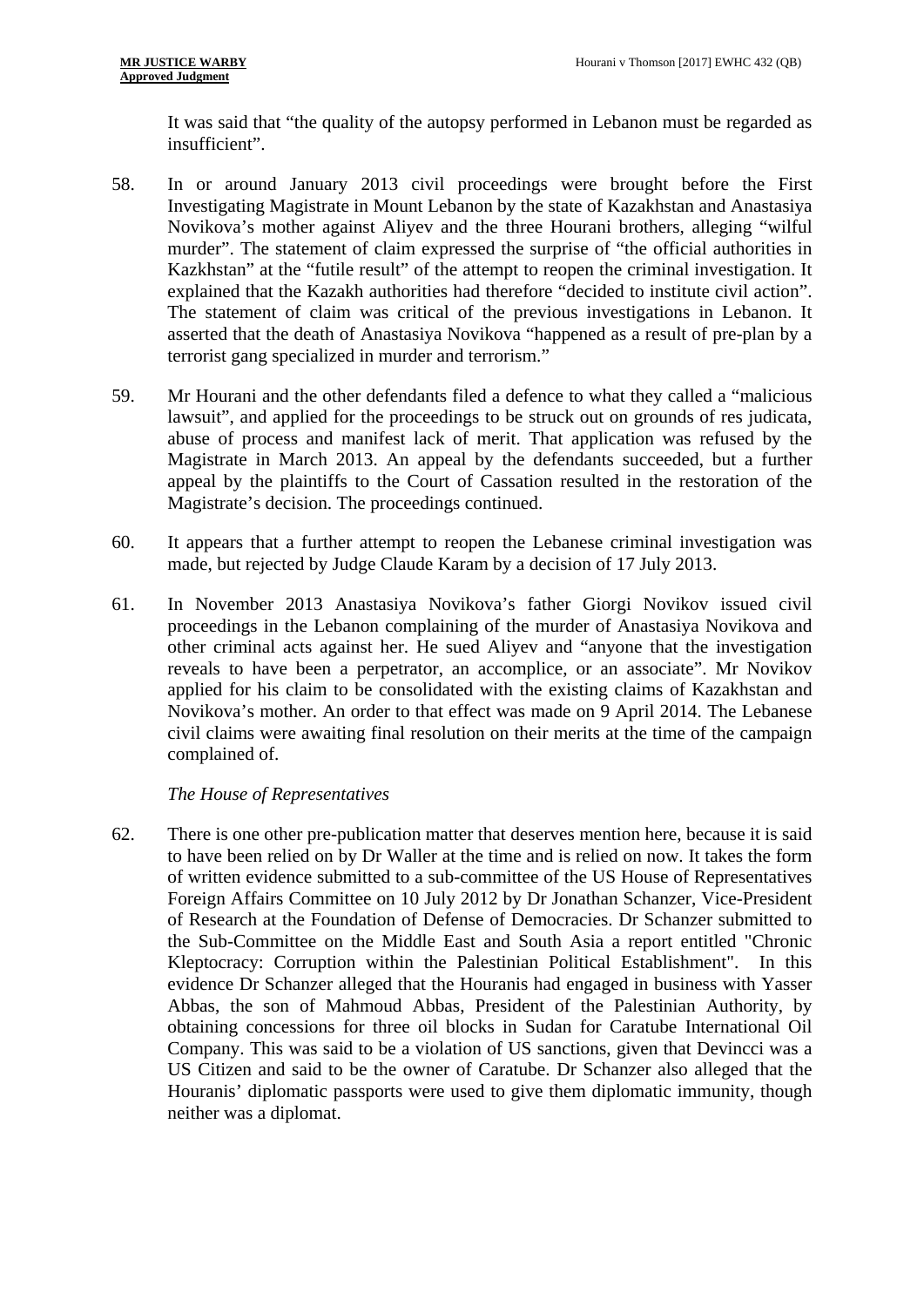#### **The Campaign**

63. Dr Waller was recruited by the Client(s) in January 2014 to work on an online campaign, the primary focus of which was to be Aliyev. Over a period of months Dr Waller was given the opportunity to review documents, though they were not given to him until he had been formally retained. The shape of the proposed campaign was worked out, through discussion. Eventually, the Client(s) accepted Dr Waller's proposal for a global social media campaign using websites and "viral social media networking" via Facebook, Twitter and other platforms. This was to be supported by visual arts, and events which Dr Waller would organise and create. In April 2014 there were budget discussions. Eventually, on about 22 April, a budget of just under US\$500,000 was agreed upon. At around the same time agreement was reached that there would be a "Justice for Novikova" campaign. A formal engagement letter was signed on about 23 May 2014.

#### *The websites & social media sites*

64. Between about April and early June 2014 a number of public websites and social media sites and accounts were established: (1) http://www.justicefornovikova.com ("the JFN Website"); (2) http://rakhataliyev.com ("the RA Website"); (3) a page called "Justice-for-Novikova" on Facebook ("the JFN FB page"); (4) a Facebook page called "Prosecute Aliyev" ("the RA FB page"); (5) a YouTube channel devoted to the same topics ("the YouTube Channel"); (6) three Twitter accounts called (a) JusticeNovikova (b) ProsecuteAliyev and (c) IssamHourani. These websites and social media sites were subsequently operated as vehicles for messages hostile to Aliyev and the Houranis, by means that included videos of the Events, and written accounts of what had taken place, and why. Dr Waller accepts that he created all these sites, except for the RA Website.

#### *Messrs Thomson & McCarthy*

- 65. Dr Waller decided to organise a protest outside Mr Hourani's residence in London on the  $10<sup>th</sup>$  anniversary of Ms Novikova's death, namely 19 June 2014. For that purpose he needed to get people on board whom he could trust, so in late May he called Mr McCarthy, an old friend and acquaintance of around 11 years. Mr McCarthy lived in the US but was Irish, which led Dr Waller to think he could help organise such an event. Mr McCarthy's role was to find the right people to arrange the protest, and to capture footage of the protests for Dr Waller to use. He was to be paid some \$1,700 per month.
- 66. Mr McCarthy introduced Mr Thomson, an old friend of his who also lived in the US but was English and, as Dr Waller puts it, "knew London and may also be interested in helping out". Mr Thomson's task was to research how to assemble approximately 25-30 people in London and to bring them to a location outside the Lowndes Square apartment building for the protest, and to check if any permits were required. On the advert site "Craigslist" he found someone called Sandra who advertised herself as a PA with experience in event management. He was also asked to arrange someone to film and photograph the event, and he found a friend, Bill Mountain, to do that. Mr Thomson was to be reimbursed for his costs, and to receive a project management fee. The three men had email communication in which at least at the start, all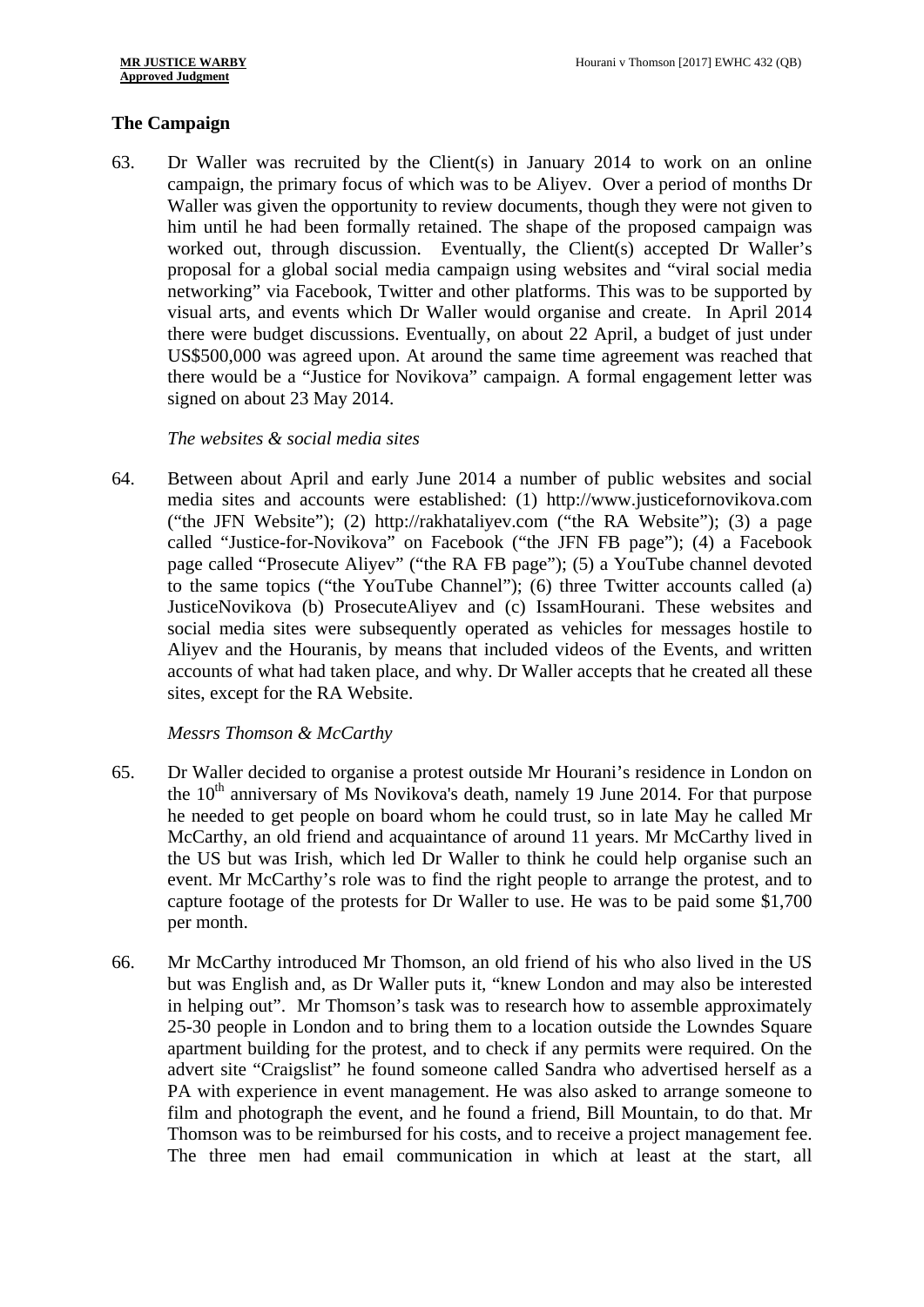communications between Dr Waller and Mr Thomson were made via an email account Dr Waller had created in the alter ego of "Melissa Van Buren".

#### *Kazakh bankers case*

67. On 5 June 2014, as Dr Waller and his helpers were preparing for the June Event and associated online publication, Aliyev was arrested in Vienna, Austria on suspicion of the 2007 murder of two Kazakh bankers who were executives of Nurbank, named Zholda Temiraliev and Abyar Khasenov. He was remanded in custody, and remained in custody at the time of the June Event and throughout the period of the campaign. Koshlyak and Alnur Mussayev were accused of kidnapping, sexually assaulting and murdering the two bankers in collusion with Aliyev. Those charges also remained pending when the campaign began and throughout the period for which it ran.

#### *Media Gang*

68. Sandra dropped out of the demonstration project on 16 June 2014 as she had done some research on Aliyev and was extremely concerned for her own safety after "realising" that Aliyev had been convicted of a double murder. As a result, with little time left, Mr McCarthy searched online and found an organisation called Media Gang Ltd, a company which organised "guerrilla marketing". He emailed Mr Thomson with their details, telling him to give them a call "Tell 'em we need a bunch of people to make it look like a protest". Mr Thomson called and spoke to Richard Dietrich, one of the owners of the company. On 17 June it was agreed that Media Gang would supply 25 "protestors" for a fee of £3,775. In the end, they recruited resting dancers.

#### *The June Event*

- 69. This had two aspects to it: a demonstration and a candlelit "vigil". As will become clear, the videos that were later to be uploaded and published online were edited and presented by Dr Waller in such a way as to make it appear that these two aspects of the Event took place in that order, with a "solemn" vigil following the street demonstration, on the evening of the same day. In reality, the "vigil" was set up and staged on the evening of 18 June 2014, and was less than "solemn". Dr Waller gave instructions as to how it could be done. It was a "made for YouTube event" which "… doesn't even need to be a half hour. It just needs to be a few minutes long, but videoed and edited to give the appearance of a longer event." Only 5 or 10 people were needed. If desired they could swap clothes "to make it look like there are more people". Dr Waller provided an example of "a real vigil" to use as a model. He advised the use of a number of different candles, some burnt more than others. It could be done in an alleyway or parking lot. It seems to have been performed in Bill Mountain's back yard. As he reported the following day "we gave up singing as it made us laugh".
- 70. The demonstration took place from around 10am on 19 June. It can be seen most clearly in the online material, which shows about 30 "protesters" in the street, then standing outside the apartment building in 10 Lowndes Square where the claimant has his London home. The "protestors" are wearing Anastasiya Novikova masks. They hold a very large banner and large placards 2 feet by 4 feet reading "Justice for Novikova". They hold up other large placards bearing head and shoulders photographs of Aliyev, Mr Hourani and Devinncci Hourani, each bearing the hand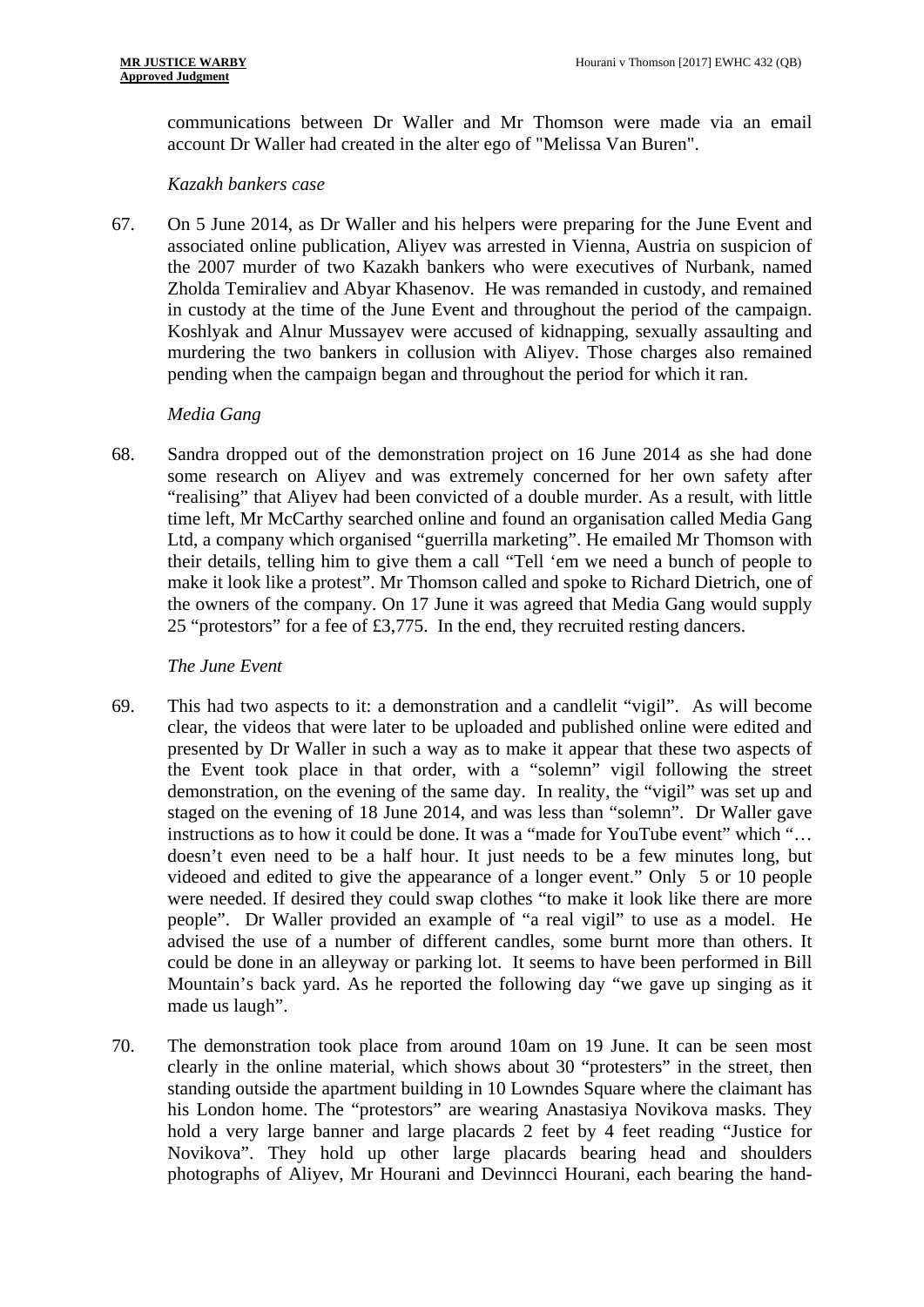written legend "Murderer". Mr Hourani is of distinctive appearance. His image on the placards is very clearly recognisable to anyone familiar with his appearance. The placards appear to be about 1 metre high by 80cm wide.

71. Again, this was all carefully stage-managed by Dr Waller. It was he who ordered the materials for use at the event. He gave detailed instructions by email to Mr Thomson, specifying the chants to be used, the wording to be written on the placards and much more. He explained that "the posters with the images of the three men should have handwritten along the tops of them, in bold, block letters: 'MURDERER' It's vital for these signs to be seen displayed in front of the actual address even for 5 or 10 seconds." The footage obtained was satisfactory to Mr Thomson because it "looked like" citizen journalism, and "looks real".

#### *Online Publication*

- 72. On and between 19 June 2014 and 7 July 2014 the following postings were made, in this order, or about this order:
	- (1) On the JFN website, from about 19 June, under the headline "**The Perpetrators**", accompanied by a photograph of the Claimant:

"A Kazakhstan KGB general and two-time ambassador to Austria from Kazakhstan, Rakhat Aliyev seduced young Anastasiya Novikova and impregnated her, taking away Anastasiya's baby daughter before dying a violent death. …

Aliyev's many accomplices include his brother-in-law, Issam Hourani, and Issam's brother, Devincci Saleh Hourani (also spelled Khorani). They are allegedly among the main perpetrators of the crimes against Anastasiya.

Witnesses say the Hourani brothers helped keep the woman Aliyev had impregnated, Anastasiya Novikova, captive in Beirut. They own the Beirut apartment where Anastasiya was imprisoned, tortured, raped and murdered.

They also own a £7.5 million flat at 10 Lowndes Square in London.

Supporters of justice in the Novikova case overcame fears of retribution, and held a protest vigil at Lowndes Square on June 19, 2014 *[with a link to a post on the Justice for Novikova Facebook page containing photographs taken of the 19 June event including posters of the Claimant with the word*  "MURDERER" *written above his head*], to mark the 10<sup>th</sup> anniversary of Anastasiya's murder.

Issam took Anastasiya's baby daughter away from her against her will, and gave it to his sister to raise.

Both brothers helped remove Anastasiya's broken body from Lebanon for its secret burial in Kazakhstan."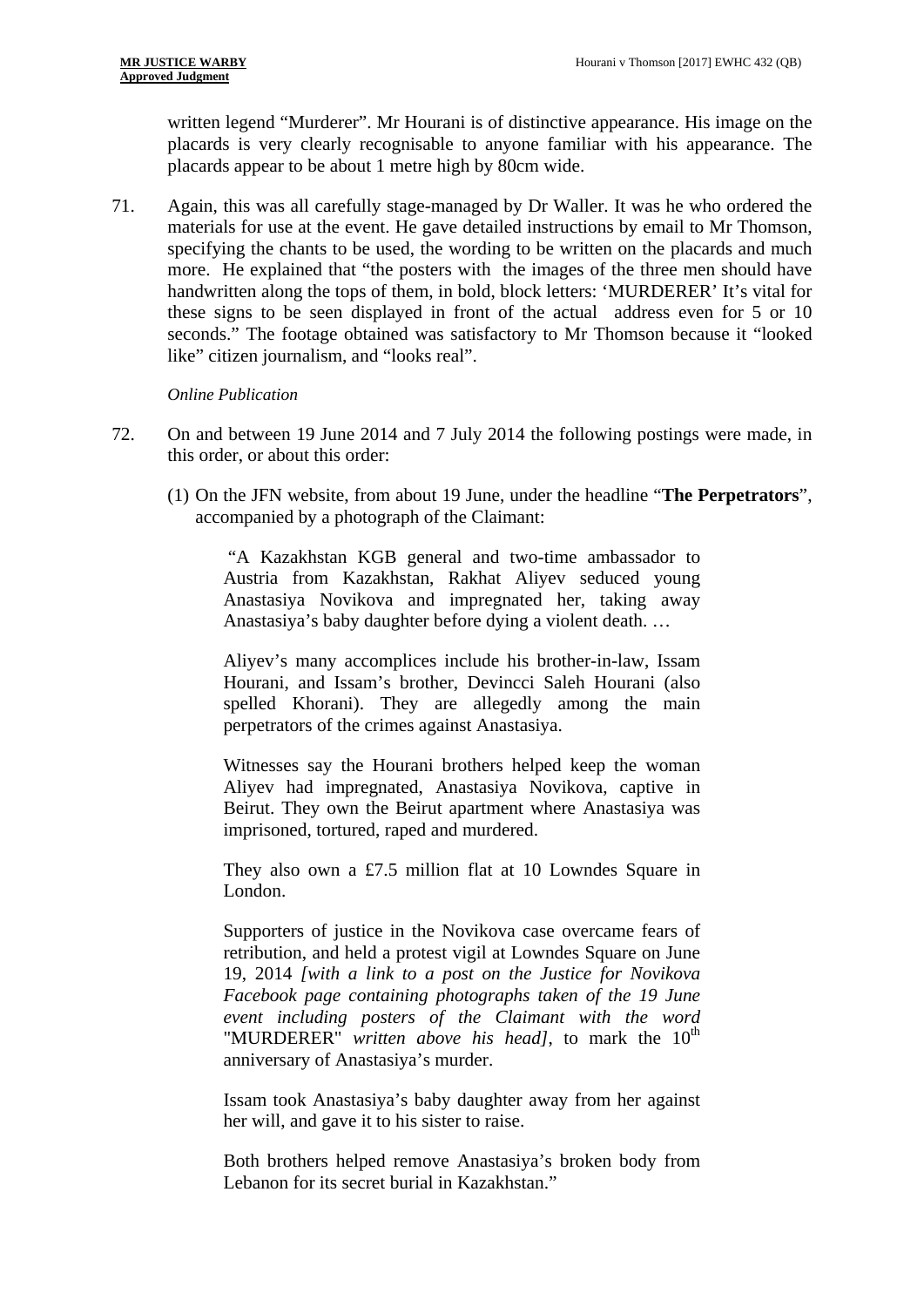(2) On the JFN FB page*,* under the heading "**Lowndes Square vigil in London**", from about 19 June:

"The daytime protest continued into the night as the #JusticeForNovikova campaign held a candlelight vigil at London's Lowndes Square. They chose the square because two of Rakhat Aliyev's accomplices own flat [sic] there. Those same accomplices owned the Beirut apartment where Anastasiya Novikova was held captive and killed ten years ago, on June 19, 2004."

[Under the heading] "**The movement spreads from London**" [a photograph of 'protesters' holding placards including one bearing the Claimant's image and the word] "MURDERER"

[Next to a photograph of the Claimant's London home] "There it is!" One of the group finds the address of the Lowndes Square flat belonging to the Hourani brothers – accomplices of Rakhat Aliyev and owners of the Beirut apartment where Anastasiya was imprisoned, brutalized, and murdered."

[A further photograph of a 'protester' holding a placard bearing the Claimant's image with the word] "MURDERER".

On the JFN Website, from about 20 June 2014, under the headline "Protesters rally at Aliyev accomplices' home in London":

Protesters in solidarity with the #JusticeForNovikova campaign held a rally in front of the exclusive London apartment building where accomplices of Rakhat Aliyev own a luxury flat, to observe the 10th anniversary of Anastasiya Novikova's death.

'We are gathering on the steps of the London home of Issam and Devincci Hourani here at Lowndes Square, because they owned the apartment in Beirut where, ten years ago today, Anastasiya was hurled to her death,' said a campaign spokesperson.

Anastasiya was killed on June 19, 2004. About thirty people participated in the protest, unfurling a #JusticeForNovikova banner *[as made available for download on the Justice for Novikova website]* on the front step of the building.

They held posters of Aliyev and the Houranis as Aliyev accomplices. See the Justice for Novikova Facebook page *[a link to the Justice for Novikova Facebook page]* for pictures, and the #JusticeForNovikova YouTube channel for video *[a*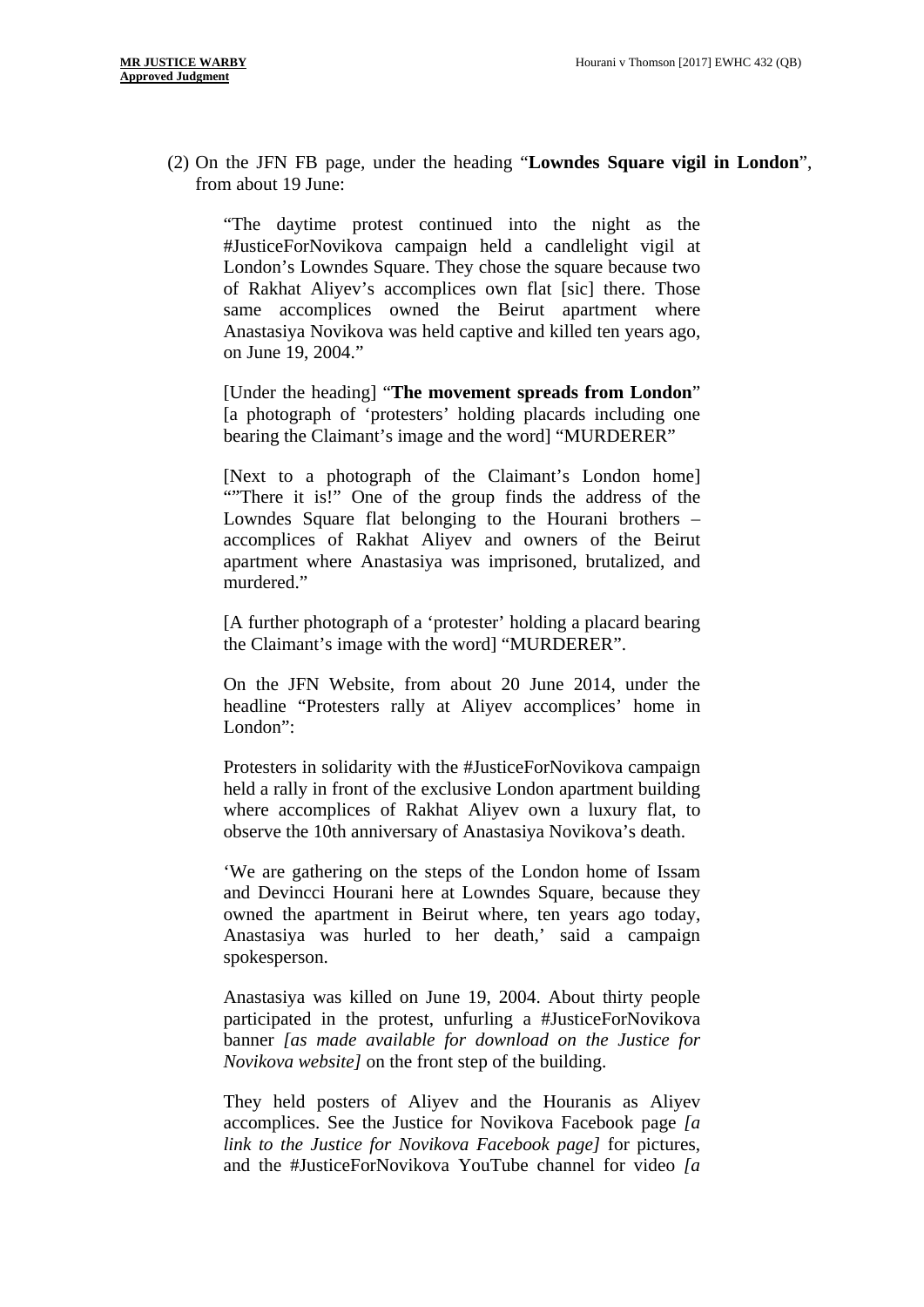*link to the video entitled "Why we protested Rakhat Aliyev in London!" published on the YouTube channel]*.

To symbolize that they were speaking on behalf of a woman who could no longer speak because she is dead, the participants wore masks depicting Anastasiya's face."

These words were accompanied by photographs of the June Event including posters of Mr Hourani with the word "Murderer" written above.

(3) On the RA FB page, from about 20 June, the text and photographs set out and referred to at (2) above, and the following further words, *under the headline*  "**London protest on 10th anniversary of death**":

"British young people protest in front of the home of two of Rakhat Aliyev's alleged main accomplices in the abduction and death of Anastasiya Novikova. Owners of a flat in this building in London's exclusive Lowndes Square, the accomplices owned the Beirut apartment in which Anastasiya was held captive, brutalized and killed."

- (4) On the YouTube Channel, from about 22 June 2014, three videos:
	- a. The first featured cartoon images, and accompanying text:

"JusticeForNovikova.com was launched to mark the 10th anniversary of the death of Anastasiya Novikova, a young mother who was murdered after bearing the child of the man she loved."

The video contains the following images/text/speaking]:

[Drawings/cartoons of Rakhat Aliyev, the Claimant and Devincci Hourani with narration]:

"The men responsible for my death haven't been brought to justice yet."

[Over drawings/cartoons of a woman being held captive, narration]:

"For months Rakhat Aliyev and his henchmen kept me prisoner, beating me, drugging me, raping me…they ended my agony on June 19 2004."

[Drawings/cartoons of Rakhat Aliyev, the Claimant and Devincci Hourani with the narration]:

"Like so many others who suffered at my murderers' hands I have been forgotten.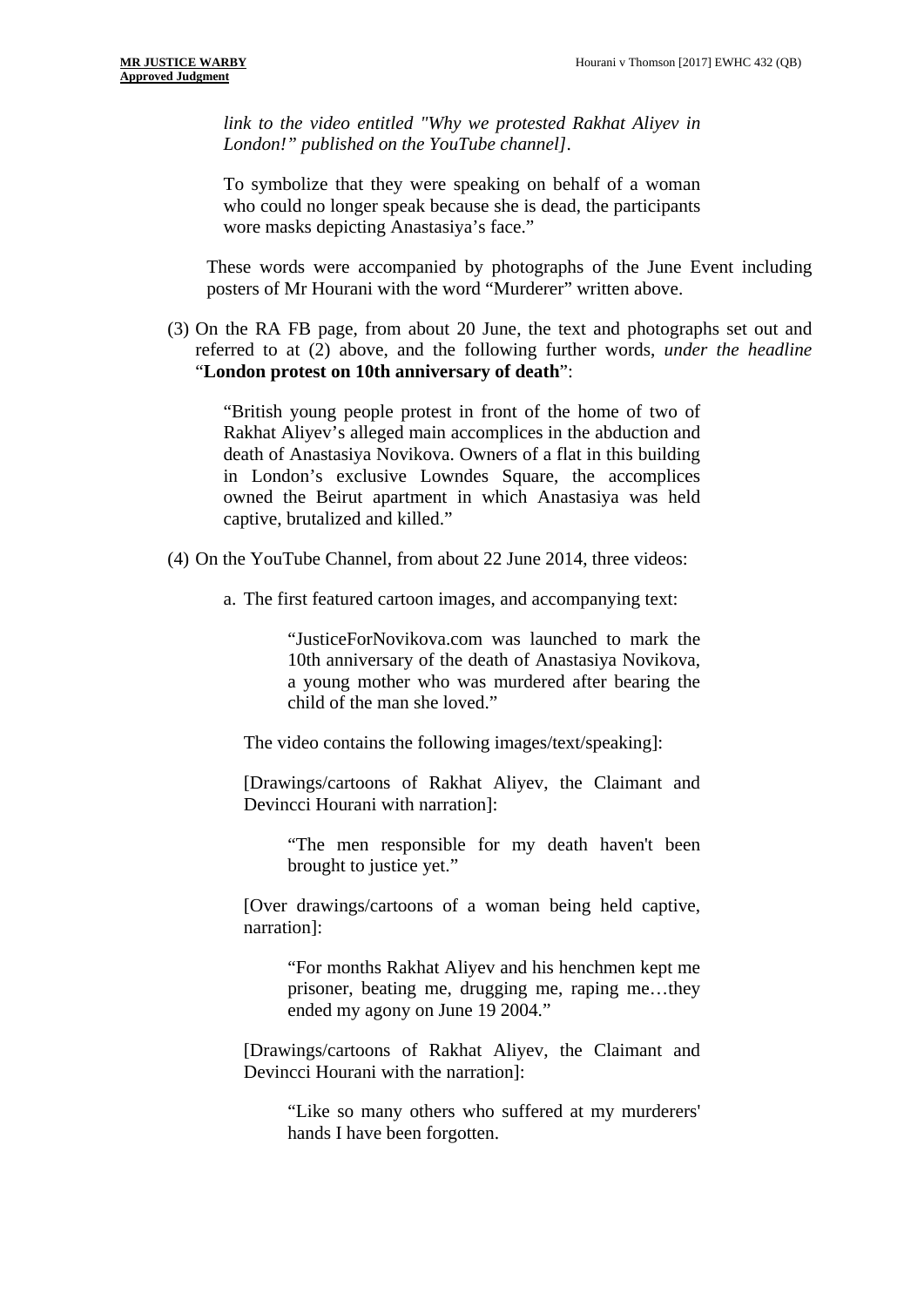For my child and my killers' many other victims bring them to justice."

b. The second video depicted the June Event, with photographs of Mr Hourani under a banner reading "Murderer" and the caption "bring her killers to justice"", accompanied by these words:

> "Exclusive: Anti-Aliyev protesters make video of London rally … Demonstrators who braved the police in the inner sanctum of London's super-rich explain in this video why they protested the 10th anniversary of the death of Anastasiya Novikova."

c. The third video explained "Why we protested Rakhat Aliyev in London …" (sic). It contained a picture of the "murderer" banner depicting Mr Hourani, and the following narration:

> *[Narrator:]* "We are here at Lowndes Square protesting because an accomplice to the murder of Anna lives right here. The Hourani brothers who own the flat in Beirut where Anastasia was captured and killed 10 years ago today. They are the accomplices of Rakhat Aliyev who is being held in Austria right now on murder charges".

(5) On the JFN FB page, from about 22 June 2014:

"Protesters showed up at London's exclusive Lowndes Square, site of a residence to two close Aliyev associates who owned the Beirut flat where Anastasiya was killed."

- (6) On the JFN Twitter account from 22 June 2014 (11:59pm), a link to a video on the YouTube channel entitled "**Why we protested Rakhat Aliyev in London**", and a photograph showing a 'protester' holding a placard bearing the Claimant's image and the word] "MURDERER"
- (7) On the JFN Website from about 23 June 2014 under the headline "**Demonstrator explains the London anti-Aliyev protest**":

"A participant in the June 19 protest against accused murderer Rakhat Aliyev explains in a video why the group chose Lowndes Square, the heart of London's super-rich, to hold the demonstration.

"he video, posted on YouTube *[a link to the YouTube video of the 19 June event]*, shows the anti-Aliyev protest footage of their own event, held to mark the 10th anniversary of the murder of Anastasiya Novikova.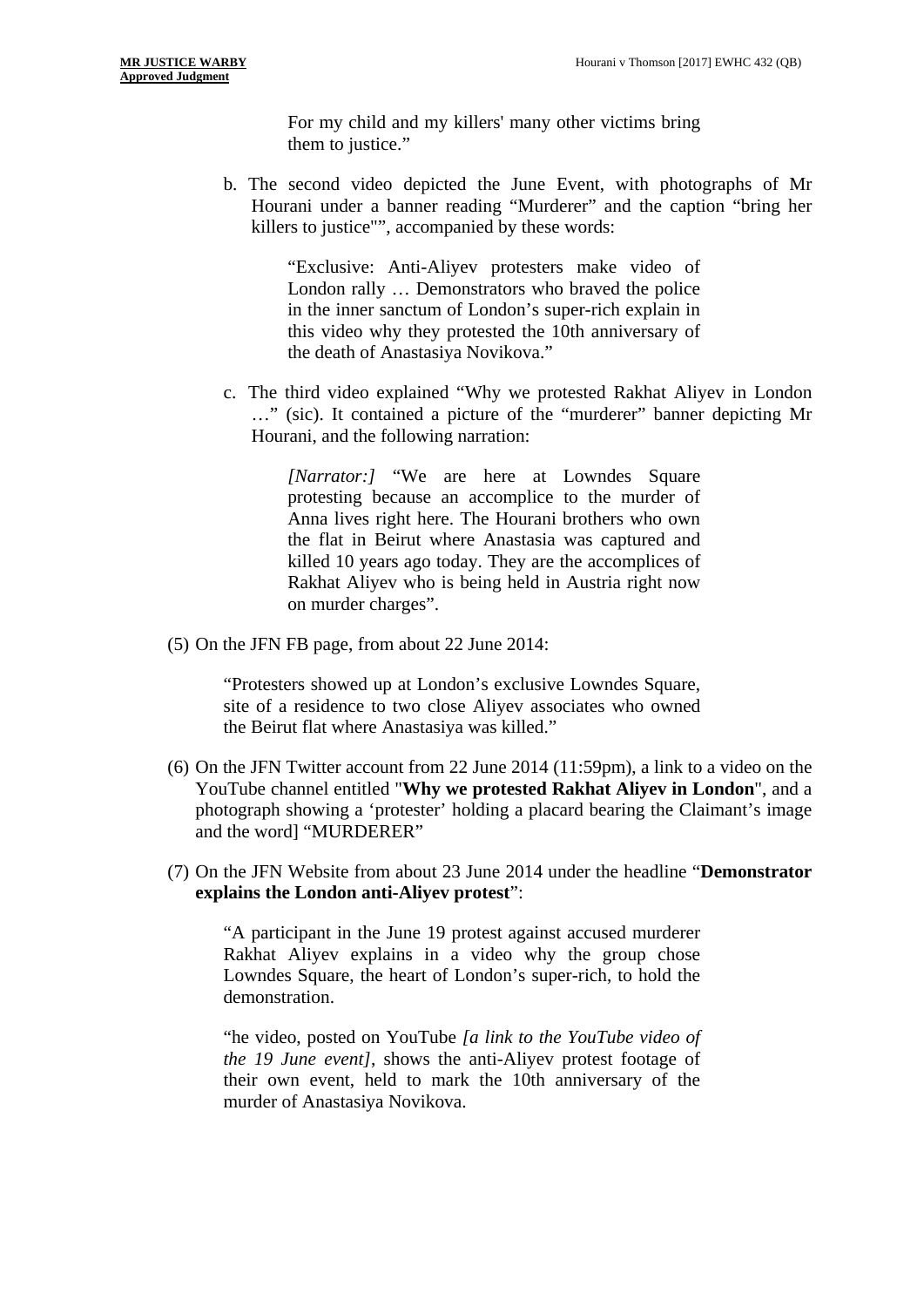"An accomplice to the murder of Anastasiya Novikova lives right here" in Lowndes Square, the unnamed protester says in the video."

- (8) On the RA FB page from about 23 June, video of the June Event with the words: "Protester explains why his group converged on London's Lowndes Square on the 10th anniversary of Anastasiya's violent death."
- (9) On the JFN FB page from about 27 June 2014:

"This is the place where Issam khourani the brother in law of rahat aliyev lives in London, he is married to gulchat the youngest sister of rahat. him and other members of his family they are the owners of the apartment in Lebanon where the crime took place,100% Issam ,gulchat and his younger brother by the name housam they were in Lebanon at that time".

- (10)On the JFN Twitter account from 27 June 2014 (5:00pm): A link to a video on the YouTube channel entitled "**Exclusive: Anti-Aliyev protesters make video of London rally"**.
- (11) On the JFN Website from about 6 July 2014 under the headline "**Police photos show where Anastasiya was killed**", and illustrated by a number of photographs and images of official-looking documents:

"The police photos show where Anastasiya was killed: at the Beirut apartment owned by Rakhat Aliyev's brother-in-law, Issam Hourani, and Issam's brother, Devincci Hourani. Both Houranis have been close business partners of Aliyev and figure prominently in Anastasiya's captivity, abuse, and death, and the cover-up that followed."

- 73. Further online postings were made in and from about late October 2014, making reference to the posting of stickers in and around the area of Mr Hourani's home:
	- (1) On the JFN Website, from about 28 October 2014 under the headline "#JusticeNovikova stickers are still appearing around London":

"JusticeForNovikova supporters remain active around the neighbourhood of Rakhat Aliyev's accomplices

our #JusticeforNovikova stickers are still appearing around London.

We get reports of sticker sightings occasionally. A supporter sent in this photo of our logo that someone had placed at the Knightsbridge underground station earlier this month.

The location is noteworthy, because Knightsbridge is the closest tube stop to Lowndes Square, home of Rakhat Aliyev's accomplices Issam Hourani and Devincci Hourani.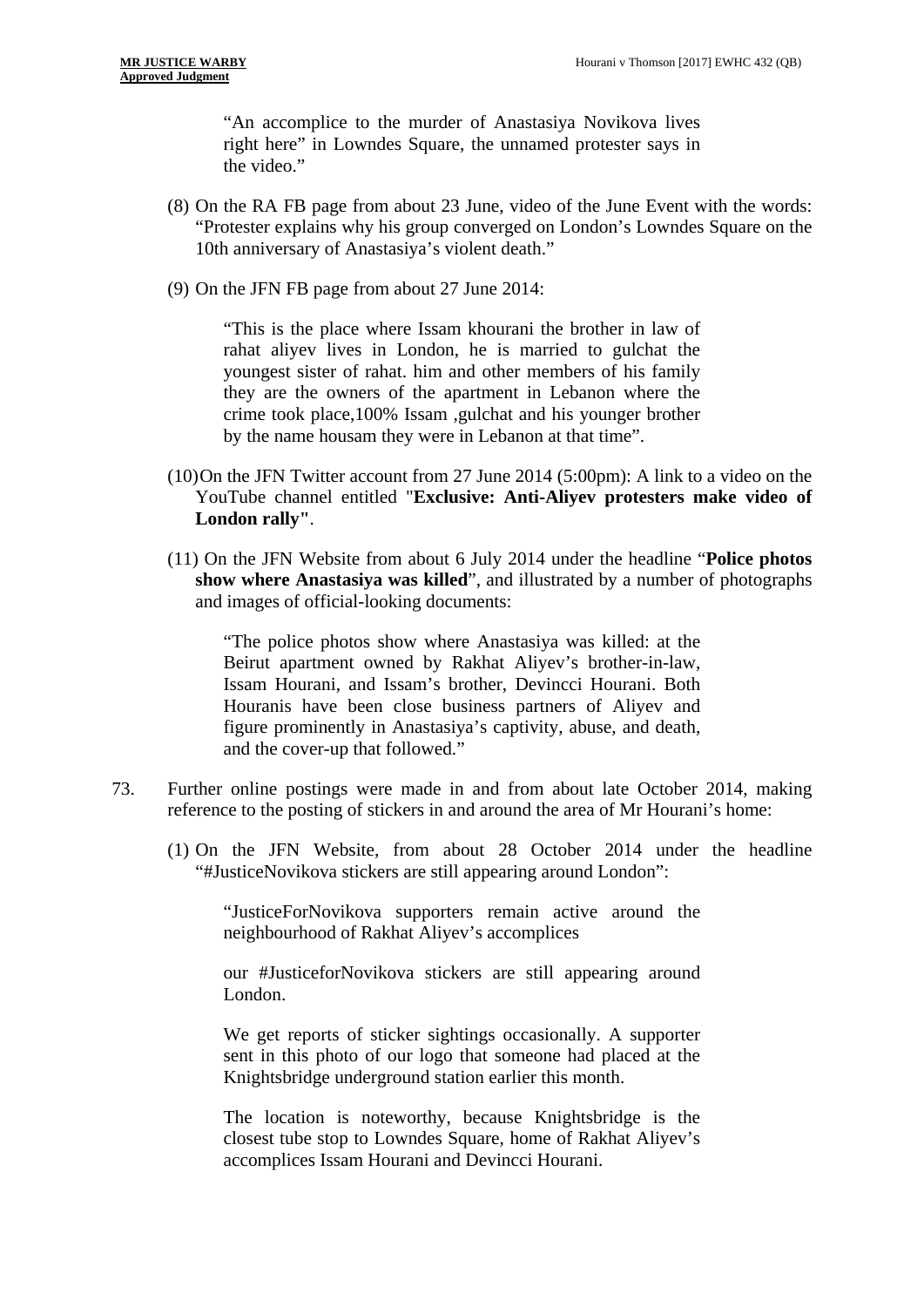The Hourani brothers owned the flat where Anastasiya Novikova was held captive and killed in 2004."

(2) On the JFN FB page, from about 28 October 2014, accompanying a photograph of a sticker bearing the JusticeForNovikova logo posted on Knightsbridge Underground station:

"Knightsbridge Station is right near Lowndes Square, where the two Aliyev associates live who owned the Beirut apartment where Anastasiya Novikova was held captured and was brutalized, and where she was killed."

- (3) On the JFN Twitter account from 2 November 2014 (5:42pm): "Download free #JusticeNovikova images to make stickers and posters to bring #RakhatAliyev and his cronies to justice" *[link to the downloads page of the Justice for Novikova website]*
- (4) On the RA FB page, from 2 and 3 November 2014 respectively, republications by 'sharing' of the posts on the JFN FB page set out at (1) and (2) above.
- (5) On the JFN FB page, from about 3 November 2014 accompanying a photograph of Noura Restaurant, where a Sticker appears to have been posted on a window:

"This is Noura Restaurant at Lowndes Square, just a few doors down from where two of Rakhat Aliyev's accomplices own a £7.5 million flat. Those accomplices are Issam Hourani and Devincci Hourani (Khorani), one of whom is married to Aliyev's sister. We protested there at 10 Lowndes Square last June. The Hourani brothers owned the flat in Beirut where Anastasiya Novikova was held captive, tortured and murdered."

#### *The Stickers*

74. Each of the postings referred to at 73 (1) and (2) above was accompanied by a photograph showing a sticker with the JusticeForNovikova logo posted at Knightsbridge Underground station. The logo was a stylised image in blood red and white showing a silhouetted female body falling head first, with the legend #JusticeForNovikova. Such stickers were posted on lampposts and other street furniture in the immediate vicinity of Mr Hourani's London home from late October 2014 onwards.

#### *The November Event*

75. On 16 November 2014 an event purporting to be a demonstration was conducted in Hyde Park in London and outside the Lebanese Embassy in London. The 'protesters' carried placards bearing the Claimant's image and the word "MURDERER", and placards and large banners reading "Justice for Novikova"; they chanted "justice for Novikova" and "get the murderers out of London"; and they read out statements including the following words: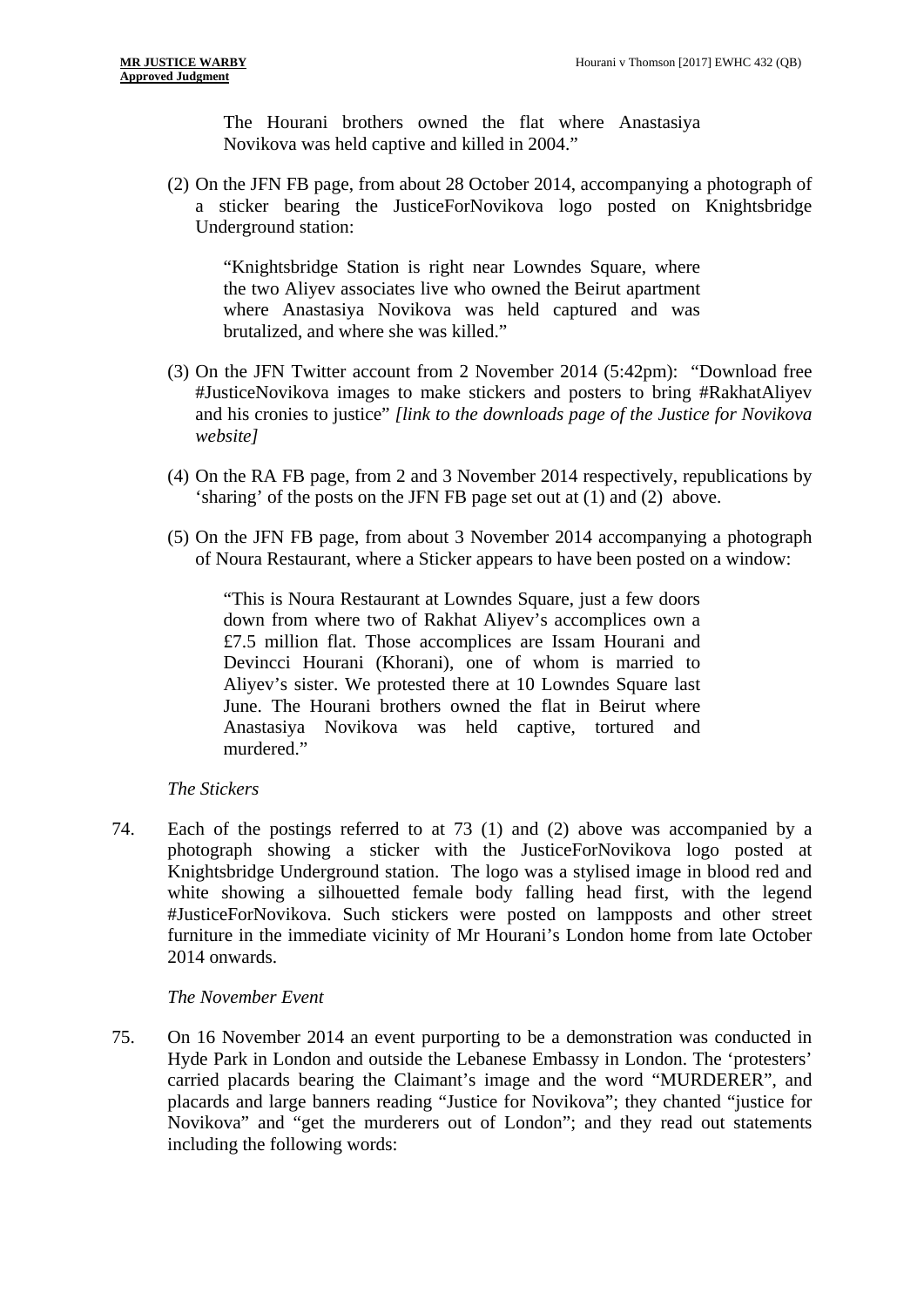"We are here today to encourage the Lebanese Government to place Issam Hourani and Devincci Hourani on trial for their part in the murder of Anastasiya Novikova."

"They're living right here in London, right at Lowndes Square, just around the corner from Harrods; murderers living amongst us. This must stop."

*Further Online Publication* 

- 76. On and from 16 November 2014 the following further online posts were made:
	- (1) On the JFN FB page:
		- a. a photograph of two 'protesters' holding up a letter, accompanied by the words:

"Supporters of Justice for Novikova attempt to deliver a letter to the Lebanese Ambassador in London, supporting a Lebanese judge who is considering filing murder charges against Issam and Devincci Hourani, two accomplices of Rakhat Aliyev, for Anastasiya's murder."

- b. a photograph of a 'protester' holding a placard with an image of Mr Hourani above which is written "MURDERER".
- c. a photograph of a 'protester' holding a placard with an image of Mr Hourani above which is written "PUT HIM ON TRIAL", accompanied by the words: "This says it all."
- d. a photograph of 'protesters' holding banners and placards including a placard bearing Mr Hourani's image and the word "MURDERER", accompanied by the words "get the murderers out of London".
- (2) On the RA Twitter account, retweeted on the Issam Hourani Twitter account: a photograph of 'protesters' holding banners and placards, including the "murderer" placards bearing Mr Hourani's image, accompanied by these words: "Another pic of Nov 16 London protest to try the murderers of Anastasiya Novikova. #RakhatAliyev #Kazakhstan #Hourani".
- 77. Further online postings followed:
	- (1) On the RA FB page, from about 20 November 2014, there were republications (by 'sharing') of images of the November Event first published on the JFN FB page. This included including images of 'protesters' holding the "murderer" placards, and the following text: "New protest in London against Rakhat Aliyev and his accomplices, Issam and Devincci Hourani, today near Kensington Palace."
	- (2) On the YouTube Channel from 20 November 2014, a video of the November Event with the following notable features: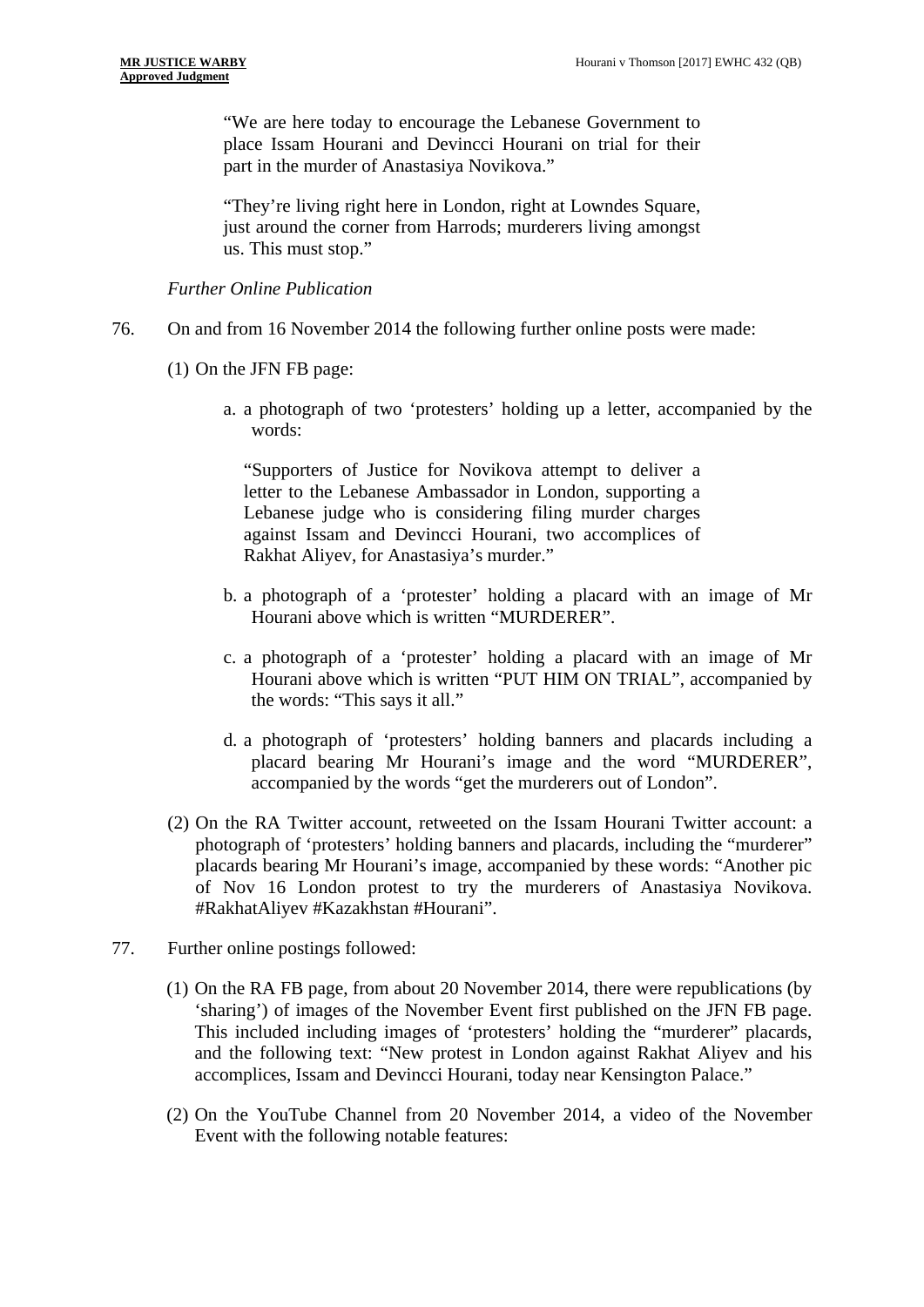- a. The text: "'Get the murderers out of London!' … Protesting next to a restricted area in London, supporters of Anastasiya Novikova's case backed a Lebanese judge who is considering murder charges against two Lebanese-born associates of Rakhat Aliyev. The protest, led by a mother who lost her 21 year-old daughter, took place on November 16."
- b. photographs of placards bearing Mr Hourani's image, and the words "get him out of London", "Put him on trial" and "Murderer";
- c. under pictures of placards with Mr Hourani's photo on them, the caption "the killers remain at large";
- d. a further caption, "we won't let Anastasia's killers get away with murder";
- e. the spoken words

"[Man:] We are here today to encourage the Lebanese government to place Issam Hourani and Devincci Hourani on trial for their part in the murder of Anastasiya Novikova"

*[Repeated chanting over photographs of the claimant and Devincci Hourani]*: "Get the murderers out of London"

*[Woman, speaking over images showing photographs of the claimant and Devincci Hourani]*: "Living right around the corner from Harrods are murderers living amongst us, this must stop"

(3) On the JFN Twitter account the following posts appeared from 20 November 2014:-

(1:03pm): "London protest against #Rakhat Aliyev, demanding his Lebanese accomplices go on trial for @JusticeNovikova murder. #Kazakhstan #Hourani", accompanied by photograph of 'protesters' holding banners and placards including a placard bearing the Claimant's image with the word] "MURDERER". There was a caption: "Photo of Nov 16 'Get the murderers out of London' protest. #RakhatAliyev #Kazakhstan #Hourani #murder"

(11:41pm): "London protesters back Lebanese judge to try murder suspects": [link to the YouTube video]

(4) On the JFN Website, from about 21 November 2014, under the headline "CNN shows our London protest video on iReport":

"For the second time since July, CNN has hosted a video of our protests to bring the murderers of Anastasiya Novikova to justice.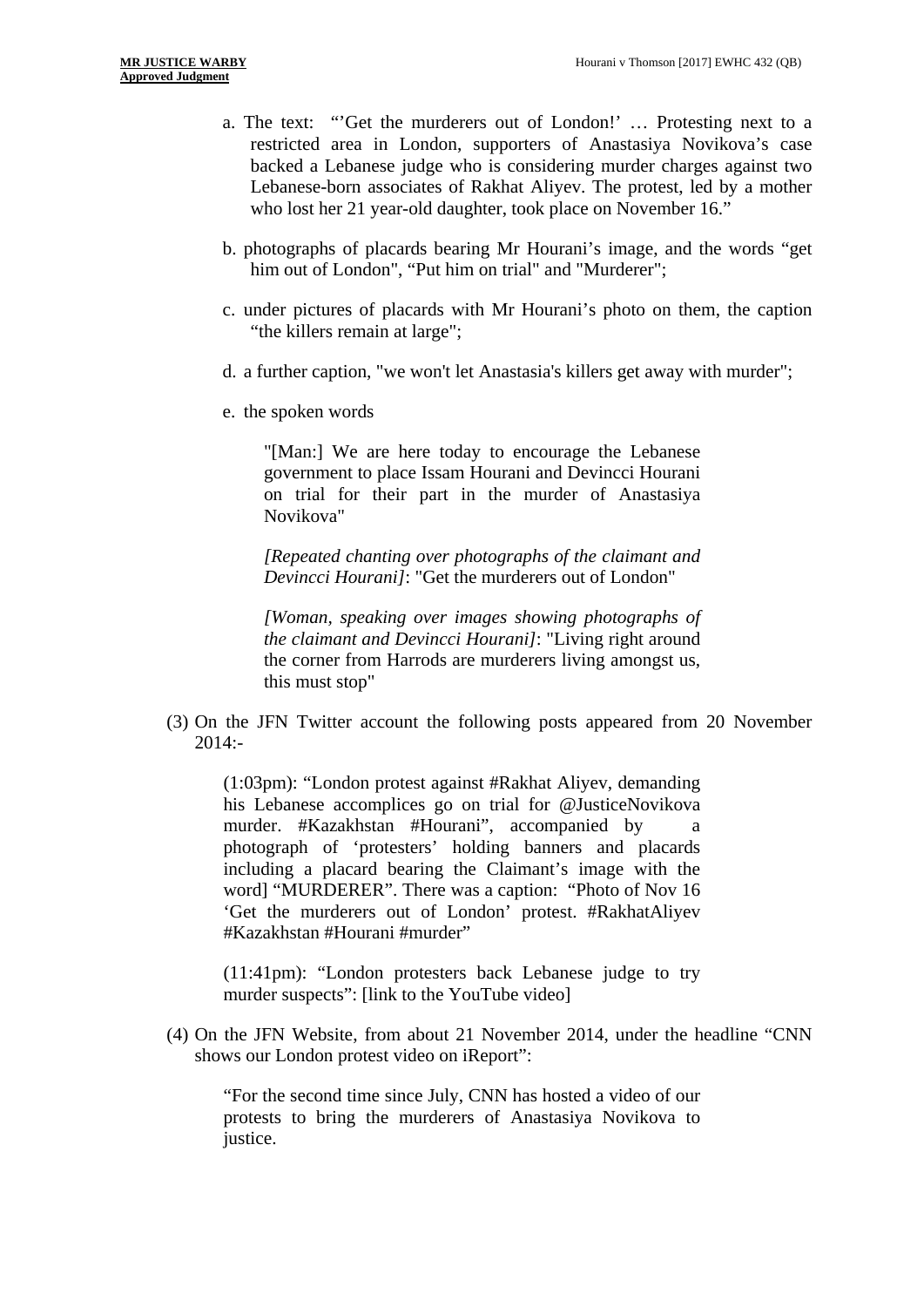The latest video is of our November 16 protest outside the Lebanese Embassy in London. #JusticeForNovikova activists attempted to deliver a letter to the Lebanese Ambassador, but were stopped by police and warned that they would be arrested.

*[A photograph of 'protesters' holding banners and placards including with images of the Claimant]* 

London protesters carry banners in English and Arabic, calling for Lebanon to try Issam and Devincci Hourani for the murder of Anastasiya Novikova.

The letter was an expression of support for the Lebanese judge who is reportedly considering Anastasiya Novikova's murder case. Two prime suspects are said to be named – both of whom are Lebanese co-conspirators of Rakhat Aliyev.

The suspects are Issam Hourani and Devincci Hourani. the former Hourani is Aliyev's brother-in-law.

"Get the murderers out of London!" the protesters chanted in the video.

One of the participants, a mother who lost her 21 year-old daughter and identifies with Anastasiya's parents, saying that she and others would fight in Britain for their cause.

The Houranis own a flat at London's exclusive Lowndes Square, which was the site of a #JusticeForNovikova protest last June [with a link to a video on the YouTube channel entitled "Exclusive: Anti-Aliyev protesters make video of London rally", on the 10th anniversary of Anastasiya's murder.

Protesters chose Lowndes Square because the Houranis owned the Beirut flat where Anastasiya was held captive, turtured [sic], raped, drugged, and ultimately murdered in 2004. The protest took place on the 10th anniversary of her violent death."

(5) On the JFN Website, from about 24 November 2014, under the headline "More pictures from Nov 16 London protest":

"We have received more photos of the #JusticeForNovikova protest in London that called for two associates of Rakhat Aliyev to be brought to trial for Anastasiya's murder.

The protest took place near the Lebanese Embassy after police warned supporters that they risked arrest if they attempted to hand-deliver a letter to the Lebanese Ambassador.

The letter supported a Lebanese judge who is considering a case against Aliyev's in-laws, Issam and Devincci Hourani, in connection with Anastasiya's murder in 2004.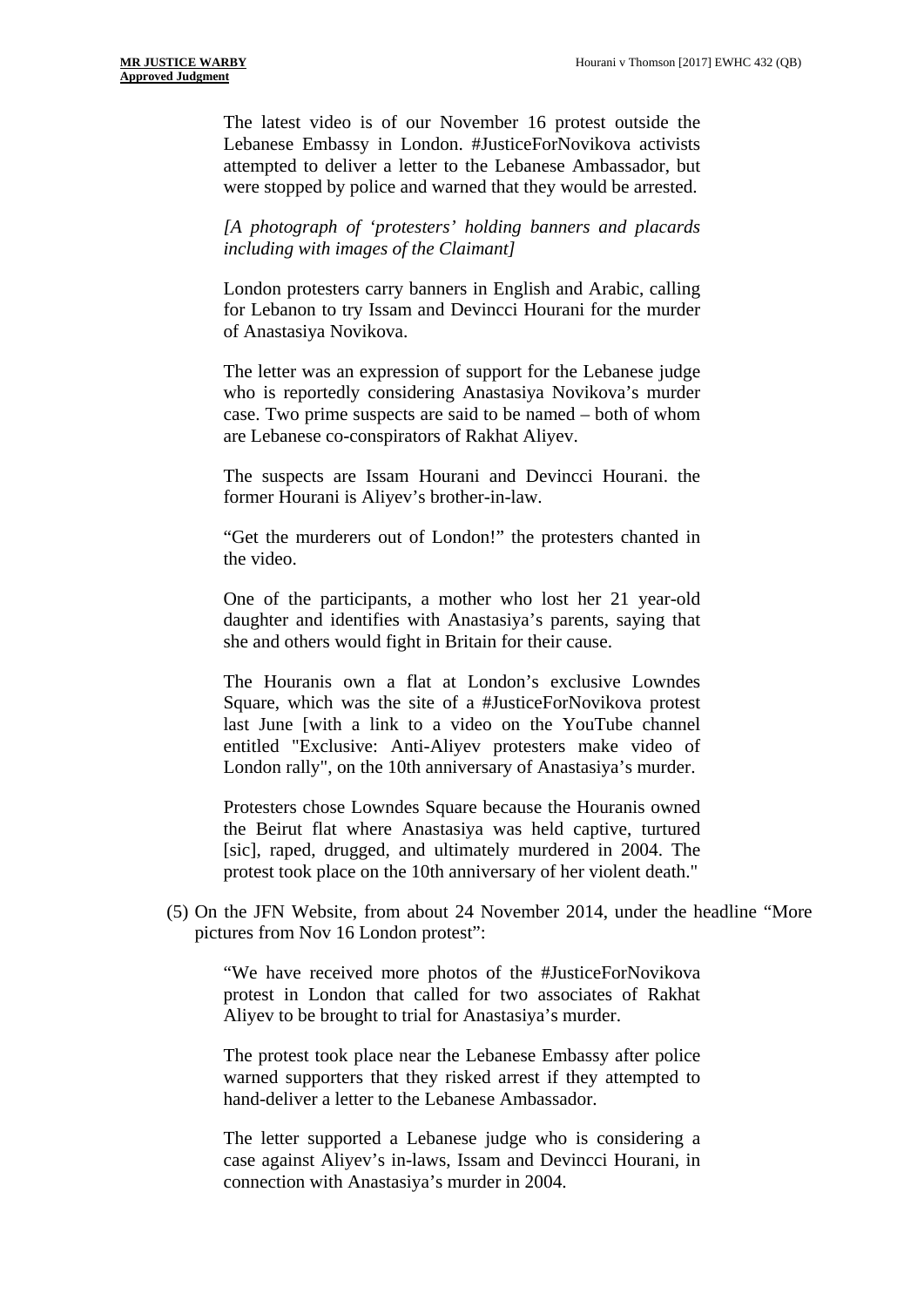CNN iReport published a video online of the protest *[link to the video]*. A gallery of the photos appears below. See the related Twitter feeds with the hashtag #RakhatAliyev.

*[Beneath a photograph of 'protesters' carrying banners bearing the Claimant's face and the slogan "#JusticeForNovikova" in both English and Arabic]* "London protesters carry banners in English and Arabic, calling for Lebanon to try Issam and Devincci Hourani for the murder of Anastasiya Novikova."

*[As a caption to a photograph of placards including one bearing the Claimant's face]* "Get the murderers out of London!""

*[As a caption to a photograph of 'protesters' holding a placard with the image of Rakhat Aliyev above which was written]*  "MURDERER" *[and a placard with the image of the Claimant above which was written]* "PUT HIM ON TRIAL": "Rakhat Aliyev and his brother-in-law, Issam Hourani."

*[As a caption to a photograph of 'protesters' holding aloft placards including one bearing an image of the Claimant]*  "Demand to put Issam Hourani on trial for murder."

(6) On the JFN Twitter account from about 28 November 2014 (8:55pm):

"More than 1500 people have seen our Nov 16 #London protest on YouTube. #Rakhat Aliyev #IssamHourani #Kazakhstan *[link to a video on the YouTube channel entitled "Get the murderers out of London!"]* 

(7) From about 12 December 2014:

- a. On the JFN Website, "[The claimant and his brother] are suspected of being material participants in the murder of Anastasiya Novikova in 2004, where they owned the apartment where the young women [sic] was held captive, tortured and raped. She "fell" to her death form the apartment balcony."
- b. On the JFN Twitter account: "Issam Hourani, in-law of #RakhatAliyev allegedly implicated in Anastasiya death, got CNN to pull London protest video"
- c. On the RA Twitter account: "#RakhatAliyev in-law wants Facebook to #censor the @ProsecuteAliyev Twitter page. See image. #IssamHourani #Hourani"
- (8) From about 16 December 2014, the words at (7)(c) above were retweeted on the Issam Hourani Twitter account.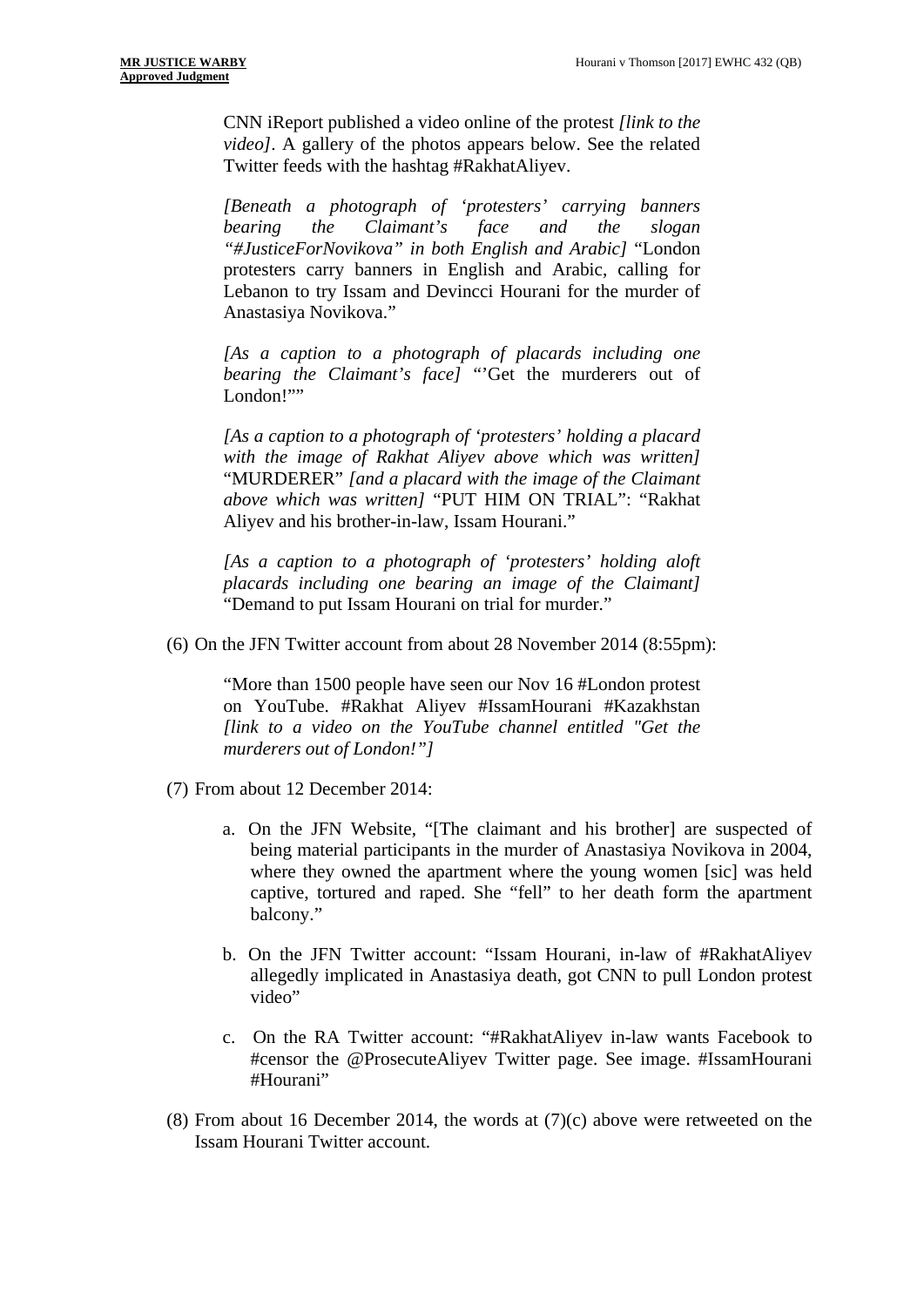- 78. There were further online postings, the dates of which are not entirely clear. From dates unknown in 2014, the sites contained the following content:
	- (1) The JFN website included posters including a logo and images of Rakhat Aliyev, the Claimant and the Claimant's brother, and invited readers to download those posters as well as a ten foot banner. Next to the poster of the Claimant was the following text:

"The other Hourani (Khorani) brother, Issam, is Rakhat Aliyev's brother-in-law, and personally saw to Anastasiya's control while she was in Beirut. He coowned the death apartment with Devincci."

(2) The RA website had a page entitled "The Mafia" which prominently displayed prominently an image of the Claimant along with his name, accompanied by the following text*:* 

"Rakhat Aliyev's brother-in-law, Issam Hourani serves as not only one of Aliyev's primary business partners, but also as one of his closest confidantes. As such, he has bloodied his hands cleaning up many of Aliyev's messes, most notably, that of Novikova's murder.

The Hourani brothers own the apartment in which Novikova was imprisoned for several years, as well as many lavish properties across the world, financed from their work with Aliyev and other such deviant characters. Along with properties in Lebanon and the US, the Hourani brothers own a £7.5m apartment in one of London's most expensive areas, Belgravia's Lowndes Square."

(3) The RA Website had another page entitled "Issam Hourani", which prominently displayed images of the Claimant and contained the following text:

"Name: Issam Hourani

From: Lebanon

Crime: Accomplice of Aliyev in money laundering schemes and murder of Novikova

The Hourani brothers own the apartment in which Anastasiya Novikova was imprisoned and tortured during her last months of life, as well as many lavish properties across the world."

(4) On the JFN FB page, from a date which may be inferred to be around November or December 2014, there was a "Page Info" section containing these words:

"This Christmas help us to bring Anastasiya's murderers to justice.

"#JusticeForNovikova is devoted to seeking justice for the murder of a young mother, Anastasiya Novikova, in June 2004.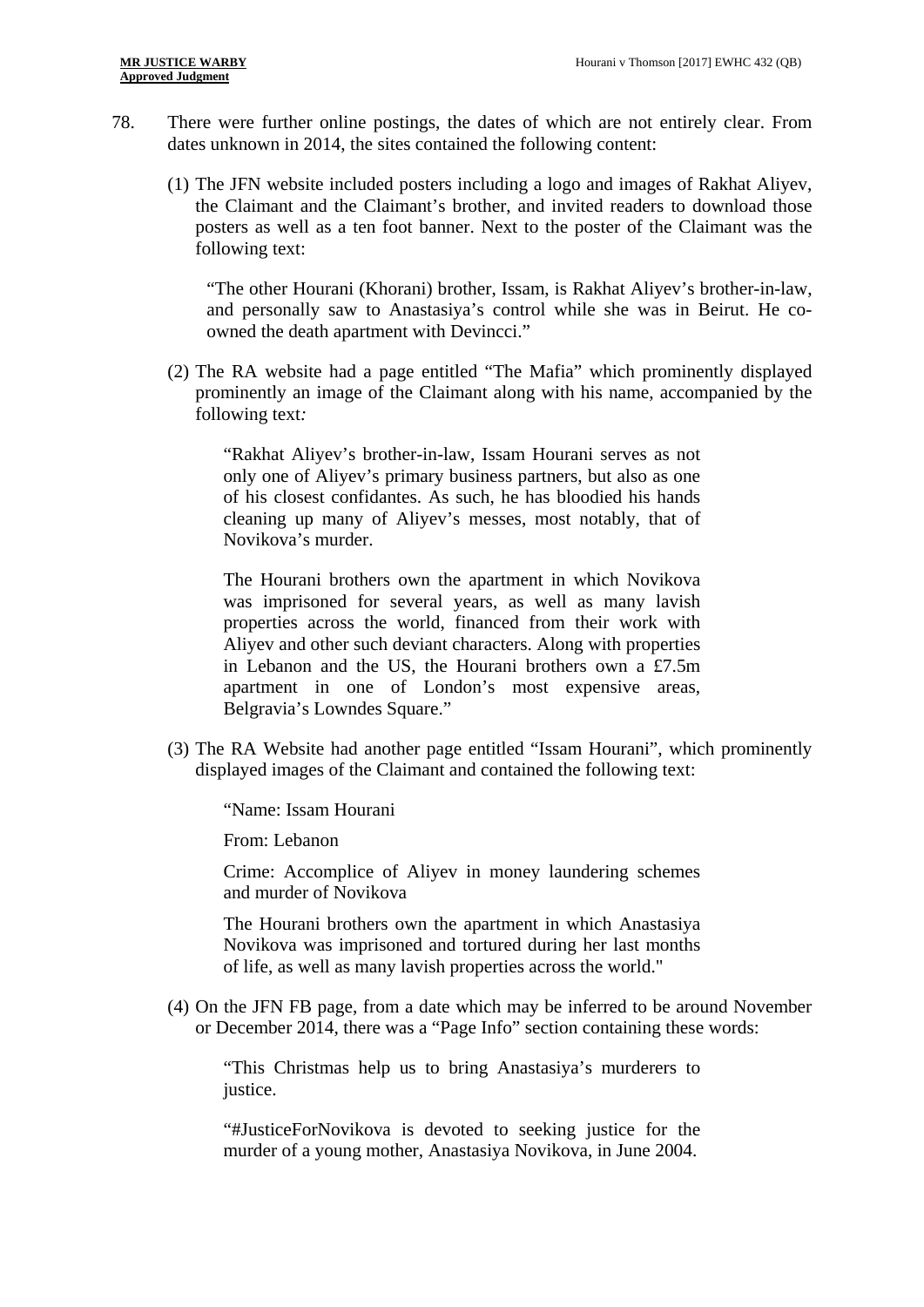"A decade after her death, Anastasiya's alleged killer – the father of her daughter – surrendered to the Austrian authorities in response to an international warrant in connection with two other murders. However, he has not been charged in Anastasiya's murder. Nor have his accomplices, who own a flat at the exclusive Lowndes Square in London."

*[A link to the JFN Website]* 

#### **Subsequent events**

1

- 79. A few post-publication events deserve mention. Some of them must be mentioned because they are relied on by way of defence. I also mention the outcome of the Lebanese civil claims. That is immaterial to the question of reasonable belief, which must be tested against what was known or knowable at the time of publication. For reasons given above, I find that the Lebanese findings are inadmissible on the issue of guilt or innocence. But the outcome and the reasoning behind it do have some materiality, and having set out what was alleged in the Lebanese proceedings it is also fair to record how those proceedings ended.
	- (1) On 24 February 2015 Aliyev died in an Austrian prison cell. It appears that the Viennese authorities attributed his death to suicide.
	- vears in jail. (2) On 10 July 2015 Koshlyak was acquitted of the murder charges against him. He was found guilty of the kidnap of the two Kazakh bankers and sentenced to two
	- (3) Three days later, on 13 July 2015, the Lebanese investigation judge Rami Abdallah dismissed the civil claims against Aliyev and the Houranis. The Judge dismissed the claim against Aliyev on the grounds of his death. He dismissed the charges against the Houranis on the merits, "since no evidence is established". As to the claimant, Issam Hourani, the Judge explained:

"Whereas concerning the defendant Issam Hourani, it appeared that on the date of death he was outside the Lebanese territories as verified through the attestation issued by the Directorate General of Security General under No. 20028 dated  $21/10/2014...$ 

…the friendship and kinship between the defendant Issam Hourani and the late Rakhat Aliyev and the content of the depositions of the witnesses if we presume taking it into consideration, will not form a sufficient evidence to doubt the involvement<sup>2</sup> of the defendant Issam Hourani in the death of Anastasia Novikova, if we presume arguendo that a criminal act took place as stated, and so it is necessary to prevent trial against him for the crime stipulated in article/549/penal code since no evidence has been established."

 $2 \text{ Again, the translation is poor.}$  The sense clearly must be that such evidence is an insufficient basis to believe in Mr Hourani's involvement.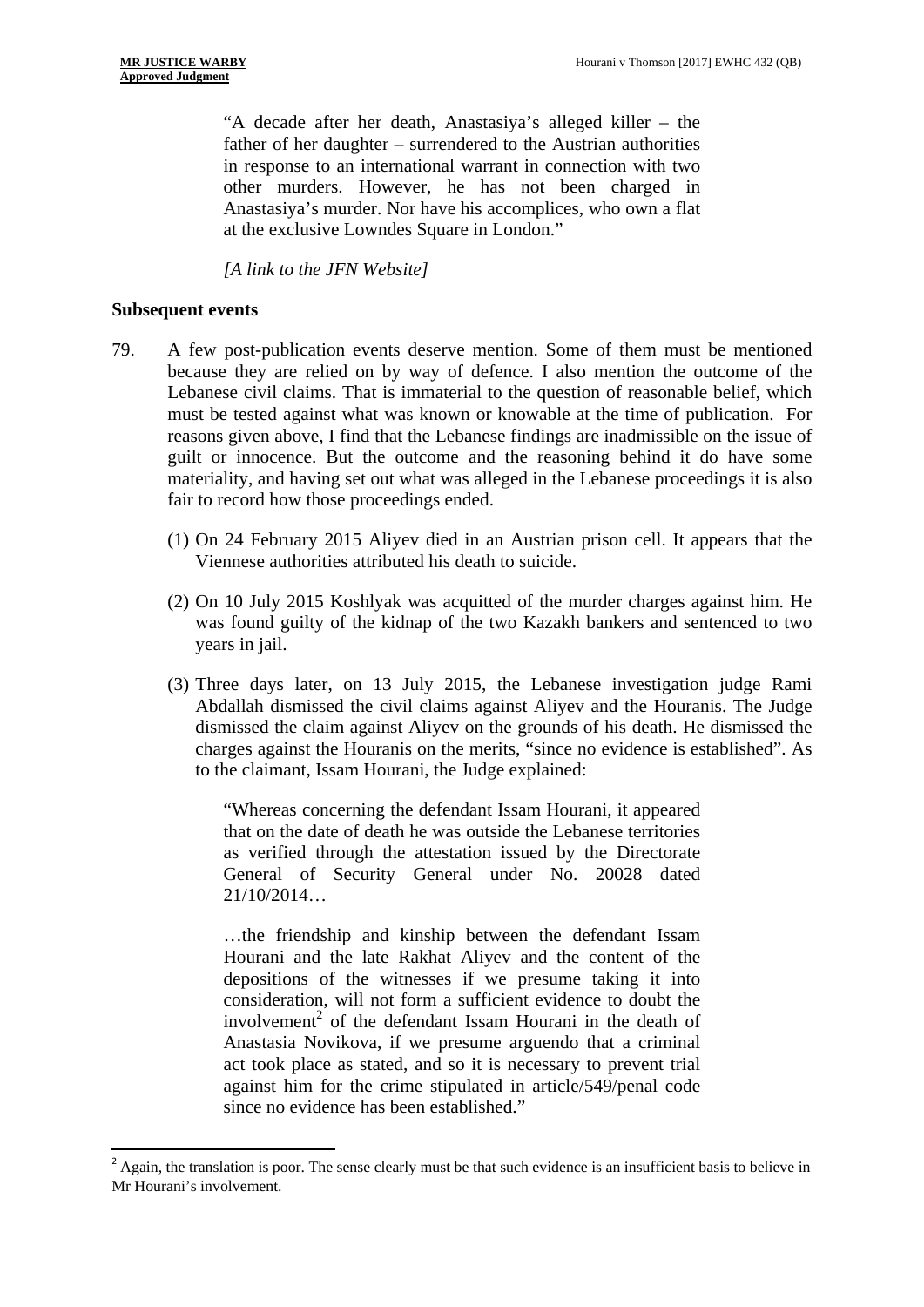(4) The Republic of Kazakhstan and Mrs Medvedeva appealed to the Accusatory Board against the decision to dismiss the claims against the Houranis. In its Decision of 27 May 2016 the Board dismissed the appeal, reasoning as follows:

"And whereas it appears from all the papers and investigations, that the defendant Issam Hourani is married to Rakhat Aliev's sister…

… and according to the letter of the General Security, he was outside Lebanon on the day when Anastasia died, and no evidence was available for his role in the foregoing death accident.

… Hourani had no role in the foregoing except that the first owns an apartment in Khaldeh and the second carried out the translation at Choueifat squad upon the request of the Kazakhstan consul while hearing the deposition of Daniyar Esten, and therefore the defendants **Issam Hourani, Devincci Hourani and Houssam Hourani** had no role…"

#### **IV. PUBLICATION**

- 80. The issue is not whether there was publication at all. Plainly, that was the aim of Dr Waller and the others involved, and it was certainly achieved. The issue is whether there was publication within the jurisdiction of this court (and if so, to what extent and with what consequences). The reason the issue is limited to publication within this jurisdiction is that the defendants are all foreigners, in the sense that all the individual defendants are domiciled or resident in the USA, and Psybersolutions is a US company. As such, they cannot be sued here as of right. The first four defendants have been served by permission of the court, which was granted on the basis that they can properly be sued here for remedies in respect of torts alleged to have been committed or threatened within the territorial jurisdiction of this court. Dr Waller agreed to submit to the court's jurisdiction, but the claims which he agreed to face here relate only to alleged harassment by publication in this jurisdiction. The defendants do not accept that there has been any, or any substantial publication here, and require that to be proved.
- 81. This is an unattractive stance, given the evidence as to the defendants' aims and intentions. The Events were held in London because of Mr Hourani; it was known to be Mr Hourani's home. For that reason the address of his London home was targeted for the June Event, and the November Event was held nearby. Much effort was devoted to making a "splash" of the Events themselves, which were acted out in the daytime, in public, in the English language. The online publications were in English. The UK was one of the principal target jurisdictions for those publications. As Dr Waller reported to his Client(s) in July 2014, "Our marketing campaign targeted Austria, France, Germany, Kazakhstan, Malta, the United Kingdom and the United States". There was a "campaign to keep the [claimant's] neighbourhood populated with stickers". There is more on this topic, as will become clear. I am reminded of the words of Lindley LJ in the passing-off case of *Slazenger v Feltham (No 2)* (1889)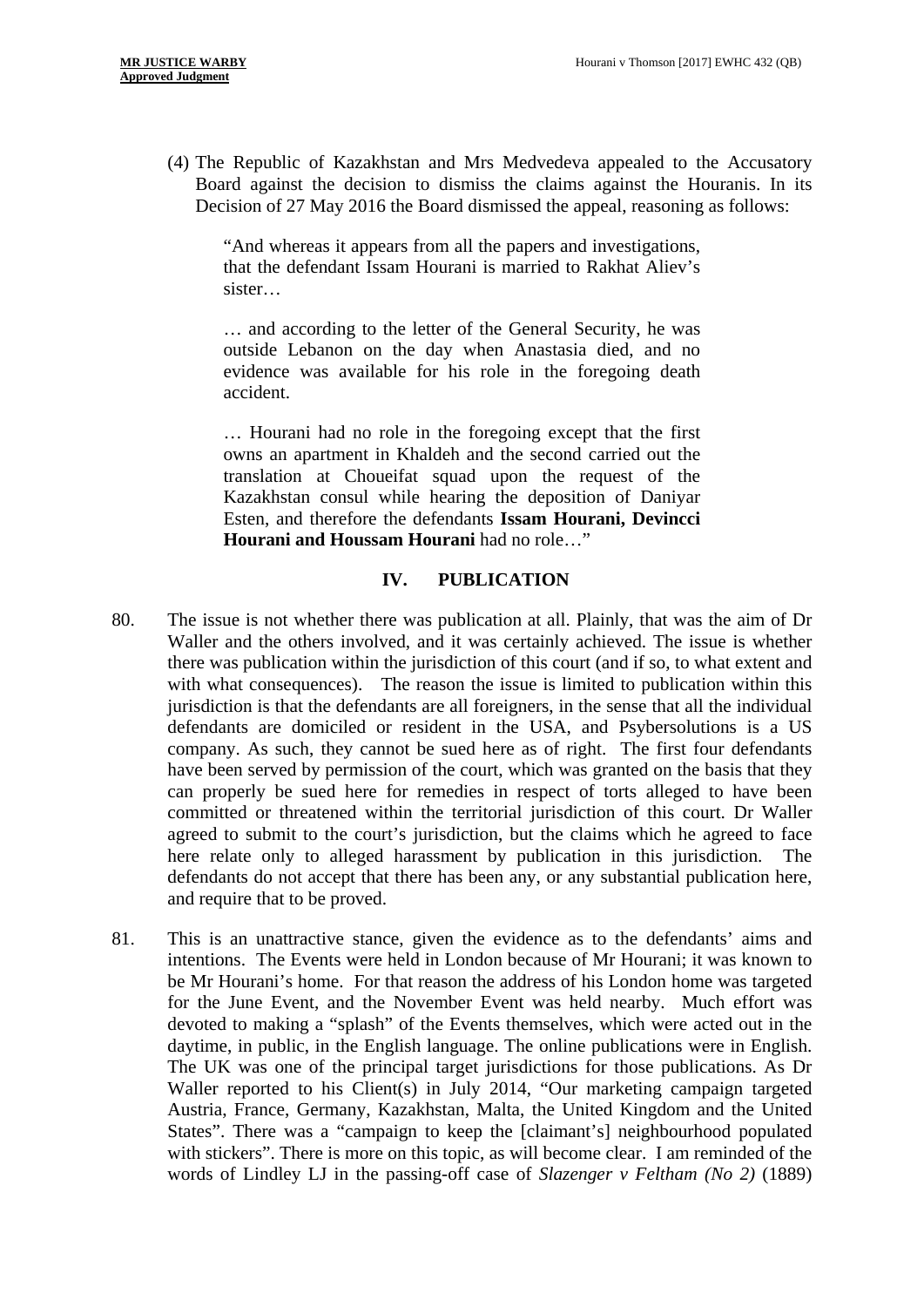RPC 531, 538: "Why should we be astute to say that he [the defendant] cannot succeed in doing that which he is straining every nerve to do?" But just as a claimant in passing off does not establish deception by proving an intention to deceive, the claimant in a publication case does not carry home his case by proving an intention to publish within this jurisdiction. It is doubly unattractive for Dr Waller to put this point in issue, given the content of his written reports to the Client(s), to which I will come. Again, however, the issue is not what Dr Waller said to his client about the location and extent of publication, but whether there was in fact any and if so what publication in this jurisdiction.

- 82. In defamation law the principles concerning publication are clear. Publication of written words or images takes place if, when, and where those words are read. If publication is by the display of an image or writing or both on a placard or banner in the street, there is publication to anyone who sees and reads that material, and understands the language of any written message. As for online material, there is no presumption that material posted on the internet has been read and thereby published. Whether that is so is a question of fact, and the onus of proof lies on the claimant. Online material is published if, when, and where it is accessed by users: see *King v Lewis* [2004] EWCA Civ 1329. In defamation law, publication is actionable only if it is made to someone other than the claimant. That limitation cannot apply in harassment, where the nature of the tort means that publication to the claimant himself must count. It has not been suggested that any other adaptation of the defamation principles is necessary or desirable in a case where publication is alleged to amount to harassment.
- 83. I find that Mr Hourani's case on publication is amply made out. I deal first with online publication. There is unchallenged evidence that Mr Hourani and his daughter saw some of the online material, which supports the claim in harassment. But it is clear that there was substantial publication of online statements to people other than Mr Hourani and his family members. That is made out on the defendants' own evidence. Dr Waller confirmed in cross-examination that his reports to the Client(s) could be taken as an accurate reflection of the true position. I accept that evidence. There was an initial report of 7 July 2014, called a "progress update" and six main reports thereafter, starting with one for "11-17 July 2014" and ending with one "as of 13 November 2014". The key points that emerge from these reports are helpfully summarised in a Schedule prepared on behalf of Mr Hourani and submitted as part of the closing argument for the claimant ("the Publication Schedule").
- 84. The Publication Schedule, which appears to me to be accurate and reliable, identifies, for the websites, the number of "sessions" and "new users" reported on each occasion. For the JFN Website the total number of sessions reported was 3,174 and the total number of new users was 2,949. For the RA Website the figures were 3,818 and 3,857. The figures for the Facebook pages are much higher. The Publication Schedule identifies the "worldwide reach" and the number of UK "likes" reported. The total figures for the JFN FB page are 812,609 and 276. For the RA FB page Dr Waller reported 711,106 worldwide reach and 486 UK likes. The Publication Schedule also deals with advertising on Facebook (UK), which is reported to have reached 161,686 worldwide, and with YouTube, said to have had 2,002 views.
- 85. The worldwide figures I have given need to be adjusted to arrive at an estimate for publication in this jurisdiction. That can be done in reliance on percentages given by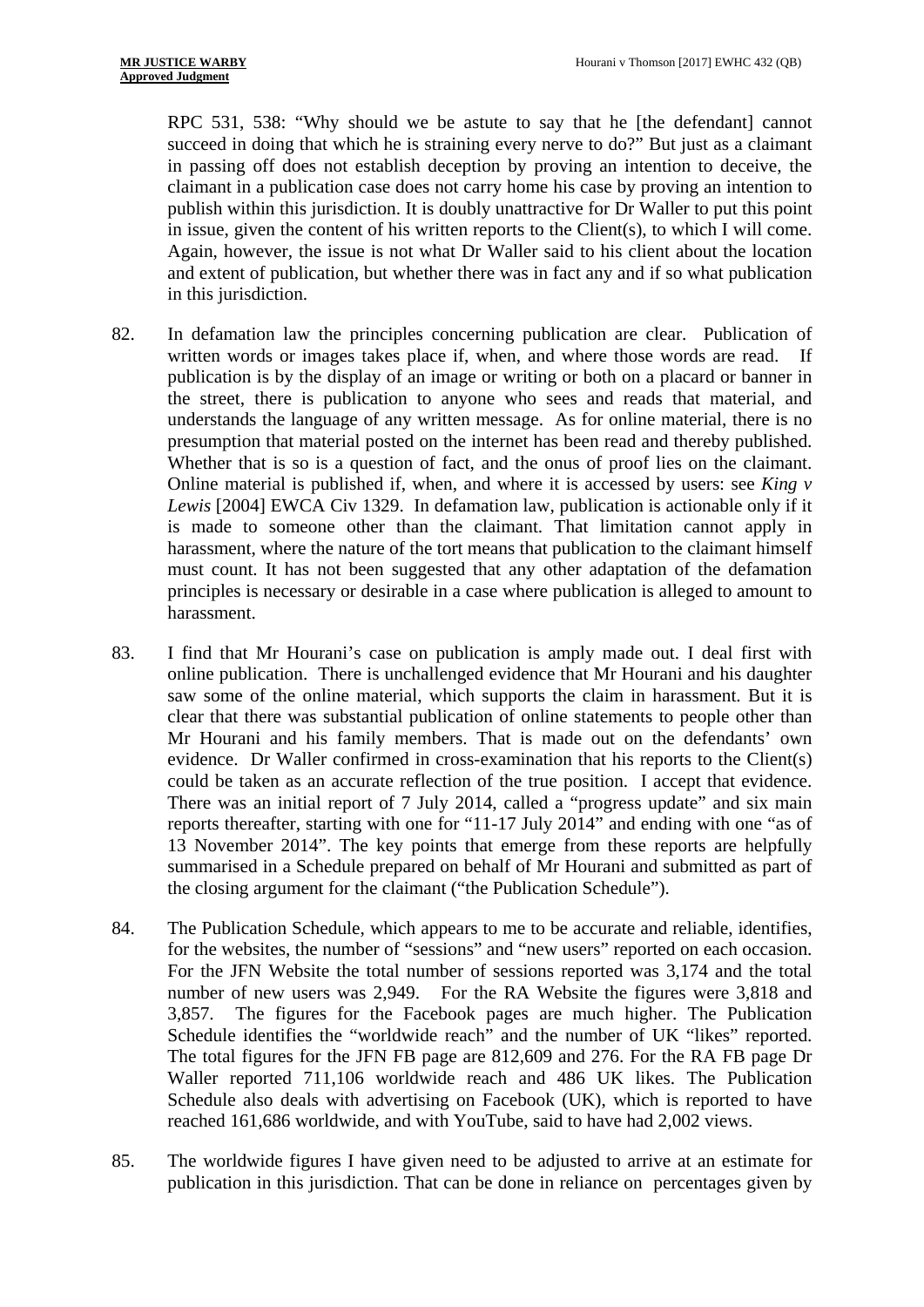Dr Waller in his reports. The proportion of website and YouTube publications attributed to the UK in Dr Waller's reports varies from a low of 3% in the first report on the RA Website to a high of 31% for that same website, in the final report. It is necessary to bear in mind that the UK is more than just England and Wales. But it seems to me that the overall figure of 15% proposed on behalf of Dr Hourani is a conservative and reasonable one. The reports do not include figures for the FB pages, as those data were not available to Dr Waller. But I accept that it is reasonable to apply the 15% figure to the reported figures for FB reach worldwide. That yields a total reach in England and Wales of nearly 122,000 for the JFN FB page, and over 106,000 for the RA FB page. It is relevant to note that Dr Waller's reports to the Client(s) recorded the average times spent by visitors to the websites. These were significant. Dr Waller's second report said, by way of example, that "The average user spent 1:41 on the site, with 2.84 pages per session." Returning visitors represented only 10% of visits. At this stage, UK visitors represented 20% of the total.

86. In late February 2015, following the death of Rakhat Aliyev in Austria, some of the online material was picked up and recycled in an article published in the MailOnline, at www.dailymail.co.uk, on 26 February. This article alleged that Anastasiya Novikova had been "hurled to her death" from a ninth story apartment window in Lebanon, after she gave birth to "Aliyev's daughter Luiza". She was said to have been "murdered .. reportedly following Aliyev's discovery that she had become pregnant a second time". The article, a long one, featured a rogues' gallery with head and shoulders shots of Mr Hourani, his brother, and – between them – Rakhat Aliyev. Above these photographs was a heading "The Mafia", and the text:

> "Rakhat Aliyev's brother-in-law, Issam Hourani, serves as not only one of Aliyev's business partners, but also as one of his closest confidantes (sic). As such, he has bloodied his hands cleaning up many of Aliyev's messes, most notably, that of Novikova's murder."

These words, including the misuse of the feminine form of "confidant", are drawn word for word from the RA Website. The article went further, stating that "Novikova's family has demanded the arrest of Hourani and his brother… accusing them of her murder." The fact that, as I find, the online material was at least a main source of the MailOnline's assertions about Mr Hourani is further demonstrated by the picture credits, attributing the rogue's gallery pictures to the RA Website and a photo of Anastasiya Novikova and Luiza to the JFN Website. It is not only Mr Hourani's evidence but also a matter of common knowledge that the MailOnline is one of the most widely read websites in the world.

87. As for the complaint about the Events themselves, the defendants accept that these took place in this jurisdiction, but do not accept that the display of the banners and placards in the street involved any publication at all. This is belied by a considerable body of evidence. Manuel Bendon, a director of Media Gang, was there to organise and run the demonstration at the June Event. His agreed statement describes the dancers turning up from 10am on 19 June, which was a Thursday. It is the agreed evidence of the doorman at Lowndes Square, Thomas Kennedy, that the crowd was outside the address for 15-20 minutes, and that he saw the placard calling Mr Hourani a "murderer". The doorman approached Mr Bendon, said he was going to call the police, and the crowd dispersed. The video and audio recordings later shown, in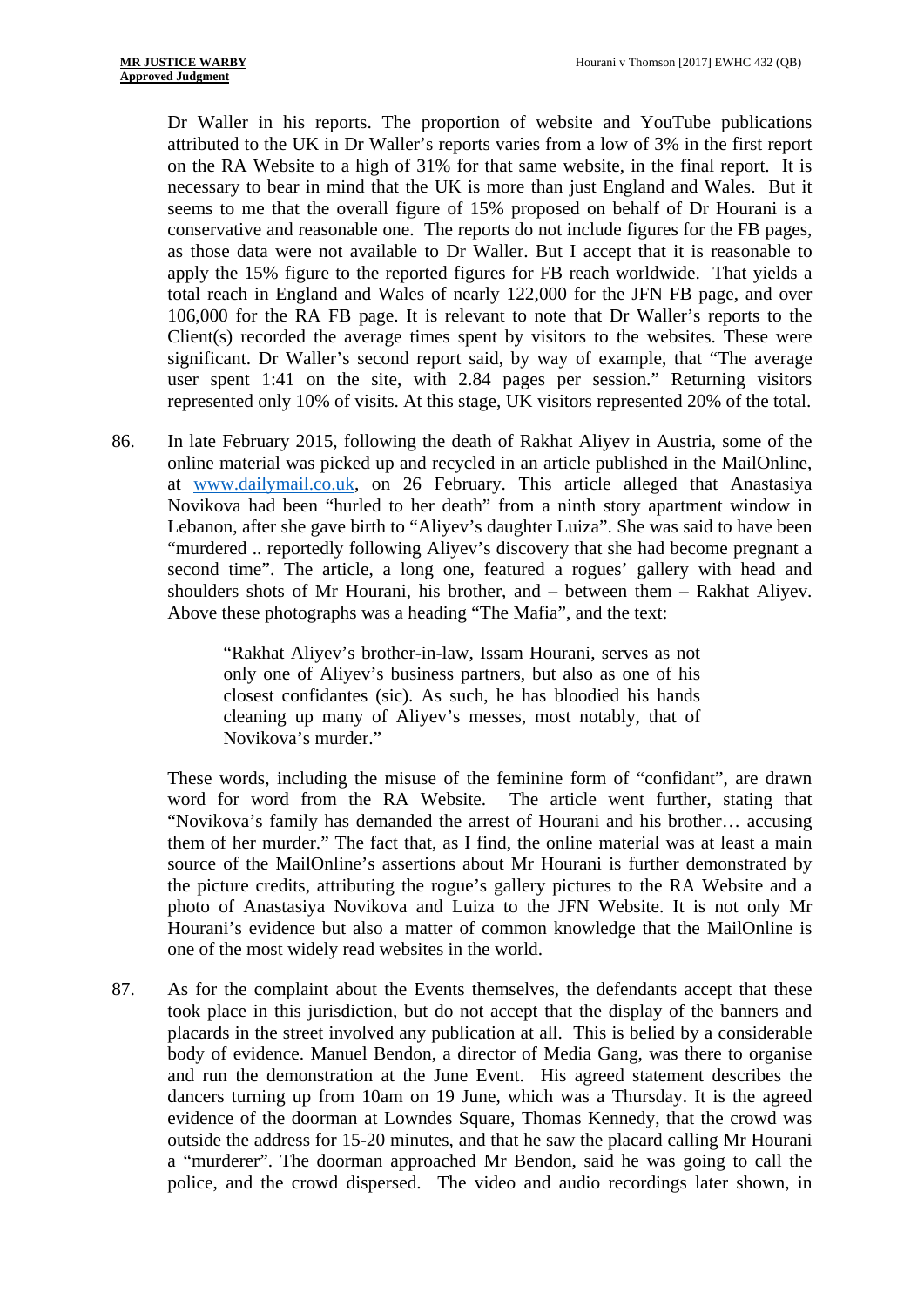edited form, on the Websites show clearly that this was a substantial demonstration. The recordings show that, as the doorman told Mr Hourani on the day, the protesters obstructed the communal entrance to his property. Mr Hourani was not there but his evidence is that he heard the crowd in Lowndes Square, whilst out with Gulshat in the neighbourhood. Mr Hourani says that "many of my neighbours witnessed the demonstration directly" and, as a result of this and other publications, "shunned" him and his family. This evidence is consistent with the inference that would naturally be drawn from the other evidence, and it was not really challenged. It was put to Mr Hourani that none of his neighbours had given evidence for him. That is hardly surprising. It is a commonplace of defamation litigation that those in whose eyes a claimant is harmed are reluctant witnesses, if indeed the claimant thinks fit to approach them. I accept that there was publication to a substantial number of neighbours at and during the June Event itself.

88. The defendants' refusal to concede that the June Event involved any publication is particularly remarkable in the light of the evidence about the purchase of the Montfleury Hotel. In support of his claim for damages Mr Hourani alleges that in June 2014 he was in an advanced stage of negotiations to buy the hotel, having agreed a price. In July 2014 the seller pulled out, on the basis of the June Event and the wider campaign, it is alleged. This was pleaded in the original Particulars of Claim, to which the response was one of non-admission. The claimant's case relies on an email disclosed by Mr Hourani, sent on 4 July 2014 by one Bruce Carswell on behalf of the hotel seller ("the 4 July Email"). Mr Hourani dealt with the matter in his witness statement, relying on the 4 July Email as evidence that the seller had pulled out of negotiations "citing the … demonstrations … as reasons for aborting the transaction." This is an accurate account of the 4 July Email, in which Mr Carswell wrote to a representative of the Houranis:-

"[Subject] Montfleury Hotel Cannes

My understanding is that the principal shareholders will be the Houranis, principally Mr Devincci,who visited the hotel on two occasions, acting via Hussam Hourani.

You have subsequently confirmed that these are the same Houranis who have a murder case pending against them and were subject the demonstrations that I in fact happen to have witnessed last week when visiting Sheikh Ahmed Farid whose flat is located at 1 Lowndes Square, 30 metres from the very site of these ugly demonstrations.

In these circumstances, I am sure you will understand that we are not willing by any means to enter into any transaction with the Houranis (whether or not we retain some shares), notwithstanding any assurance that can be provided as to their morality or the frivolous nature of the allegations against them.

In any event, there is the "comite d'enterprise" as you know in France (and perhaps banks) that will raise difficulty as the names of the Houranis and allegations against them pop up upon basic internet search.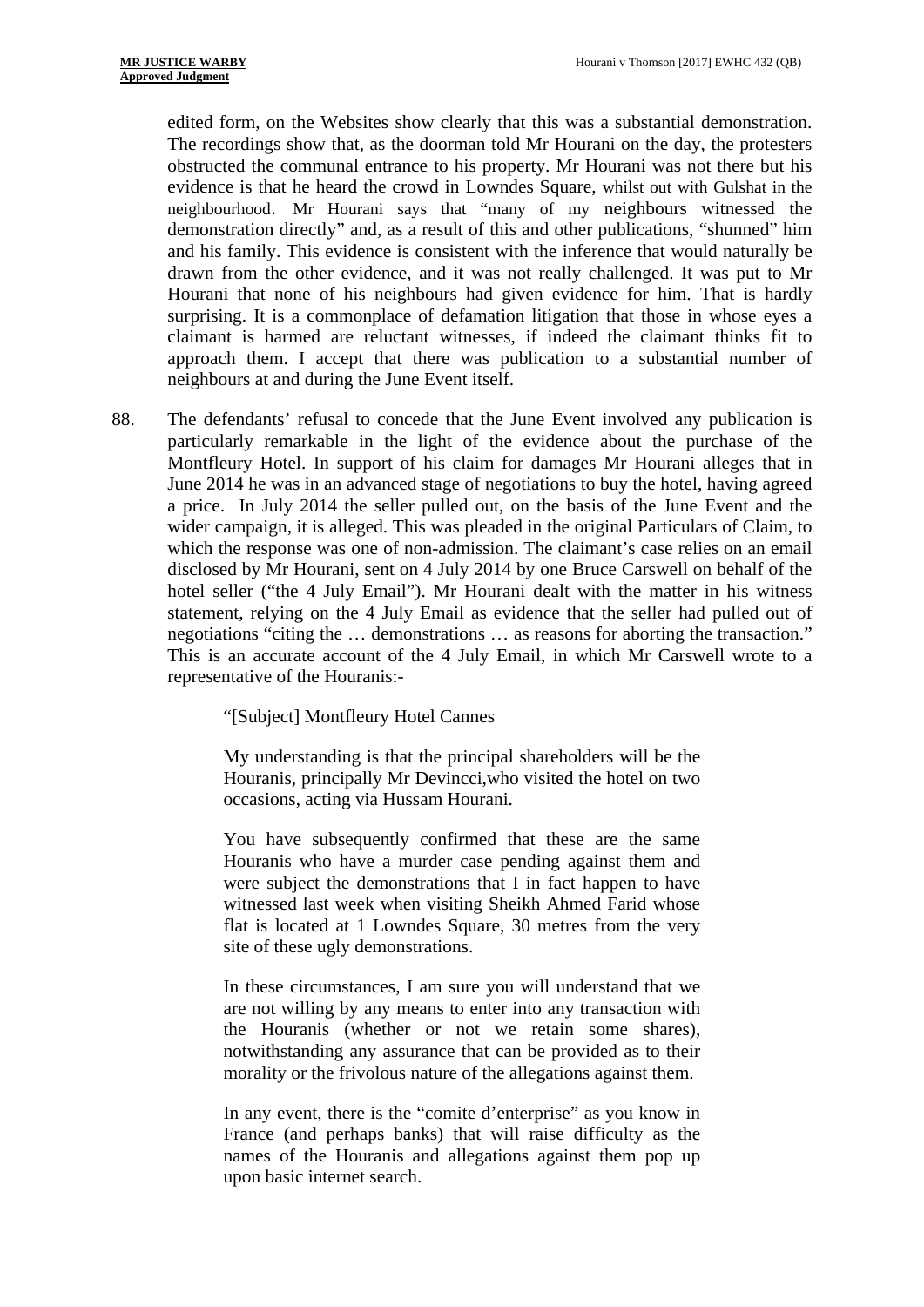Please convey our refusal to accept the Houranis offer diplomatically but firmly."

There is no clear or satisfactory evidence that Mr Carswell was acting on the basis of any of the online publications and even if he was, the probability is that the publication to him took place in France or elsewhere outside this jurisdiction. But there has been no challenge to Mr Hourani's evidence, or to the content of the 4 July Email, which establish that an important business contact witnessed the "ugly" June Event, and acted on its central message, to the claimant's detriment. I am satisfied that there was publication to Mr Carswell.

89. It is also clear from the defendants' own evidence that there was substantial publication in and around London SW1 of the Stickers (though this was not - and is not alleged to have been - defamatory of Mr Hourani). Dr Waller's reports to the Client(s) make clear that the aim was to ensure wide distribution of these in prominent and well-known London locations. The main objective may have been to obtain images for online publication, but in order to do that the stickers had to be posted and they were. Dr Waller says in his statement:

> "In terms of the stickers, we made them available online for anyone to order and post, and distributed them by hand. I myself stuck about 10 of these, each about the size of a credit card, at various places such as Knightsbridge tube station."

The online publications boasted of the fact and the extent of the sticker distribution in London, and I am satisfied that in this respect they were portraying the substantial truth. Mr Hourani's evidence, which I accept, is that neighbours saw the Stickers also.

- 90. As to the November Event, there is no eye-witness evidence for the claimant. Mr Hourani learned of the Event from a friend who sent him a link to the JFN Website containing images of what had taken place. He relies on what was shown online, and on what the defendants themselves have had to say about the event, in contemporaneous correspondence, and in their evidence at this trial. Dr Waller was present, and filmed the event. His statement describes an attempt to deliver a letter to the policeman at the gate leading to the Embassy, followed by a visit to "the park next to Kensington Palace", where "we staged the protest behind a row of shrubs so as not to cause a commotion, in a place where the embassies could be seen in the background." Mr McCarthy was also present. His evidence tells of a plan to organise a further protest consisting of about 30 people, and he describes what took place. He brought a number of people to the Event. There was a fresh set of posters and banners. He says they met in Hyde Park and the protests took place there and outside the Lebanese Embassy. "The demonstrators held out banners, read out wording and chanted together as instructed by [Dr Waller]."
- 91. What I have found most helpful is the edited footage, and rushes, on the DVD supplied as part of the evidence. They do support Dr Waller's evidence that when the assembled "protestors" got together in the park they were in a corner. No bystanders are apparent. It may be that the Event did not go on for a long time. But the protests included an assembly in the street – seemingly on the north side of Bayswater Road, opposite the entrance to Kensington Palace Gardens. This is a major thoroughfare.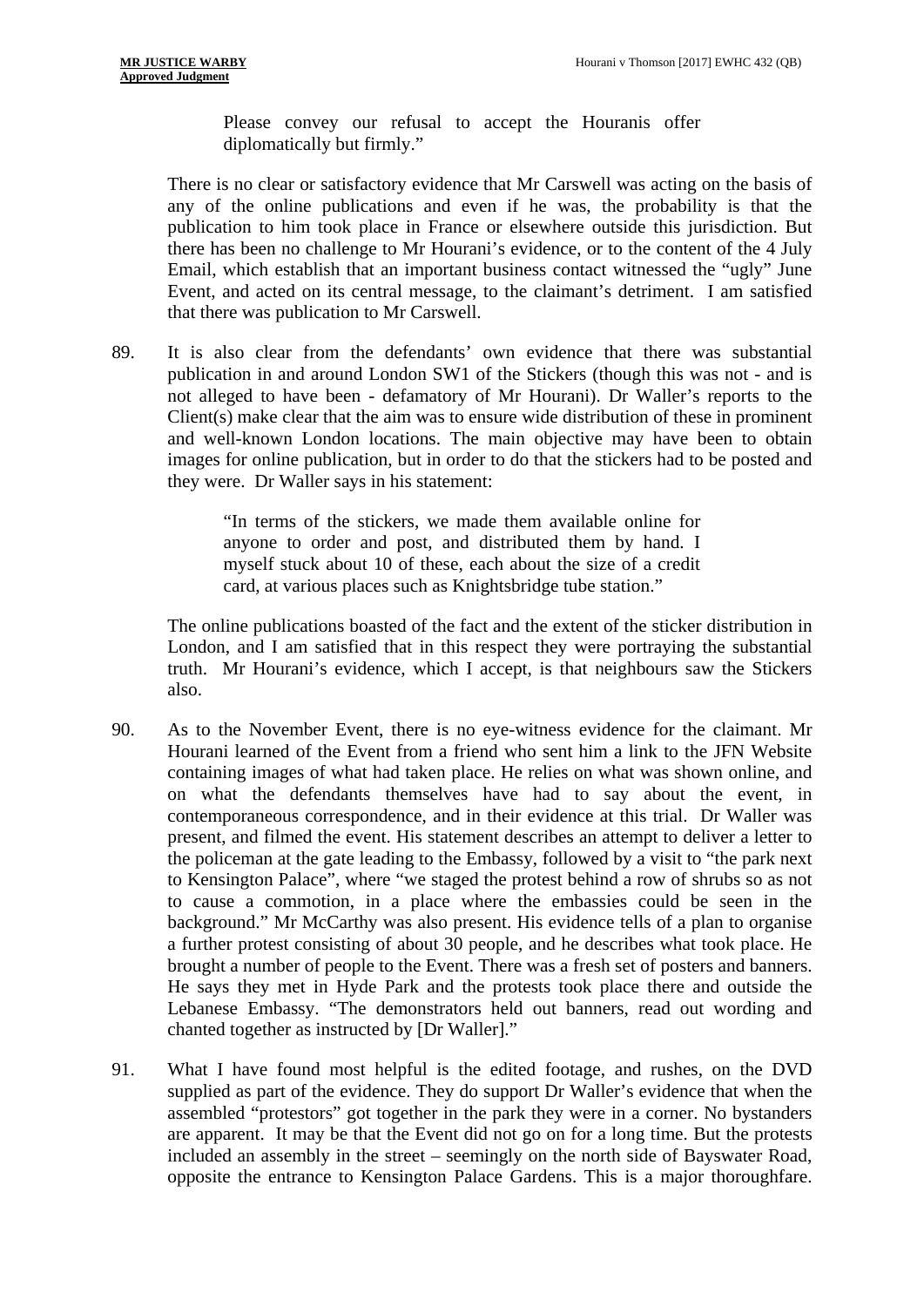The video recordings make clear there was busy traffic. The banners and placards were large and bold, and the wording will have been visible from a distance. The chants were loud. The rushes show that there were several "takes" of the key scenes shown in the edited version. This all took place in well-known public places in Central London during the daytime on a Sunday. Although the evidence is less satisfactory than the evidence about the June Event, in my judgment the proper conclusion is that there was some publication to onlookers of the messages on the banners and placards, and of the chanting.

# **V. RESPONSIBILITY**

- 92. A threshold issue in the libel claim and the harassment claim is the extent to which each defendant bears legal responsibility for individual elements of the campaign: the Events, the Online Publications, and the Stickers. This is analytically separate from the issue, considered below, of whether what any defendant did or caused or authorised to be done amounted to a "course of conduct" for the purposes of the 1997 Act.
- 93. The principles of responsibility for publication in defamation law are clear. The first four defendants are sued for harassment as well, and Dr Waller is only sued for harassment. But for the most part the conduct that is complained of is the same in each tort. It has not been suggested that any different legal principles should be applied when considering responsibility for a publication which is alleged to amount to harassment. I therefore approach this aspect of the case on the basis of the defamation principles.
- 94. Liability for publication arises from participation in, or authorisation of, the publication complained of: *Watts v Times Newspapers Ltd* [1997] QB 650, 670. Someone who is a joint author of an article is liable, as is a person who reads and edits text for publication. It may not be necessary for the defendant to know the specific words to be used, but it is necessary to show some knowing and active involvement in the process of publication of the words or message complained of; a "passive instrumental role" in that process is insufficient: *Bunt v Tilley* [2007] 1 WLR 1243 [23]. It is certainly not enough to be aware of a defamatory publication and to fail to take steps to prevent it: *Underhill v Corser* [2010] EWHC 1195 (QB).
- comes to the RA Website. On that issue I find against him. 95. Applying these principles to the facts, as disclosed by the evidence at this trial, my conclusions are these. First, Dr Waller bears responsibility for all the publications and other acts complained of and described above. He was the originator and organiser of the campaign as a whole. He wrote much of the text. He edited the videos. And he personally posted much of the online material. He does not seriously dispute his responsibility for the Events or the online publications, except when it
- 96. Dr Waller's evidence is that the RA Website was an idea of the Client(s), and that he was "not directly involved in running" the site. The contemporaneous correspondence supports the view that he did not build it. A note of 16 June 2014 refers to "the Rakhat website that someone else is building". But he set it up, under an alias. And the note 16 June shows not only that Dr Waller was aware of the site but also that he had a folder with files containing "mockups of the Rakhat website". As he accepts, he "helped write the content, either by editing what the Client had already written, or by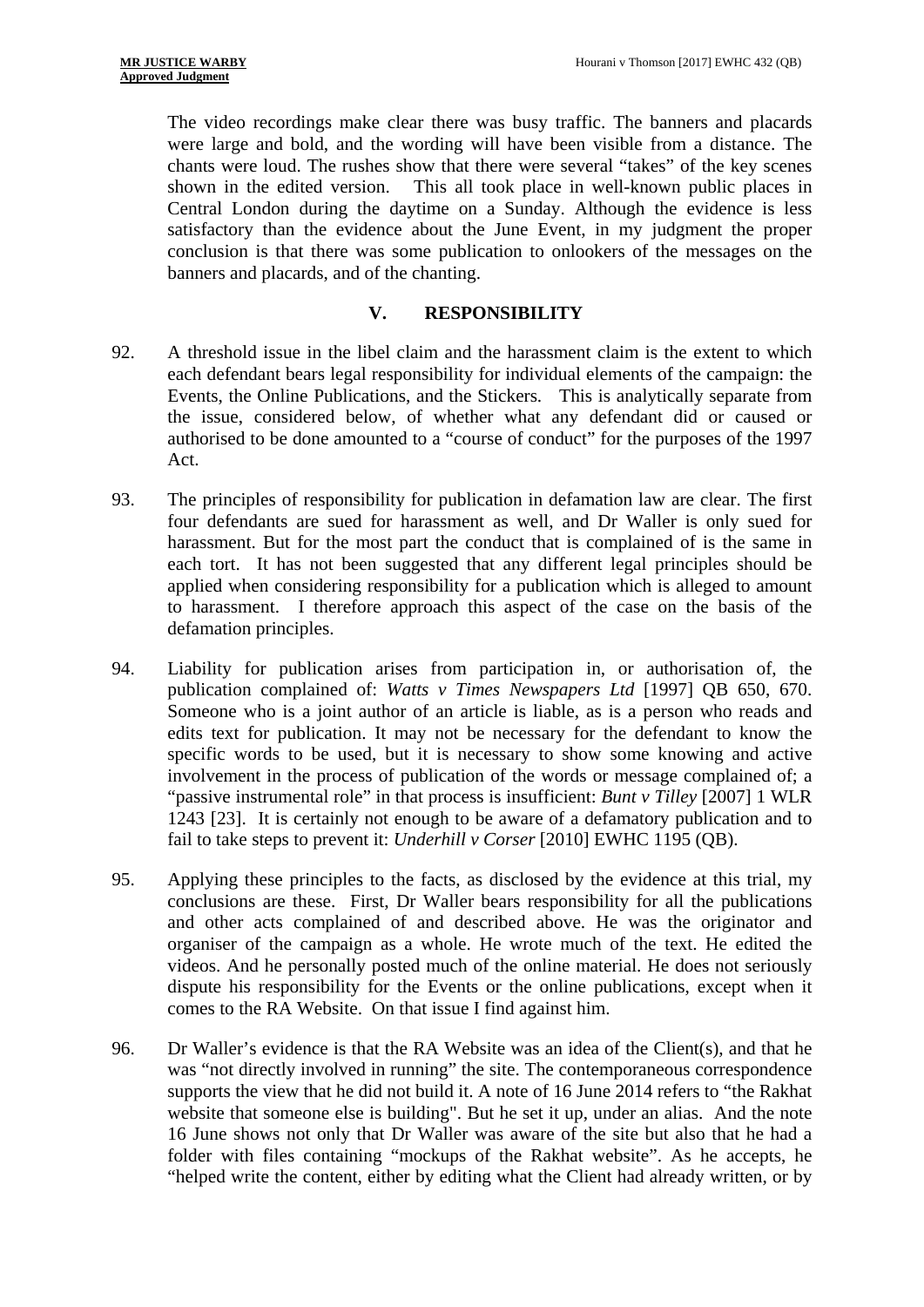adding my own information or perspectives on the facts." He went over draft graphics and made suggested changes, and exchanged views on drafts. He questioned or removed text that made allegations which could not be documented, and restored that text when he saw the documentation. All these admitted activities place Dr Waller firmly in an authorial and/or editorial role, bearing legal responsibility for the site's content.

- 97. As to the other defendants, I find that Psybersolutions is also responsible in law for the entire campaign. None of the other defendants was responsible for the entire campaign. Ms Blair is not responsible in law for any of it. But Mr Thompson and Mr McCarthy were responsible for substantial parts of it: the Events, the publications at the Events, and the majority of the consequent online publications. Mr McCarthy bears responsibility for the distribution of the stickers in October/November 2014.
- 98. Psybersolutions was a corporate vehicle which Dr Waller used to operate the campaign. I accept his evidence that, however things may have appeared, he founded the company, created and maintained its website, and controlled it at all material times. He used an email account in the name of  $\text{blair@psy }$  bersolutions.com. As he put it, Psybersolutions was "to all intents and purposes" his company. He chose to run the campaign through Psybersolutions. He used Psybersolutions to set up the JFN Website. Invoicing was done via the company. Incoming funds from the Client(s) were channelled into the company. Outgoing payments to Mr Thomson, McCarthy and others were made from the company's accounts. These payments were received and made through an intermediary, a lawyer named Campo, but that arrangement seems to have had no purpose other than to add a layer of disguise. It was the company, operating through Dr Waller, that ordered the printing of the banners and stickers used at the Events, and placed the advertising to promote the campaign on Facebook, Twitter and YouTube. The company acted exclusively at Dr Waller's instigation and it acted through him. His was the controlling mind of the company. Even if there were some aspects of the online and social media campaign that were not carried out exclusively or at all in the name of the company (and the RA Website may be one such aspect), the company was nonetheless responsible in fact and in law for bringing about publication by those means. The company was paid to conduct the campaign and, through Dr Waller, it did so.
- 99. As for Ms Blair, on the face of the company's website she was an officer or person in control of Psybersolutions. There was a company email account using her name. She was a signatory on the company's bank account. But in reality, to the extent she ever had any control over the company's affairs, she handed that power to Dr Waller. She knew that Dr Waller intended to use Psybersolutions for a campaign, but she herself did very little. And what she did cannot be said to amount to participation or authorisation or to have made any material contribution to any of the offending acts or publications. Moreover, what she did was done in ignorance of any detail about what Dr Waller planned to do, or was doing. She was told by Dr Waller that he was doing contract work, which he would like to do through "her" company. She agreed that he could use her email account. He did, without her involvement. At Dr Waller's request she, literally, signed him blank cheques on the company's account. She may have taken funds from the company account from time to time, with Dr Waller's agreement. But she was not involved in creating or furthering the campaign. She did not know the identity of the targets, or what was to be said or was being said about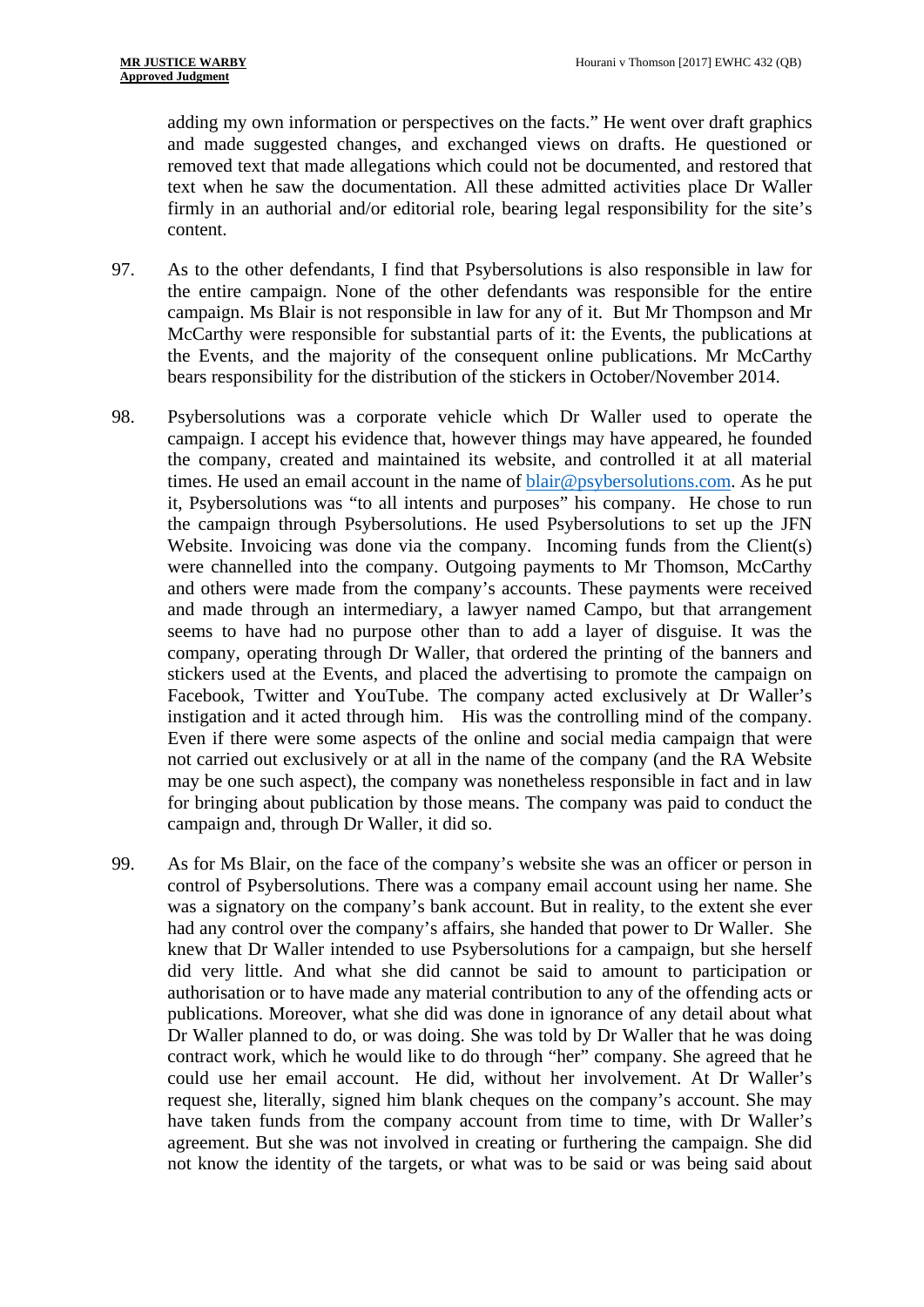them. Even if she could have taken steps to bring a close to the campaign, I am not persuaded that she had the knowledge that would be required to do so. In her closing submissions Ms Rogers did not press hard for a finding of liability against Ms Blair, and she was right not to do so.

- 100. Mr Thomson's case, as advanced in the defendants' skeleton argument for trial, is that he neither participated in nor authorised the publication of the Online Publications or the Events Statements. I accept that he was not involved at all in organising the November Event, or any consequent publication. By that stage he had dropped out of the team, the reasons being practical rather than principled. But his denial of any responsibility for earlier publications is wholly unrealistic, in the light of his own evidence and the contemporaneous documentation. So is the denial of Mr McCarthy, that he participated in or authorised publication at the June and November Events, or consequent online publication.
- 101. There are four aspects to this: what these defendants did, what they knew when they did it, what consequences followed, and how much of that was reasonably foreseeable by them. As to what they did, Mr Thompson and Mr McCarthy found and instructed Media Gang; they arranged for both aspects of the June Event; they ensured the placards and banners were carried; they arranged the filming; they ensured that the recorded material was sent to Dr Waller, or "Melissa van Buren", for editing and eventual uploading online. Mr Thompson, on his own admission, read the voiceover for one of the videos. There is no room for serious dispute that both he and Mr McCarthy were participants in causing the publications complained of at the June Event itself, and online publications which presented and gave accounts of that Event.
- 102. When it comes to the November Event, there can be no serious dispute that Mr McCarthy was a participant in causing the publications complained of at the Event itself, and the online publications that reported what took place. On his own account of things, Mr McCarthy's role included recruiting his aunt from Ireland, other family members and friends, and a woman named Miriam, to act as paid protestors at the November Event, offering them £50 a head. He flew to Cork to collect family members and friends and bring them to London. The recordings of the November Event make clear that he was not just present but also closely involved in orchestrating the Event on the day. He was not a participant in the "protest" but he assisted in the "production" side, as an editorial assistant to Dr Waller, who did the filming. He distributed cash payments to the protesters afterwards.
- 103. As to what these defendants knew, it is clear that Mr McCarthy knew in advance and in some detail what was due to happen at the November Event and that it was to be recorded and reported upon online. He knew what was to take place. His message to the paid protesters was that "the aim of the demonstration was to raise awareness in respect of a young woman who had been brutally murdered by rich men who had escaped justice." In his mind, the identities of those "rich men" was clear. They were the trio who had been targeted by the June Event, and subsequent online publication. Messrs Thomson and McCarthy both knew that the June Event would involve protests by individuals recruited and paid by Media Gang, displaying a banner and placards. They knew that recordings and accounts of the protests would be published online.
- 104. There are only three issues on which there is real room for equivocation or uncertainty, so far as these two defendants are concerned. The first concerns their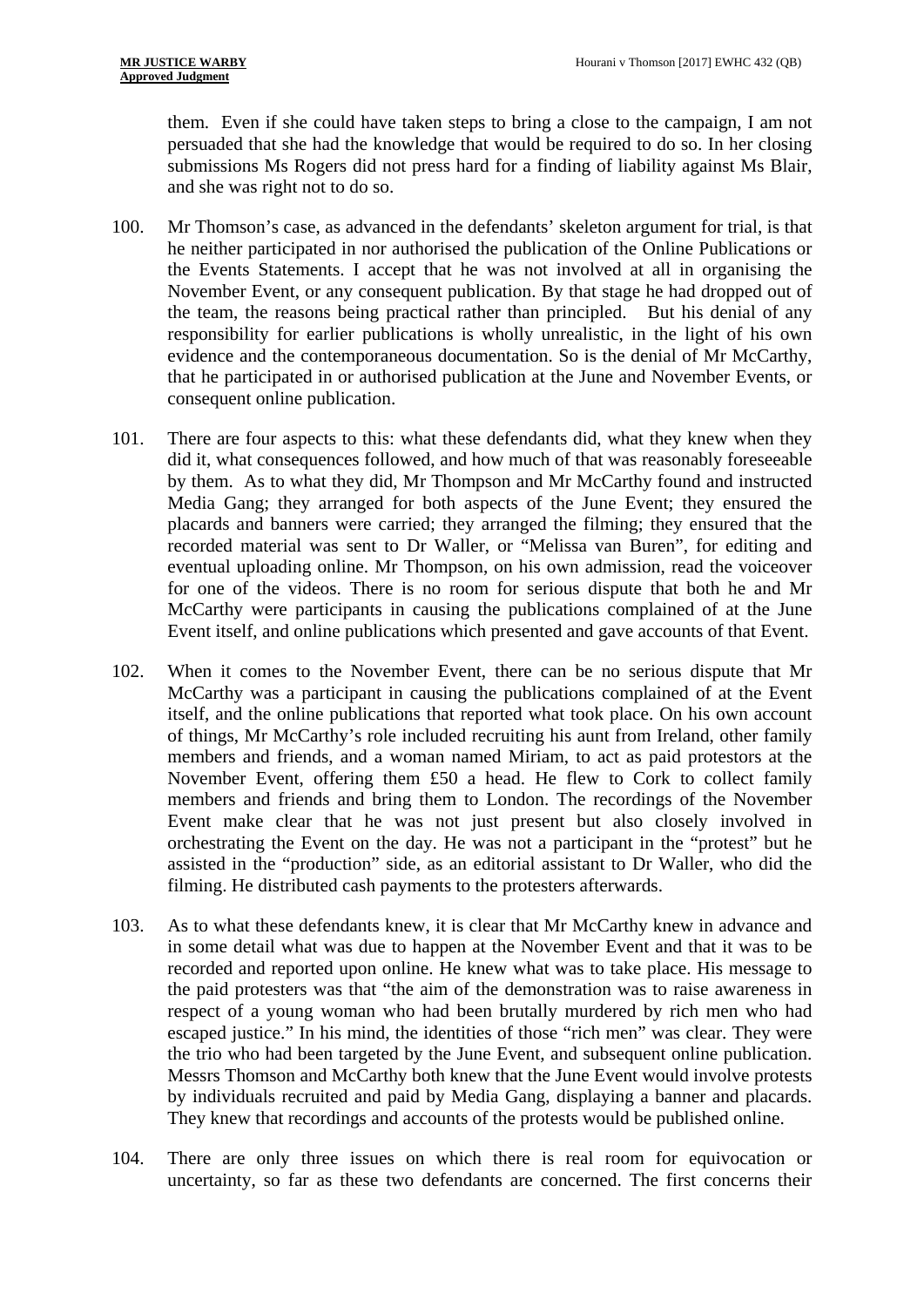state of mind at the time they took the steps they did to bring about the June Event. Were they aware at that time that the Event would involve the offending statements about Mr Hourani, or any similar statements? They say not. They say they knew that Aliyev was a target, but were not aware that Mr Hourani was also being attacked until after the Event. The second issue concerns the precise extent of their responsibility for online publication. It is necessary to draw a line. The third issue concerns responsibility for the sticker campaign.

- 105. These defendants' case on the first issue is a surprising one, bearing in mind the nature of the overall campaign, and the nature and extent of their roles in organising the June Event. They were recruited by Dr Waller, and acting on Dr Waller's instructions. Dr Waller's witness statement describes in detail the development of his role in devising and implementing the campaign, and it is clear that the Hourani brothers featured in his thinking from an early stage. He was discussing what he calls the "Aliyev-Hourani project" soon after signing a non-disclosure agreement with the Client(s) on 20 January 2014. By the time the June Event took place Dr Waller had reviewed relevant materials, determined on the shape of the Justice for Novikova campaign, planned the June Event in detail, and ordered all the materials for delivery in time for the Event. The Client(s) had "asked me to include images of the Claimant and his brother, Devincci, in the banners and posters ... [and] obtained the photos..." And he did. Yet Mr Thomson says he did not become aware that Mr Hourani was a target until some time after 11.15am on 19 June, and Mr McCarthy says he did not realise until later still.
- 106. Mr Thompson's realisation came, he says, when he learned from Bill Mountain that security at Lowndes Square had just chased the protesters away. It then became apparent that, contrary to his previous understanding, there was no "sympathetic" resident at 10 Lowndes Square. It was then that he began to review emails received earlier on, and found a reference to the Hourani brothers' ownership of the flat in Lowndes Square "buried in a sentence in the middle of paragraph 8" of an email sent to him by Dr Waller at 17:05 the previous day, 18 June 2014. That was an email giving detailed instructions for the Event ("the Instruction Email"). It was at this point that he first realised that the three pictures contained in the previous day's email traffic were pictures of three different individuals. He had assumed they were three pictures of Aliyev. This is on its face an improbable account of things. There is no corroboration for it. It is very difficult to reconcile with the documents. And it is an account which, having seen and heard Mr Thomson cross-examined about it, I reject. His attempt to explain how he could have remained ignorant that there were triple targets was unconvincing in its substance and in its presentation.
- 107. There are two documents in particular with which Mr Thomson was quite unable to deal convincingly. The first is an email sent to Mr Dietrich of Media Gang from Mr Thomson's own email address at 17:27 on 18 June 2014. This forwarded to Mr Dietrich a substantially edited version of Dr Waller's Instruction Email of 17:05. At item 3 of the edited version was the wording I have already quoted: "The posters with *the images of the three men* should have handwritten along the tops of them, in bold black letters: "MURDERER". …" (emphasis added). Item 6 set out a script to be read out by "An unidentified 'spokesman' for the group". The script began: "We are here at Lowndes Square because *the accomplices* of Rakhat Aliyev have still not been brought to justice for the murder of Anastasiya Novikova ..." (emphasis added).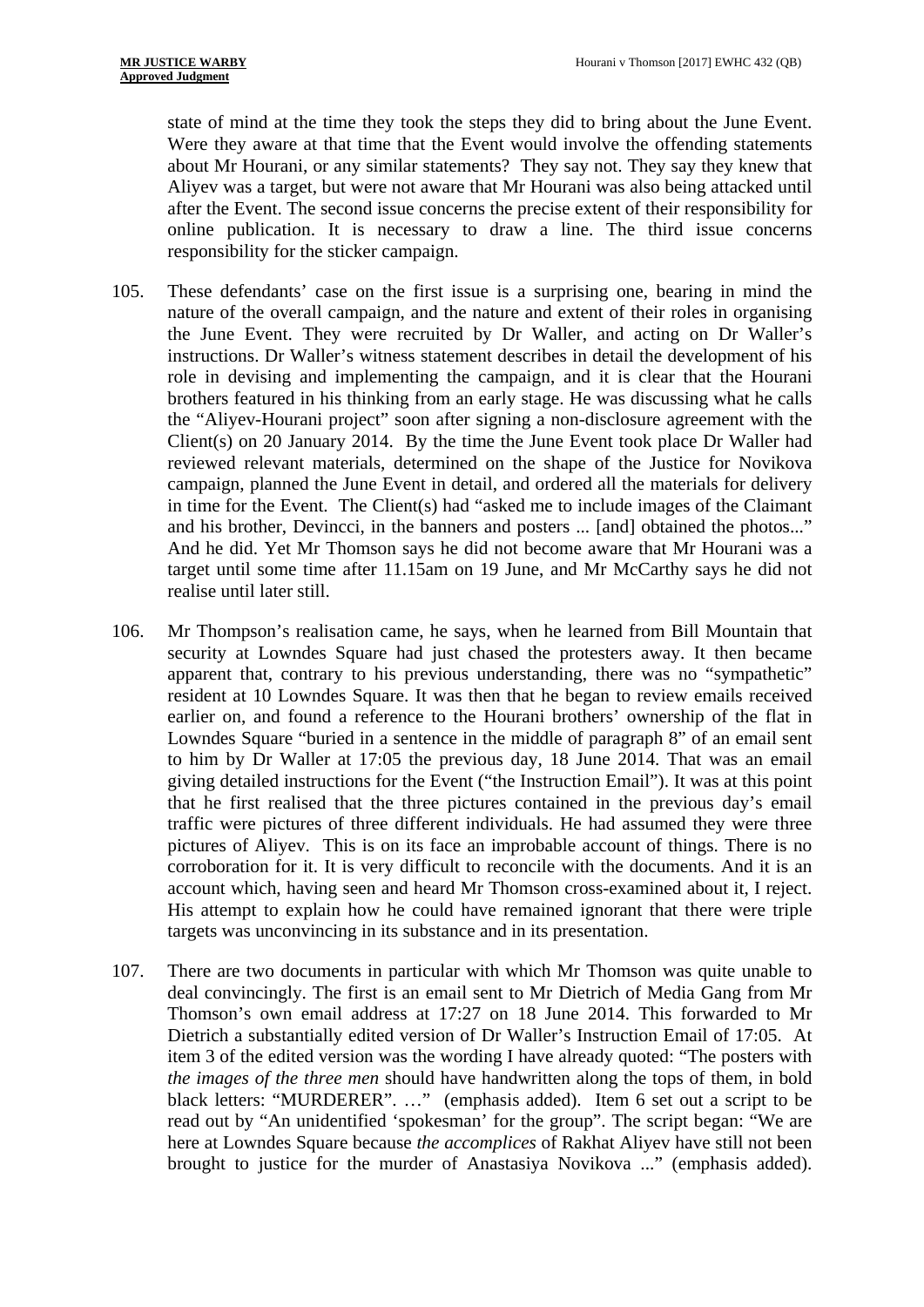These instructions were forwarded under the wording: "Hi Richard, Further to before I've heard from our sponsor. On item 6, if we don't get good audio, no problem, we can voice over." If this email from Mr Thomson's address was sent by Mr Thomson, he must have read and edited the Instruction Email in the 22 minutes that passed between the arrival of that email in his inbox and his email out to Mr Dietrich. He would have seen the references to "three men" and the need to call each of them a "MURDERER". And he would have read the script.

- 108. Mr Thomson claimed to have no memory of doing any such thing. He suggested that Dr Waller might have taken remote control of his, Mr Thomson's, email and carried out the editing task. That is inconsistent with Dr Waller's evidence, and wholly incredible. Dr Waller's evidence is that "The [Client(s)] instructed me to tell the people in London to write the word 'Murderer' above the images of the Houranis ... Therefore, I gave these instructions to Alistair ... who, in turn, passed them to Media Gang". Mr Thomson's account, or theory, is incredible not least because the 17:27 email is one of a sequence to and from Mr Thomson's address, others of which he accepts were sent and received by him. Among those other emails was one from Mr Dietrich making clear that his people would not be willing to read the script. Mr Thomson replied that it could be voiced over. It is not credible that he had not read what they were talking about.
- 109. Another email, at 19:05, contained the three images that Mr Thomson says he thought were all of the same man. They are quite clearly different from one another, as Mr Thomson came to acknowledge. Moreover, the email from Jan at Media Gang to which these three pictures are attached contained these words: "Hi Richard and Alistair these are the posters of the killers and the victim ..." A reply came from Mr Thomson's email address, 6 minutes later: "...If we could add the word "Murderer" to the top of the *mens pictures*... that would be great" (emphasis added). I do not accept Mr Thomson's evidence that the pictures were so small he did not notice there were three men. He knew there were three separate male targets, all to be accused of murder. There is also considerable email traffic in the following days which shows that Mr Thomson was well aware then that Mr Hourani had been a target on 19 June. An instance is an email which Mr Thomson sent on 20 June referring to the images and saying "who is the guy walking past? Looks very similar to Mr Hourani??!!" This was sent at 1pm US time, hence in the early hours of the Sunday morning UK time, less than 24 hours after the June Event itself. There is nothing in the chain of emails to suggest that it had come as a revelation to Mr Thomson that there were three targets, including Mr Hourani.
- 110. An additional and important reason for rejecting Mr Thomson's evidence on this issue is that it is contradicted by evidence that I accept from Mr Dietrich, whom I found a compelling witness. His witness statement gives an account of telephone calls with Mr Thomson and Mr McCarthy when Media Gang was being introduced to the project, in which Mr Dietrich was "told that the purpose of the vigil was to put pressure to bring to trial three people for the murder of a young journalist." Mr Dietrich's evidence is that Mr Thomson described the circumstances surrounding the death of the young woman in graphic detail. In a meticulous cross-examination conducted by Mr Silverstone Mr Dietrich was firmly tested on this evidence, but his account withstood the challenge.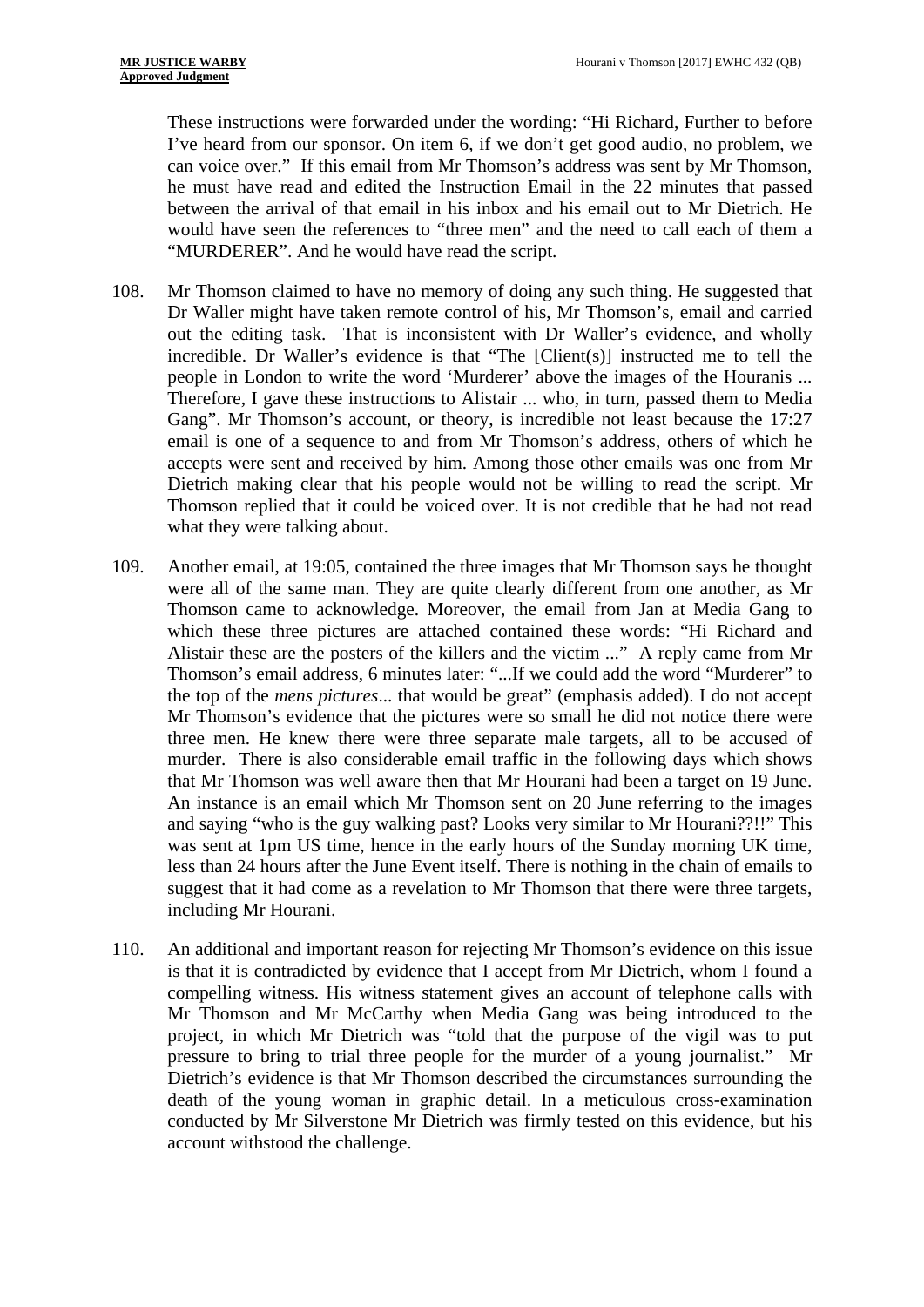- 111. Mr McCarthy's statement said that it was only "When the photographs of the demonstration came in" that he realised the campaign was targeting someone other than Aliyev. There were pictures of "two further men". He says "I called Mike and asked who were "*the two bald guys*"". I do not accept this account. There are several particular difficulties with it, beyond its overall improbability given the background and context. I note that in a document that has been called the "FBI Email" Dr Waller wrote, in April 2014, that Mr MCarthy was fearful of a defamation lawsuit in London by Mr Hourani. On his own account Mr McCarthy was closely involved with the logistics relating to the banners and posters for the Event. He was copied in on Dr Waller's Instruction Email. His evidence when asked about the instruction in that email to put the legend "MURDERER" above the photos on the placards does not help him: "Q You saw that, didn't you, at the time? A Probably." He then floundered, falling back on an answer that "based on my witness statement of 'who are the bald guys?', it would indicate that I probably didn't read the entire email." He said he couldn't recall if this email was the first time he knew about the Houranis' alleged roles in relation to the flat in Beirut. His evidence was that his contact with Dr Waller was mainly by phone. The probability is that in phone conversations Dr Waller made known to Mr McCarthy what he and the Client(s) had in mind. That Mr McCarthy had knowledge of what was actually in train is amply supported by the evidence of Mr Dietrich, who says that Mr McCarthy was party to the telephone calls in which the fact that there were three targets was made clear to him.
- 112. On the second debatable issue concerning these two defendants my main conclusions are that both are responsible for what was said and done at the June Event, and for the online publications of June and July 2014, except for the posting on the JFN Website of 6 July 2014; Mr McCarthy is responsible for what was said and done at the November Event, and for the online publications of 16 November 2014 to 12 December 2014, except for the tweets about the claimant seeking to "pull" or "censor" reports on CNN and Facebook. Their responsibility arises because they played a substantial part in causing what took place at the relevant Event(s); the Event(s) unfolded in substantially the way that they knew and intended they would; they knew and intended that what took place at the scene would be reported online, this being a main purpose of the Events; and the nature extent and content of the online publication was substantially the same as, and not materially different from, that which was foreseen. The 6 July posting on the JFN Website was evidently based on other material. The JFN and RA Twitter publications of 12 December are not shown to be something to which these defendants were party.
- 113. The position so far as the stickers are concerned is a little odd. It is evident that sticker distribution was envisaged at and before the time of the June Event, and that stickers were ordered and supplied. Messrs Thomson and McCarthy were aware of that. But there is a dearth of evidence that any stickers were distributed at that time, and Mr Hourani's claim in respect of sticker distribution relates to the autumn only. It may be that there was no sticker distribution because of the abrupt end to the June Event, and Media Gang's subsequent withdrawal from the campaign. I do not know. At all events, it is only those who participated in the later phase of the campaign who could be held responsible for the stickers that undoubtedly were distributed in that phase. Mr Thomson is not one of those. Mr McCarthy was a participant in the November Event, and played an active role. But the evidence says nothing of any direct role he played in sticker distribution. My finding is however that he was involved, either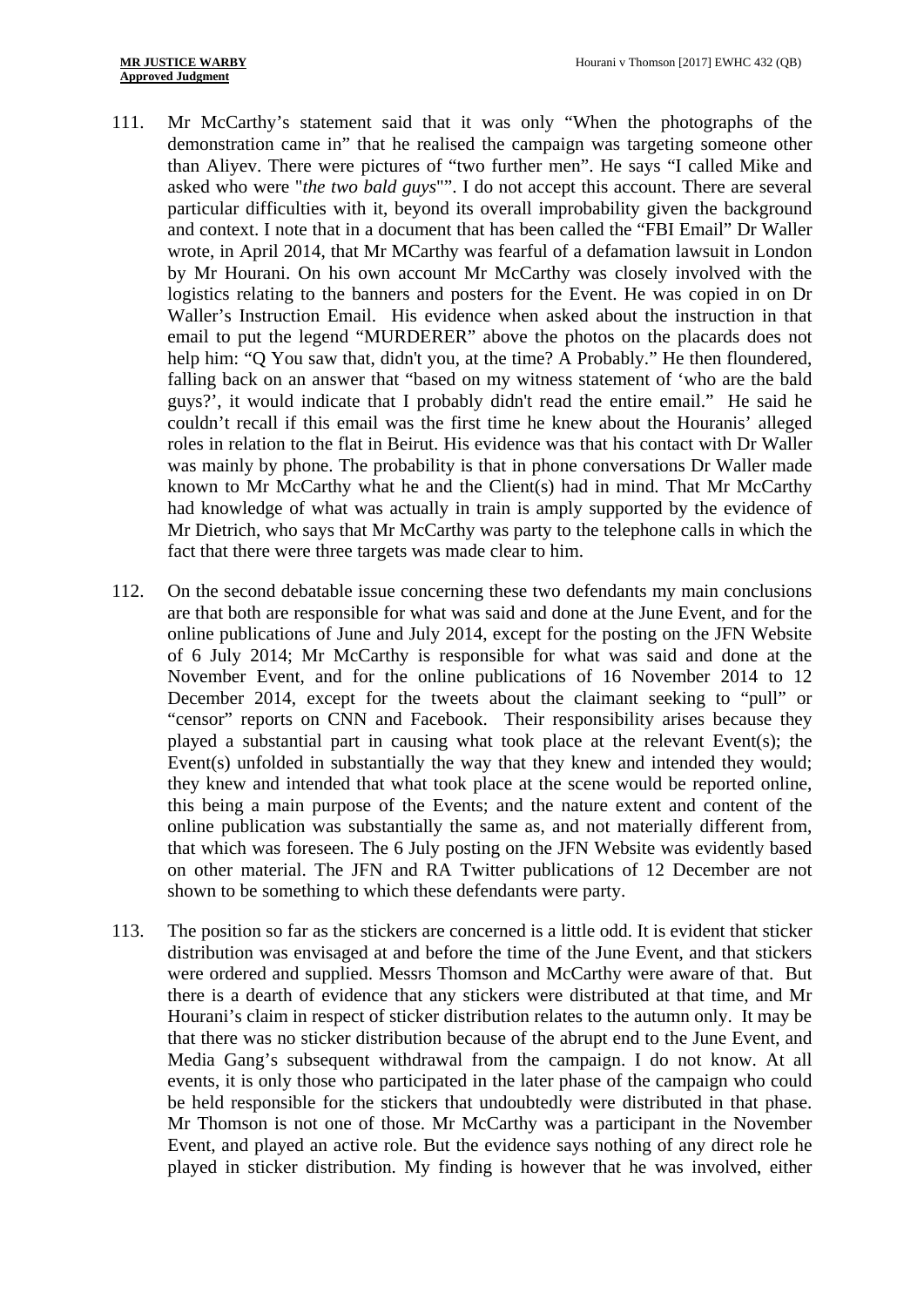personally or as a participant in a joint enterprise with Dr Waller. The statement of Dr Waller (paragraphs 234-236) makes it appear that Mr McCarthy was personally involved. If he was not, then the evidence shows that this distribution was part of an overall plan of which he was aware, and with which he agreed, and he took an active part in implementing aspects of the plan.

114. For ease of reference I shall refer to the four defendants who were responsible for all or some of the acts and publications complained of as "the Participant Defendants".

# **VI. DEFAMATORY MEANING**

- 115. The issue concerns the images and written words published at the Events by means of the placards and the banner, and in the Online Publications, as detailed above. It is these statements that Mr Hourani alleges are libellous of him. He also complains of the chants and announcements made orally at the Events, but any defamation claim in respect of those matters would have to be in slander, and he makes no slander claim. I therefore treat those complaints as aspects of the claim in harassment, and as context for the libel claim.
- 116. At common law a statement is defamatory of a person if it substantially affects in an adverse manner the attitude of other people towards him, or has a tendency to do so: *Thornton v Telegraph Media Group* [2010] EWHC 1414 (QB) [2011] 1 WLR 1985 [96]. That normally depends on the meaning of the statement. Formally, the defendants do not admit that the words complained of bore any meaning defamatory of Mr Hourani. But Mr Hudson has not advanced any argument as to why the offending words should not be considered to satisfy the common law test of what is defamatory. They plainly do, on any reasonable interpretation. The real issue is whether Mr Hourani has made out the particular defamatory meanings for which he contends.
- 117. The natural and ordinary meaning of a statement is the meaning which a reasonable viewer or reader would take from it. The classic statement of the principles is that of Sir Anthony Clarke MR in *Jeynes v News Magazines Ltd* [2008] EWCA Civ 130 [14]:

"(1) The governing principle is reasonableness. (2) The hypothetical reasonable reader is not naïve but he is not unduly suspicious. He can read between the lines. He can read in an implication more readily than a lawyer and may indulge in a certain amount of loose thinking but he must be treated as being a man who is not avid for scandal and someone who does not, and should not, select one bad meaning where other nondefamatory meanings are available. (3) Over-elaborate analysis is best avoided. (4) The intention of the publisher is irrelevant. (5) The article must be read as a whole, and any "bane and antidote" taken together. (6) The hypothetical reader is taken to be representative of those who would read the publication in question. (7) In delimiting the range of permissible defamatory meanings, the court should rule out any meaning which, "can only emerge as the produce of some strained, or forced, or utterly unreasonable interpretation … (8) It follows that "it is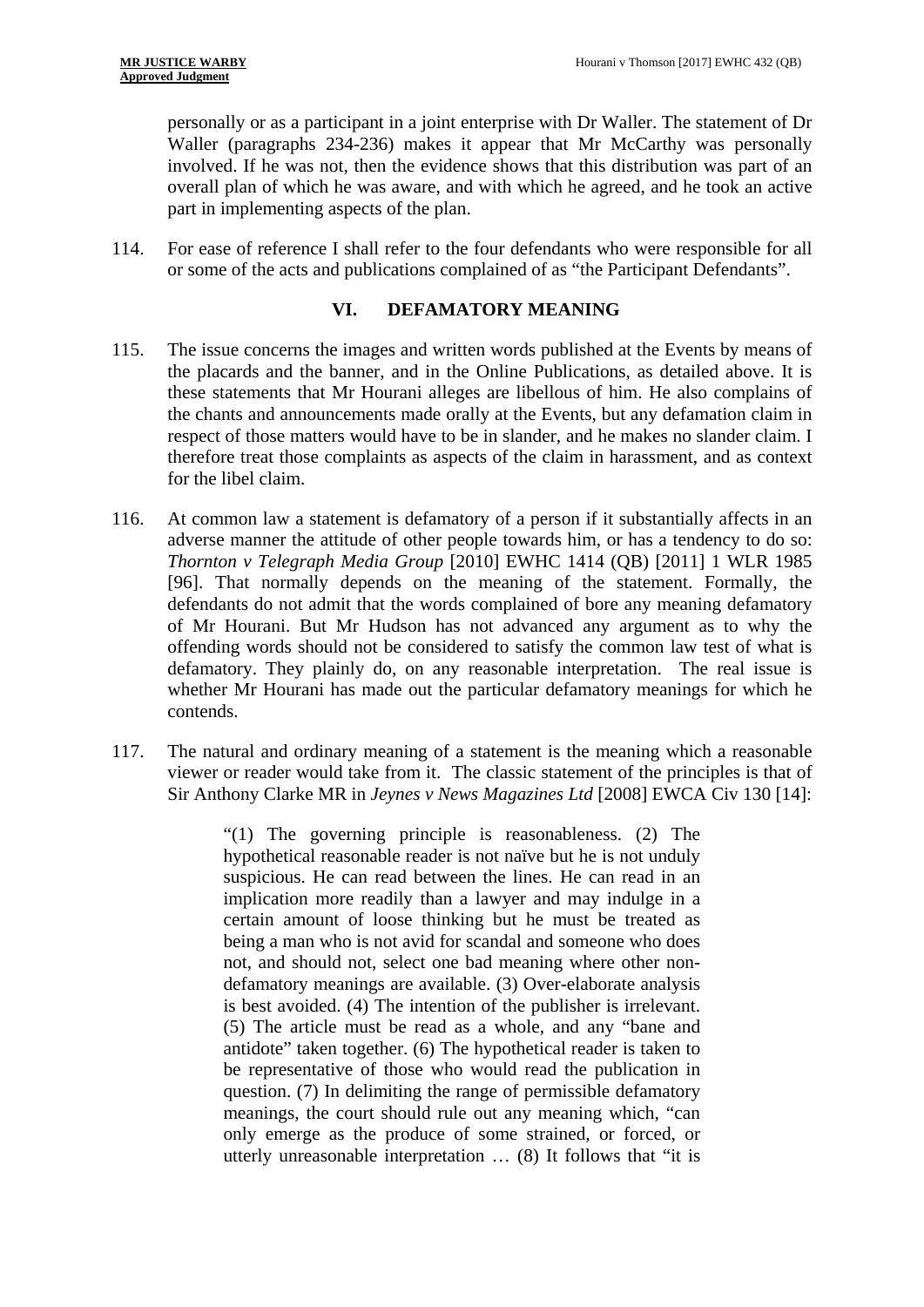not enough to say that by some person or another the words might be understood in a defamatory sense."..."

These principles are of course to be applied impartially, and neutrally. It is certainly no part of the judge's task when ascertaining meaning to choose one putative meaning over another on the footing that one contains more of a defamatory sting than another: *Simpson v MGN Ltd* [2016] EWCA Civ 772 [2016] EMLR 26 [15].

- 118. It can be relevant to consider the characteristics of the audience or readership, though that must be done on the basis of evidence rather than surmise. In this case, nobody has suggested that there are any particular characteristics to be borne in mind. But I do need to consider two points. First, context. *Jeynes* principle (5) is expressed by reference to an "article" but it is broader than that. The principle is that when determining the meaning of any publication the whole publication must be considered. That means that I must consider the whole of any individual website or social media posting. I also need to consider what was chanted or read out at the Events, as part of the context in which those present at the Events will have read and understood the written words and images that are complained of as libels.
- 119. Secondly, I need to consider whether, and to what extent, I should treat any of the individual statements complained of as forming elements of a single publication. This is a case involving a number of publications via a number of different online sites. There are several posts or publications on each site. The publications continued and developed over a period of several months. *Jeynes* principle (5) does not tell us how to identify the "whole publication", where the same person(s) publish a variety of statements on the same topic in different places, at different times, via several different outlets. I accept Mr Hudson's submission that in this context, as with print publication, the test to be applied is whether the statements are "sufficiently closely connected as to be regarded as a single publication", and that this applies whether or not the items are on continuation pages, or different items of published material relating to the same subject matter: *Dee v Telegraph Media Group Ltd* [2010] EWHC 924 (QB) [29] (Sharp J).
- 120. There is no analytical evidence about the extent of any crossover between, for instance, the readership of the JFN Facebook page and the JFN Website. One can speculate that those who were interested in the topic may have visited more than one site. But there is no satisfactory evidential basis for a finding that there was any substantial cross-over, other than the links contained in some of the posts, taking the reader to posts or publications on other sites. It can reasonably be assumed or inferred that these links were followed. I believe the proper approach in this case is to take as my starting point the assumption that each Event and each individual online site will have had its own separate readership. The posts on each individual site relating to the June Event are, in my judgment, sufficiently closely connected with one another to form part of a single publication. The posts on each individual site relating to the November Event are also closely connected with one another. In addition, November/December posts on any given site are to be read in the context of earlier posts on the same site which remained online at that time. I will treat posts on other sites as forming part of the same publication if, but only if, there is a cross-reference by means of a link.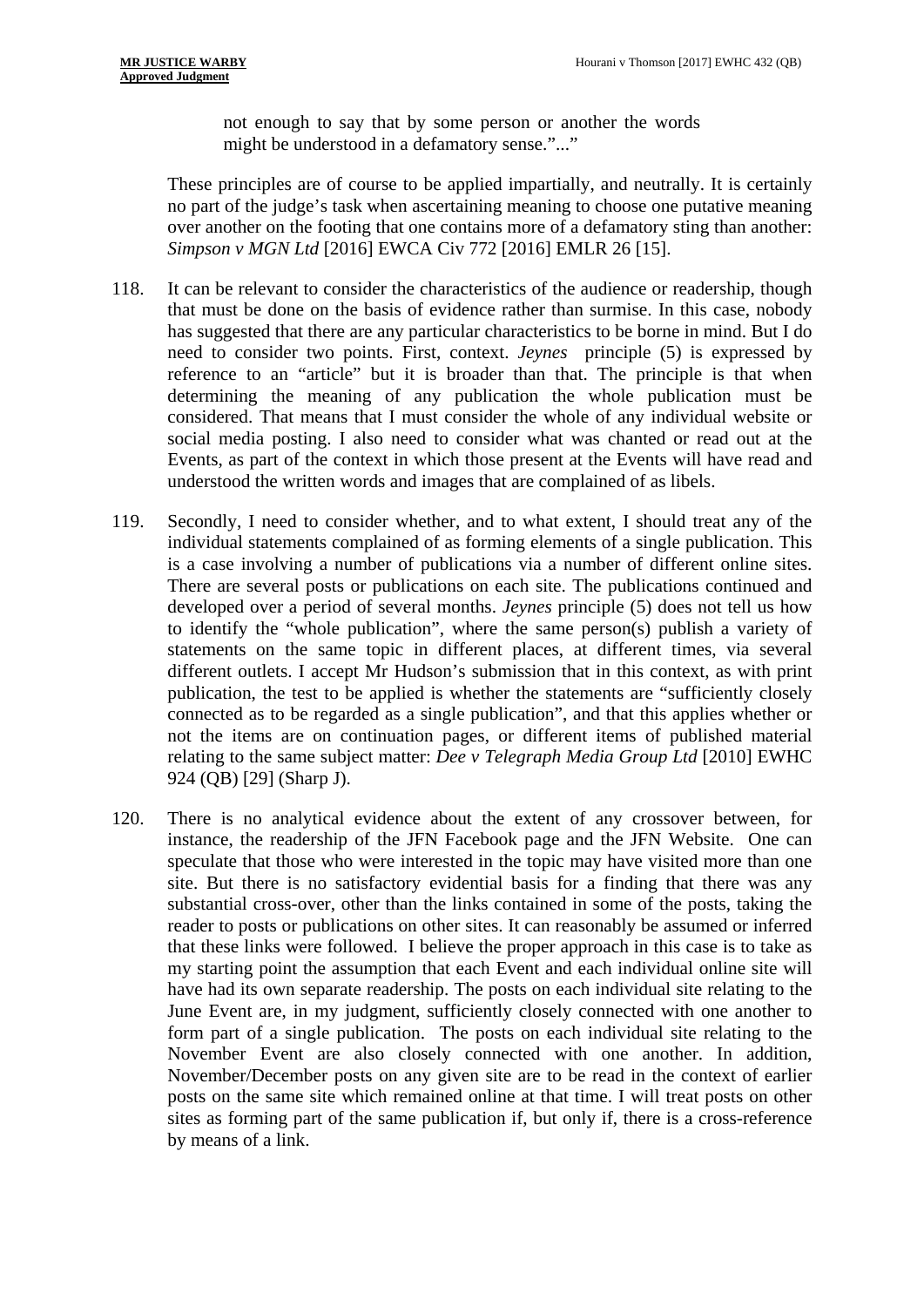121. Applying these principles, my conclusions are that the natural and ordinary meanings of the words and images complained of, read in their proper context, were these:

### **June and July 2014**

- (1) The placards and banners at the June Event ([70] above): that Mr Hourani is guilty of the murder of a woman called Novikova.
- (2) The JFN Website  $([71](1), (7)$  and  $(11)$ ]] above): that Mr Hourani (a) was among the main perpetrators of the murder of Anastasiya Novikova in Beirut in 2004 and the other crimes perpetrated against her, of false imprisonment, torture, and rape; he was one of Rakhat Aliyev's many accomplices in those crimes; (b) was guilty of kidnapping Ms Novikova's daughter; (c) sought to cover up Ms Novikova's murder by (among other things) helping to remove her body from Lebanon to Kazakhstan for burial in secret; and (d) was hiding in London to evade justice for these crimes.
- (3) The JFN FB page, 19-27 June 2014 ([71](2), (5) and (9)] above): that Mr Hourani is a murderer, who was one of Rakhat Aliyev's accomplices in the false imprisonment, torture and murder of Anastasiya Novikova.
- (4) The RA FB page, 20 and 23 June 2014 ([71](3) and (8)] above): that Mr Hourani is a murderer, being one of Rakhat Aliyev's main accomplices in imprisoning Anastasiya Novikova in a Beirut apartment, and in brutalizing her and killing her there.
- (5) The three YouTube videos posted on 22 June 2014 ([71(4)] above): that Mr Hourani (a) was a henchman of Rakhat Aliyev in the imprisonment, beating, drugging, rape and murder of Anastasiya Novikova, and has done similar things to others; (b) is one of the murderers of Anastasiya Novikova, a killer who has yet to be brought to justice; (c) is a murderer, an accomplice to the murder of Anastasiya Novikova by Rakhat Aliyev.
- (6) The JFN Twitter account,  $([71(6) \text{ and } (10)]$  above): the meanings at  $(5)(b)$  and  $(c)$ above.

### **28 October – 3 November 2014**

- (7) The JFN FB page, 28 October 3 November 2014 ([71](1), (2) and (5)] above) and the RA Twitter account 2 November  $([71](3))$ : that Mr Hourani was an accomplice of Rakhat Aliyev in the imprisonment, torture and murder of Anastasiya Novikova.
- (8) The JFN Twitter account, 2 November ([72](3)] above): that Mr Hourani was a murderer, a crony of Rakhat Aliyev.

## **16 November 2014 onwards**

(9) The placards and banners at the November Event ([74] above): that Mr Hourani is a murderer, who is guilty of the murder of Anastasiya Novikova but has escaped justice and is hiding in London.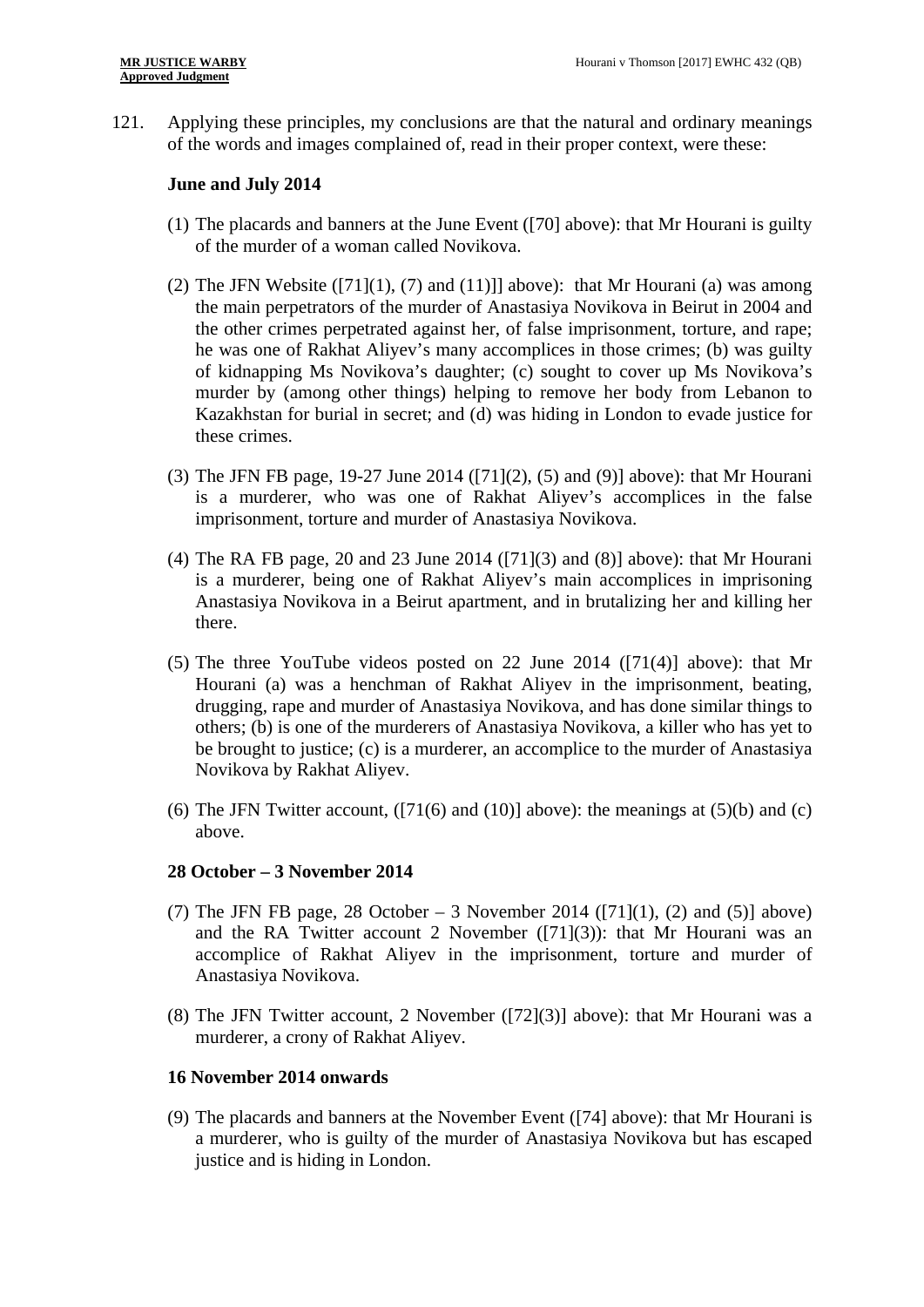- (10) The JFN FB page, 16 November 2014 ( $[75](1)$ ] above) and the RA FB page 20 November onwards ([76(1) above): that Mr Hourani is a murderer, an accomplice of Rakhat Aliyev in the murder of Anastasiya Novikova, who has escaped justice and is hiding in London.
- (11)The RA Twitter Account and the Issam Hourani Twitter account, 16 November 2014 ([75(2)] above): that Mr Hourani is one of the murderers of Anastasiya Novikova.
- (12)The YouTube video of 20 November 2014: ([76](2)] above): that Mr Hourani is a murderer, who was involved with Rakhat Aliyev in the murder of Anastasiya Novikova, who has escaped justice and remains at large, in hiding in London.
- (13)The JFN Twitter account, 20-28 November ([76](3) and (6) above): that Mr Hourani is a murderer, one of Rakhat Aliyev's Lebanese accomplices to the murder of Anastasiya Novikova, for which crime he is evading justice by hiding in London.
- (14)The JFN Website, 21– 28 November ([76(4) and (5)] above): that Mr Hourani is a murderer, one of Rakhat Aliyev's accomplices to the imprisonment, torture, rape, drugging and murder of Anastasiya Novikova, for which crimes he is evading justice by hiding in London. Because of this content, which formed part of its context, the posting at [77](1) bore the same meanings, with effect from 21 November.
- (15)The 12 December posts on the JFN Website and the JFN and RA Twitter accounts, ([76](7) above): that Mr Hourani is a murderer, implicated in the death of Anastasiya Novikova, who had tried to cover up his guilt by censoring media coverage on CNN and Twitter.
- (16)The RA Website ([77(2) and (3)] above): that Mr Hourani, one of Rakhat Aliyev's closest confidants, (a) was one of Aliyev's accomplices in the murder of Anastasiya Novikova, (b) was involved in her imprisonment and torture in the last months of her life, and (c) had bloodied his hands cleaning up that murder, as well as many other "messes" of Aliyev.
- (17)The JFN FB page, November/December 2014 ("This Christmas …": [78(4) above): that Mr Hourani is murderer, an accomplice to the murder of Anastasiya Novikova in June 2004.

### **VII. SERIOUS HARM**

- 122. The meanings I have found are seriously defamatory of Mr Hourani, in the sense that they have a tendency to cause serious harm to his reputation. The contrary is not arguable. But a statement is not defamatory just because it satisfies the common law test. Section 1(1) of the Defamation Act 2013 contains this provision ("the Serious Harm requirement"): "[a] statement is not defamatory unless its publication has caused or is likely to cause serious harm to the reputation of the claimant."
- 123. The word "serious" does not have, nor does it need, any definition. As Dingemans J observed In *Sobrinho v Impresa Publishing SA* [2016] EWHC 66 (QB), [2016]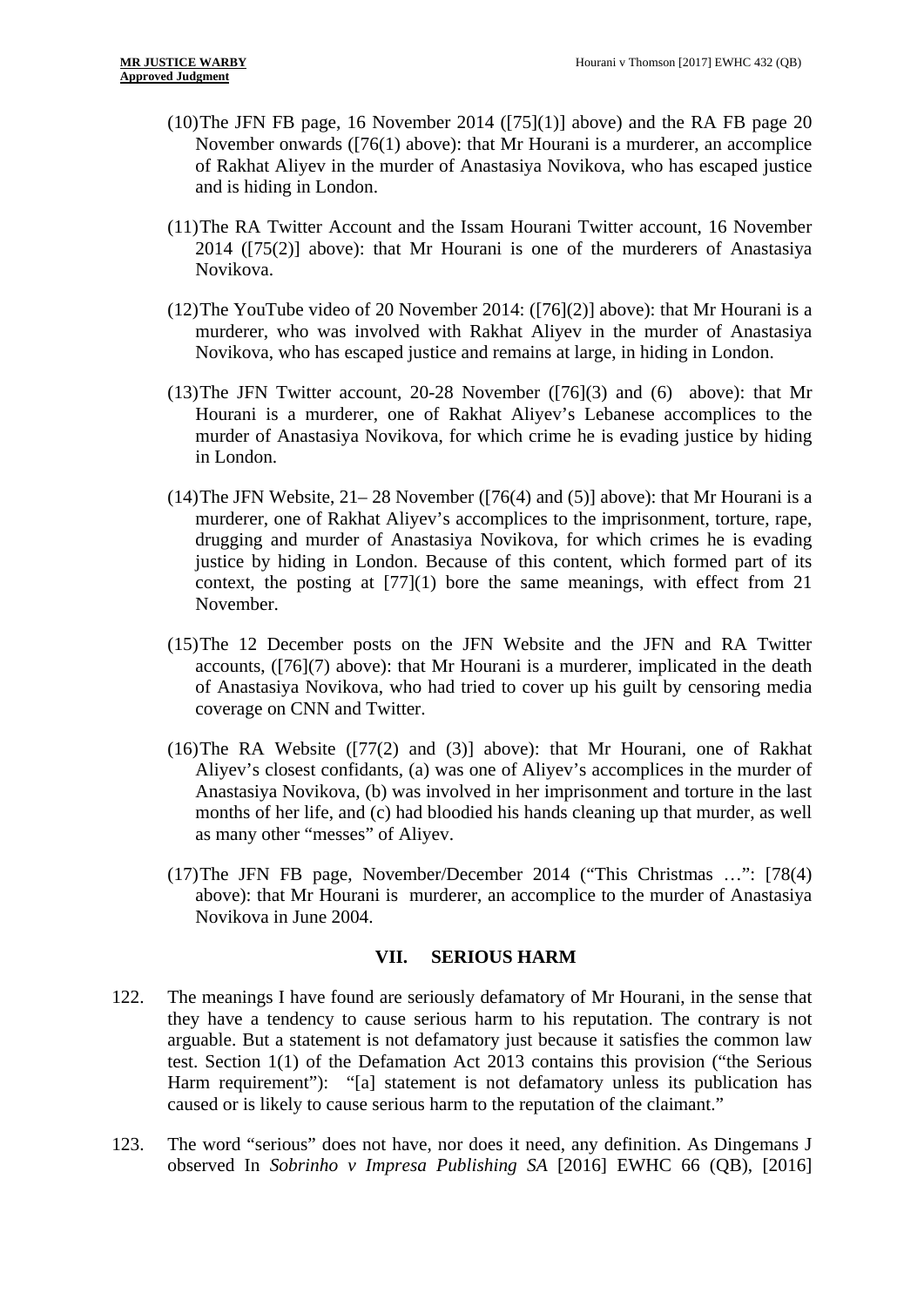EMLR 12 [46] it is an ordinary word in common usage. But the statutory test is clearly a more demanding test than that of the common law. Dingemans J identified a number of other points about the serious harm requirement that had become uncontroversial. The first is of particular importance:

"46. …. Section 1 requires the claimant to prove as a fact, on the balance of probabilities, that the statement complained of has caused or will probably cause serious harm to the claimant's reputation. It should be noted that unless serious harm to reputation can be established an injury to feelings alone, however grave, will not be sufficient.

124. The issue in this case is whether Mr Hourani has proved that serious harm to reputation actually resulted, or was or is likely to result from the publication. Dingemans J went on to discuss the means by which a party can prove or disprove those propositions.

> "47. Secondly it is open to the claimant to call evidence in support of his case on serious harm and it is open to the defendant to call evidence to demonstrate that no serious harm has occurred or is likely to do so. However, a Court determining the issue of serious harm is, as in all cases, entitled to draw inferences based on the admitted evidence. Mass media publications of very serious defamatory allegations are likely to render the need for evidence of serious harm unnecessary. This does not mean that the issue of serious harm is a "*numbers game*". Reported cases have shown that very serious harm to a reputation can be caused by the publication of a defamatory statement to one person.

125. On appropriate facts, therefore, a case on serious harm can be advanced and established on the basis of inference alone. The more serious the imputation and the more widespread its publication the easier that is likely to be, because the inference is likely to be the more obvious: see *Cooke v Midland Heart Ltd* [2015] 1 WLR 895 [43] (Bean J). As it happens, however, Mr Hourani does have affirmative evidence of serious harm. The evidence about the Montfleury Hotel is sufficient proof that the statements made at the June Event actually caused serious harm to his reputation, with serious consequences. But that evidence does not stand alone. The shunning by neighbours of which Mr Hourani has given unchallenged evidence can be reliably attributed to having read the publications complained of even if it is hard to identify the specific cause. No other reason has been suggested as to why the neighbours should react to Mr Hourani in that way, nor is any other reason apparent. The suggestion in cross-examination that Mr Hourani's case is somehow weakened by his failure to call neighbours as witnesses has no merit. There are difficulties in getting witnesses to say that they read the words and thought badly of the claimant: *Ames v The Spamhouse Project* [2015] EWHC 127 (QB) [2015] EMLR 13 [55]. The difficulties are obvious, as Dingemans J explained in *Sobrinho* [48]:

> *"*the claimant will have an understandable desire not to spread the contents of the article complained of by asking persons if they have read it and what they think of the claimant, and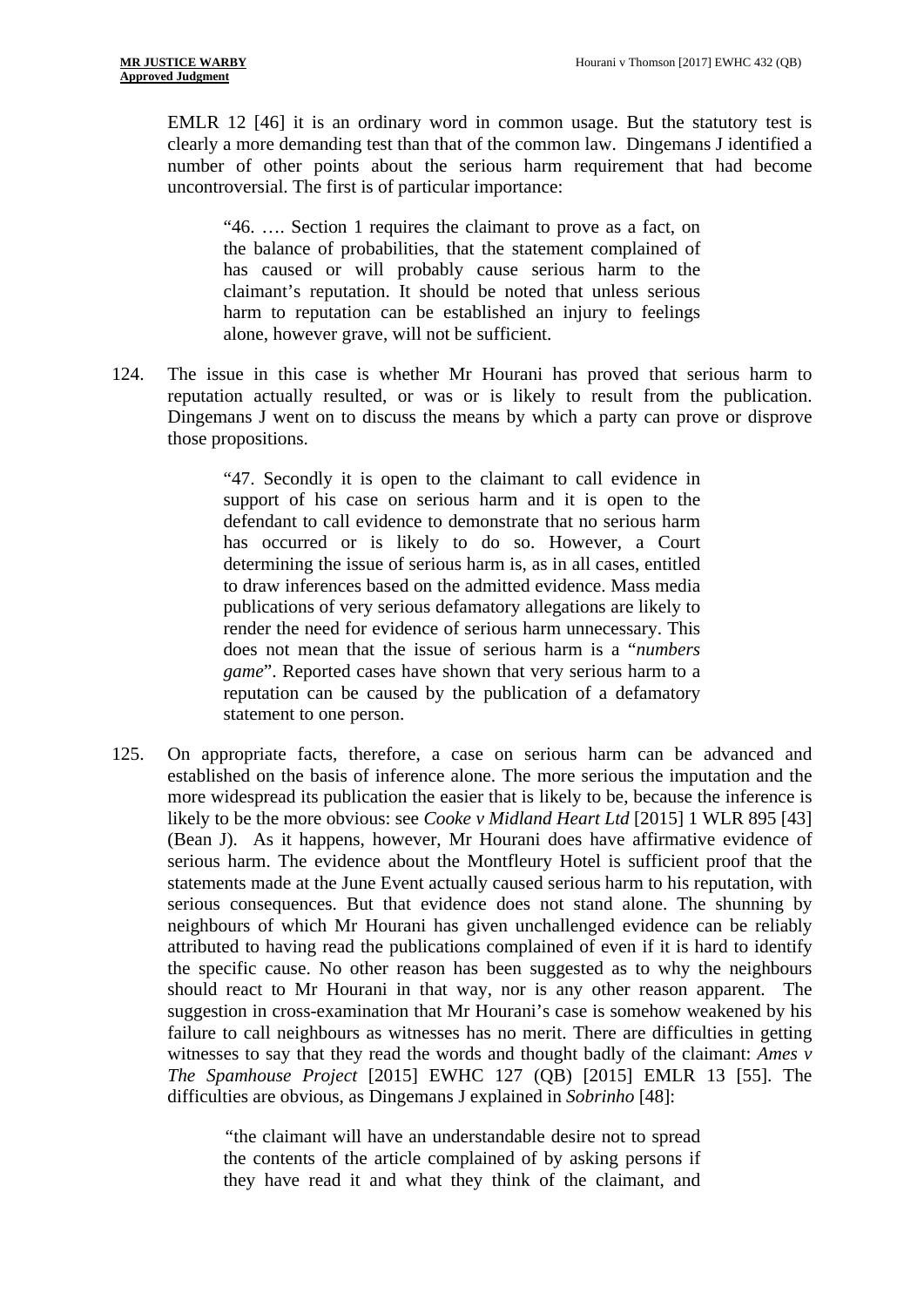because persons who think badly of the claimant are not likely to co-operate in providing evidence."

A person whose reputation has been injured in the eyes of his neighbours to the extent that they turn their backs on him or walk away has suffered harm to reputation that is properly described as serious. If the reason for this behavior is that the neighbours have been told, and have given credence to allegations, that he is a murderer, and an accomplice to other grave crimes, the conclusion is all the more obvious. There is no reason to doubt that the neighbours believed, or at least gave some real credit to, the defamatory messages that were being conveyed to them.

- 126. There is a third category of evidence of actual reputational harm: Mr Hourani's evidence about his daughter Ayaa's response. Ayaa was ten years old when she became aware, in November 2014, of what was being said about Mr Hourani online at that time. She told him she was aware that "serious things" had happened. The evidence does not make clear exactly where she got this information from. It seems she did not specify this to her father. But the date of 20 November 2014 is given, and I conclude from Mr Hourani's account that Ayaa saw the November YouTube video and probably other online publications of about that date. Ayaa assured her father that she did not believe what had been alleged, but according to him there were times when she "seemed scared of me and would hide behind her bedroom door, not letting me in to see her." I read this as evidence that Ayaa had, at least, doubts or concerns about whether there might be some truth in what had been alleged. That, on any sensible view, amounts to serious harm to reputation.
- 127. These three strands of evidence are all reliable indicators of the likely reaction of others who saw the demonstrations or saw or read the online material accusing Mr Hourani of being a murderer, and an accomplice to other grave crimes. These strands of evidence serve to confirm the inference which the court would naturally draw, in the absence of evidence or good reason to the contrary. All of the meanings I have found are seriously defamatory in their tendency. Although the scale of publication varied, all the publications complained of were substantial in extent. In my judgment, absent any reason to reach another conclusion, the evidence calls for a finding that the Serious Harm requirement is satisfied in respect of each.

# **VIII. HARASSMENT?**

128. Section 1 of the 1997 Act provides:

### "**Prohibition of harassment"**

- (1) A person must not pursue a course of conduct—
	- (a) which amounts to harassment of another, and

(b) which he knows or ought to know amounts to harassment of the other…"

129. There are three issues on which Mr Hourani bears the burden of proof. Each issue arises in relation to each of the Participant Defendants. They are: (1) did that defendant engage in a course of conduct? (2) did any such course of conduct amount to harassment; and (3) did the defendant know, or should he or it have known, that the conduct amounted to harassment? Even if Mr Hourani succeeds on each of these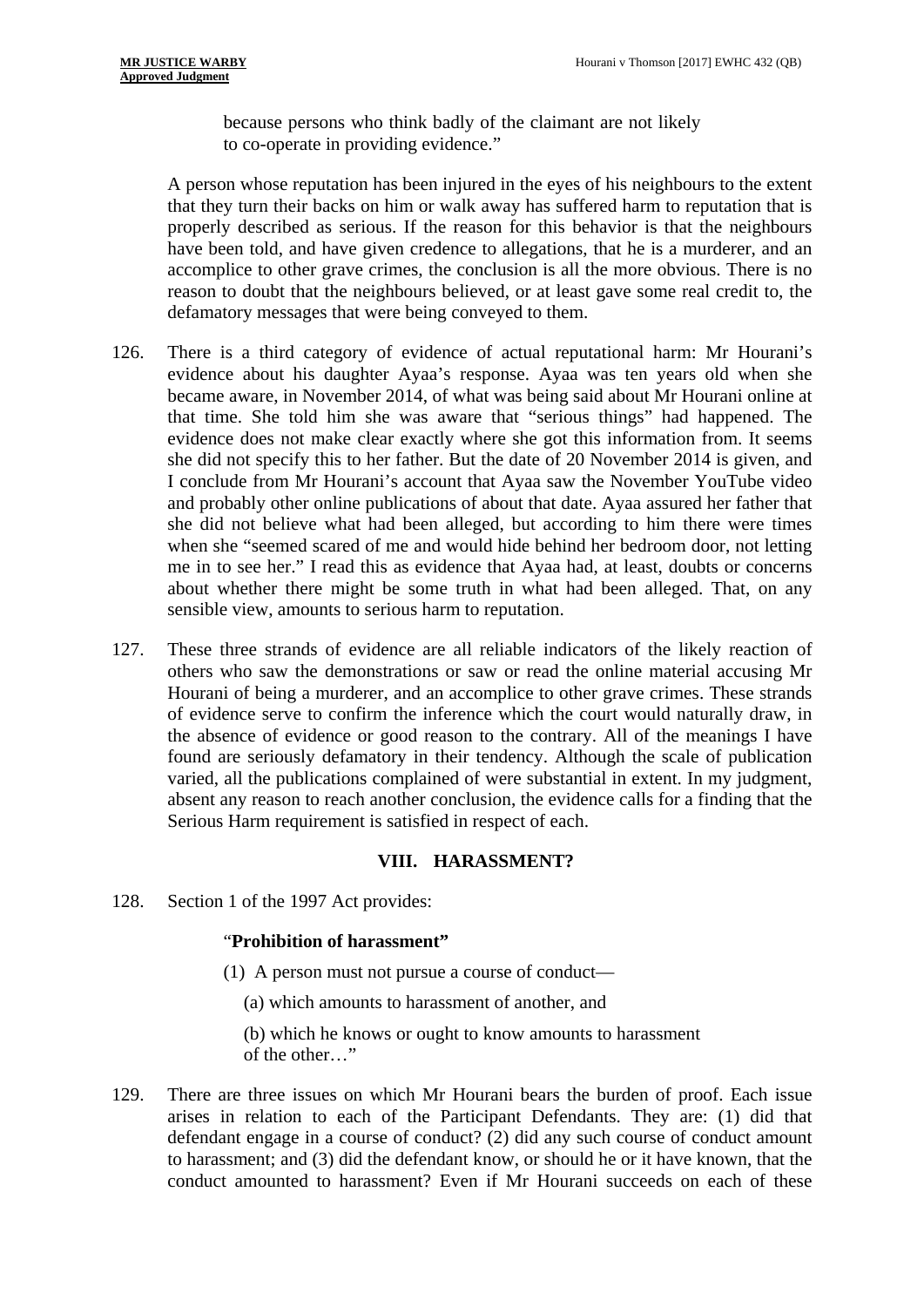issues, it will remain to consider whether the defences to or justifications for harassment that are provided for by s 1(3)(a) and/or (c) are made out.

*A course of conduct?* 

- 130. Section 7(3)-(4) of the 1997 Act contain relevant interpretative provisions:
	- "(3) A "course of conduct" must involve—

(a) in the case of conduct in relation to a single person (see section  $1(1)$ ), conduct on at least two occasions in relation to that person…

(3A) A person's conduct on any occasion shall be taken, if aided, abetted, counselled or procured by another—

(a) to be conduct on that occasion of the other (as well as conduct of the person whose conduct it is); …

- (4) "Conduct" includes speech."
- 131. Mr Hudson's submission is that Mr Thomson did not pursue a course of conduct but was involved on only one occasion, viz the June Event; the conduct of Dr Waller and Mr McCarthy "was, in reality, conduct on a single occasion which took place over a number of months"; and Psybersolutions was "not involved in the acts complained of and therefore did not pursue a course of conduct."
- 132. Mr Hudson points out that the mischief at which the 1997 Act is aimed is harassment by "repetitious behaviour", and that the requirement for conduct on at least two occasions is a threshold requirement; it is not to be assumed that two instances necessarily give rise to a cause of action in harassment: see *Pratt v DPP* [2001] EWHC 483 (Admin) [12] (Latham LJ), *Merelie v Newcastle PCT* [2004] EWHC 2554 (QB) [22] (Eady J). These submissions are correct, but tend to elide two separate questions. The way each of the Participant Defendants puts his or its case on this issue mean that my first task is not to ask whether there was harassment but to determine whether the conduct of that defendant amounts to a "course of conduct" within the meaning of the Act. That is largely a question of fact and degree. As Eady J observed in *Merelie* at [22], "Whether two or more instances can be classified as a 'course of action' will depend on such factors as how similar they are in character, the extent to which they are linked, how closely in time they may have occurred, and so on." Given that the conduct must be on at least two occasions "in relation to [the] person" who is said to have been harassed, it may be helpful to consider whether a reasonable individual in that person's position would regard what happened to them as involving a single event or occasion, or more than one.
- 133. It is also necessary to keep an eye on who it was that engaged in conduct on any particular "occasion". Each defendant must be considered separately, but I need to bear in mind that one effect of s 7(3A) is that someone who acts as a secondary participant in a joint enterprise, by helping or encouraging others, cannot escape liability for harassment just because some or all of the acts complained of were physically performed by the others. The conduct of any defendant on any given "occasion" must include any conduct of others that is to be attributed to that defendant by virtue of s7(3A)(a).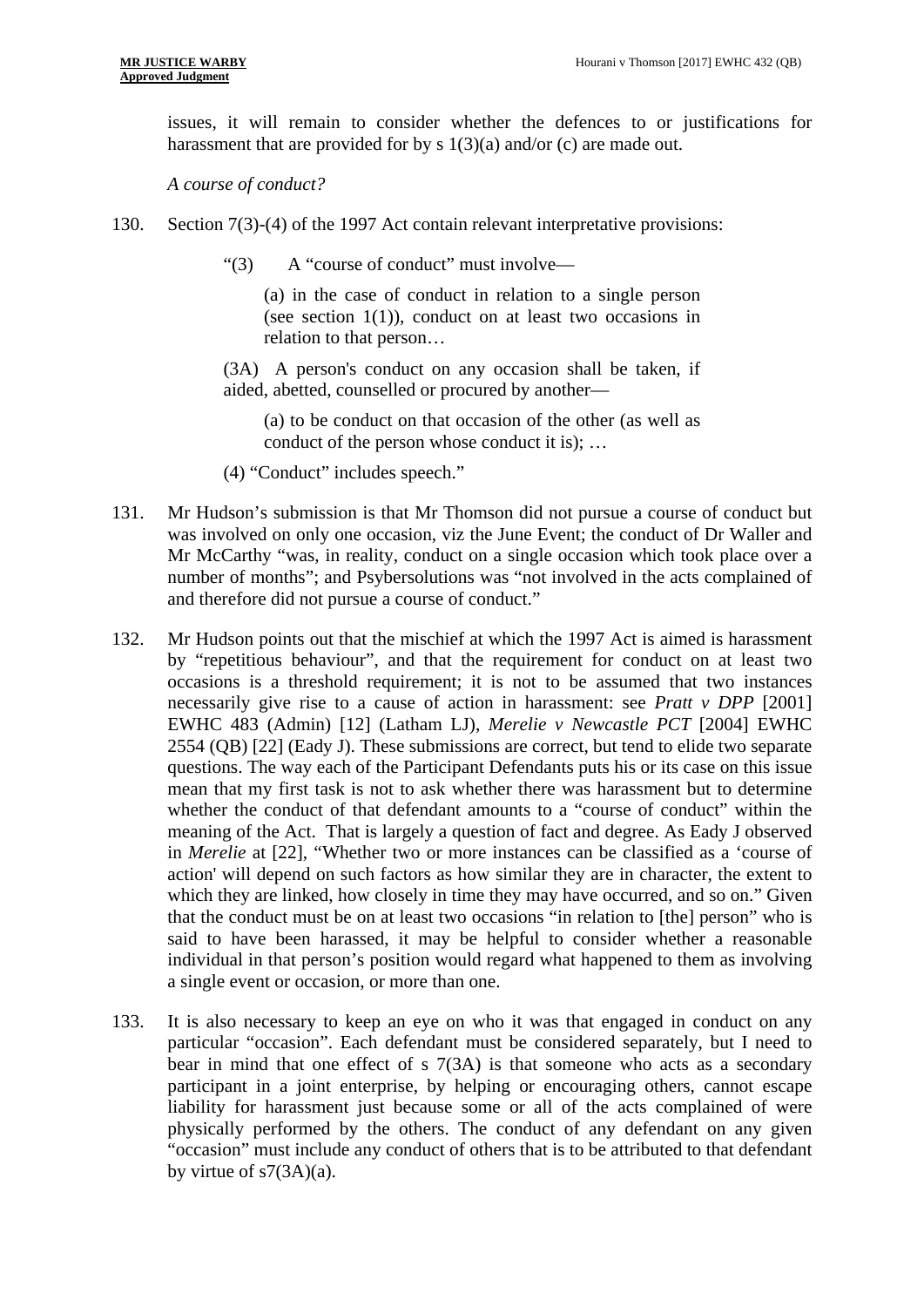- 134. Adopting the approach that I have just outlined, it is my clear conclusion that Mr Hudson's submissions are ill-founded. I have described what happened as a "campaign". Mr Hudson expressly accepts that this is an apt description of what happened. Dr Waller's statement uses the word. Dr Waller was and is directly responsible for the whole campaign. So was and is Psybersolutions. If (which I would not accept) there would otherwise be any doubt about this, the conduct of Messrs Thomson and McCarthy was procured by Dr Waller and Psybersolutions, and is attributable to those two defendants by virtue of s 7(3A). The same applies to the conduct of the protesters. The campaign involved a series of acts and (in particular) publications of which Mr Hourani was a target, stretching over at least six months, in and between June and December 2014. It is wholly unreal to characterise the distinct Events, and the plethora of separate and distinct publications that formed part of that campaign, as conduct on a single occasion in relation to Mr Hourani. The Events were separate from one another and plainly involved conduct on separate occasions. The publications must, as a matter of reality, be treated as involving additional conduct on occasions separate from the occasions of the June and November Events themselves. The publications were edited versions, with additional material; they addressed different audiences; they were published at different times, and in a variety of different media. Some of them were not even about the Events. A reasonable person in Mr Hourani's position would not, indeed could not, regard the campaign as a single occasion.
- 135. It is unrealistic, also, to suggest that Mr McCarthy's role in events did not amount to a "course of conduct" by him within the meaning of the 1997 Act. He was personally, directly, and knowingly involved in the targeting of Mr Hourani that was a significant aspect of the June Event. He was intimately involved in the organisation and carrying out of the November Event. That plainly was a separate and distinct event, that took place on an occasion five months later, of which Mr Hourani was again one of the targets. Beyond this, Mr McCarthy was also involved in bringing about the various online publications reporting on the two Events, which also targeted Mr Hourani. Those publications were separate occasions. Mr McCarthy's conduct in that respect was additional to, separate and distinct from, his conduct in organising the Events themselves. But even if that were not so, the effect of s 7(3A) would be to attribute to Mr McCarthy some of the conduct of Dr Waller and Psybersolutions. He clearly aided and abetted their conduct in bringing about the online publications for which I have held him responsible.
- 136. Although Mr Thomson was only involved in the June Event, his arguments must fail on this issue for reasons similar to those I have given in respect of Mr McCarthy: the June Event and the online publications involved conduct on separate occasions; Mr Thomson's own role in bringing about the Event and the publications involved conduct on more than one occasion; and even if that were not so, it is plain that what Dr Waller and Psybersolutions did to bring about the online publications involved conduct on multiple occasions, which is attributable to Mr Thomson pursuant to s 7(3A), because he aided and abetted that conduct.

### *Amounting to harassment?*

137. I am invited by Mr Hudson to consider this question separately from that of whether the defendants' conduct was justifiable under s  $1(3)(a)$  and/or (c), and for that reason did not amount to harassment. This strand of the defendants' arguments therefore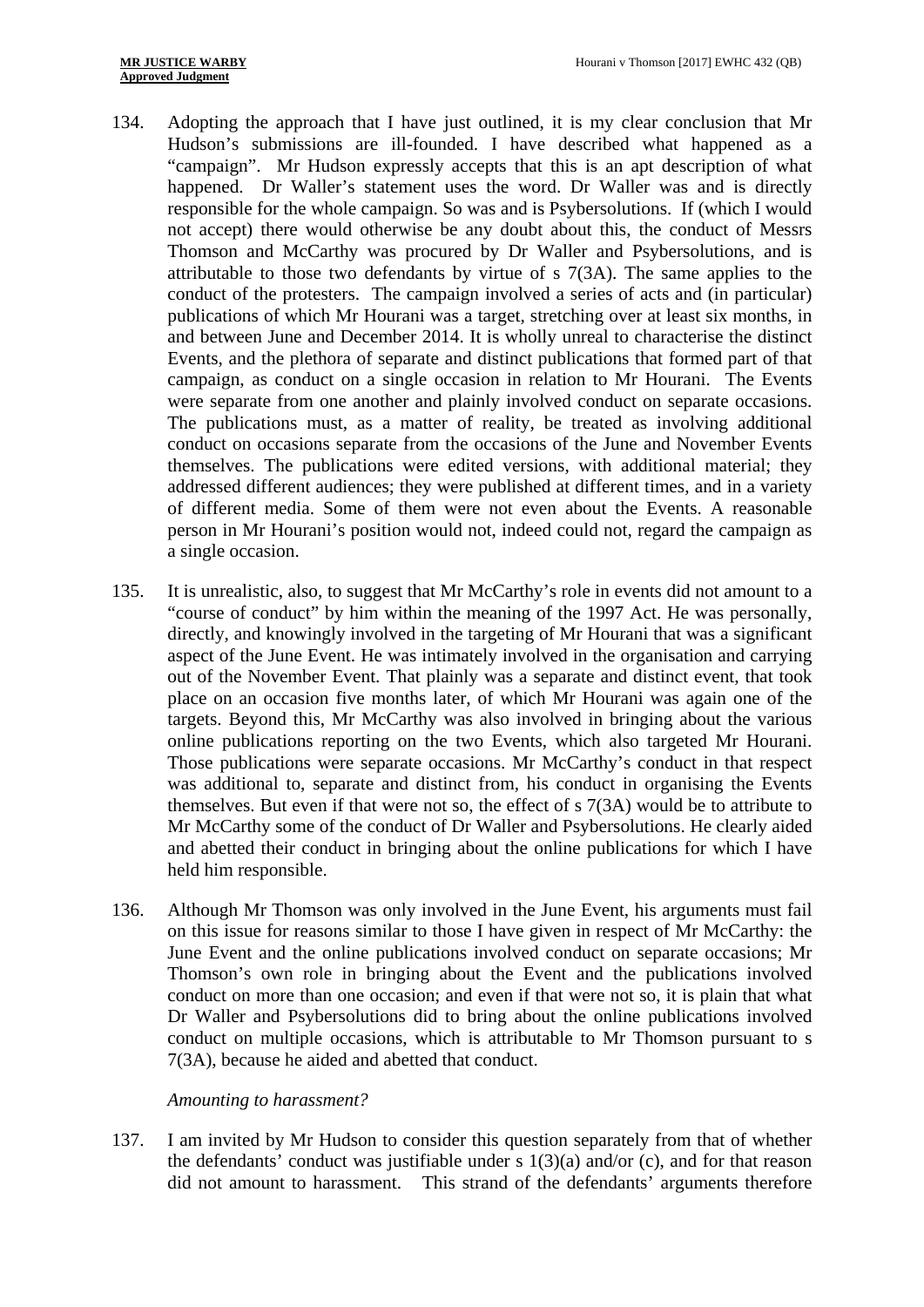needs to be considered without regard to whether the allegations themselves were true or false, or reasonable or unreasonable. The central argument for the defendants seems to be that the claimant has failed to prove that the case crosses the relevant threshold of gravity. In support of that argument reliance is placed on Mr Hourani's status as a public figure, his personality, the fact that the allegations against him had been published before, and in other publications online, the overall context, the brevity of the June and November Events, and the fact that Mr Hourani was not present when either took place. Mr Hudson submits "Of course, he did not like the message that was being communicated but the conduct complained of was neither likely nor intended to cause C alarm and/or distress." The intention is said to have been "to draw attention to very serious matters of profound public interest." These references to intention are rather problematic. I shall come back to that point. It is convenient first to review the principles as to what amounts to harassment.

## **Legal principles**

- 138. The use of the words "alarm and/or distress" in Mr Hudson's submission is a reflection of s 7(2) of the 1997 Act, which provides that "references to harassing a person include alarming the person or causing the person distress". This is not a definition of the tort. It is merely guidance as to one element of it. Nor is it an exhaustive statement of the consequences that harassment may involve. The Supreme Court gave further guidance in *Hayes v Willoughby* [2013] UKSC 17 [2013] 1 WLR 935, where Lord Sumption SC said at [1] that harassment is "… an ordinary English word with a well understood meaning. Harassment is a persistent and deliberate course of unreasonable and oppressive conduct, targeted at another person, which is calculated to and does cause that person alarm, fear or distress."
- 139. As these words suggest, behaviour must reach a certain level of seriousness before it amounts to harassment within the scope of PHA s 1. That is not least because the 1997 Act creates both a tort and, by s 2, a crime of harassment. The authoritative exposition of this point is that of Lord Nicholls in *Majrowski v Guy's and St Thomas's NHS Trust* [2006] UKHL 34 [2007] 1 AC 224 [30]:

"[Where] the quality of the conduct said to constitute harassment is being examined, courts will have in mind that irritations, annoyances, even a measure of upset, arise at times in everybody's day-to-day dealings with other people. Courts are well able to recognise the boundary between conduct which is unattractive, even unreasonable, and conduct which is oppressive and unacceptable. To cross the boundary from the regrettable to the unacceptable the gravity of the misconduct must be of an order which would sustain criminal liability under section 2."

- 140. There must, therefore, be conduct on at least two occasions which is, from an objective standpoint, calculated to cause alarm or distress and oppressive, and unacceptable to such a degree that it would sustain criminal liability: see *Dowson v Chief Constable of Northumbria Police* [2010] EWHC 2612 (QB) [142] (Simon J).
- 141. The reference to an "objective standpoint" is important, not least when it comes to cases such as the present, where the complaint is of harassment by publication. In any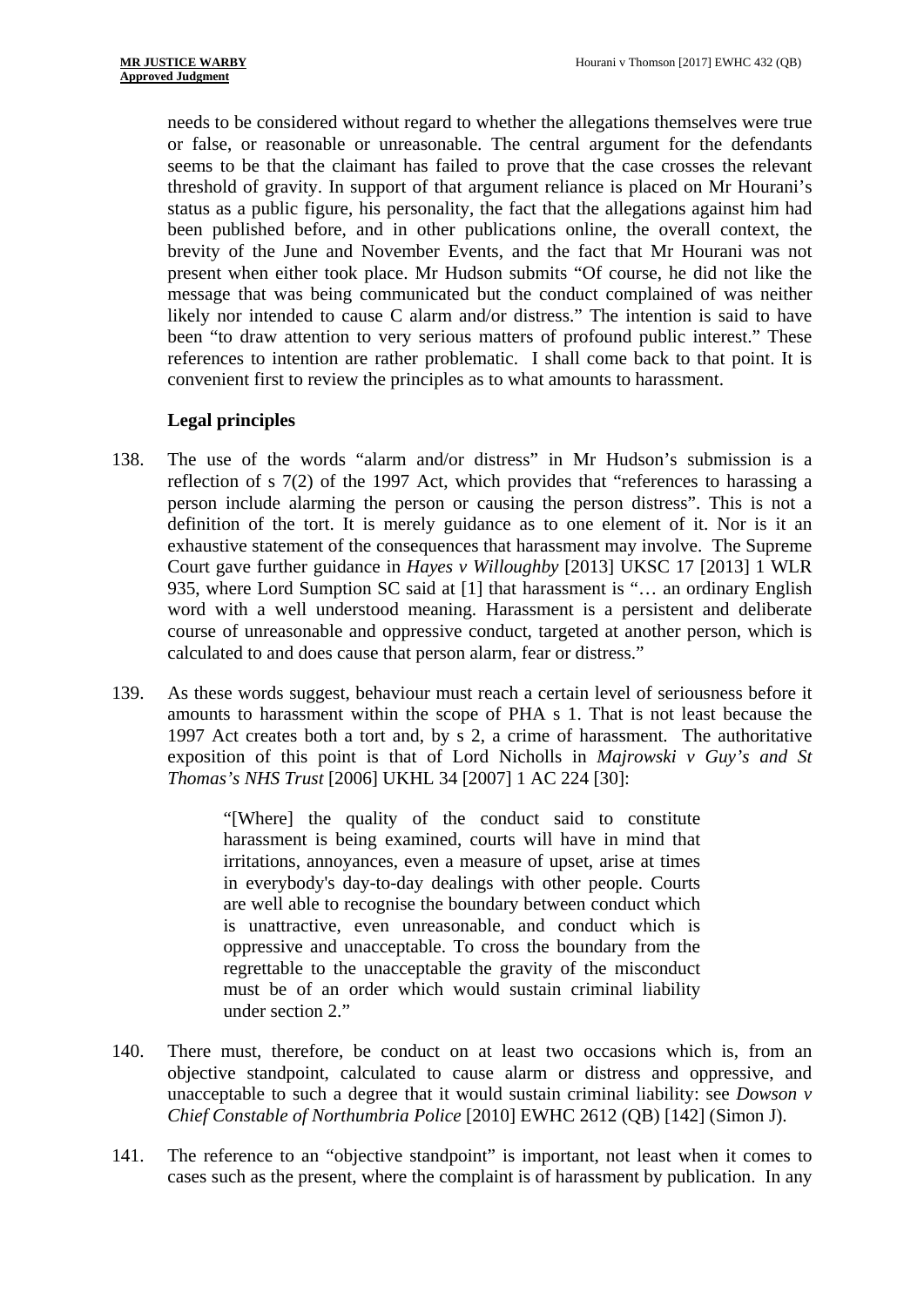such case the Court must be alive to the fact that the claim engages Article 10 of the Convention and, as a result, the Court's duties under ss 2, 3, 6 and 12 of the Human Rights Act 1998. The statute must be interpreted and applied compatibly with the right to freedom of expression, which must be given its due importance. As Tugendhat J observed in *Trimingham v Associated Newspapers Ltd* [2012] EWHC 1296 (QB) at [267] "[i]t would be a serious interference with freedom of expression if those wishing to express their own views could be silenced by, or threatened with, claims for harassment based on **subjective** claims by individuals that they feel offended or insulted" (emphasis added).

- 142. The Court's assessment of whether conduct crosses "the boundary from the regrettable to the unacceptable" needs to be conducted with care in cases such as this, for several well-established reasons. Among them are that freedom of expression
	- (1) "… is the lifeblood of democracy. The free flow of information and ideas informs political debate. It is a safety valve; people are more ready to accept decisions that go against them if they can in principle seek to influence them. It acts as a brake on the abuse of power by public officials. It facilitates the exposure of errors in the governance and administration of justice of the country."

*R v Secretary of State for the Home Department, ex p Simms* [2000] 2 AC 115, 126 (Lord Steyn)

(2) ".. is applicable not only to 'information' or 'ideas' that are favourably received or regarded as inoffensive or as a matter of indifference, but also those that offend, shock or disturb" :

*Nilsen and Johnsen v Norway* (1999) 30 EHRR 878 [43].

(3) "… is subject to exceptions which must, however, be construed strictly, and the need for any restrictions must be established convincingly":

*Nilsen and Johnsen* (ibid).

- 143. In *Nilsen* the Court set out the well-known three part test for justification of an interference with a fundamental right. "The test of 'necessity in a democratic society' requires the Court to determine whether the 'interference' corresponded to a 'pressing social need', whether it was proportionate to the legitimate aim pursued and whether the reasons given by the national authorities to justify it are relevant and sufficient."
- 144. A summary of the way in which these principles are to be applied where a series of press publications is alleged to amount to harassment is to be found in the judgment of Lord Phillips MR in *Thomas v News Group Newspapers Ltd* [2001] EWCA Civ 1233 [2002] EMLR 4:

"30. "Harassment" is, however, a word which has a meaning which is generally understood. It describes conduct targeted at an individual which is calculated to produce the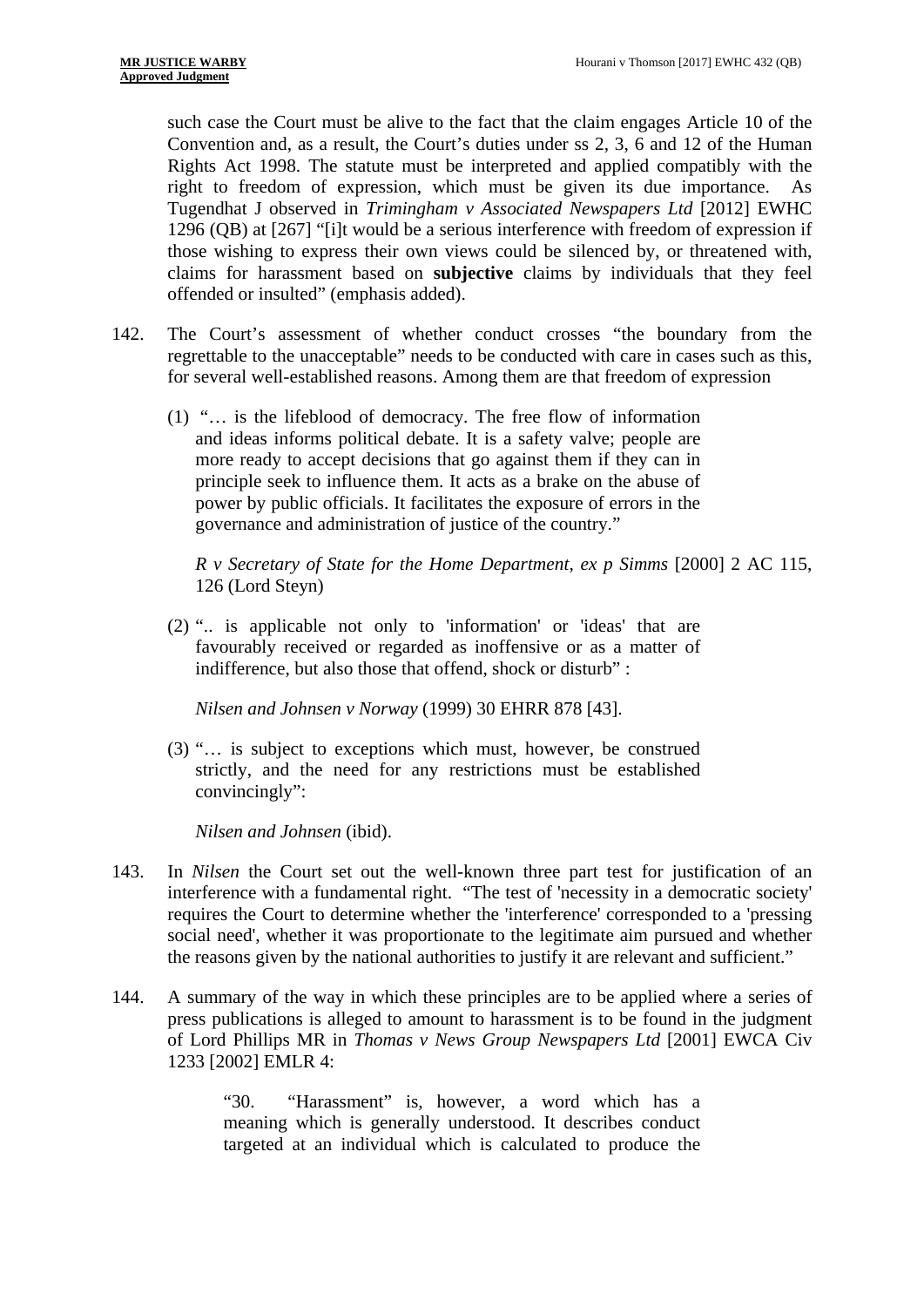consequences described in section 7 and which is oppressive and unreasonable. …

31 The fact that conduct that is reasonable will not constitute harassment is clear from section  $1(3)(c)$  of the Act. While that subsection places the burden of proof on the defendant, that does not absolve the claimant from pleading facts which are capable of amounting to harassment.

…

32 Whether conduct is reasonable will depend upon the circumstances of the particular case. When considering whether the conduct of the press in publishing articles is reasonable for the purposes of the 1997 Act, the answer does not turn upon whether opinions expressed in the article are reasonably held. The question must be answered by reference to the right of the press to freedom of expression which has been so emphatically recognised by the jurisprudence both of Strasbourg and this country.

…

34 In general, press criticism, even if robust, does not constitute unreasonable conduct and does not fall within the natural meaning of harassment. …

35 … before press publications are capable of constituting harassment, they must be attended by some exceptional circumstance which justifies sanctions and the restriction on the freedom of expression that they involve. … such circumstances will be rare.

…

50 … the test [of reasonableness] requires the publisher to consider whether a proposed series of articles, which is likely to cause distress to an individual, will constitute an abuse of the freedom of press which the pressing social needs of a democratic society require should be curbed. This is a familiar test and not one which offends against Strasbourg's requirement of certainty."

- 145. In the present case, although this is by no means at the forefront of Mr Hudson's argument, it is right to recall that the fact that the Events involved street demonstrations means that the right to freedom of assembly is also engaged. That right is protected by Article 11(1) of the Convention: "Everyone has the right to freedom of peaceful assembly and to freedom of association with others, …"
- 146. When applying these principles it is necessary to have in mind not only that the rights under Articles  $10(1)$  and  $11(1)$  are qualified rights but also that in this, as in many publication cases, the countervailing rights to be considered appear to include the fundamental right to respect for private and family life, under Article 8 of the Convention. The gravity of the imputations against Mr Hourani and their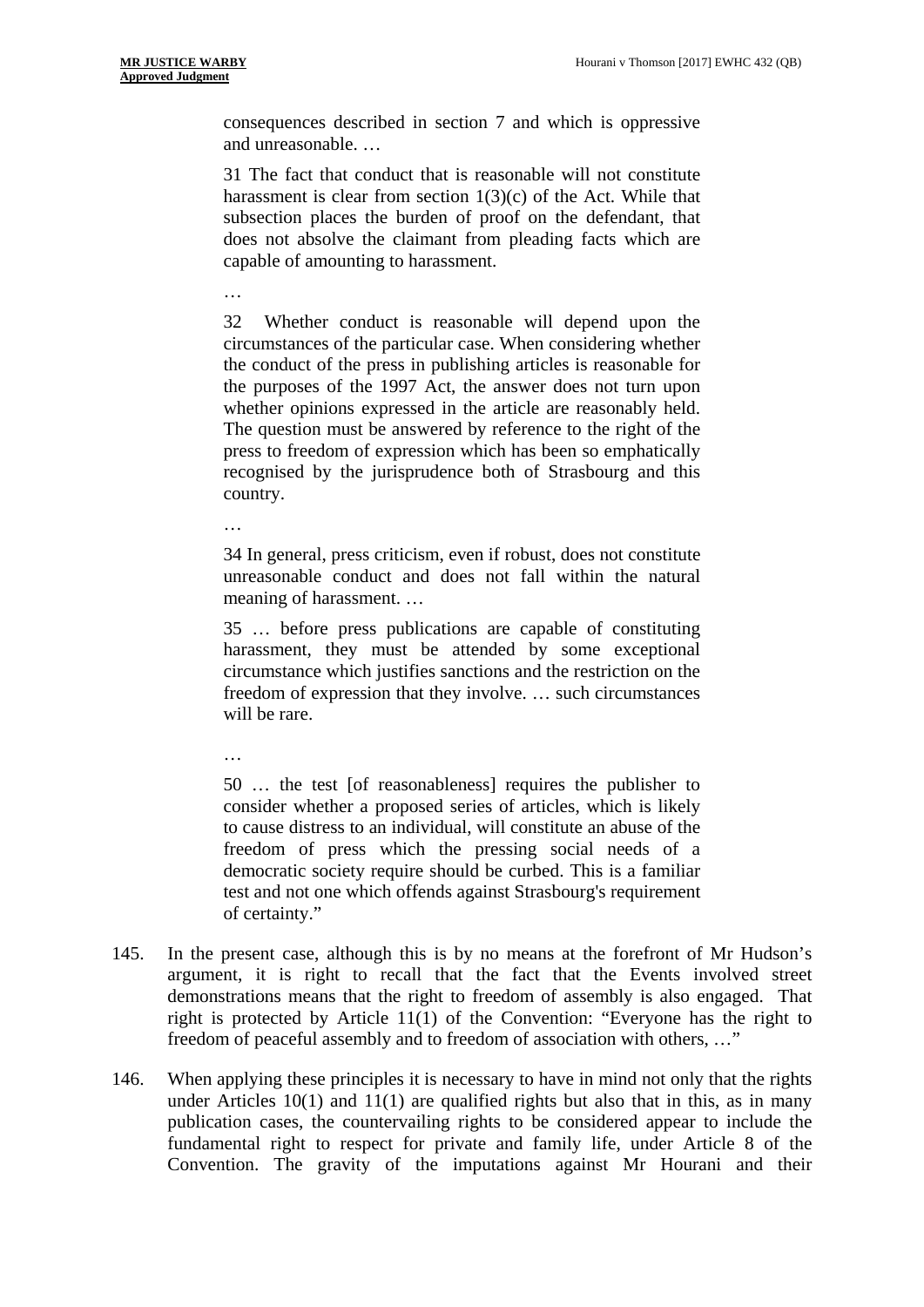consequences for him mean that this right is engaged. It is necessary to assess the gravity of any interference and whether such interference is justified under Article 8(2). That task itself involves the application of the three part test. The resolution of any conflict between Article 8 and Articles 10 and 11 is achieved through the "ultimate balancing test" referred to in *In re S (A Child)* [2004] UKHL 47 [2005] 1 AC 593.

### **The factors relevant to the defendants' submission**

- 147. These are the general principles that apply to the question of whether there was actionable harassment here. But I am addressing a narrower question. In that context, as I have indicated, I find the defendants' reliance on intention problematic. That is not because I regard intention or state of mind as immaterial when assessing whether conduct amounts to harassment. Rather, it is because the argument that I am dealing with now seems to me, despite its ostensibly narrow focus, to introduce several factors only some of which can sensibly be addressed in isolation from the questions of purpose and reasonableness.
- 148. In general it may be better to evaluate a given factual scenario in its totality, before reaching a conclusion on whether it amounts to harassment. But in this case I have no difficulty dealing, in isolation, with the question of whether it has been proved that the defendants' conduct actually caused alarm or distress, or other emotions or impacts consistent with it amounting to harassment. To do so involves picking out for separate consideration the question of whether the claimant has proved the harm which is plainly an element of the tort. As Lord Phillips said in *Thomas* at [29], "It seems to me that section  $7(2)$  is dealing with that element of the offence which is constituted by the effect of the conduct rather than with the types of conduct that produce that effect." On the facts of this case at least I see no great difficulty, either, in dealing in isolation with the objective aspect of the same question, namely whether the defendants' conduct was calculated or likely to produce alarm or distress. I can also reach a conclusion on whether the conduct reached the necessary level of gravity or, put another way, whether it was objectively oppressive, having regard to the subjectmatter, the claimant's status, personality, and the other objective circumstances relied on.
- 149. But it seems to me that the question of subjective intention belongs in a different category, and is difficult to assess fairly other than in the context of the twin defences of legitimate purpose and reasonableness that are advanced in reliance on s 1(3). It seems reasonable to conclude that conduct which causes distress but might otherwise be fair and reasonable may in fact be unreasonable, if it is engaged in for an illegitimate purpose, or with malign intent. An example was given by Counsel in *Thomas*: "… the editor who uses his newspaper to conduct a campaign of vilification against a lover with whom he has broken off a relationship" (see [36]). This approach would seem consistent with the requirement of the Strasbourg jurisprudence that the right to freedom of expression should be exercised in good faith. Similar reasoning applies to the defendants' further contention that I should find against Mr Hourani on this issue because "For many years he benefitted to an extraordinary degree from his close connections to [Aliyev] and the elite of the Kazakh State. As a result he was able to accumulate vast wealth." These are disputed allegations, the truth or falsity of which cannot affect the question of whether the offending acts were likely to or did cause harm, or whether they were objectively oppressive.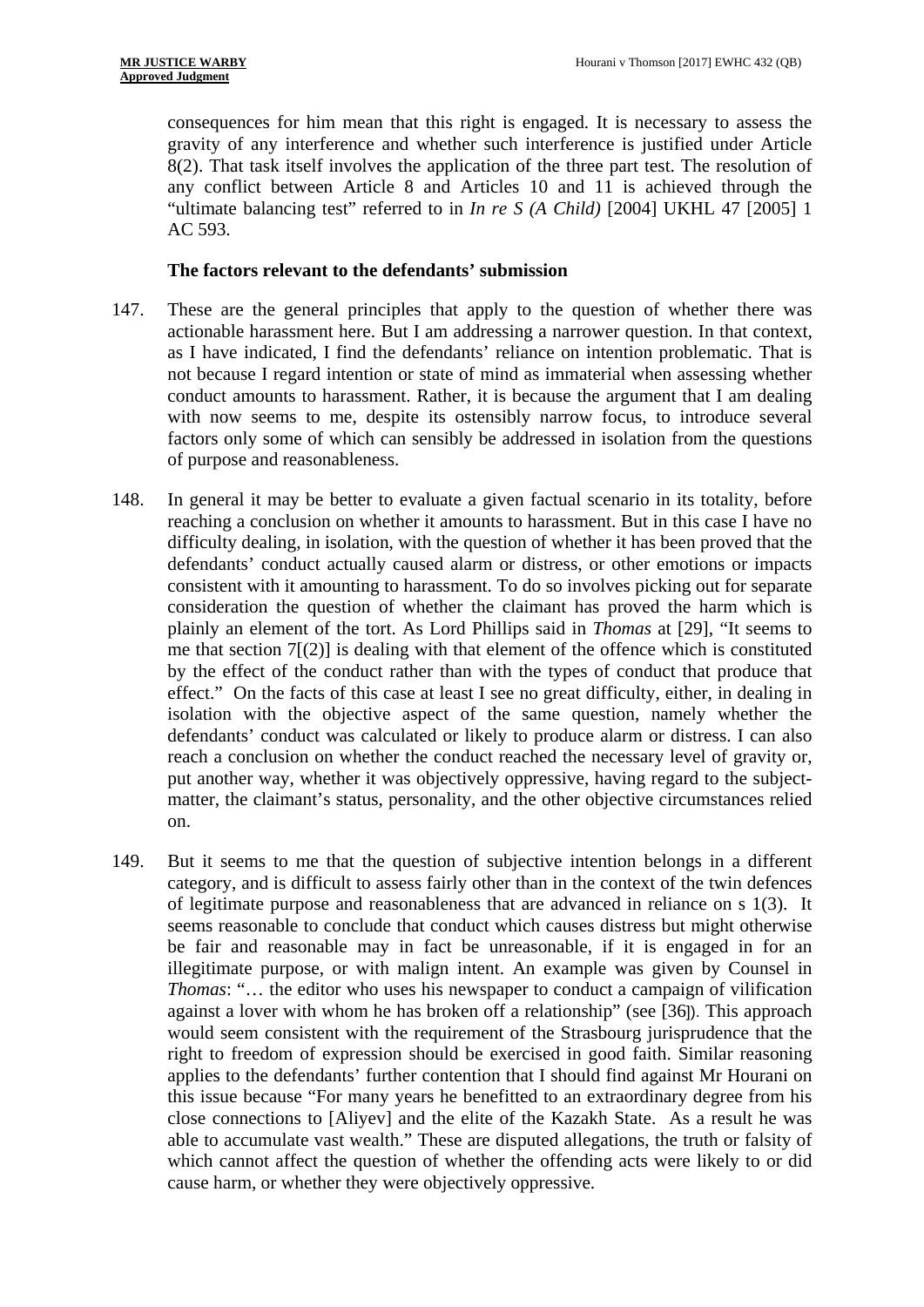### **Harm and oppression: findings of fact**

- grave concern, serious distress, and great upset to a person at whom it is directed. 150. The courses of conduct engaged in by the Participant Defendants in respect of Mr Hourani were objectively likely to cause him alarm and considerable distress. This seems to me to be close to self-evident. Public accusations of involvement in murder and in other vile crimes including rape are obviously inherently likely to cause any reasonable person considerable distress and upset. These allegations were made in the street, outside Mr Hourani's home, in the presence, sight, and hearing of at least one business counterparty and a number of his neighbours. The allegations were then published widely online over a period of months, on a variety of platforms. They were read or viewed by many thousands in this jurisdiction, including the claimant's 10 year old daughter. Stickers were circulated close to Mr Hourani's home, drawing attention to the campaign. All of this is conduct with a natural tendency to cause The fact that there were other targets makes no difference to this conclusion. Mr Hourani was one of only three.
- 151. The personal characteristics of the target are of course relevant to this issue. Mr Hourani is a well-travelled man who has risen from relatively modest beginnings to a position of great wealth and some power. He has had a varied experience of life. He is not a public figure, but he is related to one in the form of Aliyev and he has known and had dealings with powerful people. Having seen him give evidence he is, I agree, a reasonably tough individual. He would not have acquired the wealth and position he has without being fairly robust and resilient in character. But he did not appear to me to be a man of stone, without emotion, to whom the publication of these allegations in these ways would be a matter of indifference. There is nothing about his character that makes it objectively unlikely that he would be caused, at least, significant distress by the conduct of which he complains. The fact that he did not have to confront the demonstrators does not justify any other conclusion. He was close by at the time of the June Event, heard it, and learned the details very soon. He felt its impacts very soon afterwards as well, as neighbours turned their backs on him. The fact that the allegations made by these defendants, or similar allegations, have been made against Mr Hourani before does not lead to or justify the conclusion that he is unlikely to be hurt and upset, or unlikely to be significantly hurt or upset, by their repetition in the ways chosen by these defendants. The defendants' conduct towards Mr Hourani was, objectively appraised, oppressive. By that I mean that, making all due allowances for the status and characteristics of Mr Hourani, the defendants' conduct had a tendency to impose harsh and crushing impacts on its target.
- 152. As a matter of fact, I am satisfied that the effects on Mr Hourani were harsh and crushing and he was in fact caused substantial distress. Tough though he is, I accept that he was deeply upset. His evidence, unchallenged, is that "My family and I have been both frightened and humiliated by these actions which have caused me a great deal of distress and anxiety. It was particularly distressing that those responsible managed to locate my family home in London to stage their protest." It is inevitably humiliating to be shunned by neighbours. Mr Hourani evidently found it embarrassing and upsetting to lose the business opportunity concerning the hotel because of the June Event. He told me that at the height of the campaign, "the existence of the websites and social media accounts together with the threat of future public demonstrations and the continued, unrestricted publication of the allegations on the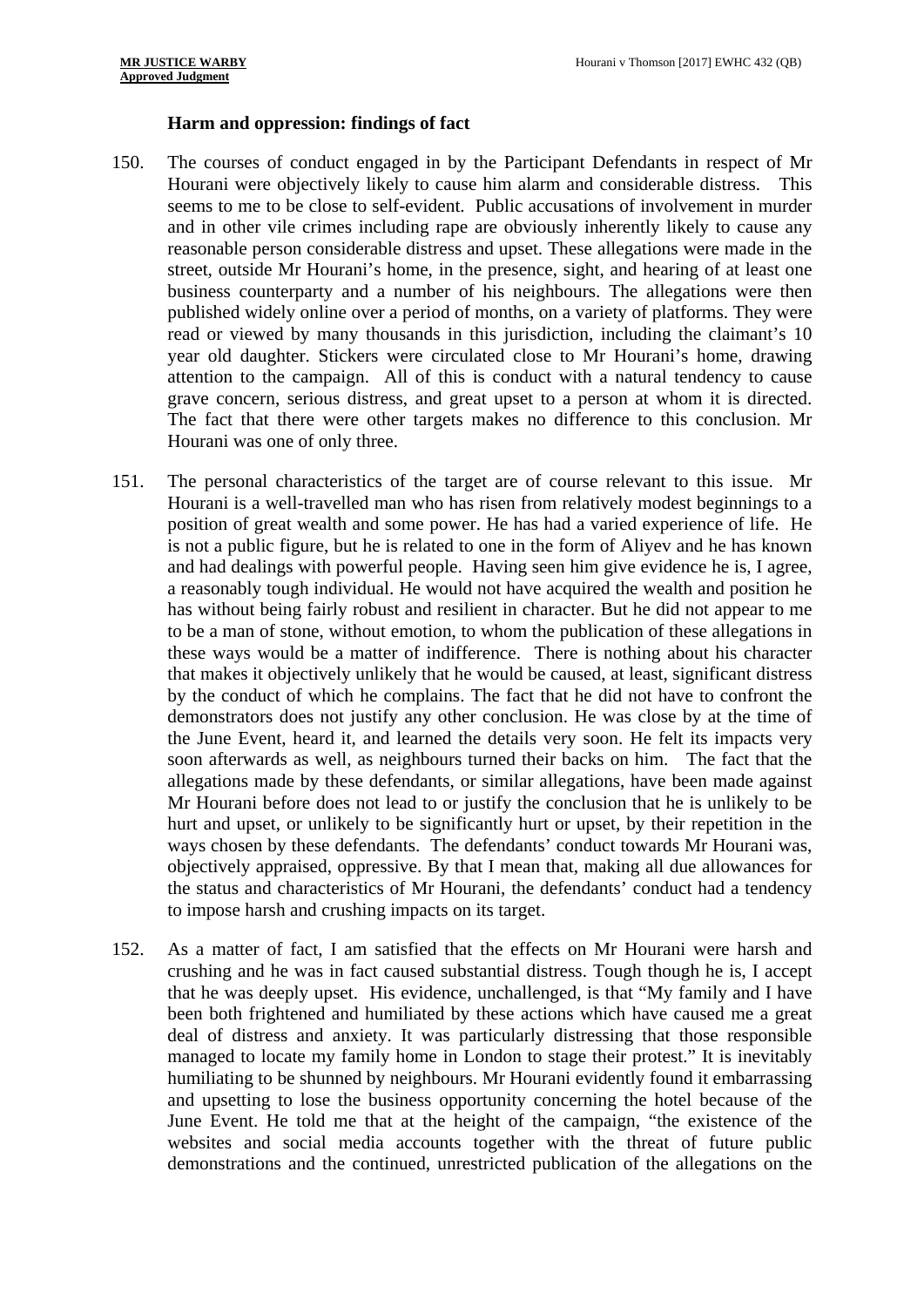internet was extremely disturbing. Not only did it devastate my reputation, it also made me fear for my and my family's personal safety and caused us all manner of distress." This was not challenged. Nor was his evidence about his reaction to Ayaa's discovery of the campaign: "It was unbearable for me that my daughter was exposed to the campaign of harassment to which I was being subjected." Mr Hourani's evidence as to the impact of the Mail Online article of November 2015 was not challenged, either. He said "The publication of these allegations in one of the most widely read websites in the world was extremely distressing for me." I accept Mr Hourani's evidence that he and his family now spend most of their time in Lebanon, mainly because of the campaign they faced in London, which led to their isolation from those they knew and were friendly with here.

153. Effects such as these amply satisfy the seriousness requirements of this tort. I see no reason to draw a distinction in this respect between the conduct of individual defendants, and its impact. Although their roles differed, the conduct of the least involved, Mr Thomson, and the impact of that conduct both crossed the thresholds with which I am now concerned.

## *Which the defendants knew or ought to have known amounted to harassment?*

- 154. To avoid confusion I make clear that I take the same approach to this issue as I have to the previous one: focussing attention on the effects of the campaign, and without prejudice to the issue of whether the conduct in question was "reasonable" within s 1(3)(c). The question, in relation to each of the Participant Defendants, is whether that defendant knew or ought to have known that the course of conduct in which he or it engaged, or for which he or it was responsible, would have a harassing *effect* on Mr Hourani.
- 155. I am satisfied that Dr Waller and, through him, Psybersolutions knew very well that this would be so. He intended it. There is ample evidence to support that conclusion. One piece of evidence is Ms Blair's account of the little that she was told by Dr Waller about his project. This included an account of its aims: to "put the light *and heat* of truth on some bad guys" (my emphasis). Putting it another way, Dr Waller aimed to "put the heat on" Mr Hourani, and the others. In his initial budget proposal Dr Waller himself described his mission as the conduct of a "targeted social media and strategic communications campaign … *to disable*" its three "targets" (again, the emphasis is mine). A report on the June Event stated that "The purpose was to get in the targets' faces …"
- 156. Further evidence is contained in the Phase II documentation. The campaign against Mr Hourani and the others was to have two phases. Dr Waller's role was in Phase I. The documentation evidencing Phase II shows the overall aims. This is not documentation created by Dr Waller, and it post-dates his campaign. But I accept the contention of Ms Rogers, that it serves as a reliable guide to the aims and intentions behind Phase I of the campaign, which Dr Waller ran. Dr Waller was well aware of the aims. The Phase II documents describe a strategy of delivering the "project goals" and creating "an impact" but "without causing legal consequences for the client…". The identity of those carrying out the campaign is to be shielded from view by using front organisations and individuals. The goals include keeping "T2 and T3 under extreme psychological pressure" in Ukraine, making it "as difficult as possible for them to function" by means of direct media campaigns there accusing them of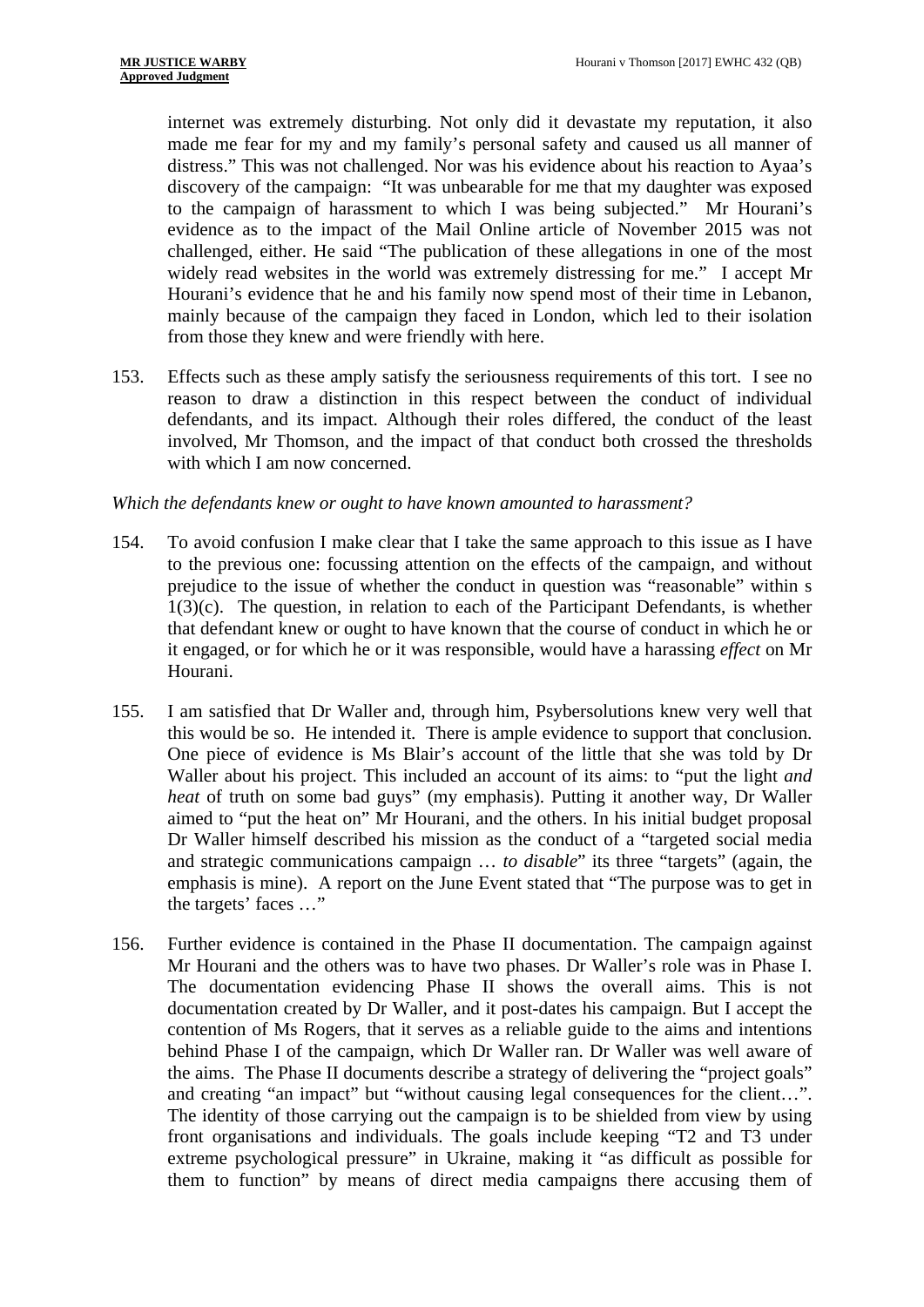criminal behaviour including human trafficking. It is clear that the ciphers T2 and T3 refer to the Hourani brothers. The objectives of Phase II also include launching "direct action initiatives" in the UK, the objective being to "keep T2 and T3 under extreme psychological pressure" here. This was to be done by a variety of means. They included "on-the-ground activities" such as the recruitment of a female to walk around the neighbourhood of Mr Hourani's home, and areas of London frequented by him, wearing a Novikova mask, the aim being to garner attention by posting photographs on Instagram.

157. If I had not concluded that Dr Waller intended and knew that his conduct would have harassing effects on Mr Hourani I would have found that he should have known this. I am satisfied that Messrs Thomson and McCarthy both ought to have known it, also. The way the court is to determine whether a person "ought to have known" that a course of conduct amounted to harassment is specified in s 1(2) of the 1997 Act:

> "(2) For the purposes of this section…, the person whose course of conduct is in question ought to know that it amounts to or involves harassment of another if a reasonable person in possession of the same information would think the course of conduct amounted to or involved harassment of the other."

158. This is an objective test, therefore. The conduct to be considered includes conduct attributed to the defendant by virtue of s  $7(3A)(a)$  (above). Section  $7(3A)(b)$  contains these further provisions:

> "A person's conduct on any occasion shall be taken, if aided, abetted, counselled or procured by another— …

> (b) to be conduct in relation to which the other's knowledge and purpose, and what he ought to have known, are the same as they were in relation to what was contemplated or reasonably foreseeable at the time of the aiding, abetting, counselling or procuring."

- 159. The effect of this somewhat convoluted wording is clarified by the explanatory notes to the legislation which brought this subsection into force (s 44, Criminal Justice and Police Act 2001): "Paragraph (b) provides that the knowledge and purpose of those who aid, abet, counsel or procure such conduct relate to what was contemplated or reasonably foreseeable at the time of the aiding, abetting, counselling or procuring. This enables knowledge and purpose to be viewed in relation to what was planned or should have been expected at the time of planning."
- 160. A reasonable person in Dr Waller's position would have thought, at all the relevant times, that the campaign which Dr Waller was conducting, directing and authorising against Mr Hourani was likely to upset its target a great deal, and to cause him real and substantial distress. Such a person would have realised that getting "in the face" of a person by staging a public demonstration in the street outside his home, denouncing him as a "murderer", would probably affect the target not only directly but also indirectly via his family, friends, neighbours and acquaintances. The person would have appreciated that a continuing social media campaign on similar lines was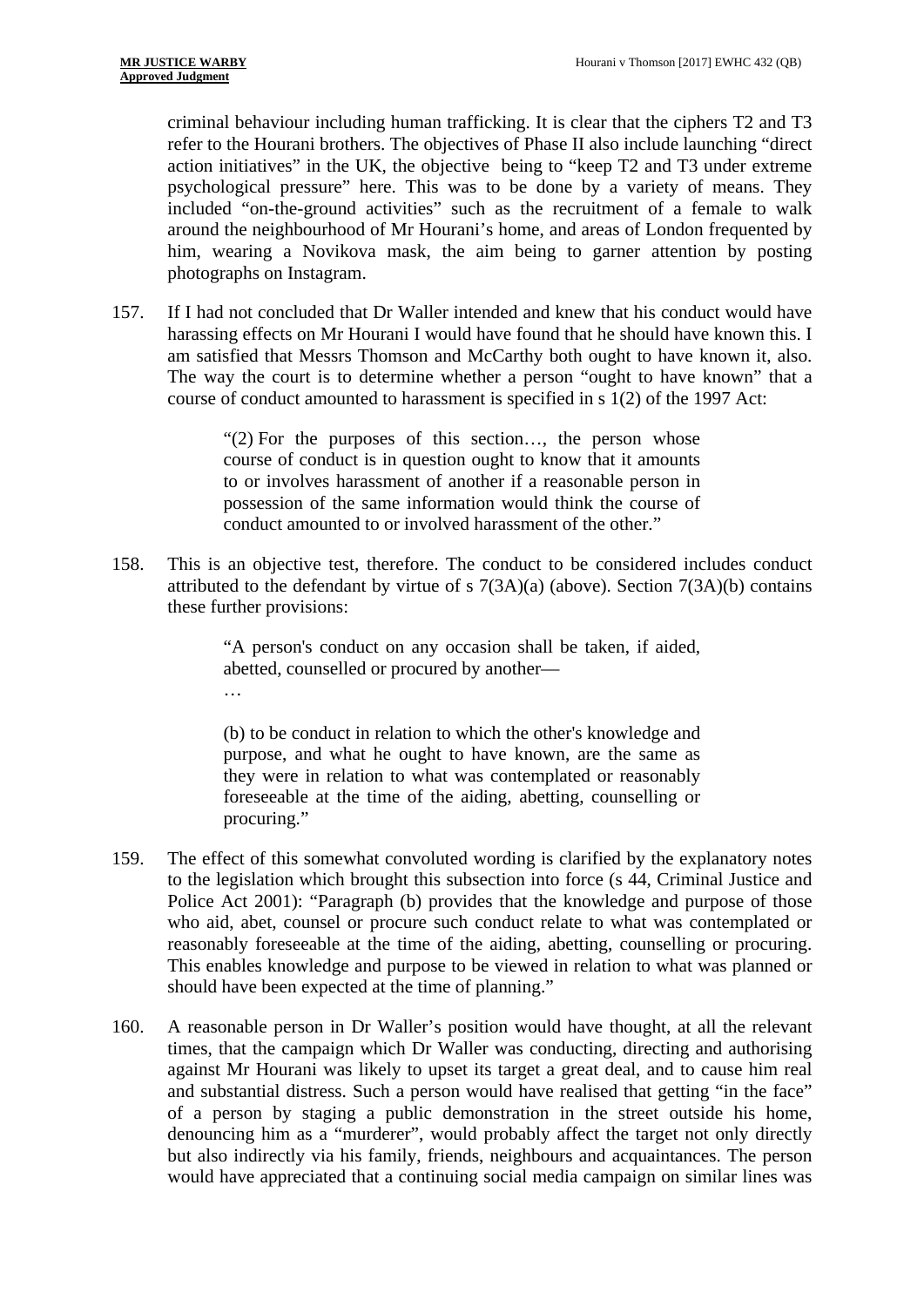likely to exacerbate the impact on the target. And a further public event months later, coupled with the sticker campaign, would be likely to make the impact more severe. A reasonable person would view this as oppressive behaviour, in the sense that it was likely to have harsh effects on its target.

- 161. The information that is relevant when assessing what a reasonable person would think of the conduct in question includes, of course, any characteristics of the claimant which are known to the defendant: *Trimingham* [88]-[89]. At this point it becomes particularly difficult to separate my consideration of this issue from the question of reasonableness. A reasonable person, considering what impact a campaign of vilification was likely to have on its target, would think it relevant to know whether the target was guilty as charged, and a hardened criminal. As will become clear, I accept that this was Dr Waller's view of Mr Hourani. But I do not believe that he had good reason to do so. Leaving that aside, Dr Waller had reason to believe that Mr Hourani was probably a fairly thick-skinned individual. But he had no reason to think that he so resembled a rhinoceros that he would be untroubled by, or able to shrug off, repeated and widespread public accusations of murder, in the street, and online.
- 162. Messrs Thomson and McCarthy both knew in advance all the key details of the June Event. They were briefed on how the demonstration should proceed, with the use of large placards, and a big banner, in the square where (as they were clearly told) Mr Hourani and his brother lived. They were specifically briefed to ensure that, in addition to the use of the word "murderer" on the placards, someone should shout "get the murderers out of London". They knew the event was to be videoed, with the aim of putting material online to place additional pressure on Mr Hourani. A reasonable person in their positions would have considered it likely that this course of conduct would have serious and harassing effects on Mr Hourani. It would have been all the more obvious to a reasonable person in Mr McCarthy's position, given his role in the November Event and its online reporting, that the conduct to which he was party was likely to cause serious distress to its target.
- 163. In my judgment Messrs Thomson and McCarthy not only ought to have known but did know, and intended, that the course of conduct for which they were responsible would have a harassing impact on Mr Hourani. Insight into their state of mind is gained from emails exchanged shortly after the June Event, in which they discussed other possible moves against the Houranis. On Sunday 22 June Mr Thomson emailed Dr Waller, copying in Mr McCarthy, with suggestions for future actions. One involved "An awkward weekend for the Houranis". He suggested that "If you want to up the nasty" the team could mount a "pseudo neighbourhood watch campaign" targeting neighbours and businesses by asking "Have you seen a murderer today? They're closer than you think." He proposed the use of bogus parking tickets in the area, warning against damage from young women falling off a balcony. On behalf of himself and Mr McCarthy he said "We can rain havoc if that's what's desired..." These are plans for the future, and discuss events which did not take place. But the correspondence evidences a desire to cause alarm and distress and a certain degree of satisfaction at the prospect.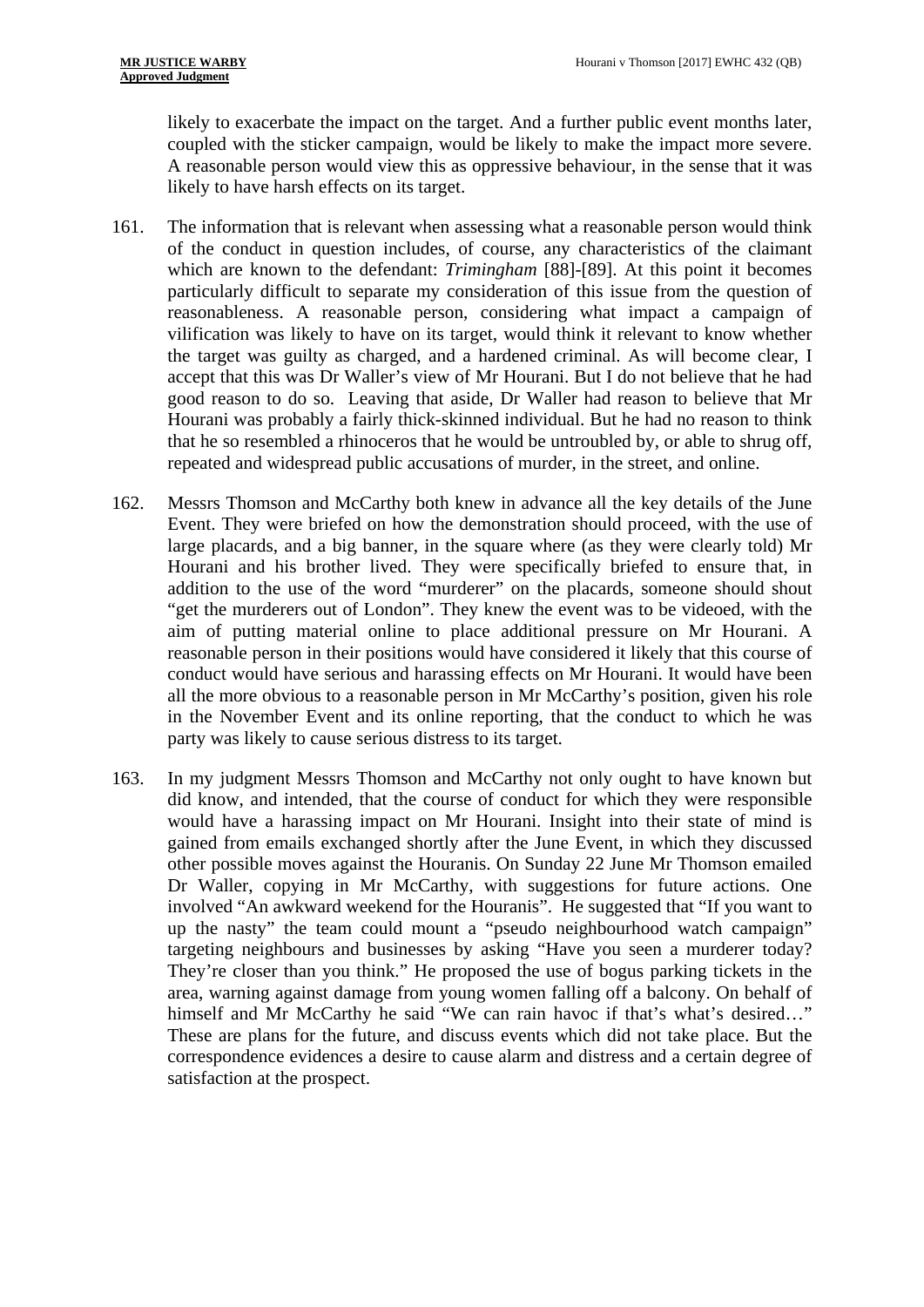# **IX. DEFENCES**

#### **Libel: Publication in the public interest**

- of statements that were read out, but as I have said, those are not actionable in libel). Waller has not needed to rely on this defence, because he has not been sued for libel. In the circumstances, this defence plays only a fairly small part in the case. But I must 164. Two of the Participant Defendants, Mr Thomson and Mr McCarthy, rely on this defence. They plead that if and to the extent that they are responsible for the publication of the statements complained of in paragraph 8 of the Particulars of Claim those statements "were, or formed part of, a statement on a matter of public interest, namely, that those responsible for and/or involved in the death of Anastasiya Novikova should be tried and brought to justice"; and that they "reasonably believed that publishing the words and images complained of was in the public interest." The publications in question are the statements made at the June and November Events, on the placards and the banner. (Paragraph 8 of the Particulars of Claim complains also Messrs Thomson and McCarthy do not plead this defence in relation to any other publications for which I have held they are responsible. This defence is not relied on at all by Psybersolutions, which has rested its case on a denial of publication. Dr address it nonetheless.
- 165. This is a statutory defence, provided for by s 4 of the Defamation Act 2013. That section states, so far as relevant:

#### **"4 Publication on a matter of public interest**

(1) It is a defence to an action for defamation for the defendant to show that—

(a) the statement complained of was, or formed part of, a ` statement on a matter of public interest; and

(b) the defendant reasonably believed that publishing the statement complained of was in the public interest.

(2) Subject to subsection… (4), in determining whether the defendant has shown the matters mentioned in subsection (1), the court must have regard to all the circumstances of the case…

…

(4) In determining whether it was reasonable for the defendant to believe that publishing the statement complained of was in the public interest, the court must make such allowance for editorial judgement as it considers appropriate.

- $\cdots$
- 166. It is easy to accept that the question of whether an innocent young mother has been imprisoned, abused, and murdered is – speaking generally - a matter of public interest. It does not seem to me that the fact that such events are alleged to have taken place in a foreign country would of itself defeat that conclusion. Nor, I dare say, would the fact that the alleged victim and perpetrators were all foreigners, and that there was no United Kingdom aspect to the matter. If those factors would defeat such a conclusion,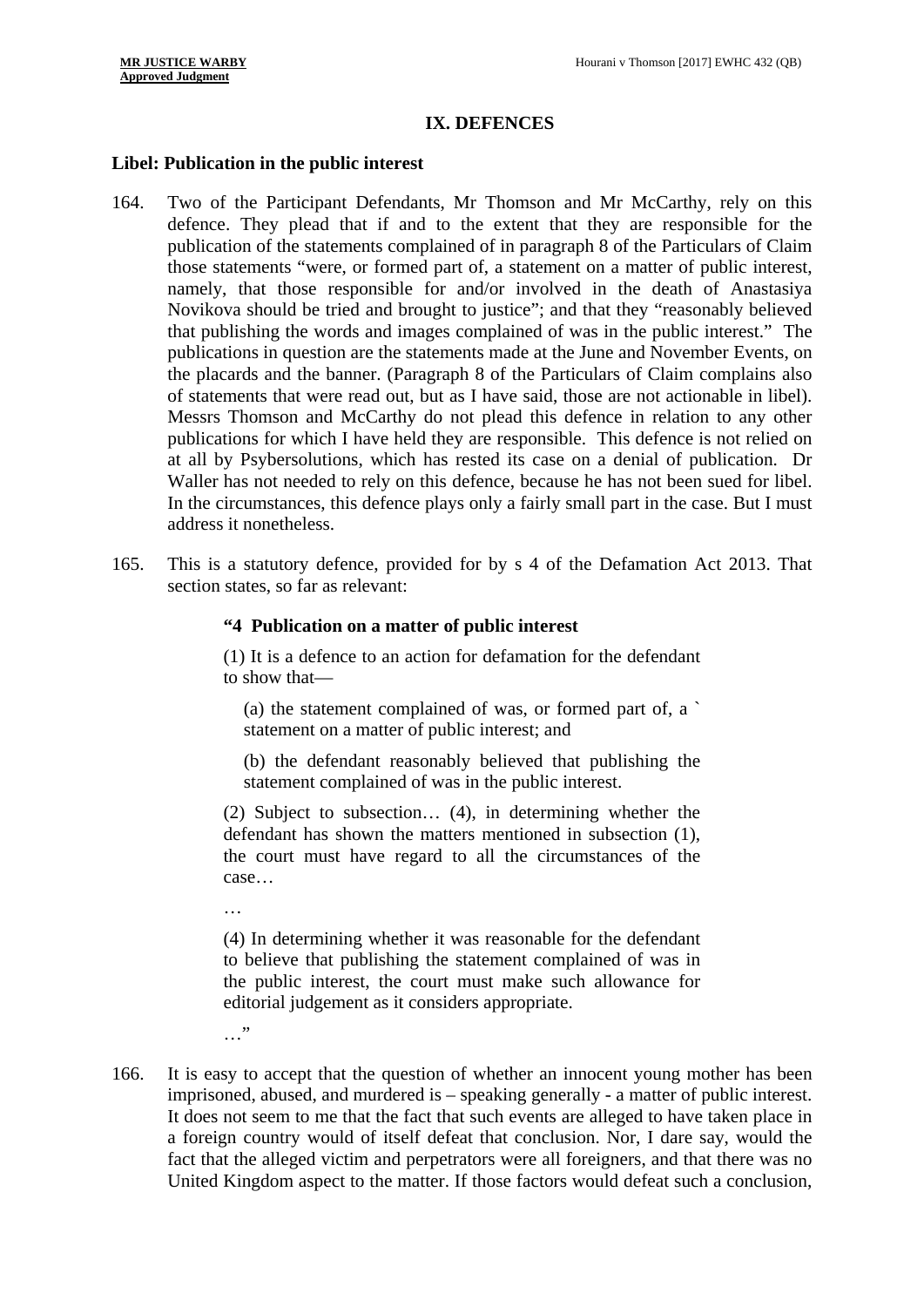involving statements on any matter of public interest. But if driven to reach a then the fact that at the time of publication Mr Hourani was not only resident in London but also a British citizen means that the topic was clearly of legitimate interest and concern to the general public in England and Wales. But it is not by any means obvious that to parade in public holding a placard bearing a person's photograph under the single word "murderer" is, or forms part of, "a statement on a matter of public interest." It looks more like a bare accusation, unexplained by any context. It is easier to regard the written statements published at the November Event as part of a statement on a matter of public interest, because of what was read out to accompany those statements. Even so, I have my doubts about whether demonstrations created in the way that these were can properly be described as conclusion I would say that the statements did qualify, as they had to do with a matter which was one of public interest. I reject this defence, however, because I do not accept that the other requirements of s 4 are satisfied.

167. It is obvious that not all statements that have to do with matters of public interest will be defensible under s 4. As the form of wording used in the Defence recognises, a defendant must also show that the requirements of s 4(1)(b) are met. In *Economou v de Freitas* [2016] EWHC 1853 (QB) [139] I identified some relevant over-arching principles:

> "(1) It is not enough for the statement complained of to be, or to be part of, a publication on a matter of public interest. It must also be shown that the defendant reasonably believed that publication of the particular statement was in the public interest.

> (2) To satisfy this second requirement, which I shall call "the Reasonable Belief requirement", the defendant must (a) prove as a fact that he believed that publishing the statement complained of was in the public interest, and (b) persuade the court that this was a reasonable belief.

> (3) The reasonable belief must be held at the time of publication.

> (4) The "circumstances" to be considered pursuant to s 4(2) are those that go to whether or not the belief was held, and whether or not it was reasonable.

> (5) The focus must therefore be on things the defendant said or knew or did, or failed to do, up to the time of publication. Events that happened later, or which were unknown to the defendant at the time he played his role in the publication, are unlikely to have any or any significant bearing on the key questions.

> (6) The truth or falsity of the allegation complained of is not one of the relevant circumstances.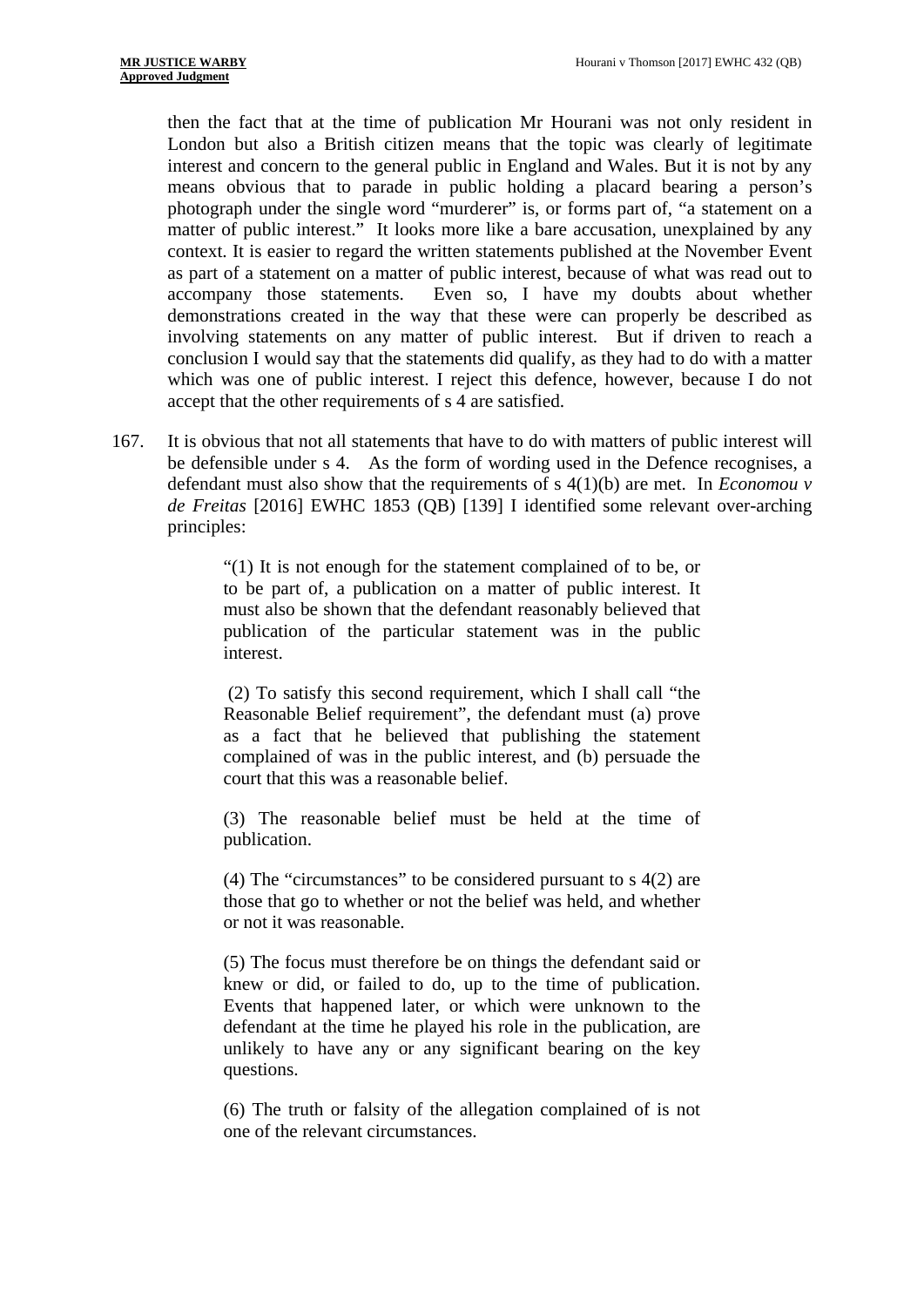(7) It is not only those who edit media publications who are entitled to the benefit of the allowance for "editorial judgment" which s 4(4) requires (see paragraph 33 of the Explanatory Notes)."

- 168. Mr Hudson has not quarrelled with principles (5) or (6), nor has he sought to argue that the allegations of truth that are relied on in defence of the harassment claim can be put into the mix for the purposes of the s 4 defence. The statutory wording and context clearly show otherwise. The focus must be on the twin questions of whether the necessary belief was held, and whether any such belief was a reasonable one.
- 169. The first question is a subjective one, and a straightforward issue of fact on which the defendants bear the burden of proof. I start with the June Event. Neither Mr Thomson nor Mr McCarthy has persuaded me that he held any belief at that time that the publication of the word "murderer" on a placard with a picture of Mr Hourani was in the public interest. The case for both these defendants is that they thought at that time that it was all about Mr Aliyev, and did not believe that any statement at all was to be made about Mr Hourani. I have rejected their evidence to that effect. I find that they both knew before the June Event that Mr Hourani was to be one of the three targets. I accept that Mr Thomson may have done some research on Aliyev before the June Event, though I am left unconvinced that he did as much as he claims. But neither of these defendants claims to have carried out any research at all into the Houranis' alleged roles before the June Event, and I am satisfied that neither did so. My conclusion is that so far as the Houranis are concerned they did not care. They were carrying out a job for reward, without addressing their minds to whether or not it was in the public interest, or fair or reasonable to target the Houranis in addition to Aliyev.
- were also "involved in certain corrupt and criminal activities with Aliyev". Mr 170. I accept that after the June Event, Mr Thomson and Mr McCarthy discussed the Houranis with Dr Waller, and that he gave them both some information. I accept also that Mr Thomson did some research of his own, and discussed this with Mr McCarthy. The defendants' own accounts of the research and questioning undertaken are not impressive. Mr McCarthy's account is that Dr Waller told him that Novikova had been killed in the Houranis' apartment "and that they were also involved in her murder". Dr Waller told him, he says "that he had information showing that the circumstances surrounding her death were very suspicious" and that the Houranis McCarthy trusted Dr Waller and so **"**had no concerns at all", feeling "it was justified that the Hourani brothers were also identified on the posters together with Aliyev" and "in the public interest and reasonable for the posters to have been published relating to them". Mr McCarthy's account of what he was told by Mr Thomson is "he told me that he had done some online research into the Houranis and had confirmed some of what Mike had told me and that the Houranis were involved in further nefarious dealings" such as money laundering. This is the sum total of Mr McCarthy's investigations, on his own account. He accepted generalised statements such as these. He did not review any documents. He did not ask for any detail of the evidence base. He took no steps himself.
- 171. I do not accept that the research efforts that were in fact undertaken were even as extensive as the defendants have suggested. Nor do I accept that all or indeed any of this happened before the film footage was released to Dr Waller for online use. The documentary evidence does not support this part of the defendants' evidence, as one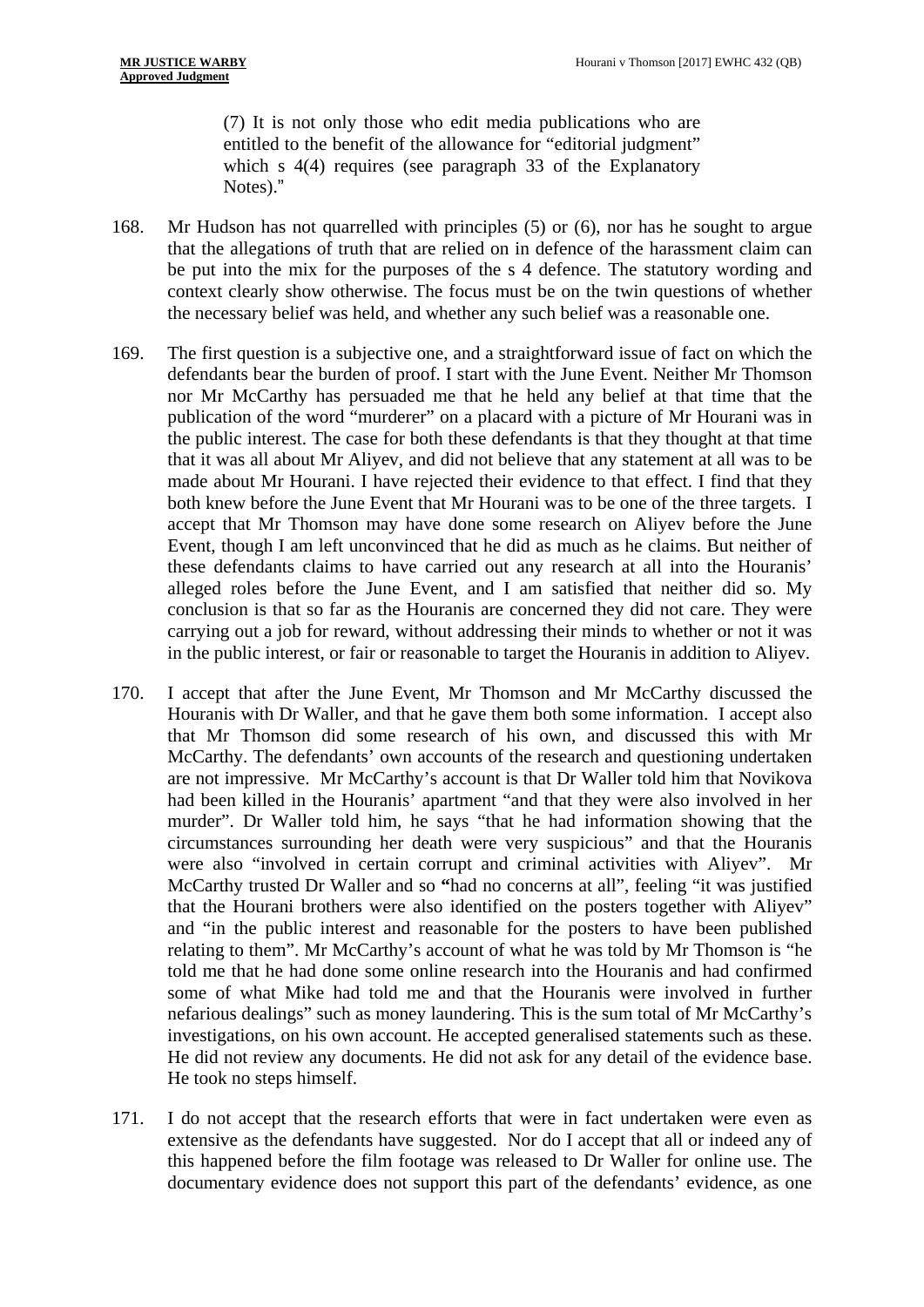would expect if it were true. Indeed, the email traffic of the days after the June Event indicates fairly clearly that there was no research effort under way at that time. The email traffic gives no indication of any research going on between then and November.

- 172. It is a striking feature of Mr McCarthy's witness statement that it does not say that he believed that the publications that took place at the November Event were in the public interest. But even if I adopt a benevolent interpretation, and treat his evidence about the statements made in June as applying equally to the similar statements made at the November Event, my conclusion is that he did not in fact hold such a belief. It was, as he accepted in cross-examination, a job for which he was being paid. It was put to him that "If somebody really believes in a cause, they don't need to be paid, do they?" He appeared rather taken aback by the suggestion. His reply was "If we all believed in a cause, and we didn't want to be paid, I mean, it's an added bonus that you believe in a cause as well." He referred to " Miriam, the lady who turned up" as someone who "said categorically that she did not have to be paid. She would have turned up anyway as she had lost a daughter". He did not maintain that he personally provided the added bonus of believing in the cause. My conclusion is that he did not, on this occasion either, direct his mind to the question of whether what was being said was in the public interest.
- 173. In the light of these findings it is unnecessary to make a finding on whether the second limb of s  $4(1)(b)$  is satisfied. But I record that it seems to me to flow from what I have to say later about the harassment defences that these defendants had no reasonable basis for believing that the publication of the statements made at the June and November Events was in the public interest. As Mr Hudson has reminded me, in *Economou* I identified certain considerations relevant to the question of whether a belief is reasonable for the purposes of s 4. Among them are the following, dealt with at [241]: A belief will be reasonable for this purpose only if it is one arrived at after conducting such enquiries and checks as it is reasonable to expect of the particular defendant in all the circumstances of the case. Among the circumstances relevant to the question of what enquiries and checks are needed, the subject-matter needs consideration, as do the particular words used, the range of meanings the defendant ought reasonably to have considered they might convey, and the particular role of the defendant in question.
- 174. Here, there was no room for ambiguity about the central message that was being conveyed about Mr Hourani by the statements made at the June and November Events. It could hardly have been more serious. The nature of the allegation required a heightened level of care and attention to detail in the checks and enquiries carried out by those involved. The extent to which an individual defendant can reasonably be expected to carry out such checks depends of course on his or her role. These defendants were subordinates of Dr Waller in the organisational hierarchy that dealt with the June and November Events. But they were not mere foot-soldiers, as were (for instance) the "protestors". Mr Thomson and Mr McCarthy both played significant organisational roles, directing the efforts of others on the instructions of Dr Waller, and did so for financial reward. They took no steps at all to investigate for themselves before the June Event. It would not have been reasonable for either of them to form the view that it was in the public interest to carry out a public demonstration accusing Mr Hourani of murder, purely on the say-so of Dr Waller, without making any further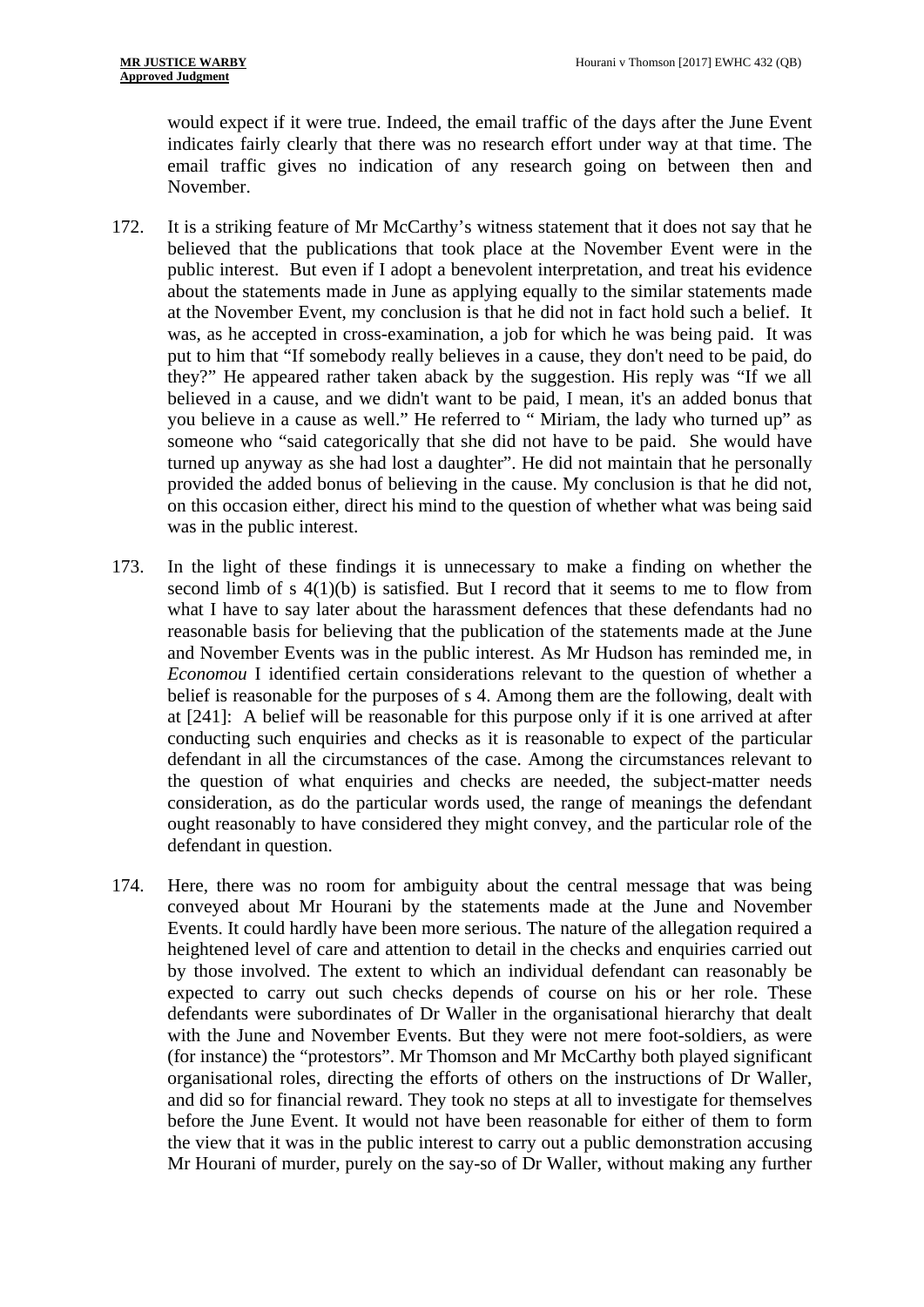enquiry. Such limited and superficial enquiries as Mr McCarthy made after the June Event fell far short of what it was reasonable to expect of a person playing the significant role he did, when it came to the November Event.

#### **Defences to harassment**

175. Section 1(3) of the 1997 Act provides that s 1(1) "does not apply to a course of conduct if the person who pursued it shows— (a) that it was pursued for the purpose of preventing or detecting crime,… (c) that in the particular circumstances the pursuit of the course of conduct was reasonable." Analytically, therefore, it seems that it can be legitimate to treat a person in a way that would otherwise amount to harassment. If one or other of these provisions is shown to apply the conduct does not amount to harassment, even if it is so distressing to its target, or has other harsh and oppressive effects, as to take it across the relevant threshold of seriousness.

### *Preventing or detecting crime*

- 176. I can deal relatively shortly with the "purpose" defence, which was not much pressed by Mr Hudson. Rightly so in my judgment as it seems to me to be clearly unfounded.
- 177. The sole requirement of this defence is to show that the otherwise harassing conduct was engaged in for one or other of the specified public interest purposes. The defence is available to a private person as well as to a police force or other public authority. It is not necessary to show that a crime has been committed or is imminent. There is no requirement of reasonableness. The test is subjective. All these points are established by *EDO MGM Technology v Axworthy* [2005] EWHC 2490 (QB) and *Hayes v Willoughby* [2013] UKSC 17 [2013] 1 WLR 937. But as Lord Sumption explained in *Hayes* at [15]:

"Before an alleged harasser can be said to have had the purpose of preventing or detecting crime, he must have sufficiently applied his mind to the matter. He must have thought rationally about the material suggesting the possibility of criminality and formed the view that the conduct said to constitute harassment was appropriate for the purpose of preventing or detecting it. If he has done these things, then he has the relevant purpose. The court will not test his conclusions by reference to the view which a hypothetical reasonable man in his position would have formed. If, on the other hand, he has not engaged in these minimum mental processes necessary to acquire the relevant state of mind, but proceeds anyway on the footing that he is acting to prevent or detect crime, then he acts irrationally... The effect of applying a test of rationality to the question of purpose is to enable the court to apply to private persons a test which would in any event apply to public authorities engaged in the prevention or detection of crime as a matter of public law. It is not a demanding test, and it is hard to imagine that Parliament can have intended anything less."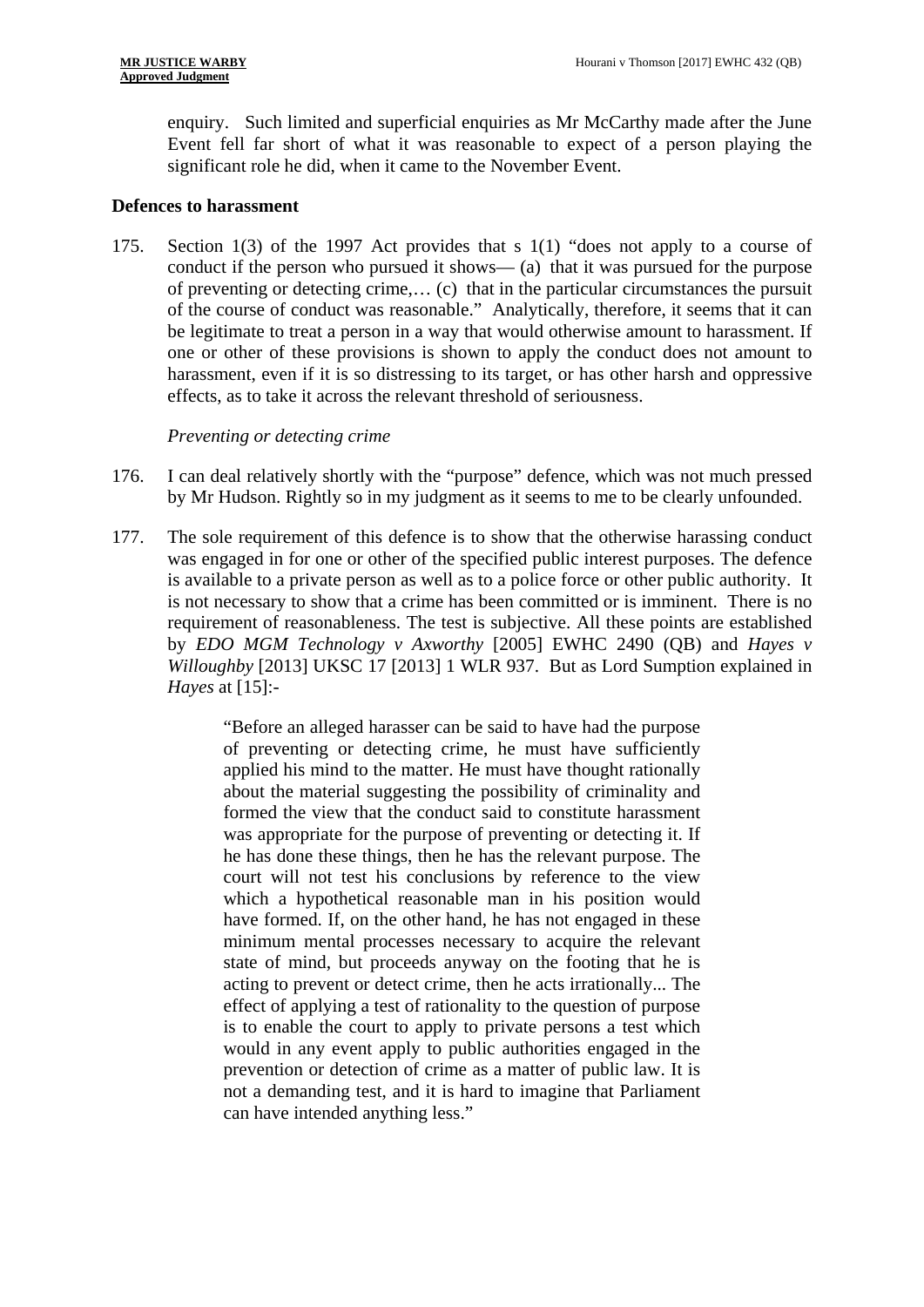Moreover, this defence is available only if the purpose of prevention or detection of crime is the "dominant" purpose of the course of conduct: *Hayes* [17].

- taking appropriate action which they are failing to take, or being sluggish about. 178. The evidence of the Participant Defendants does not satisfy me that either of the specified purposes was the dominant purpose for which any of them participated in the campaign. The June Event was clearly not about "detecting" crime, nor was the online campaign, and nor were the stickers or the November Event. The premise of all these elements of the campaign was that crime had already been detected. Mr Hourani and the others were being denounced as guilty of the murder of Anastasiya Novikova and other crimes against her. It is hard to see how any of the activities of these defendants could have served the purpose of "preventing" crime. It can be said that one prevents crime by bringing about a person's prosecution, conviction and imprisonment and thereby keeping him off the streets. Dr Waller has maintained that this was his purpose. That, however, is normally done by ensuring that the authorities are in possession of the necessary evidence and are doing their job. There may well be circumstances in which public protest serves the purpose of drawing attention to an issue, highlighting official failings, and galvanizing the competent authorities into Protests and publicity may at least be intended to serve such a purpose. But that is not how these defendants' case is put, and it would not be rational to regard their activities as serving those purposes.
- 179. The Lebanese proceedings were ongoing at the relevant times. Dr Waller and Mr Thomson knew this. Mr McCarthy does not appear to have been aware of it until November, and his state of knowledge then is unclear. The defendants' evidence does not criticise the way the Lebanese authorities were handling the matter. The demonstration in Lowndes Square in June 2014 did not provide any relevant authority with any evidence of criminal activity. It was not aimed at any prosecuting authority in the UK or elsewhere, nor did those involved seek at the time to link it in any way with how the judicial authorities in the Lebanon dealt with the proceedings that were pending there. Online denunciations of Mr Hourani could not be expected to affect the outcome of those proceedings. The online explanations given for the activities undertaken did not, at any time before the November Event, pretend that the actions of the "protesters" were aimed at encouraging or influencing any investigation or prosecution. The fact that proceedings were pending before the Lebanese courts was not even mentioned in the campaign until November.
- 180. The contemporaneous documents lend no support to the contention that these defendants had the public interest purposes they claim. The documents tend rather to undermine the defence, by identifying other purposes. For instance, Dr Waller's weekly report to the Client(s) of July 11-17, 2014 contained a section headed "Reputation Analysis" stating "The object is to focus derogatory content on MARS and related targets". It is this report that described the JFN FB page as involving a "marketing campaign" ([80] above). The same report used the same term about Youtube. Even Dr Waller's witness statement contains passages that tend to undermine this defence. He says, for example, that it was "crucial" to organise the June Event on the 10<sup>th</sup> anniversary of Novikova's death "for *symbolic purposes*".
- 181. In November 2014 wording was used that did suggest that the protestors were there "to encourage the Lebanese government" to place the Houranis on trial: see the statements read out on 16 November. A letter was, allegedly, addressed to the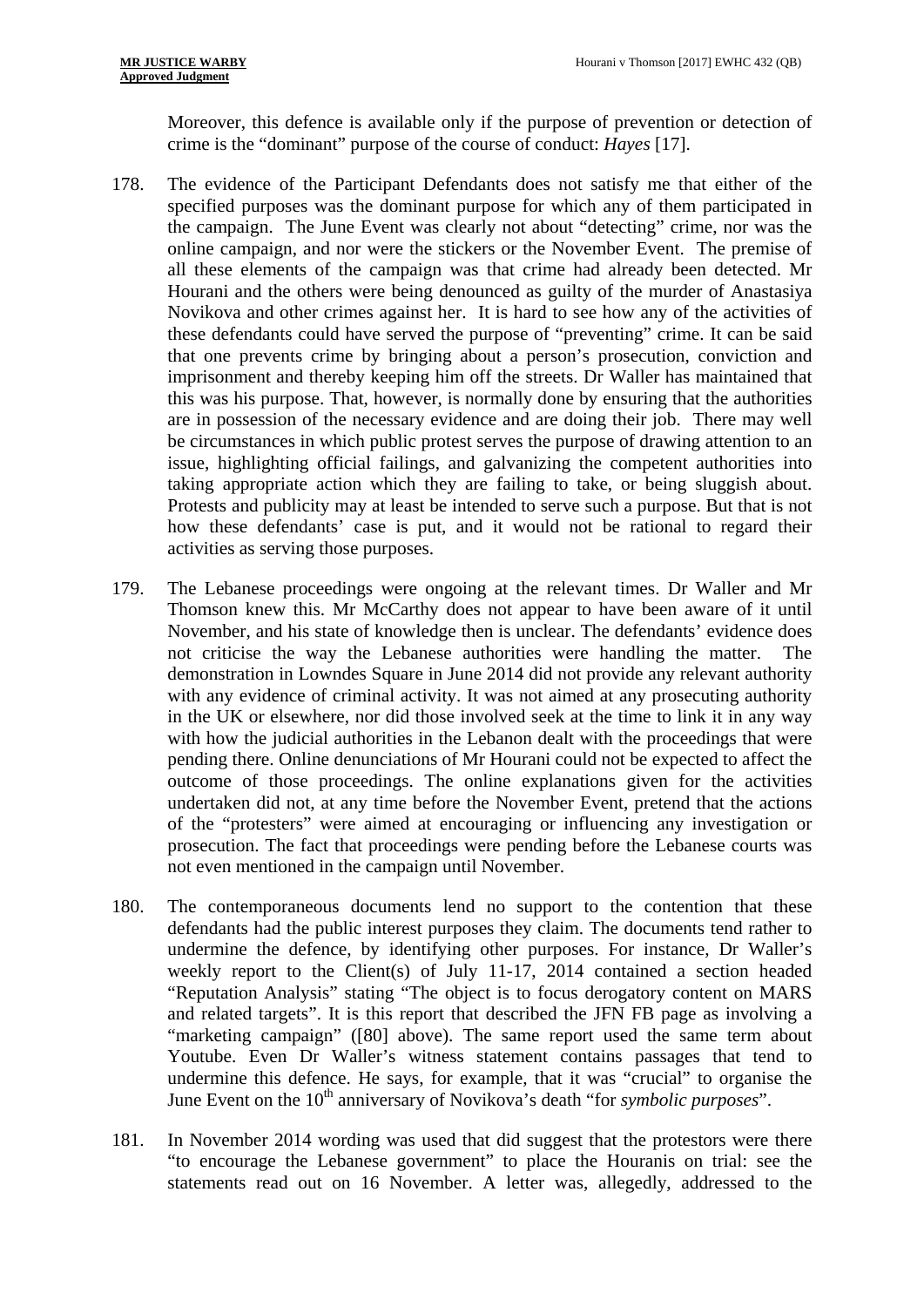Lebanese Ambassador "supporting a Lebanese Judge" who was said to be considering "filing murder charges" against the Houranis. The YouTube videos also claimed that the protestors "backed" the Judge considering such a step. This would be a strange approach, if it were true. The Lebanese authorities were already seized of the matter. The usual way to secure a decision from a judge is to submit evidence and argument to the Judge. That had been done. The evidence provides no reason to suppose that the way to secure a favourable judicial decision in the Lebanon is to lobby its foreign emissaries by means of street protest and letters of "support" for the Judge, or that this is how these defendants saw the matter. This was not the dominant purpose for which Dr Waller and Mr McCarthy set up and carried out the November Event. It was not even one of the purposes of that event.

- 182. The November demonstration, like that of June, was fake. It was a set-up to give the appearance of a protest by young people outraged by injustice and demanding action. But the protestors, or most of them, were paid to act out parts. The event was organised for a Sunday, when the Embassy was closed, as must have been foreseen. It was another made-for-YouTube event, the purposes of which were those recorded in Dr Waller's literature, and in the Phase II documentation. The activities that Dr Waller and Mr McCarthy organised and orchestrated in November were targeted at the three individuals, not the Lebanese authorities, judicial or otherwise. The dominant purposes were to "disable" the targets and, in the case of Mr Hourani at this time, to put him under "extreme psychological pressure" and to damage his ability to carry out ordinary activities, by means of public denunciation. The notion of lobbying the Lebanese Ambassador was a cover story.
- 183. In these circumstances it is not necessary to address the further argument for Mr Hourani, that this defence is only available to those whose purpose is to detect or prevent a crime under domestic law, and cannot be relied on where the allegation is that the claimant "would have been" guilty of "felony murder" under US law.

*Conduct reasonable in all the circumstances* 

184. In *Trimingham* at [53] Tugendhat J set out a useful distillation of the approach indicated by Lord Phillips MR in *Thomas* that I have set out above:

> "... for the court to comply with HRA s 3, it must hold that a course of conduct in the form of journalistic speech is reasonable under  $\ldots$  s 1(3)(c) [of the 1997 Act] unless, in the particular circumstances of the case, the course of conduct is so unreasonable that it is necessary (in the sense of a pressing social need) and proportionate to prohibit or sanction the speech in pursuit of one of the aims listed in Art 10(2), including, in particular, for the protection of the rights of others under Art 8...."

185. This passage helpfully emphasises the important point, that the exercise of the freedom of speech should only be found to involve unacceptable harassment if certain stringent conditions are clearly satisfied. But it should not be read as placing the onus entirely on the claimant. The burden of proof under s 1(3)(c) lies on the defendant. More importantly, a competing fundamental right is engaged and, as Tugendhat J noted in *Trimingham* at [55]: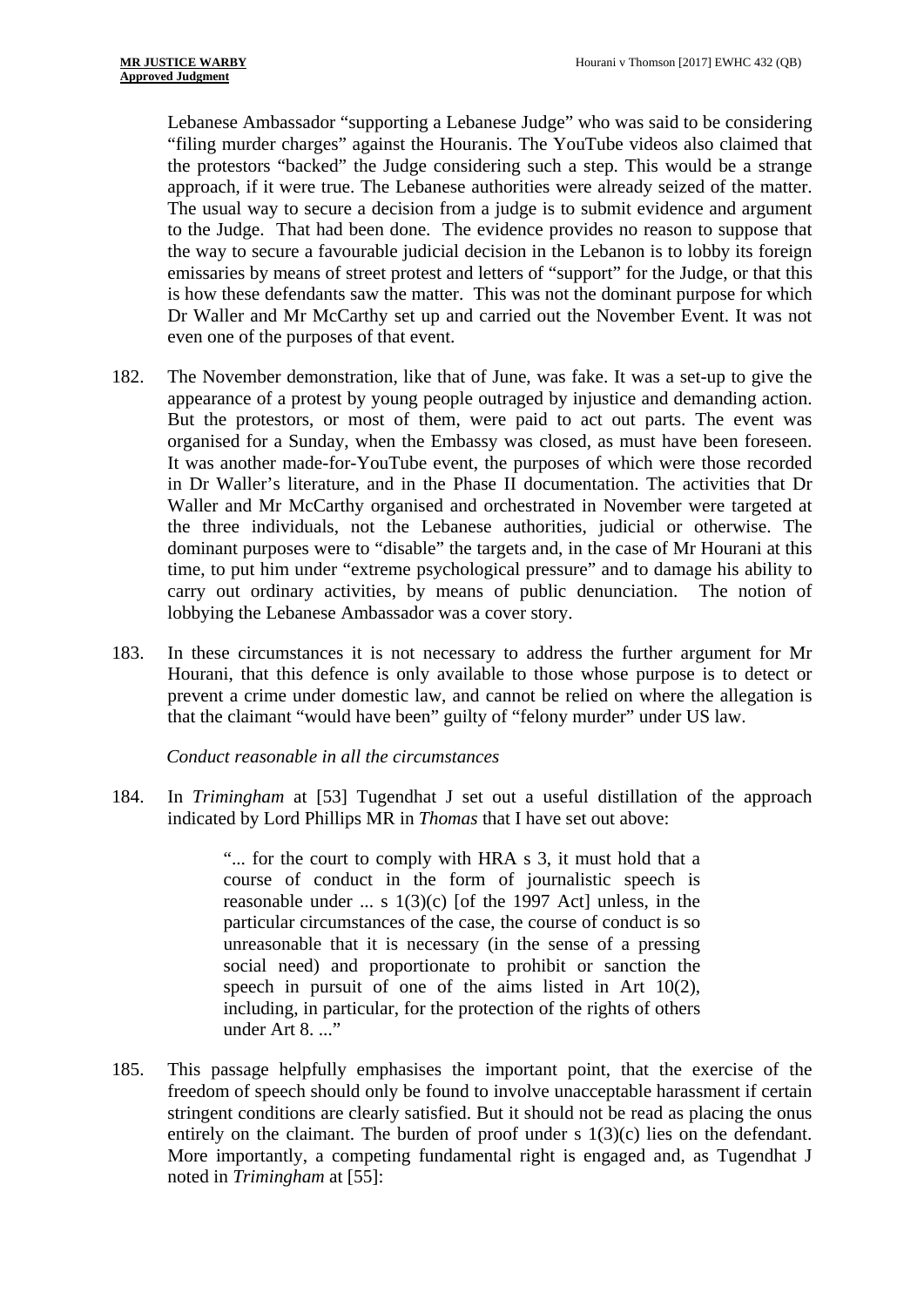"... where the rights of a claimant under Art 8 and of a defendant under Art 10 are in issue. The court is required to follow the guidance of the House of Lords in *Re S (A child)(Identification: Restriction on Publication)* [2004] UKHL 47 at para [17], as follows: (i) neither Article as such has precedence over the other; (ii) where the values under the two Articles are in conflict, an intense focus on the comparative importance of the specific rights being claimed in the individual case is necessary; (iii) the justifications for interfering with or restricting each right must be taken into account; (iv) finally, the proportionality test – or "ultimate balancing test" - must be applied to each. ... s  $1(3)(c)$  [of the 1997 Act] requires the court apply that test to "the pursuit of the course of conduct"."

- 186. The same balancing process must apply where, and to the extent that, the course of conduct in question involves the exercise of the fundamental freedom of assembly protected by Article 11 of the Convention
- 187. In many cases of alleged harassment by publication the truth or falsity of what is said may not be of great consequence. It did not matter in *Thomas* that it was true to say of the claimant that she was black. Her complaint was of harassment by reference to her race. Nor did it matter in *Law Society v Kordowski* [2011] EWHC 3185 (QB) [2014] EMLR 2 where Tugendhat J was able to say, at [133], that "Even if there were evidence that the allegations were true, the conduct of the Defendant could still not even arguably be brought within any of the defences recognised by the [1997 Act]. No individual is entitled to impose on any other person an unlimited punishment by public humiliation such as the Defendant has done, and claims the right to do. His conduct is a gross interference with the rights of the individuals he names".
- 188. Truth is not a defence to harassment. But "the falsity or inaccuracy of the words (the course of conduct complained of) is not irrelevant...": *Kordowski* [164]. Mr Hudson is right to submit that in this case proof of truth would be relevant to a defence under s 1(3)(c), though it would not necessarily be sufficient to sustain such a defence. The question of whether, or to what extent, the allegations made are true is a factor going to the "comparative importance" of the specific rights being claimed by the defendants. It is capable of being a significant factor. I therefore start my consideration of this defence with that question.

### **Were the allegations true**?

189. The defendants have presented an elaborate case theory. According to this theory, Aliyev was the father of Novikova's child; her marriage to Esten was a sham, designed to conceal this fact; she and Aliyev fell out because she was unfaithful to him; for that reason he had her tortured and assaulted in the Khaldeh Apartment; having done that she had to be killed, lest she bring down Aliyev by revealing the truth; Mr Hourani's wealth and position were so entwined with those of Aliyev that he stood to lose as well, so he was in on it; he knew about and lent some assistance to the criminal mistreatment to which Novikova was subjected in the Khaldeh Apartment; and he was in some way responsible for Novikova's murder.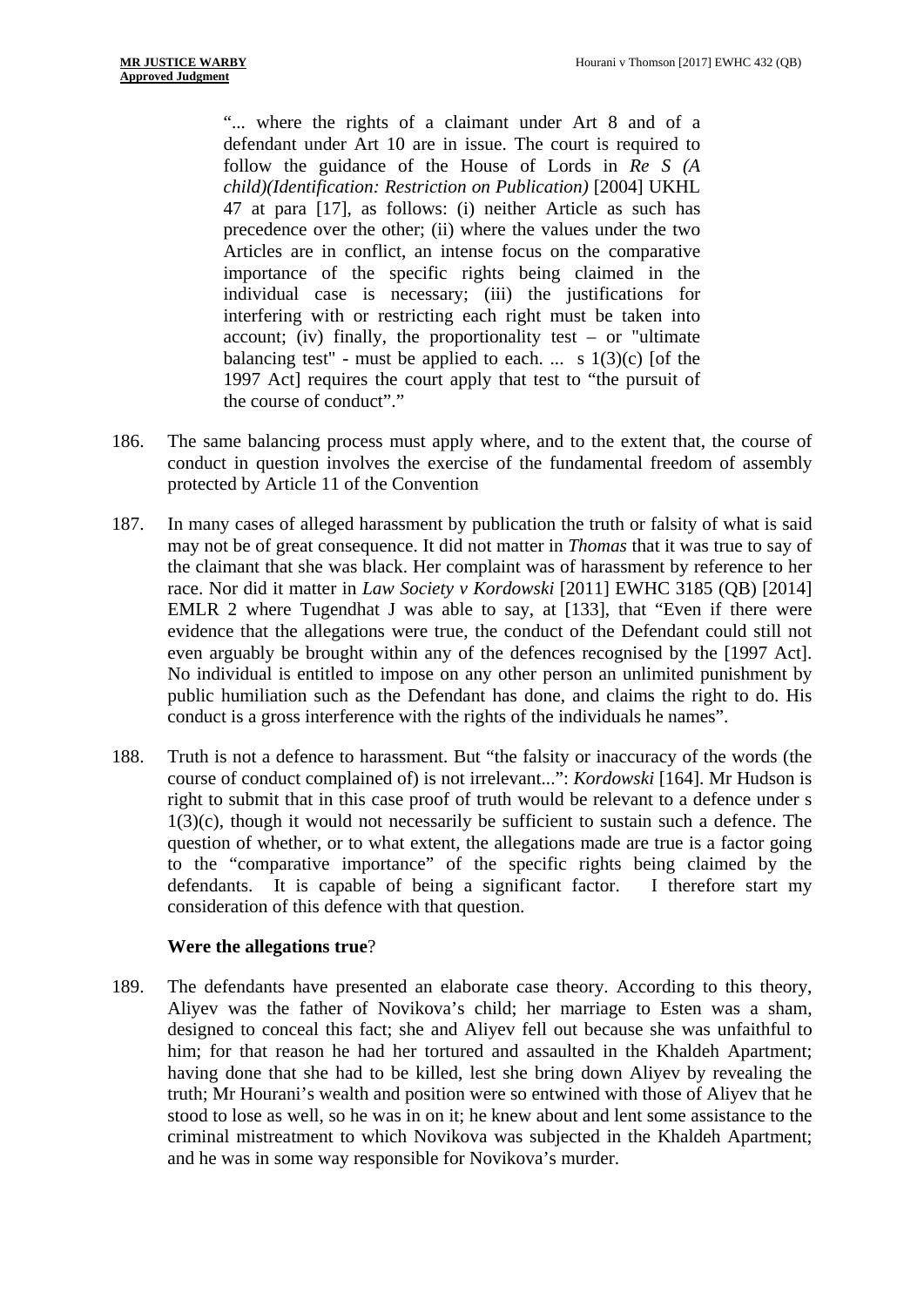- 190. The defendants have certainly identified a number of odd circumstances over the period before and after Ms Novikova's death. There may be some truth in some of their theory, so far as Aliyev and others are concerned. But the claim is brought by Mr Hourani, and it is his role that has to be examined. The defendants have attempted to prove him guilty of some form of participation in a murder, and complicity in other serious crimes, on the basis of documents alone. The attempt has, unsurprisingly, failed. But it has not failed only because it is based purely on documents. It fails for a number of other reasons also.
- 191. I start with the allegation of murder. The defendants' case on the truth of that allegation has not been clear, or consistent. Their case as to the manner of Ms Novikova's death has varied, and their case about the role played by the claimant remains unclear to me at the end of the trial.
	- (1) The Amended Defence pleaded that Dr Waller believed that "on the instructions of Rakhat Aliyev, Ms Novikova had either (a) been murdered in the Claimant's Apartment and then thrown off the balcony, (b) thrown off the balcony; or (c) caused such psychological and physical damage during her period of imprisonment that she had either committed suicide or had fallen to her death whilst trying to escape from the Claimant's Apartment." Who committed the murder, if it was done by method (a) or (b), was not specified. Evidently, it was not suggested that Aliyev had done it himself. Mr Hourani was not accused of being a perpetrator of such an act.
	- (2) When he opened the case for the defence, Mr Hudson said "The defendants believe that Anastasiya was pushed or thrown from the balcony of that apartment to the street below, her impact broken when she hit the steel rods." The theories of being driven to suicide, or falling while trying to escape, were not relied on. Mr Hudson said his clients believed Novikova was murdered "on the instructions of Rakhat Aliyev" but did not say by whom. He did not allege that Mr Hourani had done the pushing or throwing. He did say the defendants believed that Mr Hourani, "was complicit in and facilitated Anastasiya's captivity, torture, sexual assault and ultimate murder." He did not explain what was meant by "complicity" or how the "facilitation" of murder was supposed to have happened.
	- (3) The Further Information alleged that Mr Hourani was aware of and "facilitated" torture, drugging, beating and sexual assault of Ms Novikova in the Khaldeh Apartment. It went on to say that he was "thereby an accomplice" to her murder. The causal link referred to by the word "thereby" was unexplained. Mr Hudson did not explain it to me when I queried the point in the course of argument on the propriety of the Further Information. The Further Information put a further or alternative case, that Mr Hourani "would have been responsible for her murder under the US felony murder rule." This version of the case was also unexplained, and has never been elaborated by Mr Hudson. Neither the written nor the oral closing submissions for the defence referred to felony murder.
	- (4) Dr Waller dealt with the issue in his witness statement, at paragraph 100, where he said this:

"My understanding of US law led me to conclude that the Claimant's facilitation of, and or participation in, the crimes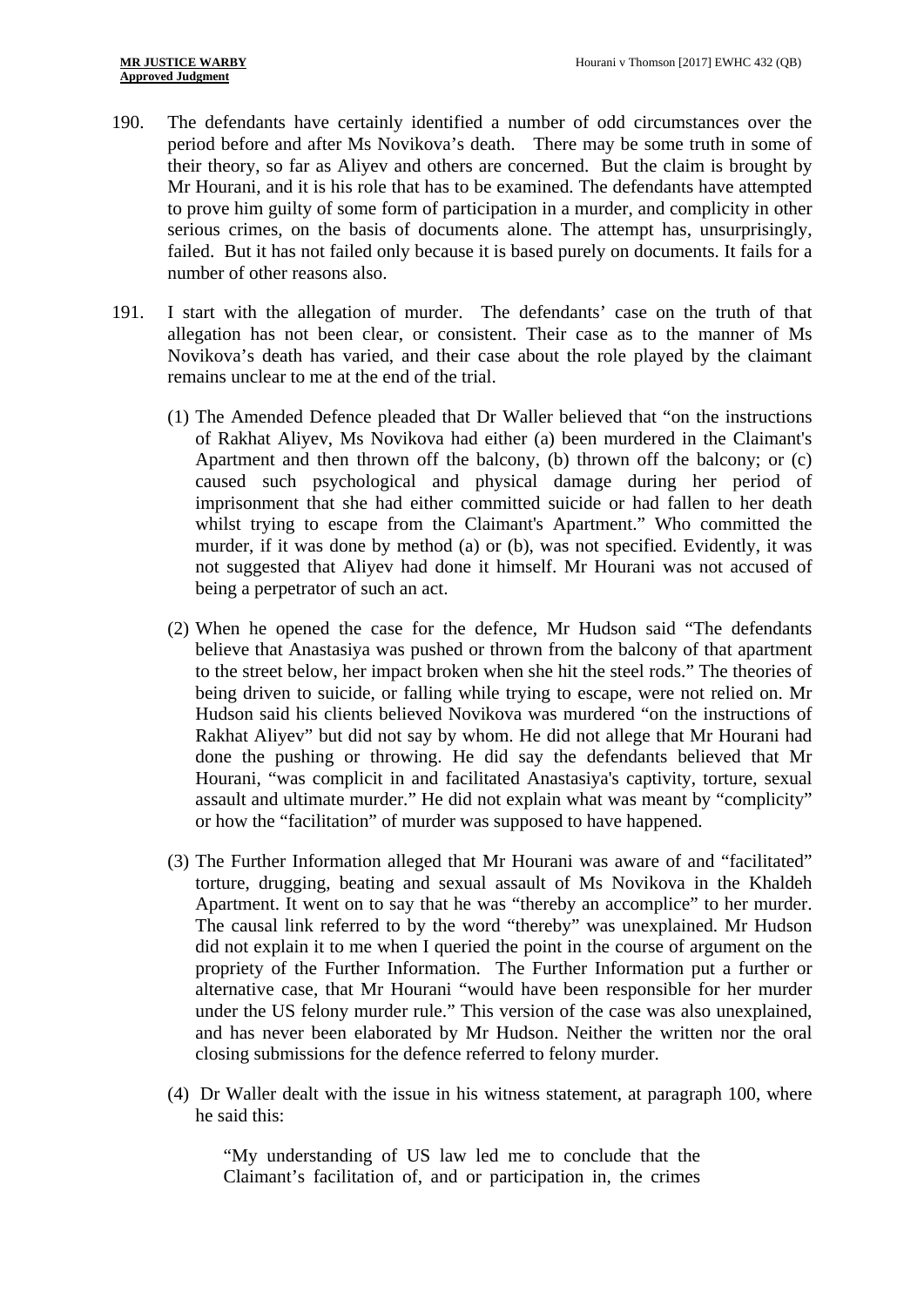that led to Ms Novikova's violent death constituted "felony murder." In the United States, felony murder is a crime in which a collaborator in a crime that results in murder is, in fact, guilty of murder even if he does not physically commit the act of murder himself. One can be convicted of felony murder even if the perpetrators do not commit murder, but whose own felony actions intentionally or unintentionally cause the death of a victim. Therefore, under the laws of my country in which I was working on the Justice for Novikova project, I believed it was reasonable to call someone a "murderer" if there is information which indicates that he engaged in "felony murder.""

This is not admissible evidence of US law, for reasons already given. But nor does it provide any satisfactory basis for supposing that US law is relevant. All that Dr Waller could do when I asked him why this might be so, in relation to protests in London, and online publications aimed primarily at non-US audiences, was to refer to his location at the time he organised the campaign. None of the publications complained of made any reference to US law, or to felony murder, of course. No reader could have deduced that this is what the anonymous author had in mind.

- (5) Nor did any of the publications explain the grounds for the allegation of murder. The evidence does not explain clearly the basis on which Dr Waller considered, and the defendants now maintain, that Mr Hourani's conduct "would have" made him guilty of felony murder under US law. On his account of the felony murder rule, it would appear that the key issue would be whether Mr Hourani was a "collaborator" in a crime that "results in murder" or at least leads to a person's death. It is clear from Dr Waller's words in paragraph 100 that he is alleging Mr Hourani's facilitation of crimes. He goes beyond the pleaded case, and alleges "participation in" crimes. But it is unclear what he means by "the crimes that led to Ms Novikova's violent death".
- (6) In his closing submissions Mr Hudson invited me to find that Ms Novikova's death resulted from a blow to the head causing a skull fracture, that was inflicted in the Khaldeh Apartment, before she fell or was thrown from the balcony. He based this submission on the Charite report, with its finding of more than one skull fracture. The argument is that the forensic findings are not consistent with death resulting from a fall. I shall come back to that issue. But some things are clear. It is not, and never has been, suggested that Mr Hourani inflicted a blow such as this, or was a participant in any conduct that involved the delivery of such a blow, or facilitated such conduct, or conspired to cause the infliction of such a blow.
- 192. At the end of the trial I am left with the conclusion that the defendants have failed to present the Court with any clear, consistent, or coherent case in support of the serious allegation that Mr Hourani is guilty of the murder of Anastasiya Novikova. They have put forward a case that he "facilitated" other crimes against her, to which I shall come. But they have not set out how he could "thereby" have been an accomplice to her murder. The causal link suggested by that word remains unexplained. Now that the defendants have dropped the theory that Novikova may have been driven to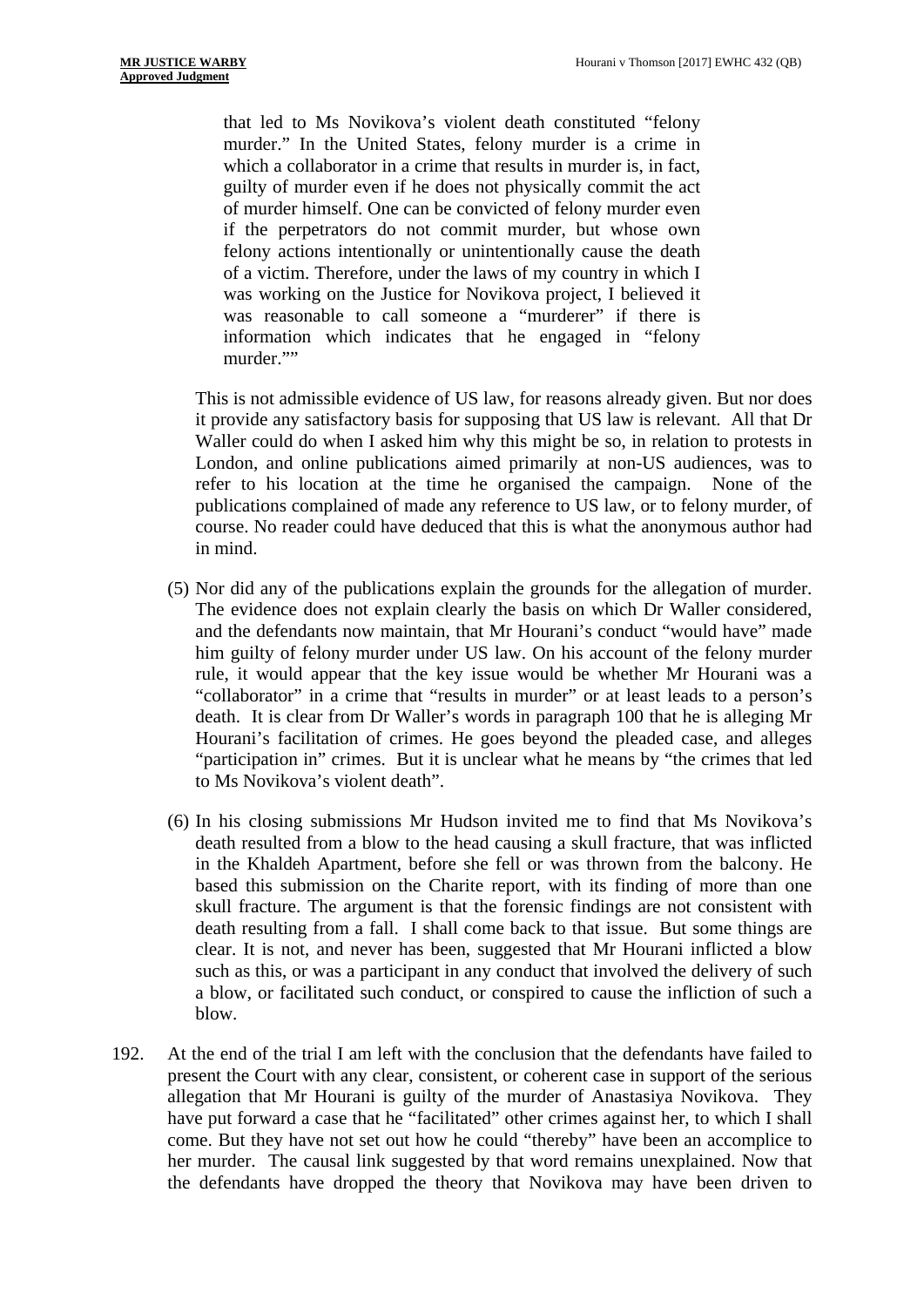suicide, or died escaping the brutality that is alleged to have been meted out to her, none is apparent. The case as to how she died that the defendants have put forward at the end of the trial is quite different. It is now suggested that she died by having her skull bashed in by someone. Otherwise, the defendants have put forward a case based on the hypothetical application of a US legal doctrine. They have failed to explain why US law should be considered relevant to the question of whether it is true that this British/Lebanese claimant murdered a Uzbekh national in Beirut in 2004. They have adduced no admissible evidence of the doctrine of law relied on. They have failed to explain how that doctrine would, on the facts as the defendants allege them to be, lead to the conclusion that Mr Hourani is guilty of murder.

- 193. For all these reasons, the defendants' case that the allegation of murder was true cannot be upheld. Indeed, my conclusion is that the application for permission to amend the defence by adding the Further Information to which I have referred must be dismissed. The case there set out is not adequately particularised, is in part irrelevant, and it never had any real prospect of success.
- 194. It goes further than that. First, because on the evidence Mr Hourani was not present in Beirut on the day of Ms Novikova's death, or for the four previous days. That was the evidence placed before the Lebanese court. It was based on the official records. There is no reason to doubt the records, which are from the same source as those relied on by the defendants. Dr Waller was challenged about this in crossexamination, and could offer no satisfactory answer. Confronted with the fact that records suggested Mr Hourani left Beirut on 15 June and did not return until 20 June, he responded that the records specified only British, Kazakh or Palestinian passports and not "passports of other nationalities which Mr Hourani might have had". He maintained that it was a "fair possibility" that Mr Hourani might have used another passport to re-enter the country in the days before Ms Novikova's death. There is nothing to support such a suggestion, other than circular reasoning which starts from the proposition that Mr Hourani was in the country and somehow involved in the murder, and looks for a way in which that might be made to fit with other evidence.
- 195. Mr Hourani's evidence is that he was not in Beirut at the time. The theory that he might have used some other passport to enter Beirut before 20 June 2004 was not put to him in cross-examination. It was put to him that he had acted as interpreter when Esten was interviewed by the Beirut police on 19 June 2004, but that proposition – which has long been a part of the case against Mr Hourani – fell apart when the interpreter assisting Mr Hourani told the Court that the written (and non-agreed) English translation of the interview record was wrong. I accept that the Arabic version identified the person who acted as translator as *Hussam* not Issam Hourani.
- 196. Further, I do not consider that I can safely accept the defendants' case that Anastasiya Novikova was murdered. The onus lies on them to prove that this is more likely than not. For that purpose they rely on the photographs of her body on the railings, and a body of circumstantial evidence. However, the main plank of this case is, as it has to be, forensic evidence. This takes the form of the Charité report. In closing Mr Hudson put it this way: "… it's right we say, to conclude that she was murdered and that her suicide was staged is because, amongst other things, the skull fracture she sustained simply cannot be explained by the fall." He went on to say that "the fact of the skull fracture was recorded by the doctor in Lebanon [Dr Haidar] when he examined the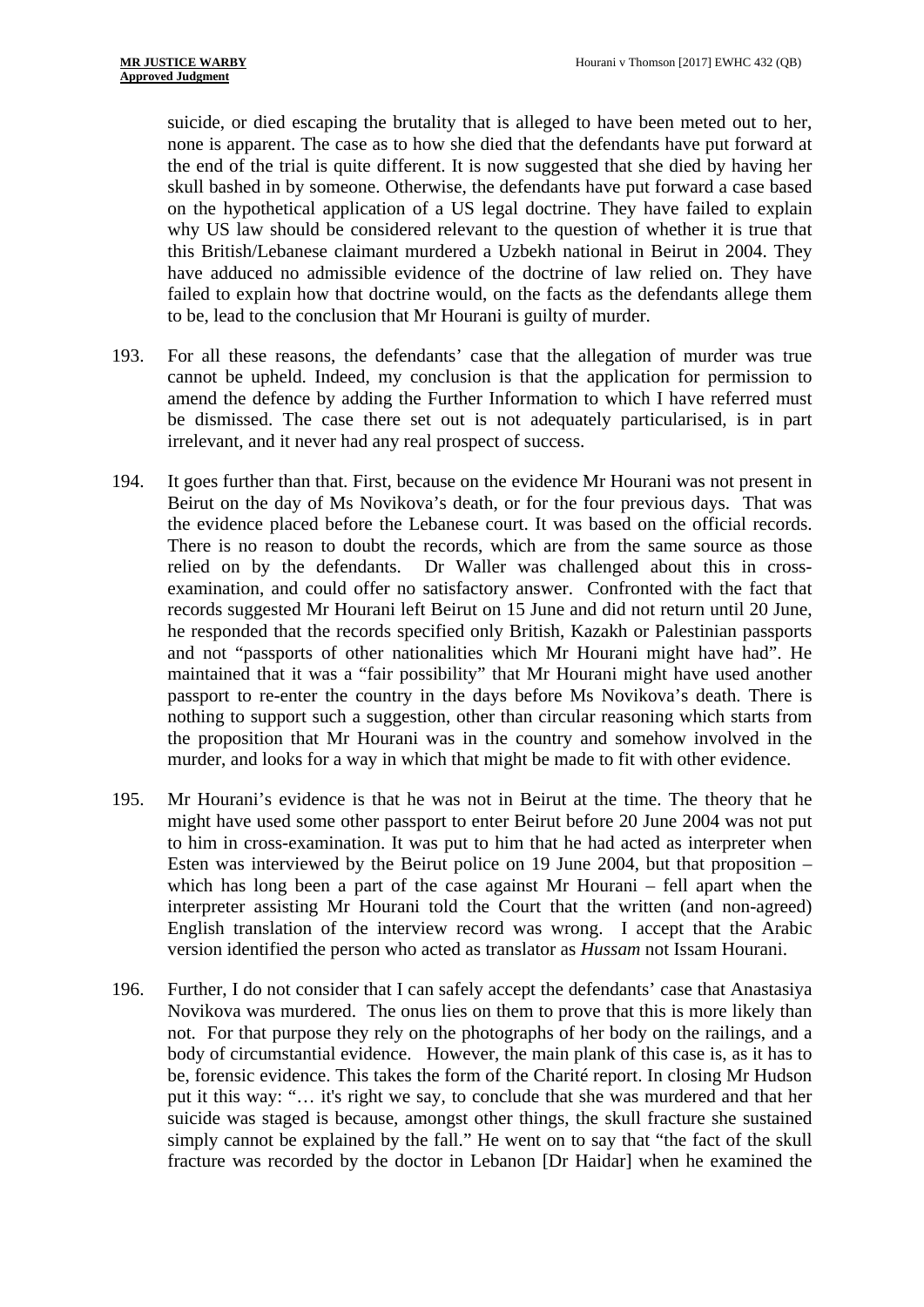body", and to criticise as unsustainable the conclusion that this fracture could have been caused by the fall.

197. Mr Hudson has acknowledged that I might conclude that the issue "simply can't be decided" by reference to the two competing hearsay medical reports. It goes a little further than that. In my judgment it would not be satisfactory to reach a conclusion in the defendants' favour on this issue. First, the assumption that the issue could be resolved by focusing on "the skull fracture" and preferring one expert opinion over another appears unsound. Examining Ms Novikova's body on the day of her death, when it was still warm, Dr Haidar found "multiple skull fracture" on the left side of the head. He made x-rays. He concluded that the fractures were caused by the fall. He detected no signs of aggression towards her. Eight years later, reviewing Kazakh records of the exhumation in 2007, Charité found that "the overwhelming majority" of the bone injuries found could be readily explained by a fall. The key passages in this report, as translated from the German, are these:

> "the two-sided skull fracture system cannot be reconciled with the documented discovery condition and a simple fall event..

> There are hints of a different type of force, contrary to the injuries that could have been caused by the assumed fall event, that point to a violent event against the body of NOVIKOVA, Anastasia Grigorjevna prior to her fall from above, which, based on the results of the Kazakh forensic pathologist only occurred post-mortem (in the sense of a throw out of the window of the already killed or dying NOVIKOVA, Anastasia Grigorjevna).

 $\mathbb{R}^2$ 

The conclusions in the report by Dr. Haydar… …must be rejected, since the photographs documenting the discovery condition cannot be reconciled with … the skull fractures observed by the Kazakh coroner…"

198. There are other features of the Charité Report to which the defendants point, and are entitled to point, as lending some support to the theory that Novikova's death was murder. But there are features of the Haidar Report that go the other way. As appears from the above-quoted extracts, the key factor is that the Kazakh "coroner" (assuming that to be a correct translation) made findings of fact about skull fractures that differed from those of Dr Haidar. Relying on those factual findings the Berlin experts concluded that Dr Haidar must have been wrong about the cause of death. But Dr Haidar was on the scene swiftly, and made his investigations without (on the evidence) any intervention from a third party. His integrity has not been attacked. Nor has there been any evidential or other exploration of what mistakes he might have made, or how. It is not explained, for instance, whether his own x-rays showed the multiple fractures referred to by the Charité report, so that his report was inconsistent with his own evidence. The court knows next to nothing about the professional qualifications of the authors of the Charité report. It has not even been shown the documentary materials supplied by the Kazakhs, on which Charité relied. On the basis of this evidence, whilst I cannot rule out the possibility of murder, the defendants have failed to establish that murder is a probability. The forensic evidence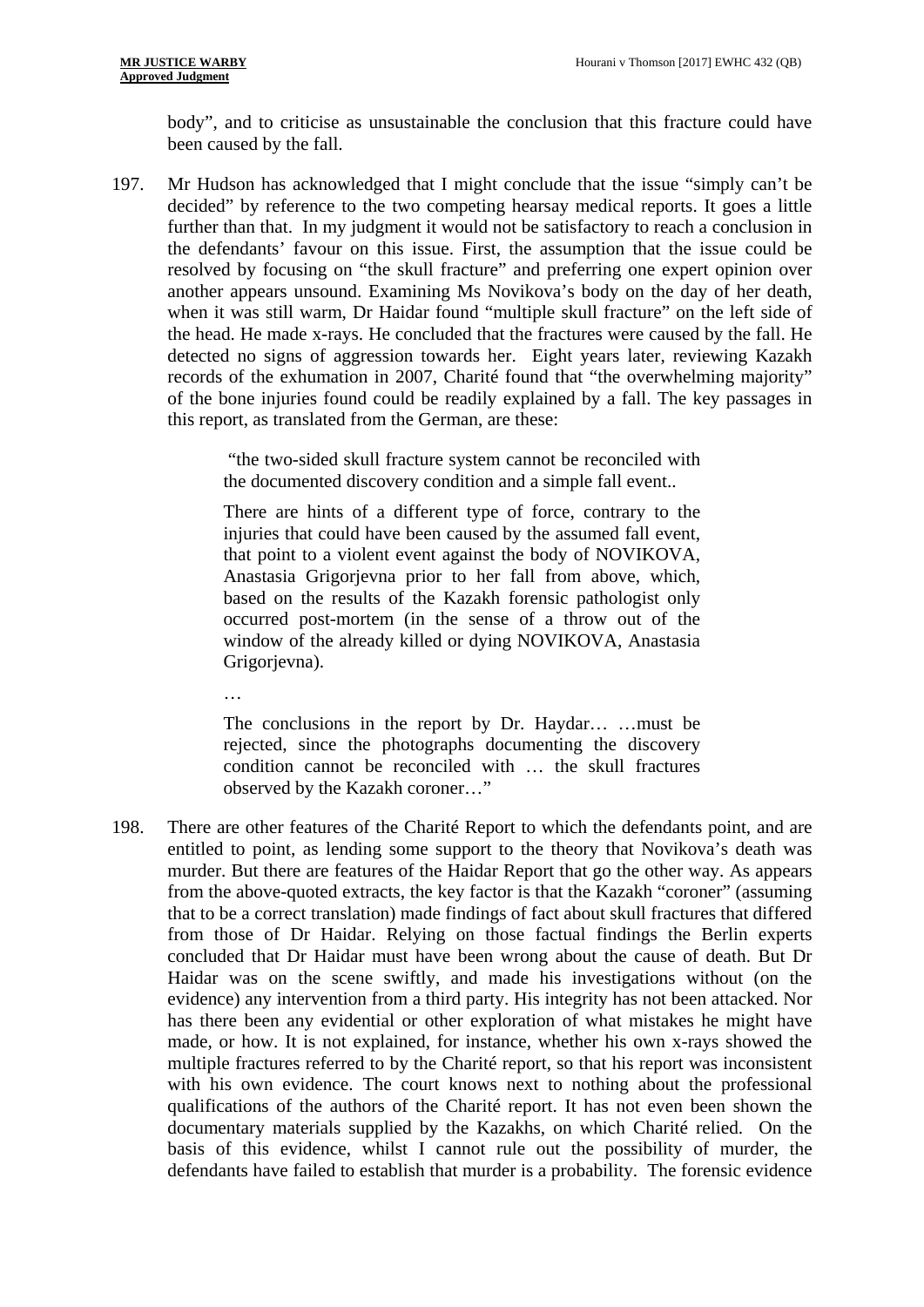is not good enough to do that, whether it is viewed in isolation from or in conjunction with the circumstantial evidence, to which I shall come.

- 199. I would have reached that conclusion even if I had disregarded the agreed fact that the Kazakh regime is corrupt, the evidence that tends to show that the President is overwhelmingly powerful within the borders of the Kazakh state, and the evidence that at all relevant times the regime has had hostile intent towards Aliyev and Mr Hourani. To my mind, these are all factors that lend support to my conclusion that the forensic evidence does not prove murder. I note that the authors of the Charité Report do not appear, on the face of the document, to have addressed – at least not in any ordered, sustained, or detailed way - the question of whether the source material provided to them might be unreliable for any of these reasons.
- 200. The defendants' Further Information, containing "a summary of the allegations they make against the Claimant in relation to his role in the murder of Anastasiya Novikova" runs to some 900 words over 15 paragraphs. The conclusions I have already set out mean that it may not be strictly necessary for me to make findings on all the factual allegations in this document. But all these points have been explored in the evidence, and I have reached conclusions. Those conclusions help explain why I have said that the forensic evidence would not pass muster, even having regard to the circumstantial evidence. They also have a bearing on the next main issue I have to deal with when assessing the reasonableness defence. So I shall record my findings about what has or has not been proved on the balance of probabilities. I do so using the paragraph numbers of the Further Information.
	- (1) I do not accept the defendants' case that Mr Hourani "offered to Rakhat Aliyev the use of an apartment of his in the CCC Building … as a place for Ms Novikova and Mr Esten to reside." I accept Mr Hourani's evidence that he had no such apartment. He had a flat some 2km away, and a house outside Beirut.
	- (2) I find that after their arrival in Beirut Ms Novikova and Esten lived in the Kazakhstan diplomatic residence in the CCC building. I do not accept the defendants' alternative case that the couple lived "in the same apartment as the Claimant and his wife, Gulshat" in the CCC Building. The Houranis had no such apartment.
	- (3) I accept that Gulshat Hourani was in Beirut when Luiza was born. But it has not been proved that Mr Hourani's sister Hiam "participated in the birth" of Luiza. I accept Mr Hourani's evidence that this is untrue. Hiam's main residence and her place of work were in Athens at that time. There is no sufficient evidence that she was present in Beirut at this time.
	- (4) It may be that Ms Novikova later developed an intimate relationship with an Arab man, but I do not consider that has been proved. I do not accept the defendants' case that Mr Hourani found out about such a relationship, and told Aliyev about it.
	- $(5) (7)$  I do not accept the defendants' case that in January or February 2004 Mr Hourani met Aliyev, Koshlyak and Fomaidi at Beirut Airport and, later at the Khaldeh Apartment. Nor do I accept that Mr Hourani returned to the Khaldeh Apartment later the same day with an electric drill and closed ring brackets; or that he brought Ms Novikova to the Apartment that evening, and took her and the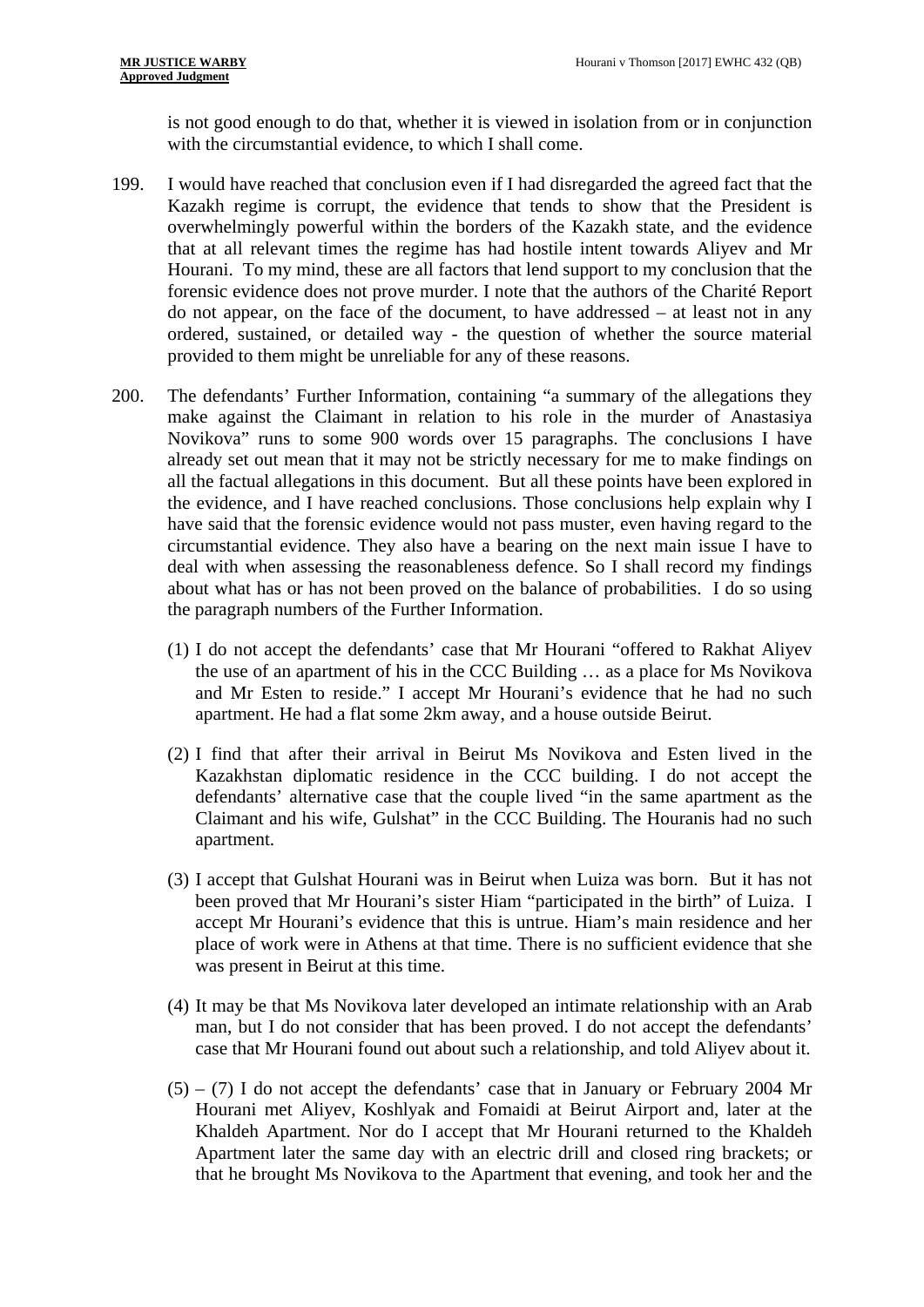child to a room that had been prepared for the purpose of torturing Ms Novikova. It has not been proved that Mr Hourani "took care of" DNA tests of the child and Aliyev, as the defendants allege.

- $(6)$   $(9)$  I do not accept the defendants' case about what happened the following day: that Mr Hourani returned to the Khaldeh Apartment in the morning with food and an Asian woman who took Luiza away, and then came back with more food at lunchtime. I do not accept that Mr Hourani visited the Apartment at this time. It follows that I do not accept that Mr Hourani heard Aliyev tell Fomaidi that he intended to give Ms Novikova "methandrostenolone" so that she would gain weight and look ugly, or that he saw Ms Novikova in the Apartment that day.
- (10)The defendants' case continues with an allegation that about 4 days later Esten arrived in Beirut and was taken by Mr Hourani to the Khaldeh Apartment where he was ordered by Aliyev to demean and punch Ms Novikova, and to "assault her through sexual intercourse and oral sex". It is said that "during this time the Claimant travelled back and forth to the Mahlab Building Apartment." I find that Esten was in Beirut from 25 February 2004. I do not accept that Mr Hourani went to the Khaldeh Apartment at this time, with or without Mr Esten. It has not been proved to my satisfaction that any of the alleged activities were going on in the Apartment or, if they were, that Mr Hourani was aware of it.
- (11)The defendants have not proved their case that there was restricted access to the Khaldeh Apartment, with only Mr Hourani, Esten and Akimkulov having keys. Nor have they proved that only four people, one being Mr Hourani, could call the mobile phones used by Akimkulov and Esten whilst in Beirut.
- (12) The allegation that Mr Hourani assisted Esten when, in March 2004, he was arrested for keeping the drug "anasha" would be insignificant in itself, but it has not been proved in any event.
- (13) I find that Mr Hourani was in Beirut on 13 June 2004, which was his birthday. It is possible that Esten called him that day to wish him a happy birthday, as the defendants contend. I do not accept, however, the defendants' case that Mr Hourani "visited the [Khaldeh Apartment] around midday" or that when he was there "Akimkulov apologised to the Claimant for not being able to buy him a present" to which "the Claimant replied that that was not a problem and that his biggest problem was Ms Novikova."
- (14)The Further Information alleges that "On 19 June 2004, following the murder of Ms Novikova and after her body had been found, Mr Esten told Mr Akimkulov not to worry and that the Claimant would handle everything." I do not accept this. I find that Mr Hourani was abroad at the time, and did not return until the following day. The defendants further allege that when Mr Esten was interrogated by Beirut police "the Claimant (or his brother) acted as translator". I have already made clear that it was Hussam Hourani who acted as translator, not this claimant. I am not persuaded that the evidence shows that Hussam Hourani "sought … to limit any police investigation of Ms Novikova's death", as the defendants maintain.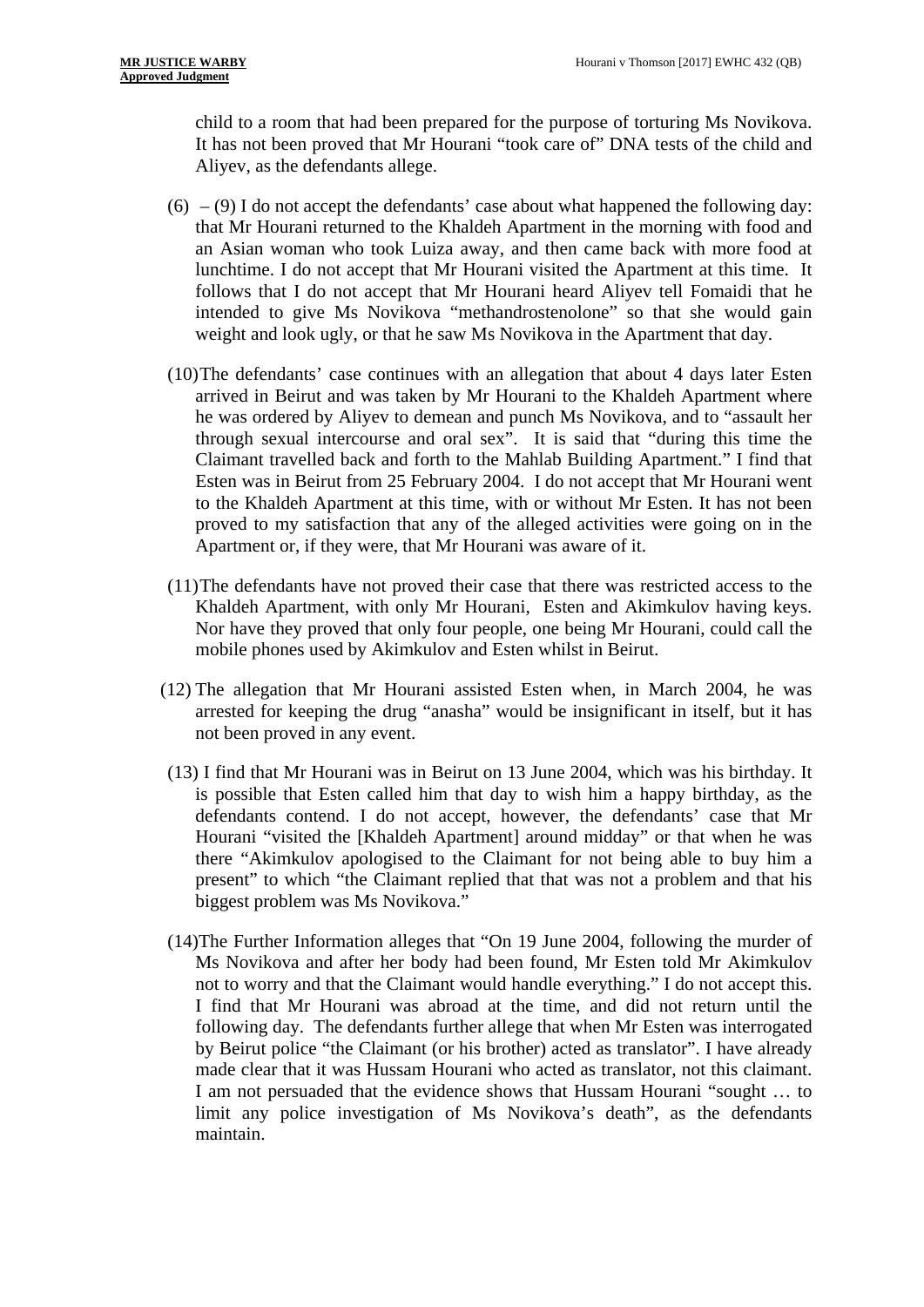(15) I reject the defendants' contention that Mr Hourani "facilitated" the acts of torture, drugging, beating and sexual assault that are alleged to have been carried out against Ms Novikova in the Khaldeh Apartment. I am not persuaded that he was "aware that" those crimes were being carried out, if they were. I have already dealt fully with the allegation in this paragraph that Mr Hourani was "thereby" an accomplice to Novikova's murder "and/or would have been responsible" under US law.

### **Was the conduct of Messrs Thomson & McCarthy reasonable?**

- 201. The matters pleaded in support of the defence of reasonableness have three main elements. The first is a substantial case about the relevant factual circumstances concerning Ms Novikova in and after 2004, set out in paragraphs  $1 - 113$  of the Re-Amended Defence. I have already dealt with the key aspects of that case, so far as they pertain to Mr Hourani. The second element is to point out that Messrs Thomson and McCarthy and Dr Waller were "exercising their rights to protect and freedom of expression". At this point the case for Messrs Thomson and McCarthy ends.
- 202. The Re-Amended Defence goes on to assert a third element, which is about belief. The beliefs asserted are (i) that Mr Hourani knew of and facilitated the imprisonment of Ms Novikova in the Khaldeh Apartment and her torture, drugging, beating and assault there; (ii) that on the instructions of Aliyev she had been murdered in the apartment or thrown off the balcony to her death, or caused to commit suicide, or to fall whilst escaping; (iii) that Mr Hourani was an accomplice to the murder and/or would have been responsible in US law; and (iv) that it was "very much in the public interest and reasonable for these matters to be brought to the attention of the public." But all these points about belief concern Dr Waller, and only Dr Waller. It is he who is said to have believed all these things. Neither Mr Thomson nor Mr McCarthy asserts that they held any such beliefs.
- 203. I have already found, when dealing with the public interest defence to libel, that Messrs Thomson and McCarthy lacked any belief that publication was in the public interest, and had no reasonable grounds for any such belief. I have also found that they did not act with the purpose of preventing or detecting crime but for other, illicit purposes. These conclusions are enough to lead to the rejection of their defence of reasonableness.
- 204. It is not reasonable for a person to accept substantial reward for playing a significant role in carrying out another's instructions to stage a fake, made-for-YouTube demonstration that targets a person with an accusation of murder, without turning their mind to whether this is in the public interest, or making any (or anything other than superficial) investigations into whether the accusation is true. Such a person takes the risk that the accusation turns out to be untrue, as I have found. Put another way, the course of conduct pursued in relation to Mr Hourani by these two defendants was, in the particular circumstances of the case, highly unreasonable. The topic was important, but the particular speech was not. I am not sure it is right to say that these defendants were exercising their Article 11 rights at the June Event. Neither was present, and neither was genuinely protesting about anything. But in any event, there is a pressing social need to interfere with the rights of these defendants under Articles 10 and 11 for the purposes of protecting the specific rights to respect for his private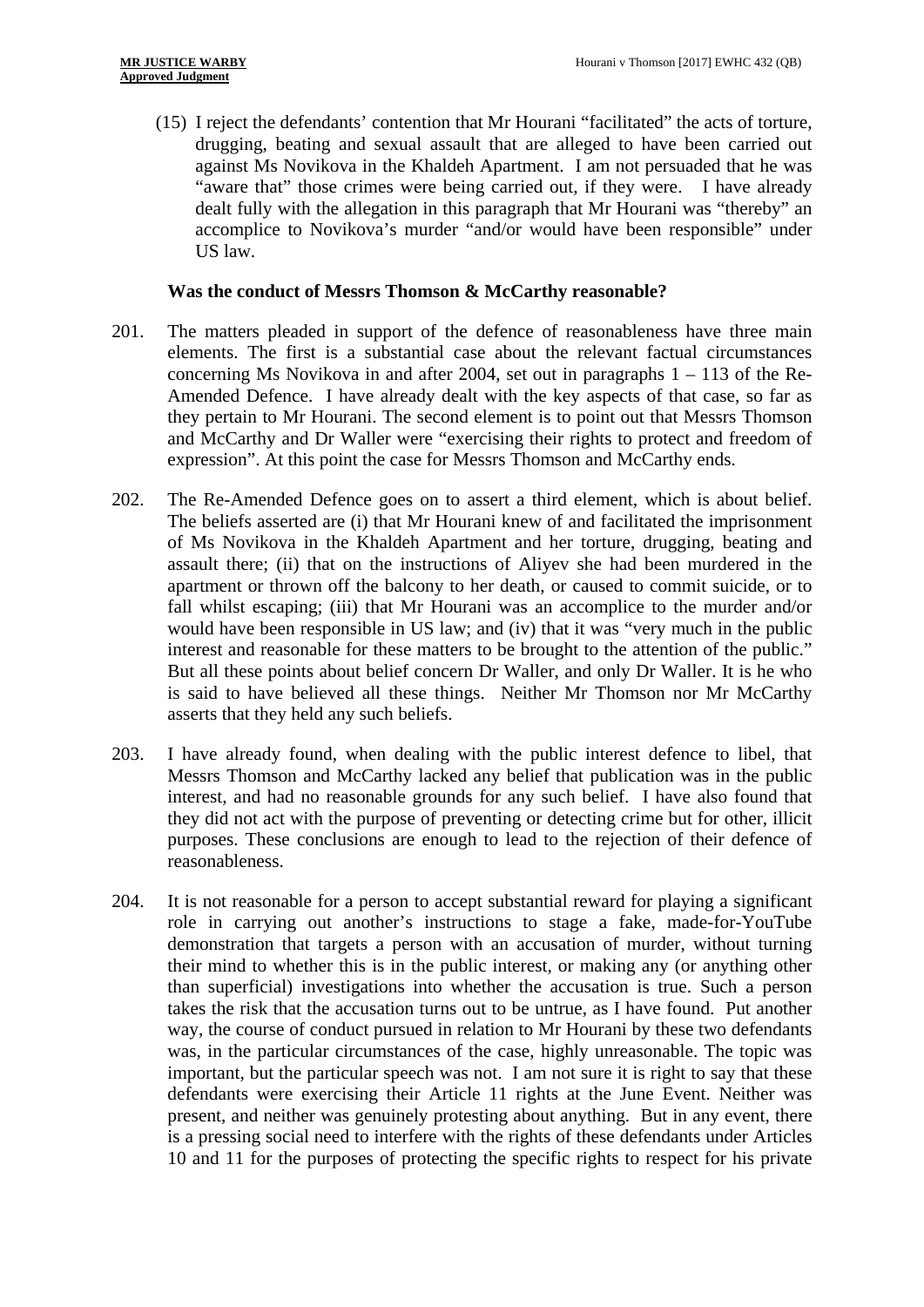life which Mr Hourani is asserting. There is no pressing need to prioritise these defendants' Convention rights over Mr Hourani's rights under Article 8(1).

205. In reaching these conclusions I have taken account of the principles identified above, and those considered in the next section of this judgment.

## **Was Dr Waller's conduct reasonable?**

- 206. I have summarised Dr Waller's pleaded case, above. It relies on the factual circumstances and the Convention Rights under Articles 10 and 11 but otherwise focuses on the state of his knowledge and belief, at the time of the campaign, and the public interest in making those matters known. I would agree that those are important features of the factual matrix or, to put it another way, "particular circumstances" of some weight when considering whether a person's conduct "was reasonable". That is a sensible and logical approach to the statutory wording and the authorities. In this context, the "reasonableness" of a course of conduct to be assessed in the Conventioncompliant way identified above. The court is not concerned with whether a publication was "reasonable" in any other sense. That is the point made by Lord Phillips MR in *Thomas* [32]. See also Tugendhat J in *Trimingham* [56].
- 207. The defendants' opening argument, and their initial skeleton argument, appeared to be in harmony with the pleaded case. Dr Waller's witness statement focused on what he knew and believed. I was therefore surprised to read and hear the closing submissions of the defendants. These pay relatively little attention to Dr Waller's state of mind, but focus on other matters. Indeed, it is submitted on behalf of the defendants that the question of whether their conduct "was reasonable" is not to be considered in the light of the facts as they stood, and the defendant's state of mind as it stood at the time of the allegedly harassing conduct, but rather as at the date of the Court's judgment on the basis of "particular circumstances" which include "any relevant circumstances which arose after the conduct complained of and what has taken place during the course of the trial." The area of enquiry is different, submits Mr Hudson, from that to which attention would be paid when considering the s 4 defence to defamation. The relevant circumstances encompass post-publication events including, it is said, the demeanour of the claimant under cross-examination.
- 208. I reject this argument as untenable. It is impossible to suppose that this is what Parliament meant by the words it used to enact the tort of harassment. The defence is available if the course of conduct "was reasonable". Those words direct attention to the time at which the conduct was engaged in. The "particular circumstances" referred to in s 1(3)(c) must be those prevailing at the time at which reasonableness is to be assessed. That is the ordinary and natural meaning of those words, in their context. This approach provides people with a clear standard by which they can guide their own conduct and assess the legitimacy of others' conduct towards them. It enables someone to determine, before, at or shortly after the time when a course of conduct is engaged in, whether or not it is lawful. These are important points, bearing in mind that harassment is both a tort and a crime. The interpretation advanced by the defendants would not reflect the wording used, would not serve these important purposes, and would be highly inconvenient in practice. Parliament should not be assumed to have legislated for a highly inconvenient approach, in the absence of clear words. Reliance on the words of Lord Phillips MR in *Thomas* [32] is misplaced.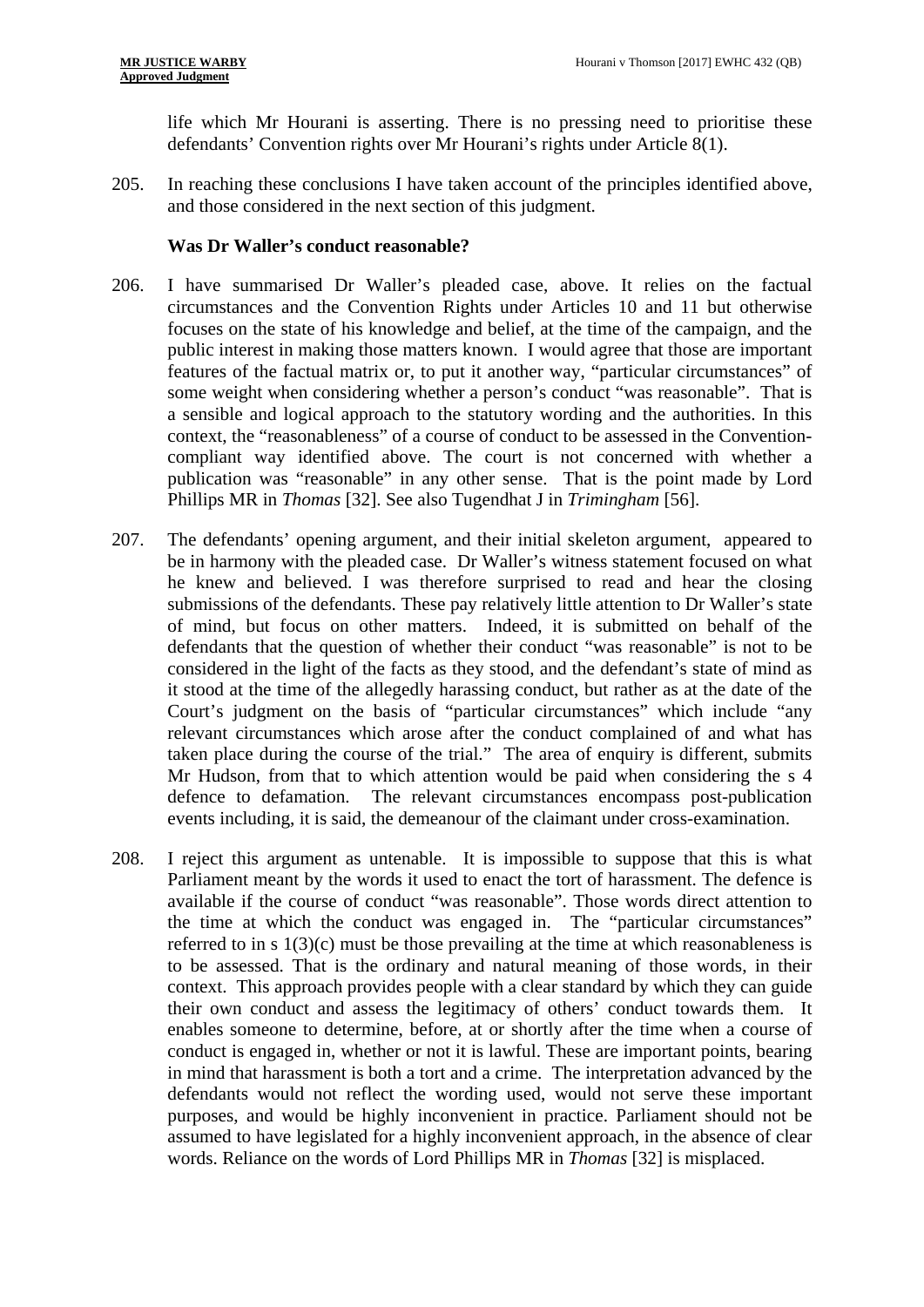- 209. Mr Hudson makes four further submissions about the right approach to this question that I do accept, with some minor reservations. First he submits that where a course of conduct involving speech is alleged to be harassment "the truth or otherwise of [an] allegation and the failure or success of a defendant in proving the truth of [an] allegation is a 'particular circumstance' to be taken into account in assessing whether any proven course of conduct was 'reasonable'". Truth will not always matter very much; it may be clear that proof of truth would be incapable of justifying what the defendant has done, as in *Kordowski* (above). But I would accept Mr Hudson's submission for the purposes of this case. I therefore address this issue in the light of my findings as to the truth or otherwise of (a) the allegation that Mr Hourani was guilty of of murder and other criminal offences, and (b) the key factual circumstances that have been alleged in support of those allegations. I am dealing with the publication of untrue allegations that the claimant was guilty of grave crimes, including murder, that has a harassing effect on its target.
- 210. That said, I readily accept Mr Hudson's second submission, that a failure to prove truth is not fatal to the defences available in a harassment claim. As Mr Hudson puts it, "it is not necessary for a defendant to prove that statements of fact which are made as part of a harassing course of conduct are true in order to establish a defence under" s  $1(3)(c)$  of the 1997 Act. The question remains whether it was reasonable in all the circumstances to pursue the course of conduct which otherwise would amount to harassment. Just as it may be unreasonable to harass a person with true allegations, it can be reasonable to cause harassing effects by publishing allegations which you cannot prove to be true.
- 211. Thirdly, Mr Hudson submits that "circumstances" for the purposes of s  $1(3)(c)$ "include the fact that an allegation has been made as well as whether or not that that allegation has been proved to be true". This is a very broad proposition, with which it is impossible to disagree in the abstract. But at the same time, this is putting the matter at such a level of generality that it has little meaningful content. Attempting to bring it to bear on the circumstances here, I would accept that I must bear in mind that Dr Waller is not the only or the first person to accuse Mr Hourani of murder, and other grave crimes. But that cannot of itself be a justification for what he did and said. I must make some assessment of the extent to which the fact that others have made such allegations makes it reasonable for Dr Waller to do so as well. That must depend to some extent on the sources, nature, and apparent reliability of the other allegations.
- 212. Fourthly, I accept that, as Mr Hudson argues, it is relevant to consider the topic of the speech that is alleged to amount to harassment; any attempt to interfere with political speech requires the most convincing justification, and the most anxious scrutiny from the Court.
- 213. In my judgment, contrary to Mr Hudson's submissions, the exercise of determining whether a course of conduct involving publication of a harassing nature is "reasonable" and hence not actionable under s 1 of the 1997 Act has some similarities with the evaluation of a public interest defence under s 4 of the Defamation Act 2013. I do not say that the exercises are the same, but they do involve overlapping considerations. The same outward behaviour by a defendant may, as here, give rise to claims in defamation and in harassment. The interests protected by the two torts are different, and that will affect the approach. But claims of both kinds are likely to engage the Convention right under Article 8, though they may not always do so. The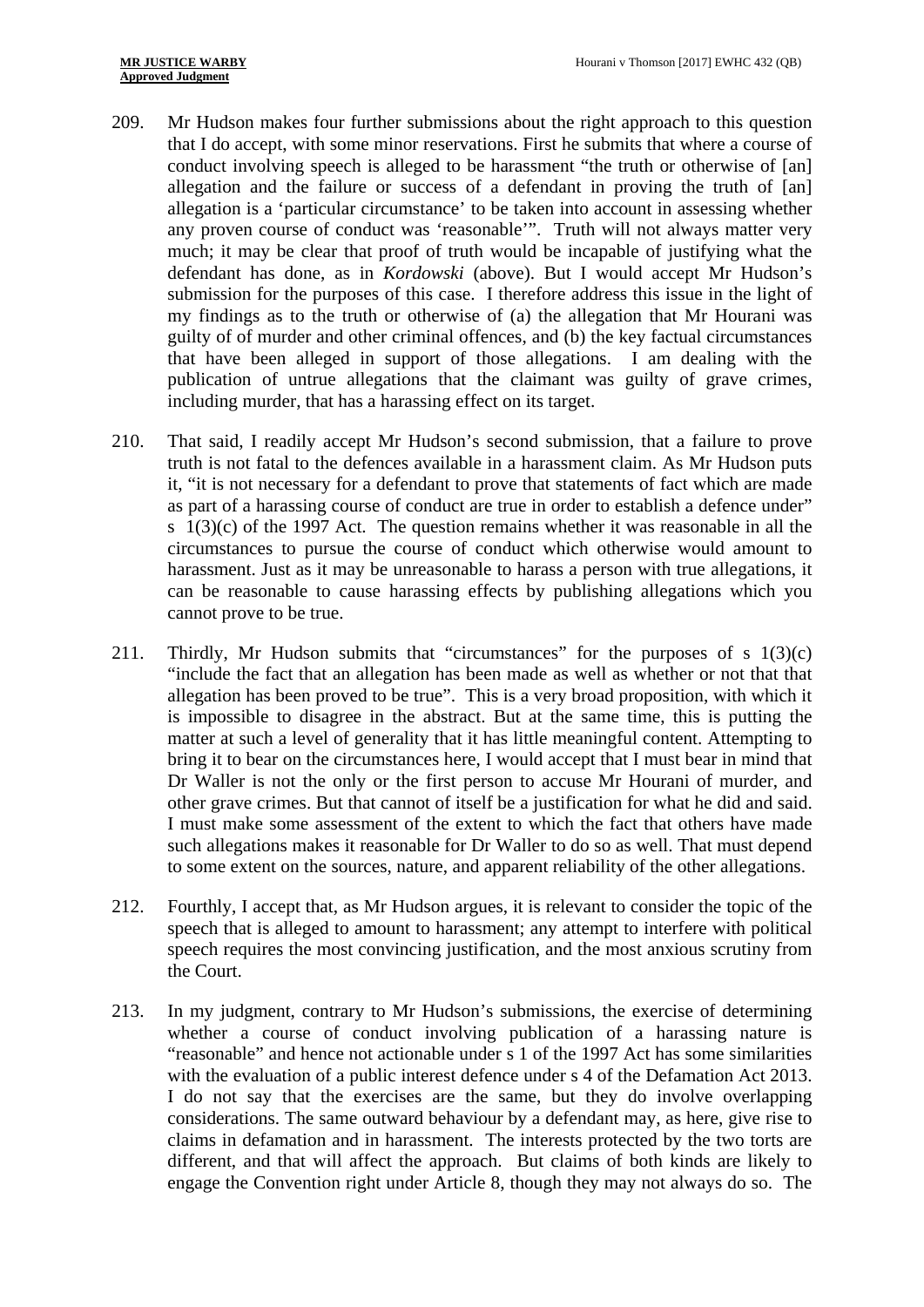public interest defence to defamation is designed to achieve that same aim. burden of proving each of these defences lies on the defendant. The defences will inevitably engage at least the Article 10 right, if not Article 11. The reasonableness defence to harassment must be interpreted and applied in such a way as to strike an appropriate balance, giving due weight to the competing Convention Rights. The

- to expect of them, in all the circumstances? 214. The public interest defence to defamation extends protection to circumstances where the defendant has published defamatory imputations of fact which cannot be proved to be true. Defendants who have done that by making a statement on a matter of public interest, reasonably believing the publication of that statement to be in the public interest, are immune from liability. The question of whether a belief is reasonable for these purposes brings in considerations to which I have alluded already: bearing in mind the subject-matter, the words used, the nature of the allegations, and the role of the particular defendant, did the defendant conduct such enquiries as it is reasonable
- 215. Those considerations would seem to be relevant, albeit not necessarily conclusive, when assessing whether the same publication is actionable as harassment. A defendant who meets the requirements of the defamation defence might expect to be acquitted of harassment, unless there is something about the element of harassment that makes it necessary to interfere with the Article 10 right nonetheless. Defendants who do not believe that the publication of the offending statements was in the public interest, or had no reasonable belief that this was so, may well find those factors weigh against them in the overall assessment.
- 216. My view that the topic of how Ms Novikova met her death was one of public interest in a general sense has already been set out. Having seen Dr Waller deal with a prolonged, careful cross-examination I accept that by the time the campaign began in earnest – by the time of the first publications – he had formed a genuine belief that before her death Ms Novikova had been the victim of the criminal conduct that has been alleged in this action; that Mr Hourani was guilty of some kind of reprehensible role in relation to such crimes; that Ms Novikova had been killed or driven to her death; and that Mr Hourani had played some reprehensible role in that respect also. I accept also that he held the belief that, these matters being true, it was proper and in the public interest to publicise them. I do not accept, however, that the public interest in bringing these matters to the attention of the public at large was at the forefront of his thinking. It was not, as I have held, among his purposes to detect or prevent crime. His main purposes included doing the bidding of his Client(s) by "disabling" Aliyev and his associates and, along the way, imposing extreme psychological pressure on Mr Hourani. The fact that it was, in his mind, in the public interest to expose Mr Hourani as a murderer was not instrumental, but incidental to his thinking.
- 217. Nor do I accept Dr Waller's claim to have "carefully reviewed" the available documents "in order to satisfy myself of the veracity of the allegations made against the Claimant and to ensure that any campaign was undertaken with full knowledge of the facts and matters being referred to." He was to publish, or cause the publication, of very serious allegations. He was the main protagonist. Besides the Client(s) it was he who determined the message, and how it was delivered. He chose to deliver an unambiguous and unsubtle message, in a forceful way, over a period of time, to a large number of people. There was no reason for him to believe that the message was likely to have an impact on the authorities in the Lebanon. Its likely, as well as its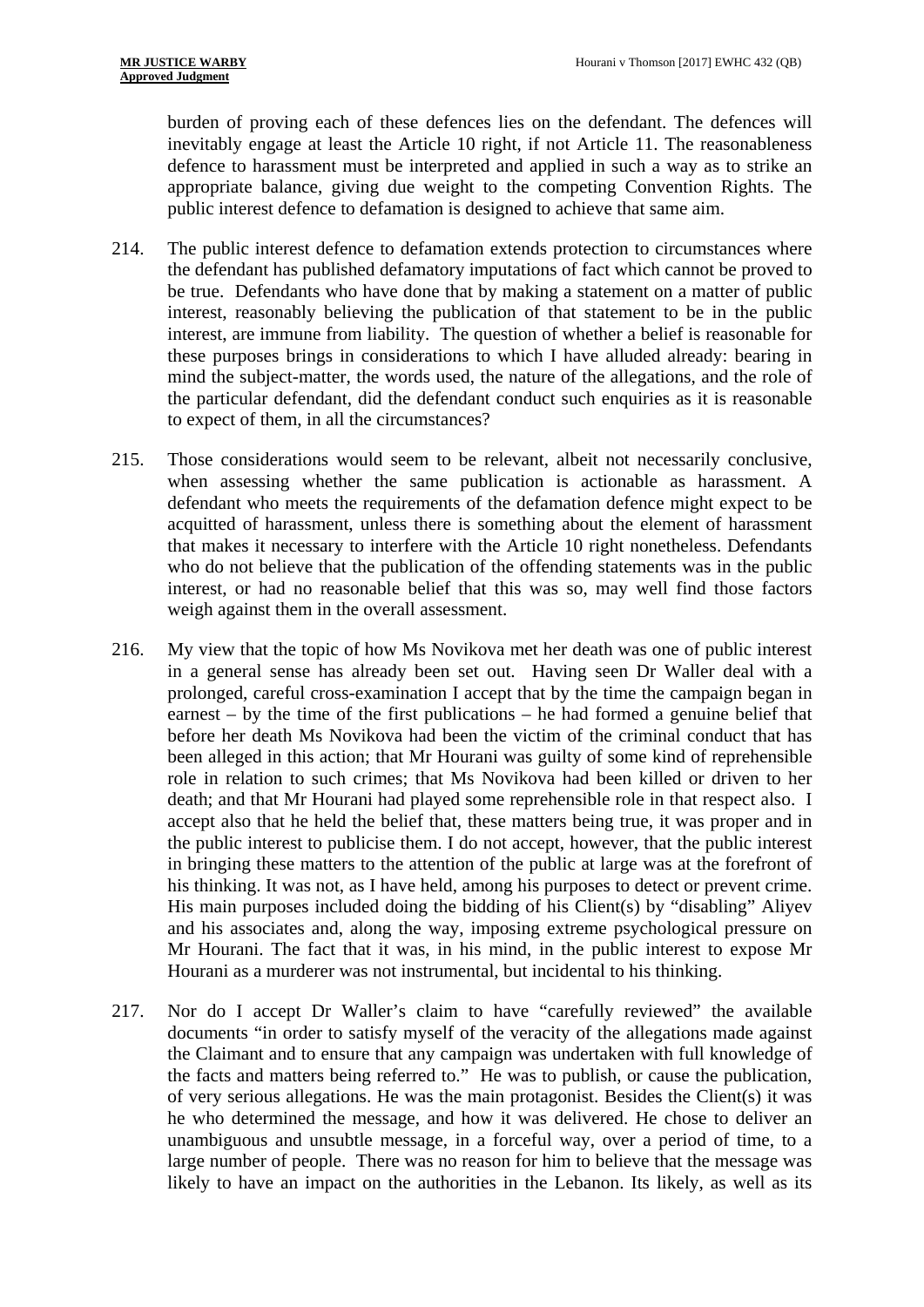intended impacts were on the reputations and feelings of the targets, two of whom were targeted outside their home and in their neighbourhood. The likely impact on Mr Hourani was severe or harsh. It is important to note that the way Dr Waller chose to deliver his message was bluntly, in such a way that those who received it would be ignorant of the factual basis for the allegation, unaware of the evidence base, and hence unable to engage in any critical evaluation of its validity. Readers, or viewers of the online content, would thus have to place a great degree of trust and reliance on the the publisher. It would not be reasonable to engage in such conduct without taking great care in and about the verification of the factual position. All of this should have been clear to Dr Waller.

- 218. In fact, Dr Waller arrived at his beliefs much too easily and readily, without adopting anything like a sufficiently critical approach. He failed to undertake a reasonable or responsible review of the available material. He failed to look for other material, the existence of which was manifest on the face of the documents he did review.
- 219. The main basis on which Dr Waller formed his beliefs consists of some 20 key documents or groups of documents. It is unnecessary to pick over every point that can be made about the inadequacies of Dr Waller's approach. It is enough to make the following points.
- 220. First, and most prominently, there is the fact that even at the end of this trial Dr Waller has still failed to put forward any clear, cogent or coherent case as to how and why Mr Hourani should be considered guilty of the murder of Ms Novikova. I have already analysed many of the most obvious flaws in this aspect of the case for the defendants, and do not need to repeat that analysis. The reason why the defence case ended in such a muddle is that the matter was never properly thought through by Dr Waller. His belief in Mr Hourani's guilt was based in part, I accept, on his application of what he thought the US felony murder rule said. But he never took any advice upon it. He never seems to have asked himself why US law should be applicable. He seems never to have properly turned his mind to analysing how the US rule would apply to the facts. I find that he never got clear in his own mind the basis on which Mr Hourani should be considered guilty.
- 221. Dr Waller never had any evidential basis for supposing that Mr Hourani was involved in the acts that caused Ms Novikova's death if she was thrown off the balcony, or killed in the Apartment. There might perhaps have been a basis for linking Ms Novikova's death to Mr Hourani if the torture, assault and drugging which was allegedly facilitated by Mr Hourani could be said to have caused her to commit suicide or to fall whilst running away. But it swiftly became clear, as analytical effort was brought to bear on the evidence, that there was a gulf in time between the episodes in which it was possible to allege that Mr Hourani was (peripherally) involved and the death of Novikova. The analysis now leaves a gap of several months between the last date on which Mr Hourani is said to have been at the Apartment and the death of Novikova. The same analysis could quite easily have been performed by Dr Waller in 2014, before publication.
- 222. His thinking in fact was beyond sloppy. This emerged perhaps most clearly in crossexamination, when Dr Waller was asked about the factual basis on which he had thought fit to accuse Devincci Hourani of murder. His answer was:-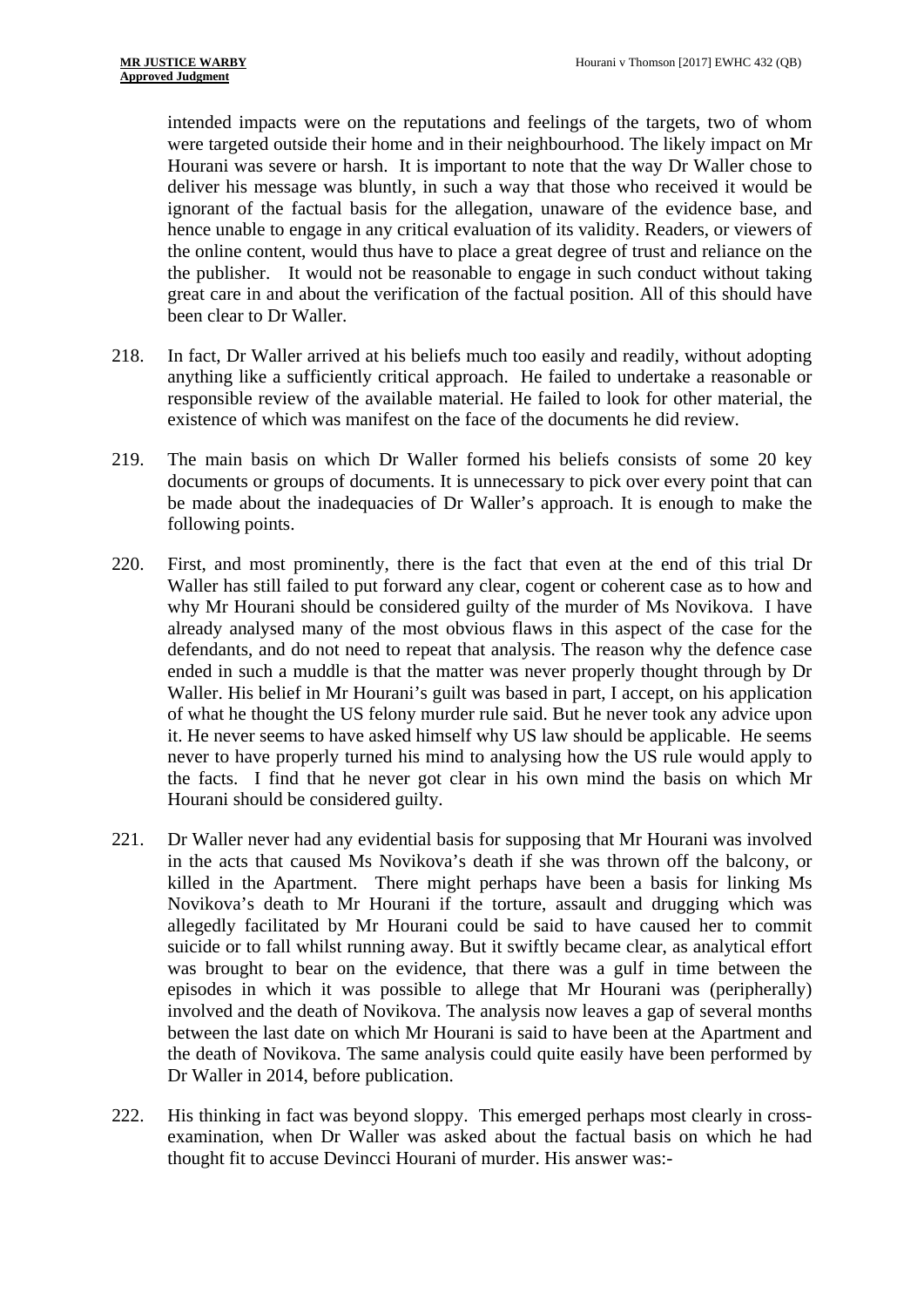"The factual basis for that was my understanding of the term 'murderer' *under American law*, which refers to felony murder, which is a crime in which *one can be a murderer under the law if one is in any way associated with* a crime that results in either murder or driving a victim to suicide or accidental death."

- 223. The emphasis is mine. Asked what association he believed there was between Devincci Hourani and Novikova's death he offered four points (the numbering is mine): "[1] Ownership of the unit in which she died and [2] no attempt to uncover who might have been behind the crime, [3] no interest in solving the murder, and [4] participation in other activities prior to that crime". Further questioning revealed that he could offer nothing to support [3] or [4]. That left the only pre-death behaviour relied on as ownership of the Khaldeh Apartment. Dr Waller offered the surprising proposition that in US law ownership of a property where a crime is committed is sufficient to render a person guilty of that crime. He then ran into the difficulty that he had thought at the time of publication that the apartment was owned by the claimant, Issam Hourani.
- 224. The second major point about Dr Waller's investigations and conclusions is that of the 20 key documents he relied on there are only two which directly implicate Mr Hourani in any criminal act or even any knowledge about any criminal act committed against Anastasiya Novikova, and those documents are manifestly not a satisfactory basis for convicting a man, in the public eye, of murder or the other crimes alleged. I refer to the two depositions obtained by the Kazakhstan regime in 2009 from Akimkulov and Fomaidi. It is these documents that form the evidential basis for the vast majority of the factual case set out in the Further Information, on which I have set out my findings of fact above.
- 225. These depositions were regarded by Dr Waller as "important" and "compelling". But they do not contain anything that could support an allegation of murder against Mr Hourani. They do contain a number of serious allegations against him, on the basis of which Mr Hourani has been accused by Dr Waller of other grave criminal conduct. But they are a thoroughly unsatisfactory basis for reaching any firm conclusion against Mr Hourani. That is plain and obvious now, and should have been obvious to Dr Waller at the time he was formulating and implementing the campaign against Mr Hourani.
- 226. The documents available to Dr Waller show that these depositions are not the only statements made by these two. Akimkulov had evidently been interrogated on a number of previous occasions, seemingly starting in July 2007. Dr Waller did not seek sight of the other statements made. The statements themselves are clearly unreliable in nature. They are taken by the Kazakh authorities, whom Dr Waller regarded as corrupt. There is good reason to believe that from mid 2007 those authorities had a strong antagonism to those whom Akimkulov and Fomaidi placed "in the frame". The depositions were made by two men who, according to Dr Waller, were KNB officers both of whom had been convicted and given long prison sentences for criminal offences. The men, on their own account, were accomplices to some of the crimes they described, and were seeking to place responsibility on others. They had a clear motive to falsify, even assuming they were speaking voluntarily. The statements were made long after the event. They contain no explanation of why they were made at that time and not earlier.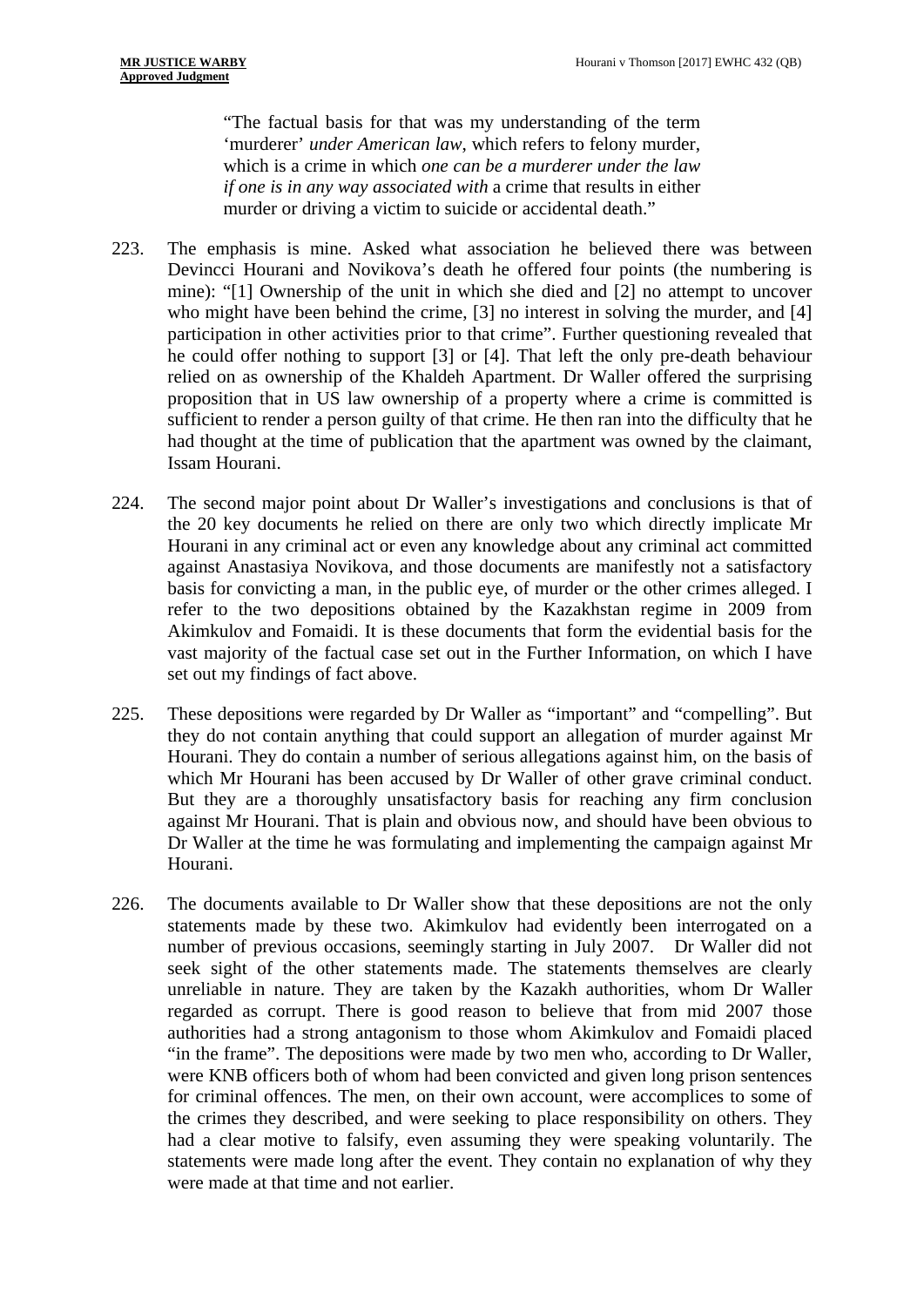- 227. There was reason to suspect, and evidence was available to Dr Waller, that the makers of the statements had been pressurised to make them, or worse. Aliyev's answer in his own deposition, when asked about Akimkulov's deposition, was that the latter had been detained and tortured, to give statements "under physical and psychological pressure". In cross-examination Dr Waller accepted that this might have been so. The questioning on which the translated deposition that is before the court appears to have been video recorded, but the recording has not been disclosed. Dr Waller was prepared to concede in cross-examination that these depositions must be treated with a great deal of caution. That, to my mind, is a considerable understatement.
- 228. As Ms Rogers points out, the Akimkulov deposition contains some important allegations that are either clearly false, or at the very least inconsistent with other apparently reliable records.
	- (1) Akimkulov said that Aliyev and Koshlyak were both in Beirut on the day of Novikova's death. But the entry and exit records on which Dr Waller relies as accurately showing who came to and went from Beirut at the relevant times indicate that both were absent: see [41] above.
	- (2) Akimkulov also claimed that Mr Hourani was at the police station, and was seen by Akimkulov, on 19 June 2004 when Esten was questioned. But Mr Hourani was not there. Not only has that been clearly established now, it is also evident from the entry and exit records.
	- (3) Akimkulov also alleged that Koshlyak was present at the police station, which is inconsistent with the records and evidently untrue.
	- (4) There are other allegations in the Akimkulov deposition that are at odds with the case the defendants advance as to the facts. For example, Akimkulov stated that Ms Novikova was moved to the Khaldeh Apartment, and her child taken away, at the end of January 2004. The defendants now contend that she did not move to the flat until 21 February 2004.
- 229. There are also profound difficulties with the Fomaidi deposition. Most of these have already been identified. As Dr Walker accepted, Fomaidi may well have been tortured during his detention. In addition, the statement's contents are problematic. It is vague about the role of Mr Hourani. It is at odds with other evidence, and with parts of the defendants' own case.
	- (1) Fomaidi is vague about when Novikova moved into the Khaldeh Apartment, but estimates Luiza to have been 4 months old at the time. If so, the move would have been in late 2003 or early 2004, about a month before the date given by Akimkulov, and some two months before the date (21 February 2004) that is now suggested by the defendants.
	- (2) Fomaidi says he spent a day at the Apartment with Akimkulov. The latter states that when he arrived in the Apartment he saw nobody other than Novikova and Esten.
	- (3) Fomaidi's description of the rings said to have been used in the torture of Novikova is inconsistent with Akimkulov's description of "hooks" used for that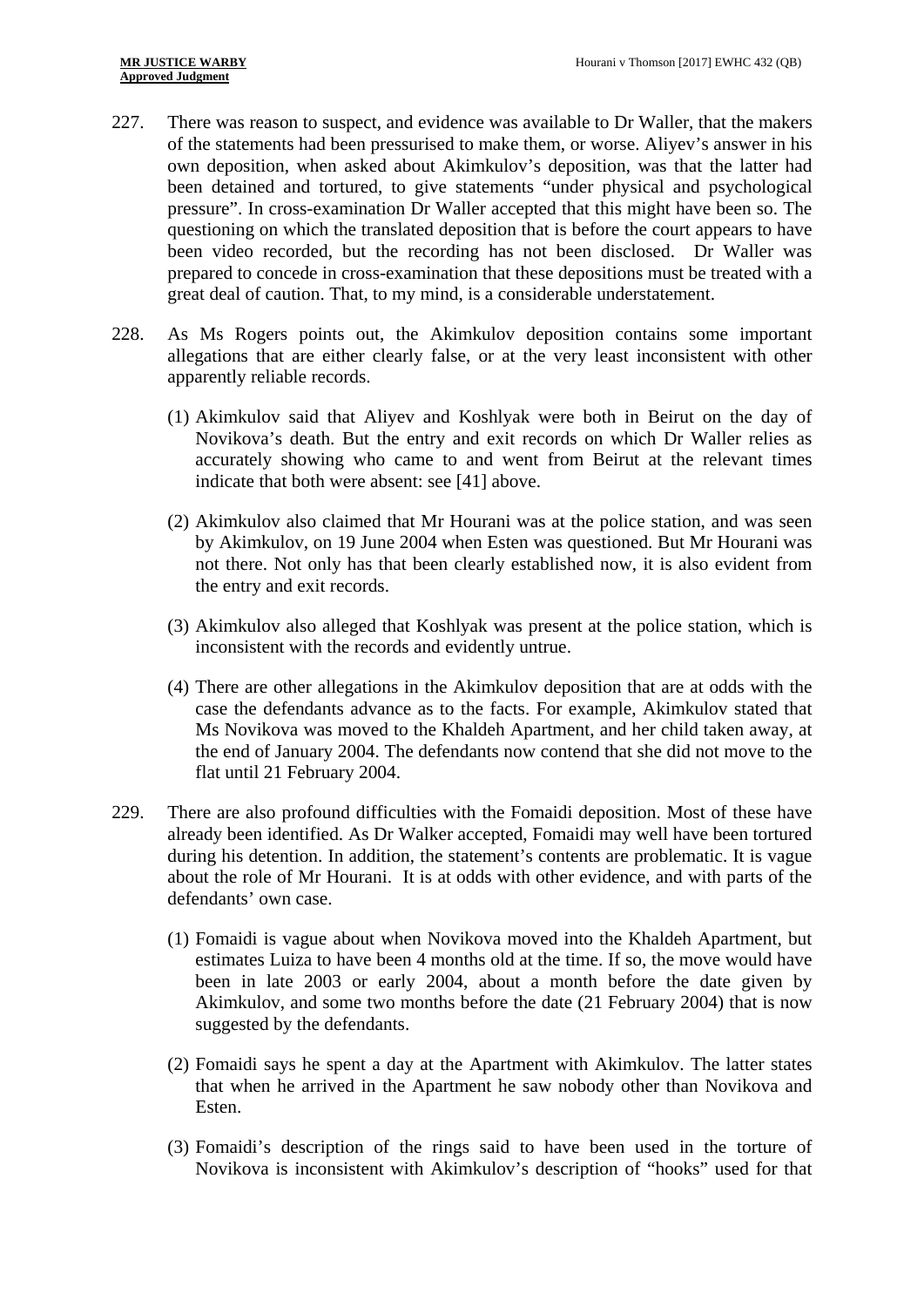purpose. The two give different locations and different heights for different apparatus.

- (4) Fomaidi's deposition records that he was working, at the time he made it, as a Deputy Director and delivery driver of a restaurant, but Aliyev said in his Malta deposition that Fomaidi was still a secret agent of the KNB who was guarding his wife and family.
- 230. There is no evidence that any effort was made by Dr Waller to contact these two key witnesses to test what they had to say. Neither of them appears to have attended in the Lebanon, a matter which could have been ascertained by Dr Waller. There has been no evidence, nor any explanation, of why neither of the deponents has been called to give evidence at this trial. There is no evidence that any effort has been made to secure their attendance, in person or by video link.
- 231. Having reached these conclusions, I need say little about the remainder of the documents on which reliance was and is placed by Dr Waller. It is better not to engage in unnecessary analysis. None of the documents relied on could go anywhere near establishing that Mr Hourani was guilty of any of the crimes alleged against him. My conclusions on remedies will not depend on any factual finding that could be affected by any of these documents. I do however make a few points by way of illustration of some of the shortcomings of the defendants' approach, at the time of publication and now.
- 232. Considerable weight has been placed on statements taken by the Lebanese authorities from the beach worker and the concierge in 2004, and the neighbour in 2009. But all of these represent little more than scraps of evidence. The evidence takes the form of English translations made by somebody unknown, of notes or records made in Arabic of things said by people whose reliability it is impossible to assess with any confidence. The way the neighbour's evidence has been treated by the defendants is particularly problematic. It has been put forward as evidence supportive of the picture painted by the depositions of Akimkulov and Fomaidi. But the neighbour did not want to make a deposition, for reasons which are not apparent. Reviewed in its totality, the record of what she said appears to lend support to the conclusion arrived at by Dr Haidar, that Novikova had committed suicide. The neighbour said she saw Novikova daily on the balcony in the daytime. She had thought she might be looking to escape, but then said Novikova could have asked for help. She said she thought Novikova had jumped.
- 233. The General Prosecutor's report of March 2010 is a document on which Dr Waller placed considerable reliance. It is however a manifestly questionable document, at best, and this should have been clear to him. It emanates from a regime Dr Waller considers to be corrupt. It is written to the President, reporting on investigations undertaken on the direction of the President. It is the kind of document of which a person might say "They would say that, wouldn't they?" There are also two internal features of the document that should have put a reasonable person in Dr Waller's position on the alert. The first is that the report refers to Akimkulov as a "convict" who "currently actively co-operates with the investigation". The second is a reference to an organisation called Tagdyr. This is ostensibly a widows' organisation. The Prosecutor's report describes it as having been founded "by the initiative of" the Ministry of Justice and "NSC", ie the KNB. The document thus contained clear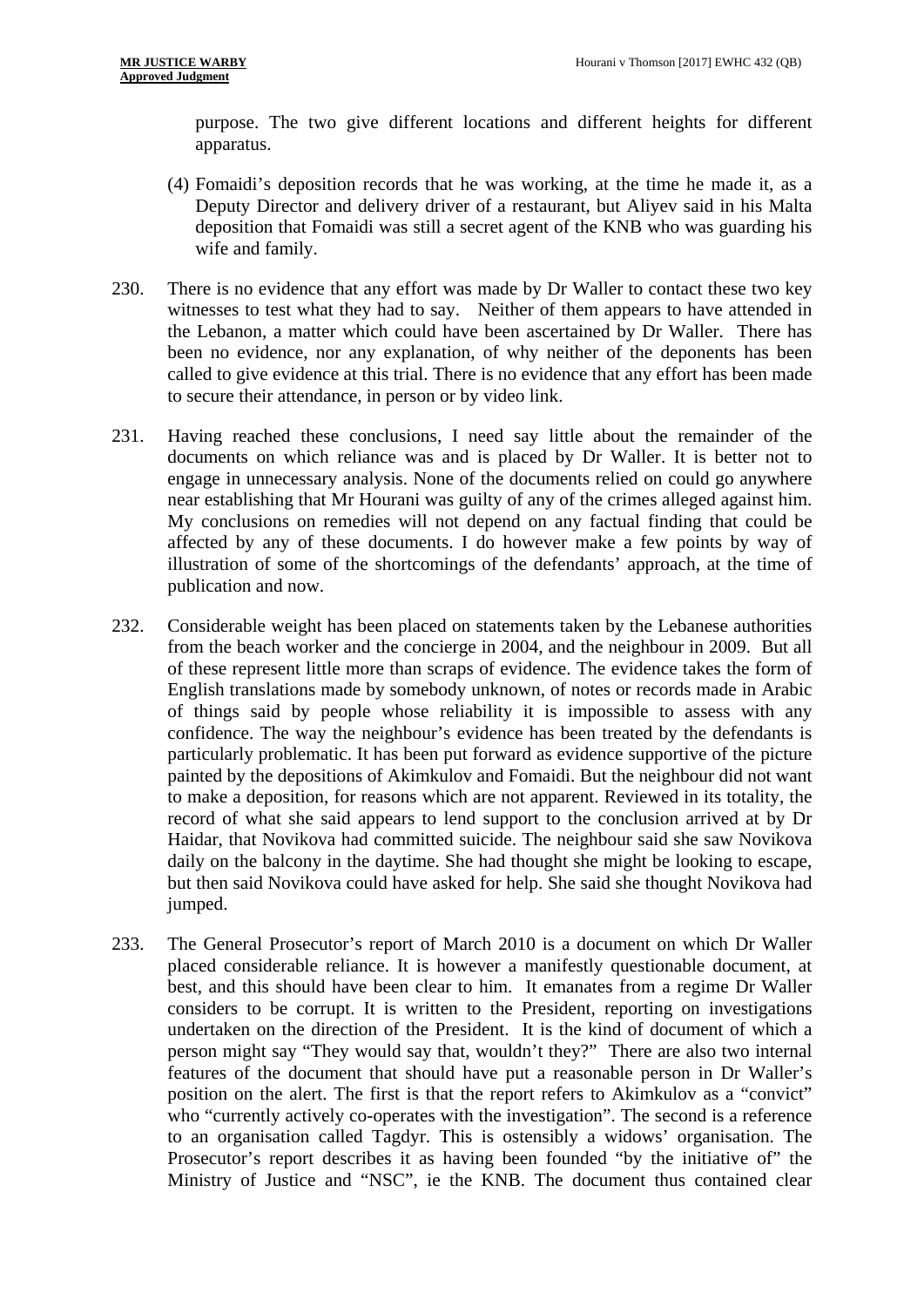evidence of the use by the Kazakh regime of front organisations for propaganda purposes.

- 234. I should also record some more general points made by Ms Rogers which seem to me to be valid:
	- (1) As will be obvious already, the documents relied upon are only a selection of those that could have been available.
	- (2) The selection is one that has, in the main, been made by the Client(s).
	- (3) The basis of selection has not been explained.
	- (4) When considering a document, its provenance matters, but the provenance of the documents themselves is not in many cases known. Both sides caution against reliance upon documents originating in Kazakhstan, in particular from the Kazakh secret services or law enforcement agencies.
	- (5) Contemporaneous documents are generally to be preferred yet the defendants have placed greater reliance on later documents, even where the earlier document is from a primary source and the later one is hearsay.
	- (6) When considering any given document it is important to consider the whole. But when it came to Mr Hourani, Dr Waller relied on selective sections from documents, ignoring sections which undermined his case. This approach was reflected in the cross-examination of Mr Hourani, in the course of which (for instance) reliance was placed on some answers given by Rakhat Aliyev in his deposition but others were ignored. Aliyev's account of how Akimkulov had come to say what he did is one example (see above). Another is that when questioned about Fomaidi's allegation that Novikova was his girlfriend Aliyev's response was that was "not true".
- 235. In conclusion, Dr Waller's conduct in organising and directing a campaign in which Mr Hourani was publicly and repeatedly vilified as a murderer, and as guilty of other grave crimes, was unreasonable to a very high degree. His conduct clearly crosses the thresholds set by domestic law and the Convention. It was an irresponsible misuse of the right to freedom of expression. It is necessary to impose liability for harassment on Dr Waller and, through him, Psybersolutions, if due respect is to be paid to Mr Hourani's rights. The interference with free speech that is represented by the imposition of liability to pay reasonable compensation is necessary for, and proportionate to, the pursuit of that legitimate aim.

### **X. REMEDIES**

### **Damages**

236. My awards of damages are explained as follows. A successful libel claimant is entitled to recover, as general compensatory damages, such sum as will compensate him or her for the wrong he has suffered. The heads of compensation, and the key factors, were identified by Sir Thomas Bingham MR in *John v MGN Ltd* [1997] QB 586, 607-608: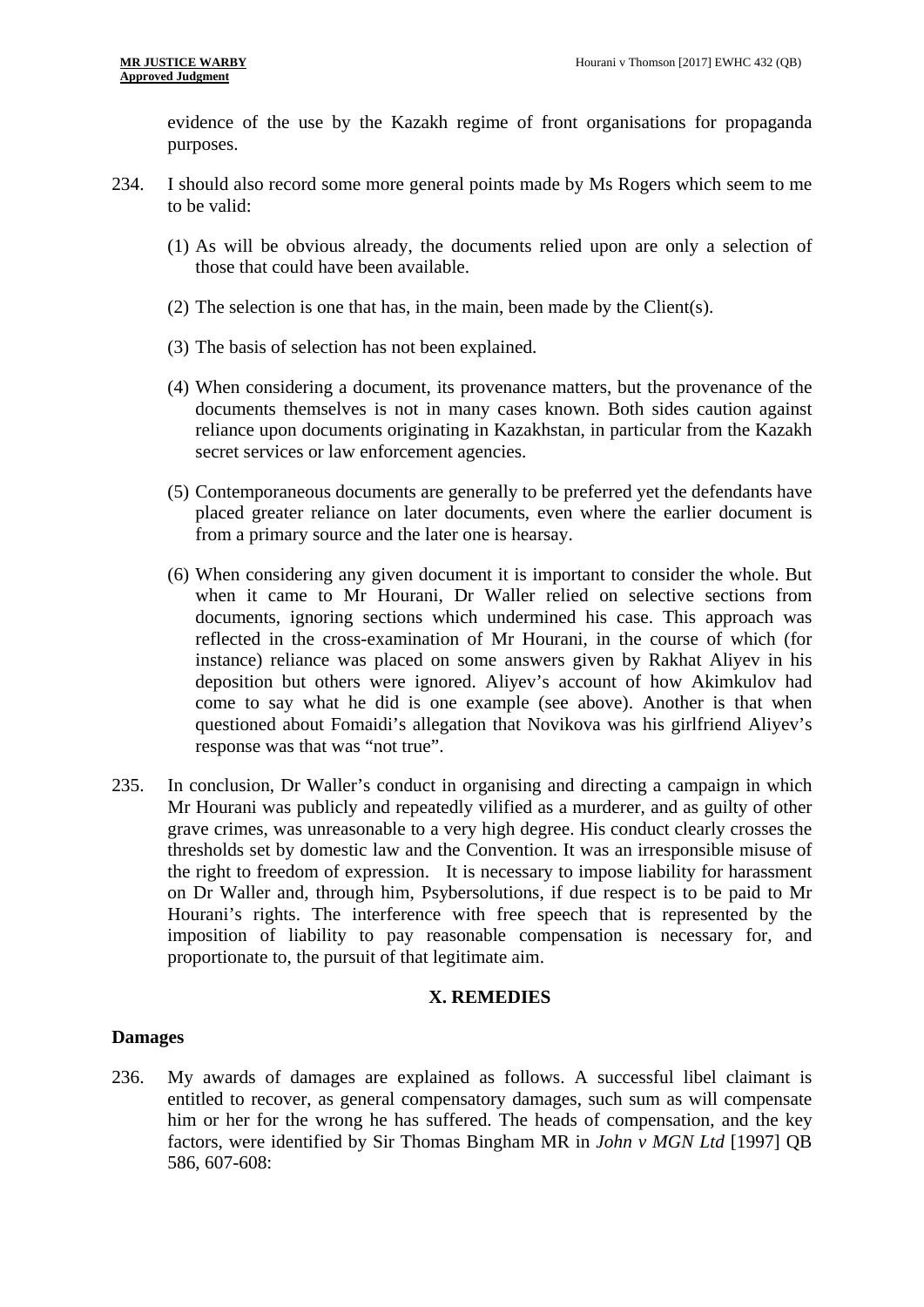"That sum must **[1]** compensate him for the damage to his reputation; **[2]** vindicate his good name; and **[3]** take account of the distress, hurt and humiliation which the defamatory publication has caused. In assessing the appropriate damages for injury to reputation the most important factor is **[a]** the gravity of the libel; …. **[b]** The extent of publication … **[c]** A successful plaintiff may properly look to an award of damages to vindicate his reputation … [and] **[d]** compensatory damages may and should compensate for additional injury caused to the plaintiff's feelings by the defendant's conduct of the action, as when he persists in an unfounded assertion that the publication was true, or refuses to apologise, or cross-examines the plaintiff in a wounding or insulting way. Although the plaintiff has been referred to as "he" all this of course applies to women just as much as men."

- 237. The key requirements of the Court's judgment are these:
	- (1) It must ensure that the claimant in a case such as this obtains vindication of the libellous allegations made, and appropriate compensation for the injury caused to his reputation and feelings by the libels, and by conduct after publication which aggravates the injury, including the way the case has been defended.
	- (2) Damages must be enough to provide reasonable compensation, but because the award represents an interference with Convention Rights it must be proportionate, and no more than necessary to give effect to the right that is being protected: *Rantzen v Mirror Group Newspapers (1986) Ltd* [1994] QB 670.
	- (3) Depending on the circumstances, a claimant may obtain some measure of vindication from the judge's reasoned judgment. This possibility should be taken account, whilst keeping in mind that the ordinary bystander is more likely to pay attention to the sum awarded: *Purnell v Business F1 Magazine Ltd* [2007] EWCA Civ 1382, [2008] 1 WLR 1; *Cairns v Modi* [2012] EWCA Civ 1382, [2013] 1 WLR 1015 [31]. This case is, in my judgment, however, one where the reasoned judgment can be taken to provide a significant measure of vindication.
	- (4) The judgment must also ensure a sufficient remedy for the impact of the harassment complained of. The two causes of action both protect aspects of private life, and compensation is payable for injury to feelings. The court must be alive to the risk of over-compensation by double-counting. In some cases, and in my judgment this is one of them, the reasoned judgment of the court provides a significant measure of vindication. That reduces what is required by way of compensation.
- 238. As between the defendants, Messrs Thomson, McCarthy and Psybersolutions are jointly and severally liable to compensate Mr Hourani for the libels involved in the June Event and the online publications consequential upon it. All the Participant Defendants are liable for the harassment involved. Mr Thomson is not liable for the November Event or any of the other matters complained of. But Mr McCarthy and Psybersolutions are liable to compensate Mr Hourani for the libel involved in the November Event and consequent publications. Those two and Dr Waller must also